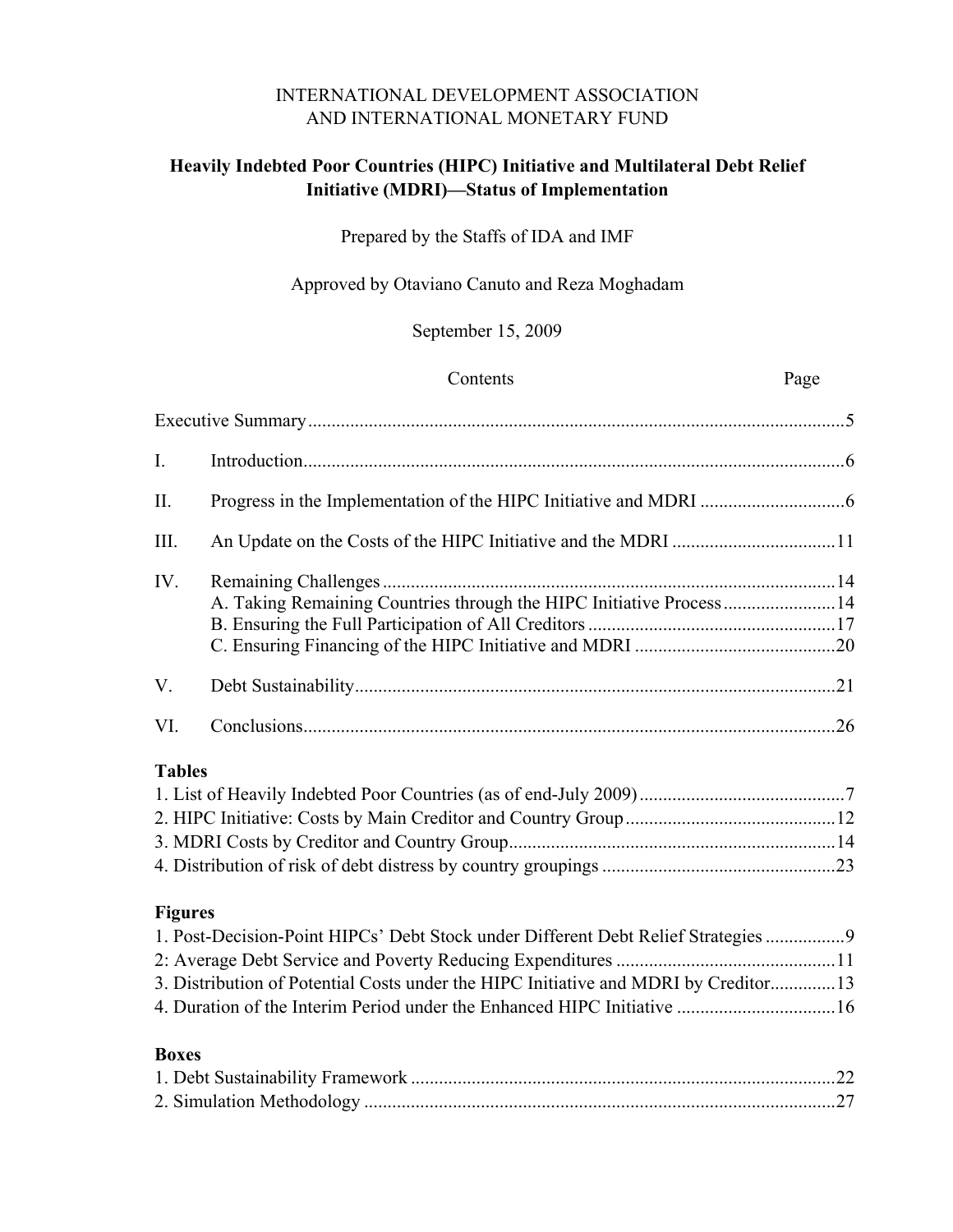| 1. Summary of Debt Service and Poverty Reducing Expenditures 1999-201337                 |  |
|------------------------------------------------------------------------------------------|--|
|                                                                                          |  |
| 3. Poverty-Reducing Expenditure of 33 Post-Decision-Point HIPCs 2001-2013 41             |  |
|                                                                                          |  |
| 5. HIPC Initiative: Cost Estimates to Multilateral Creditors and Status of               |  |
|                                                                                          |  |
| 6A. Status of Delivery of HIPC Initiative and MDRI Assistance by the World Bank46        |  |
| 6B. World Bank Group Debt Service after HIPC Initiative and MDRI Debt Relief,            |  |
|                                                                                          |  |
|                                                                                          |  |
|                                                                                          |  |
| 8A. Status of Delivery of HIPC Initiative and MDRI Assistance by the                     |  |
|                                                                                          |  |
| 8B. AfDB Group Debt Service after HIPC Initiative and MDRI Debt Relief,                  |  |
|                                                                                          |  |
| Status of Delivery of HIPC and IaDB-07 Initiatives Assistance by the<br>9.               |  |
|                                                                                          |  |
|                                                                                          |  |
| 11. HIPC Initiative: Cost Estimates to Paris Club Official Bilateral Creditors by        |  |
|                                                                                          |  |
| 12. Debt Relief Committed and Delivered by the Paris Club Official Bilateral Creditors57 |  |
| 13. Paris Club Official Bilateral Creditors' Delivery of Debt Relief under               |  |
|                                                                                          |  |
| 14. HIPC Initiative: Cost Estimates to Non-Paris Club Official Bilateral Creditors       |  |
|                                                                                          |  |
| 15. Delivery of HIPC Initiative Debt Relief by Non-Paris Club Official                   |  |
|                                                                                          |  |
|                                                                                          |  |
|                                                                                          |  |
| <b>Annexes</b>                                                                           |  |

| II. Country Coverage, Data Sources, and Assumptions for the HIPC Initiative |  |
|-----------------------------------------------------------------------------|--|
|                                                                             |  |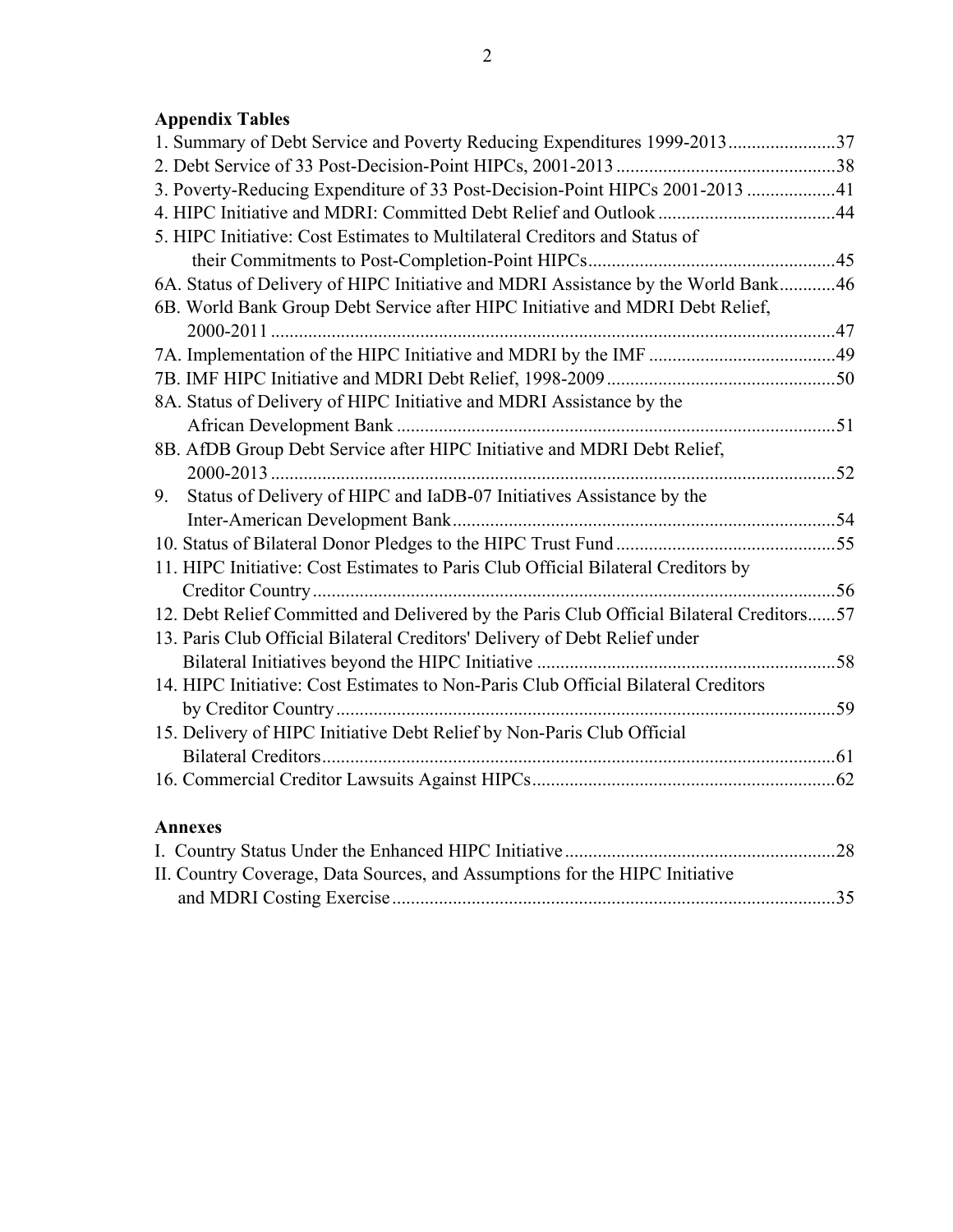### **ABBREVIATIONS AND ACRONYMS**

| AfDB            | African Development Bank                                                |
|-----------------|-------------------------------------------------------------------------|
| AfDF            | African Development Fund                                                |
| <b>AFESD</b>    | Arab Fund for Social and Economic Development                           |
| <b>AFRITAC</b>  | Africa Regional Technical Assistance Centers                            |
| AMF             | Arab Monetary Fund                                                      |
| AsDB            | Asian Development Bank                                                  |
| <b>BADEA</b>    | Arab Bank for Economic Development in Africa                            |
| <b>BCEAO</b>    | <b>Central Bank of West African States</b>                              |
| <b>BDEAC</b>    | Banque de Développement des États de l'Afrique Centrale                 |
|                 | (Central African States Development Bank)                               |
| <b>BDEGL</b>    | Banque de Développement des Etats des Grand Lacs                        |
|                 | (Development Bank of Great Lake States)                                 |
| BEAC            | Banque des Etats de l'Afrique Centrale (Bank of Central African States) |
| <b>BOAD</b>     | Banque Ouest Africaine de Developpement (West African Development Bank) |
| <b>CABEI</b>    | Central American Bank for Economic Integration                          |
| <b>CAF</b>      | Corporación Andina de Fomento                                           |
| <b>CDB</b>      | Caribbean Development Bank                                              |
| <b>CEMLA</b>    | Centro de Estudios Monetarios Latinoamericanos                          |
| <b>CIRR</b>     | Commercial Interest Reference Rate                                      |
| <b>CMCF</b>     | <b>CARICOM Multilateral Clearing Facility</b>                           |
| <b>CPIA</b>     | Country Policy and Institutional Assessment                             |
| CP              | Completion-Point                                                        |
| DeMPA           | Debt Management Performance Assessment                                  |
| DP              | Decision-Point                                                          |
| <b>DRC</b>      | Democratic Republic of the Congo                                        |
| DRF             | Debt Reduction Facility                                                 |
| <b>DSA</b>      | Debt Sustainability Analysis                                            |
| <b>DSF</b>      | Debt Sustainability Framework                                           |
|                 |                                                                         |
| EADB            | East African Development Bank                                           |
| <b>EBID</b>     | <b>ECOWAS Bank for Investment and Development</b>                       |
| ECF             | <b>Extended Credit Facility</b>                                         |
| EFF             | <b>Extended Fund Facility</b>                                           |
| EIB             | European Investment Bank                                                |
| <b>EPCA</b>     | <b>Emergency Post-Conflict Assistance</b>                               |
| <b>ESF</b>      | <b>Exogenous Shocks Facility</b>                                        |
| EU              | European Union                                                          |
| FDI             | Foreign Direct Investment                                               |
| <b>FEGECE</b>   | Fonds d'Entraide et de Garantie des Emprunts du Conseil de l'Entente    |
|                 | (Fund of Aid and of Loans Guarantee of the Agreement Council)           |
| <b>FOCEM</b>    | Fondo Centroamericano de Estabilización Monetaria                       |
| <b>FONPLATA</b> | Fund for the Financial Development of the River Plate Basin             |
| <b>FSID</b>     | Fonds de solidarité islamique pour le développement                     |
|                 | (Islamic Fund for Solidarity and Economic Development)                  |
| <b>GDP</b>      | <b>Gross Domestic Product</b>                                           |
| <b>HIPC</b>     | Heavily Indebted Poor Countries                                         |
| IaDB            | Inter-American Development Bank                                         |
| <b>IBRD</b>     | International Bank for Reconstruction and Development                   |
| <b>IDA</b>      | <b>International Development Association</b>                            |
| IDA15           | Fifteenth Replenishment of IDA                                          |
| <b>IFAD</b>     | International Fund for Agricultural Development                         |
| IMF             | <b>International Monetary Fund</b>                                      |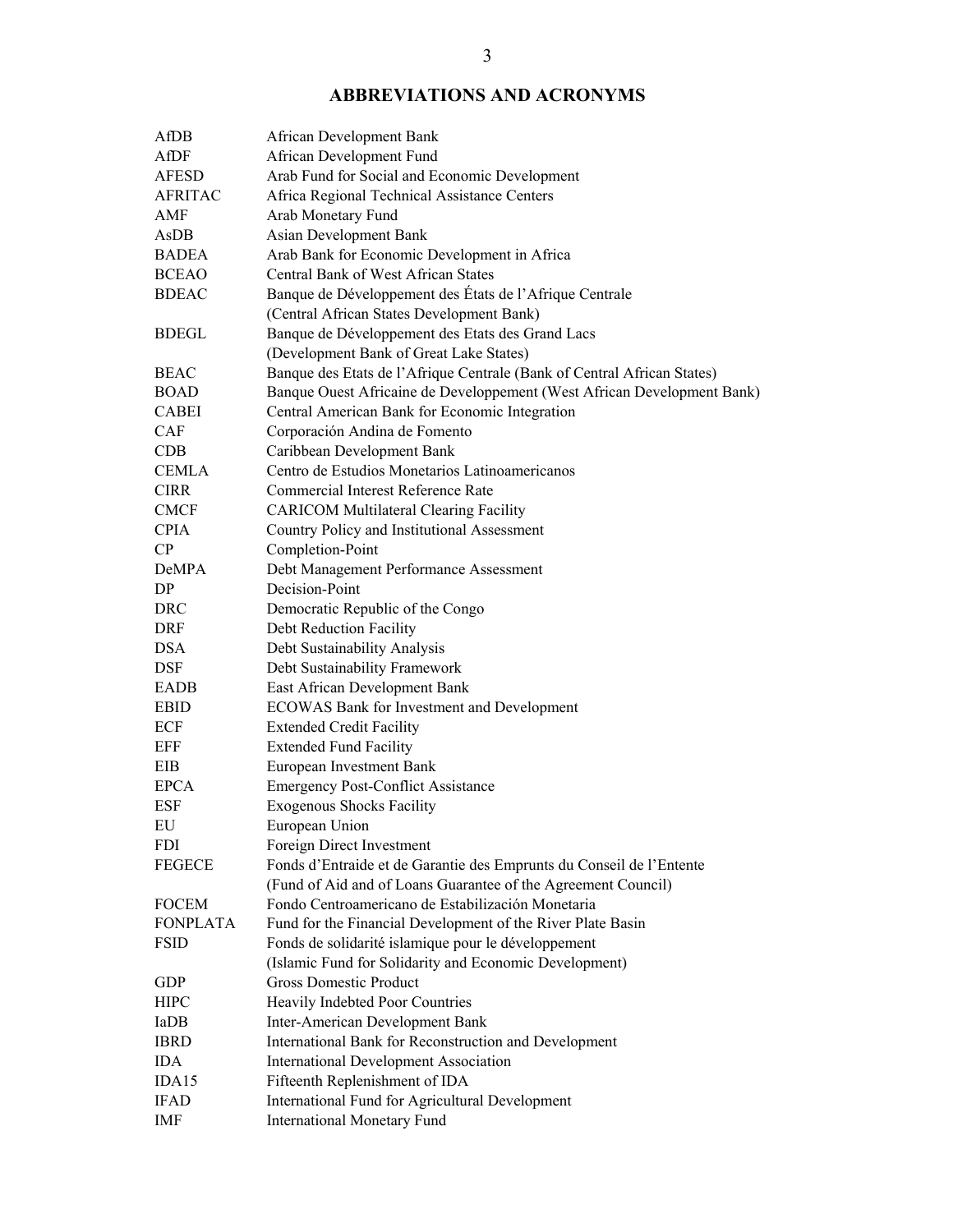| <b>I-PRSP</b> | <b>Interim Poverty Reduction Strategy Paper</b>                                  |
|---------------|----------------------------------------------------------------------------------|
| <b>IsDB</b>   | Islamic Development Bank                                                         |
| <b>JSAN</b>   | Joint Staff Advisory Note                                                        |
| <b>LICs</b>   | Low Income Countries                                                             |
| <b>MDB</b>    | Multilateral Development Bank                                                    |
| <b>MDGs</b>   | Millennium Development Goals                                                     |
| <b>MDRI</b>   | Multilateral Debt Relief Initiative                                              |
| <b>MEFMI</b>  | Macroeconomic and Financial Management Institute for Eastern and Southern Africa |
| <b>MTDS</b>   | Medium-Term Debt Management Strategy                                             |
| <b>NDF</b>    | Nordic Development Fund                                                          |
| NIB           | Nordic Investment Bank                                                           |
| <b>NPV</b>    | Net Present Value                                                                |
| <b>ODA</b>    | Official Development Assistance                                                  |
| <b>OECD</b>   | Organization for Economic Co-operation and Development                           |
| <b>OPEC</b>   | Organization of Petroleum Exporting Countries                                    |
| <b>OFID</b>   | <b>OPEC Fund for International Development</b>                                   |
| PRGF          | Poverty Reduction and Growth Facility                                            |
| <b>PRSP</b>   | Poverty Reduction Strategy Paper                                                 |
| <b>PTA</b>    | Eastern and Southern African Trade and Development Bank                          |
| <b>SDR</b>    | Special Drawing Rights                                                           |
| <b>SMP</b>    | <b>Staff Monitored Program</b>                                                   |
| <b>UNCTAD</b> | United Nations Conference on Trade and Development                               |
| <b>WAEMU</b>  | West African Economic and Monetary Union                                         |
| <b>WAIFEM</b> | West African Institute for Financial and Economic Management                     |
| <b>WEO</b>    | World Economic Outlook                                                           |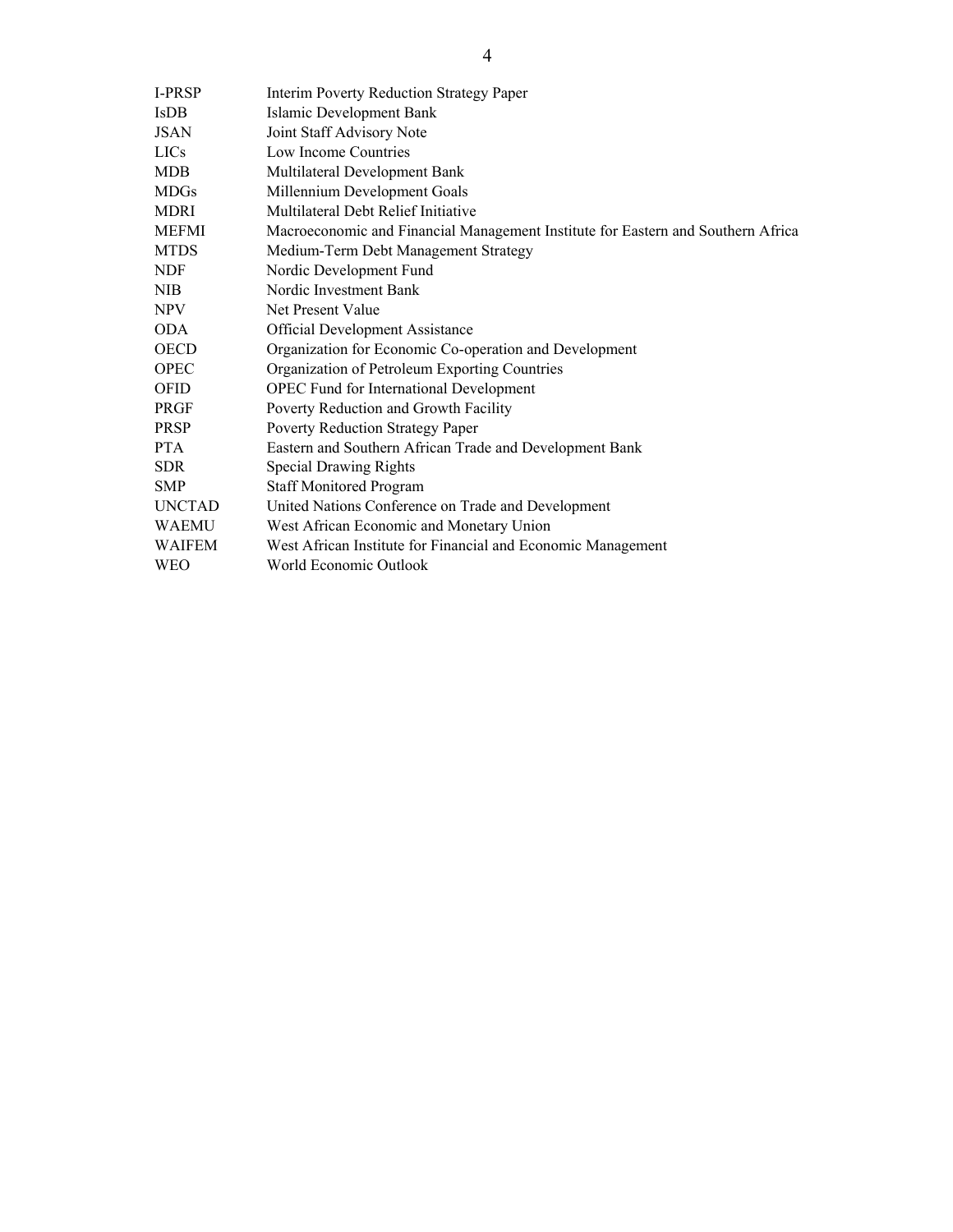### **Executive Summary**

<span id="page-4-0"></span>This report updates the status of implementation, impact, and costs of the Enhanced Heavily Indebted Poor Country (HIPC) Initiative and the Multilateral Debt Relief Initiative  $(MDRI)^1$  $(MDRI)^1$ 

Debt relief provided under the Initiatives has substantially alleviated debt burdens in recipient countries. Aided by continued flexibility on the part of IDA and the Fund, substantial progress has been achieved under the Initiatives since the last report, and a number of post-decision-point countries have already benefited from debt relief.

- Since September 2008, two countries reached the decision-point and qualified for HIPC Initiative assistance, and three countries reached the completion-point and qualified for irrevocable debt relief from the HIPC Initiative and the MDRI.
- In total, 35 (out of 40) HIPCs have qualified for HIPC Initiative assistance, of which 26 have reached the completion-point.
- A number of interim HIPCs are making progress, and are expected to reach the completion-point in the next 12–18 months.
- Assistance committed to the 35 post-decision-point HIPCs represents on average about 40 percent of these countries' 2008 GDP, and after the full delivery of debt relief, will help to reduce their debt burden by about 80 percent.

However, a number of challenges remain in order to fully implement the Initiatives.

- For the remaining pre-decision and several interim HIPCs to reach completion point, they will need to strengthen their policies and institutions, underpinned by continued support from the international community.
- Another challenge is to ensure that HIPCs get full debt relief from all their creditors. These include smaller multilateral creditors, non-Paris Club bilateral official creditors, and private creditors.
- A final challenge will be to ensure that the HIPC Initiative and the MDRI are fully financed. Although resources are adequate to deliver debt relief committed to most HIPCs, additional funds would be needed to provide debt relief to protracted arrears cases, and for countries that may become eligible for HIPC Initiative debt relief in the future.

Notwithstanding debt relief, maintaining debt sustainability beyond the completion-point is a concern for many HIPCs, and the current global crisis has exacerbated such concerns. However, staff's analysis does not indicate a risk of a major debt crisis in HIPCs. Nonetheless, HIPCs need to implement sound borrowing policies and strengthen their capacity to manage their public debt—two areas where the Bank and the Fund have already been assisting their low-income members.

<u>.</u>

<span id="page-4-1"></span><sup>&</sup>lt;sup>1</sup> Henceforth, for brevity references to the enhanced HIPC Initiative will drop the word "enhanced."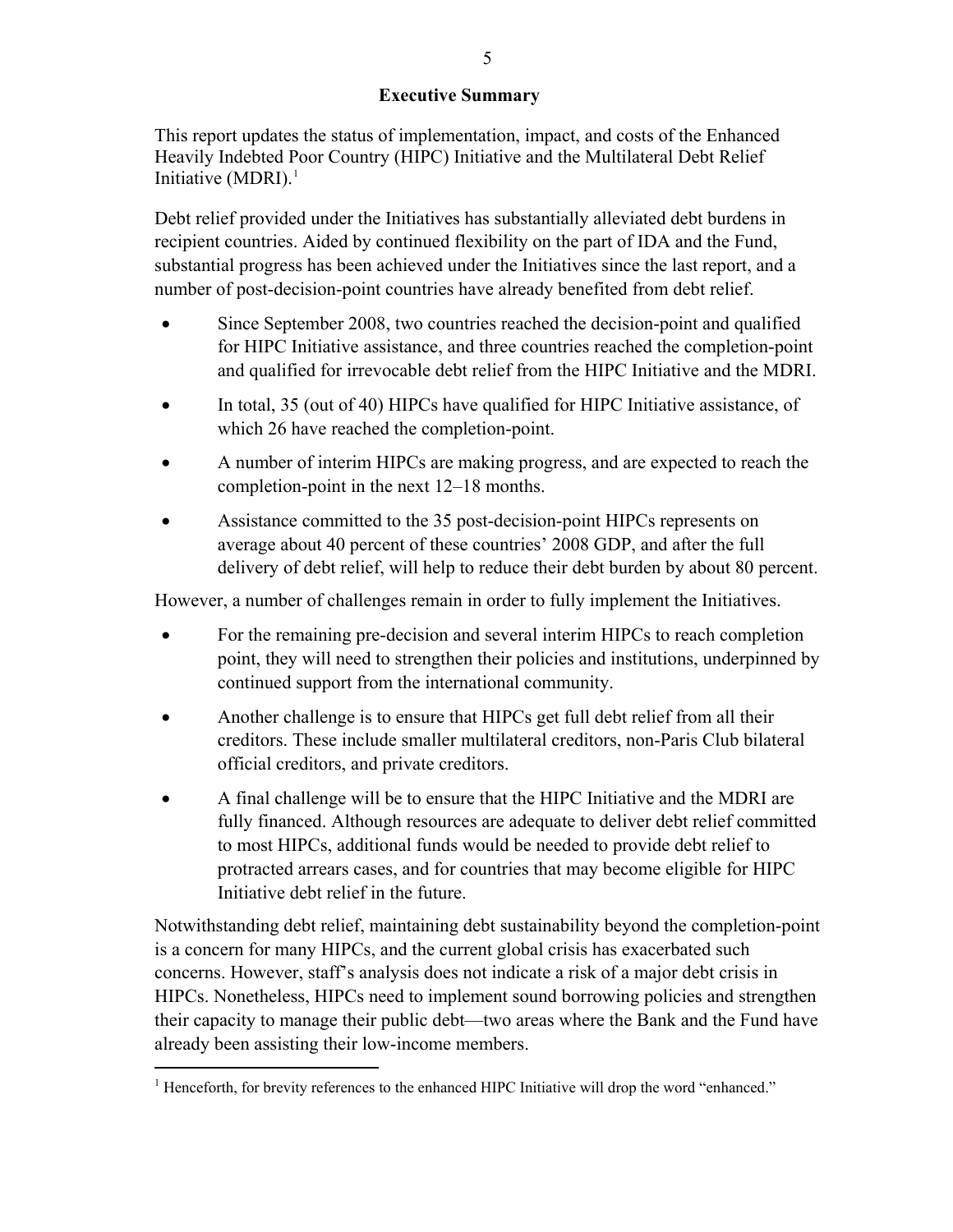## **I. INTRODUCTION[2](#page-5-2)**

<span id="page-5-0"></span>1. **This report reviews the implementation of the Heavily Indebted Poor Country (HIPC) Initiative and the Multilateral Debt Relief Initiative (MDRI).** Section II reports on the progress made in the implementation of both initiatives since the publication of the 2008 Status of Implementation report,<sup>[3](#page-5-3)</sup> while Section III updates the estimated costs of debt relief. Section IV discusses the main remaining challenges and Section V reviews the debt sustainability outlook of HIPCs in light of the global financial and economic crisis.

# **II. Progress in the Implementation of the HIPC Initiative and MDRI**

## <span id="page-5-1"></span>2. **Significant progress has been made in the past year, with five countries reaching key milestones:**

- *Reached Completion-point*: Burundi (January 2009), Central African Republic and Haiti (June 2009) have reached their respective completion points and qualified for irrevocable debt relief.
- *Reached Decision-point*: Togo (November 2008) and Côte d'Ivoire (March 2009) have reached their respective decision points and begun receiving interim debt relief.
- $\bullet$  A total of 35 countries (out of [4](#page-5-4)0)<sup>4</sup> are now past their decision point, of which 26 are past their completion point (Table 1).

 $\overline{a}$ 

<span id="page-5-2"></span><sup>&</sup>lt;sup>2</sup> This paper was prepared by Paul Moreno-Lopez, Luca Bandiera, Mona Prasad, and Signe Zeikate (World Bank); and Bhaswar Mukhopadhyay, Kadima Kalonji, François Painchaud, Anna Unigovskaya, Jayendu De and Shannon Mockler (IMF).

<span id="page-5-3"></span><sup>3</sup> *[Heavily Indebted Poor Countries \(HIPC\) Initiative and Multilateral Debt Relief Initiative \(MDRI\) - Status of](http://www.imf.org/external/pp/longres.aspx?id=4278)  [Implementation](http://www.imf.org/external/pp/longres.aspx?id=4278)* (September 12, 2008).

<span id="page-5-4"></span><sup>&</sup>lt;sup>4</sup> The total number of HIPCs (i.e., countries that are potentially eligible for debt relief and may wish to avail themselves of the HIPC Initiative) decreased from 41 to 40 countries after the Nepalese authorities informed the IMF and the IDA that Nepal does not wish to avail itself of debt relief under the HIPC Initiative and MDRI.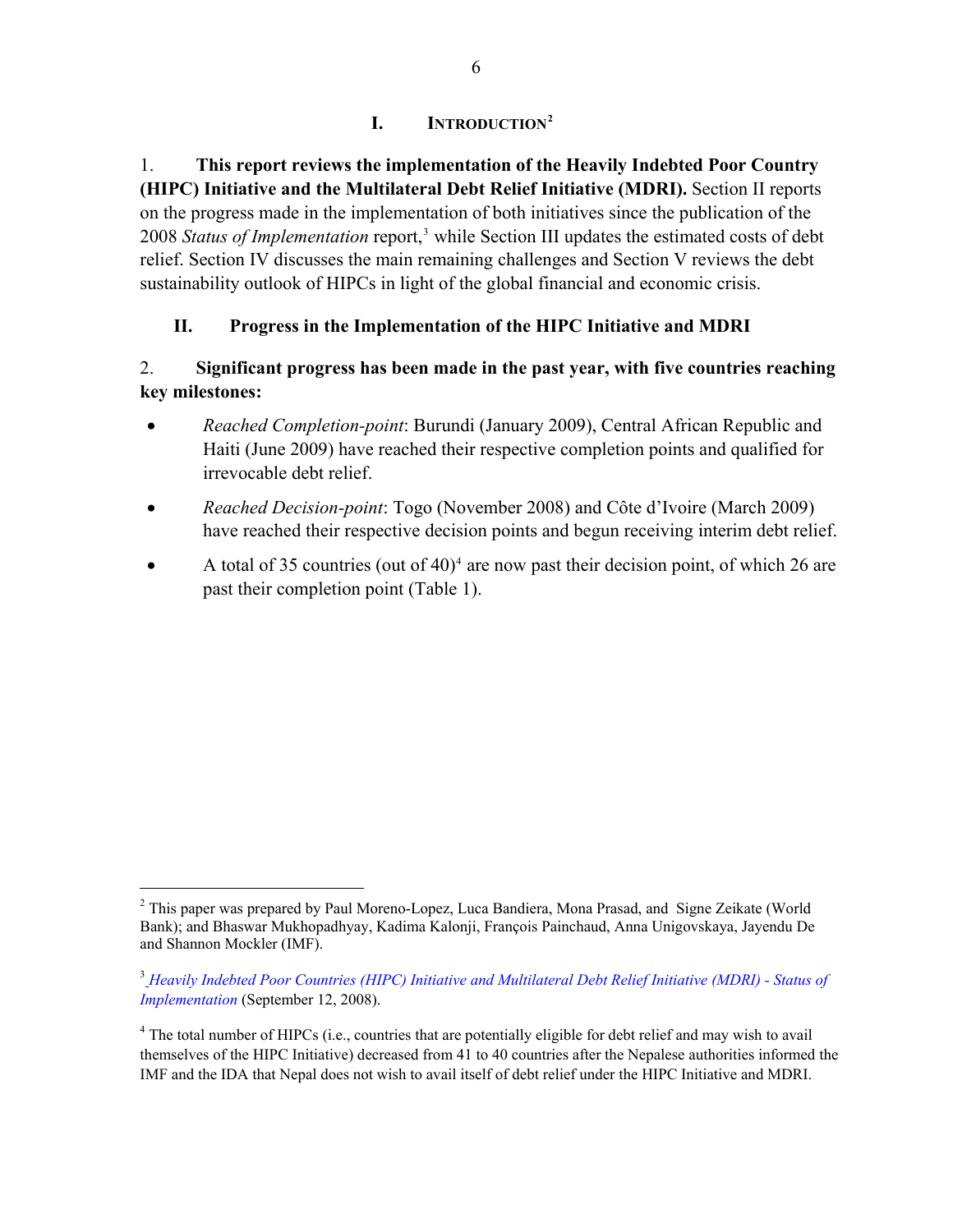<span id="page-6-0"></span>

| 26 Post-Completion-Point HIPCs <sup>1/</sup> |                                            |                       |  |  |  |  |
|----------------------------------------------|--------------------------------------------|-----------------------|--|--|--|--|
| Benin                                        | Gambia, The                                | Niger                 |  |  |  |  |
| <b>Bolivia</b>                               | Haiti                                      | Rwanda                |  |  |  |  |
| Burkina Faso                                 | Honduras                                   | São Tomé and Príncipe |  |  |  |  |
| <b>Burundi</b>                               | Madagascar                                 | Senegal               |  |  |  |  |
| Cameroon                                     | Malawi                                     | Sierra Leone          |  |  |  |  |
| Central African Republic                     | Mali                                       | Tanzania              |  |  |  |  |
| Ethiopia                                     | Mauritania                                 | Uganda                |  |  |  |  |
| Ghana                                        | Mozambique                                 | Zambia                |  |  |  |  |
| Guyana                                       | Nicaragua                                  |                       |  |  |  |  |
|                                              | 9 Interim HIPCs $2/$                       |                       |  |  |  |  |
| Afghanistan                                  | Congo, Dem. Rep. of the                    | Guinea-Bissau         |  |  |  |  |
| Côte d'Ivoire                                | Congo, Rep. of                             | Liberia               |  |  |  |  |
| Chad                                         | Guinea                                     | Togo                  |  |  |  |  |
|                                              | 5 Pre-Decision-Point HIPCs <sup>3/4/</sup> |                       |  |  |  |  |
| Comoros                                      | Kyrgyz Republic $5/$                       | Sudan                 |  |  |  |  |
| Eritrea                                      | Somalia                                    |                       |  |  |  |  |

#### **Table 1. List of Heavily Indebted Poor Countries (as of end-July 2009**)

1/ Countries that have qualified for irrevocable debt relief under the HIPC Initiative.

2/ Countries that have qualified for assistance under the HIPC Initiative (i.e., reached decision point), but have not yet reached completion point.

3/ Countries that are potentially eligible and may wish to avail themselves of the HIPC Initiative or MDRI. 4/ In February 2009, the Nepalese authorities communicated to IDA and the IMF that Nepal had decided not to avail itself of debt relief under the HIPC Initiative. Accordingly, Nepal has been removed from the list. 5/The Kyrgyz authorities indicated in early 2007 that they did not wish to avail themselves of debt relief under the HIPC Initiative but subsequently expressed interest in the MDRI. Based on the latest available data, however, indebtedness indicators were estimated to be below the applicable HIPC Initiative thresholds, while income levels were estimated to be above the IMF MDRI thresholds.

3. **While preserving the core principles of the HIPC initiative, IDA and the IMF**  have continued to make use of the flexibility available in the framework.<sup>[5](#page-6-1)</sup> This has allowed HIPCs to receive early debt relief by taking into account individual country situations.

 *Pre-decision-point arrears clearance operations:* Major multilateral creditors, including the African Development Bank (AfDB) and IDA, provided grants in support of arrears clearance operations for Togo and Côte d'Ivoire, which facilitated their reaching the decision point.<sup>[6](#page-6-2)</sup> In both countries, early (i.e. pre-decision point)

 $\overline{a}$ 

<span id="page-6-1"></span><sup>&</sup>lt;sup>5</sup> See section II.B of the 2008 *Status of Implementation* report for a review of the HIPC cases in which flexibility was exercised in the past.

<span id="page-6-2"></span><sup>&</sup>lt;sup>6</sup> In Togo, IDA provided an exceptional allocation of US\$146 million through a development policy operation, on grant terms, which was used to finance the arrears clearance to IDA. The AfDB provided US\$24 million, 99 percent on grant terms from its Fragile States Facility, to finance arrears clearance to AfDB. In Côte d'Ivoire, a similar grant-financing mechanism applied to half of the arrears to IDA (US\$271 million) and two-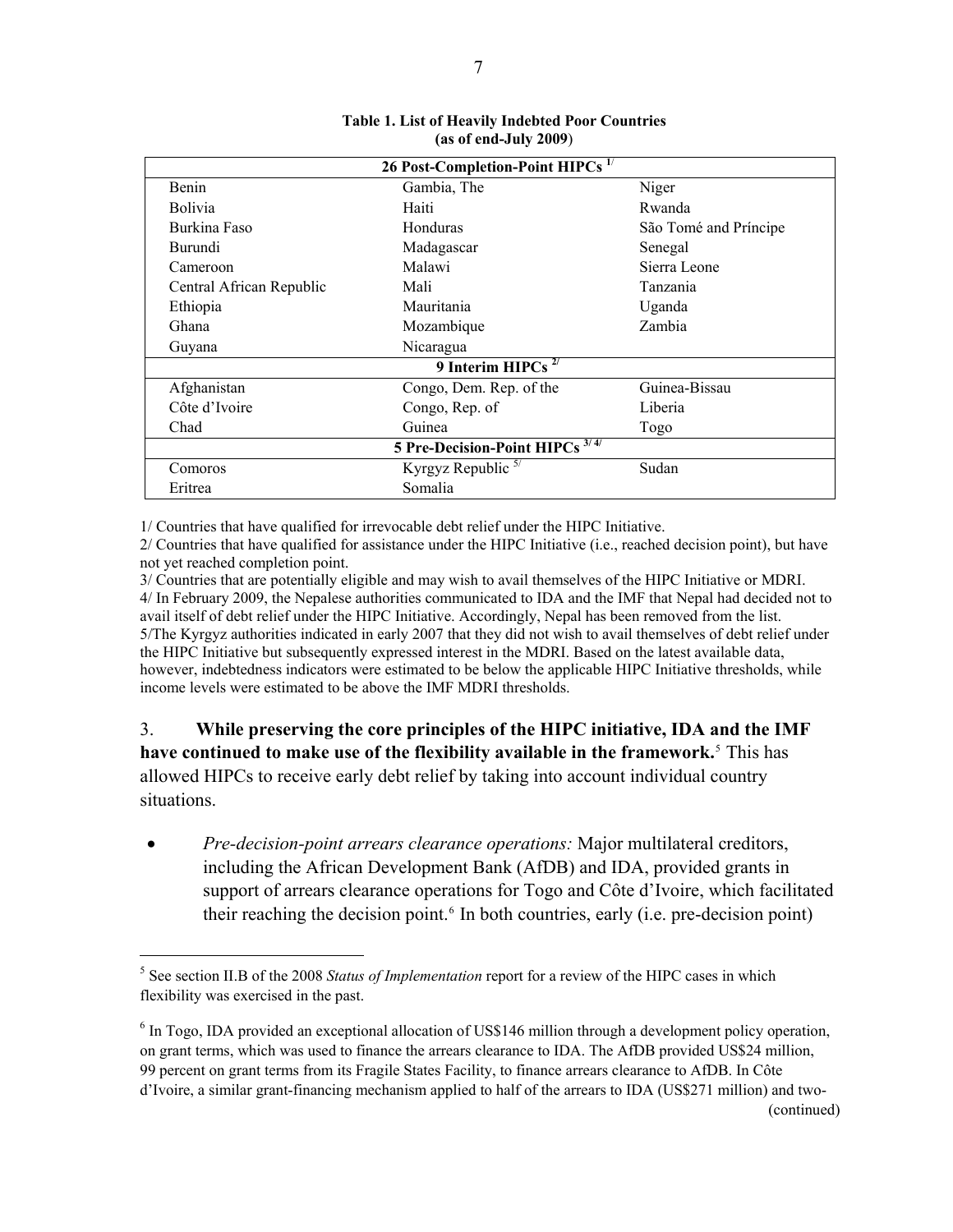clearance of arrears was made possible by the HIPC Initiative's provision that allows the grant element of the clearance of arrears to count towards HIPC Initiative debt relief.

- *Establishment of a track record of reforms and economic stability:* Côte d'Ivoire, after emerging from years of civil conflict with significantly weakened institutional and administrative capacity, was able to build a track record towards the decision point with the implementation of programs supported by two consecutive Emergency Post-Conflict Assistance (EPCA) purchases.
- *Progress towards completion-point triggers:* Judgment has continued to be used in this area. In the cases of Burundi and Haiti, while some triggers had been only partially implemented, the Boards decided that sufficient progress had been made towards the underlying objectives.
- *Preparation and implementation of poverty reduction strategies:* Togo reached the decision point on the basis of an Interim-Poverty Reduction Strategy Paper (I-PRSP). In a country with limited administrative capacity, debt relief could have been significantly delayed had a full PRSP been required.

4. **Debt relief provided under the Initiatives has substantially alleviated debt burdens in recipient countries.** The overall assistance committed to the 35 post-decisionpoint HIPCs under the Initiatives represents on average about  $40<sup>7</sup>$  $40<sup>7</sup>$  $40<sup>7</sup>$  percent of these countries' 200[8](#page-7-1) GDP.<sup>8</sup> The debt burden for these countries is expected to be reduced by about 80 percent, compared to pre-decision-point levels, owing to this debt relief, together with relief under traditional mechanisms and additional ("beyond HIPC") relief from Paris Club creditors (Figure 1).

thirds of the arrears to the AfDB (US\$357 million, which is in excess of the required HIPC relief of US\$200 million).

 $\overline{a}$ 

<span id="page-7-0"></span><sup>7</sup> Compared to last year's report, the ratio of nominal debt relief committed in percent of GDP is lower by 10 percentage points, due to GDP growth and smaller nominal debt relief ratios for the two additional countries (Côte d'Ivoire and Togo) that reached decision point.

<span id="page-7-1"></span><sup>8</sup> Debt relief committed under the Initiatives amounts to around US\$124 billion in nominal terms, of which about US\$52 billion are under the MDRI (including projected assistance under the MDRI to interim HIPCs).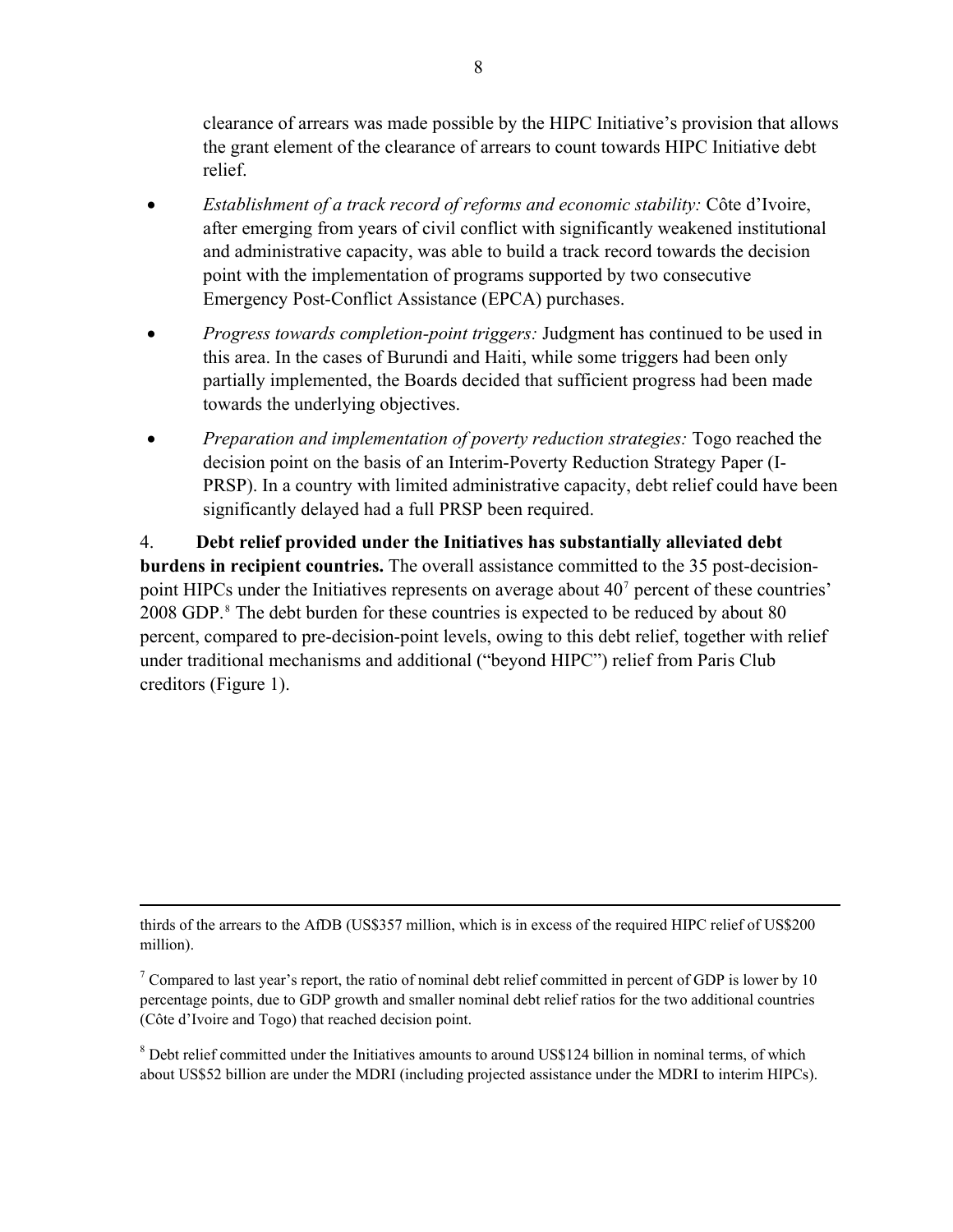<span id="page-8-0"></span>

**Figure 1. Post-Decision-Point HIPCs' Debt Stock under Different Debt Relief Stages** 

(In billions of U.S. dollars, in end-2008 NPV terms)

Sources: HIPC Initiative country documents, and IDA and IMF staff estimates. Note: Estimates based on decision-point debt stocks.

 $\overline{a}$ 

5. **Beyond debt relief, IDA and the IMF are providing other forms of assistance to help countries maintain debt sustainability**. Specifically, such assistance has taken the following forms:

 *Scaling up of debt management technical assistance to Low-Income Countries (LICs) and IDA-only countries through the Debt Management Facility (DMF).*[9](#page-8-1) As of end-July 2009, Debt Management Performance Assessments (DeMPAs)<sup>[10](#page-8-2)</sup> were carried out in 33 countries, including 21 HIPCs. These assessments will help country

<span id="page-8-1"></span><sup>&</sup>lt;sup>9</sup> These efforts are being supported by financing from the Debt Management Facility, a grant facility financed by a multi-donor trust fund managed by The World Bank, established in November 2008. The DMF helps strengthen debt management policies and institutions in eligible countries by financing the systematic application of the World Bank's Debt Management Performance Assessment (DeMPA) tool. It also supports World Bank participation in technical assistance efforts to facilitate the country-led application of a toolkit for formulating and implementing a Medium-Term Debt Management Strategy (MTDS). The Fund intends to establish a debt-related Topical Trust Fund to help provide resources to support the Fund's involvement in this work. See *["Managing Public Debt: Formulating Strategies and Strengthening Institutional Capacity"](http://www.imf.org/external/np/pp/eng/2009/030309.pdf),* March, 2009.

<span id="page-8-2"></span> $10$  A methodology for identifying the strengths and weaknesses of debt management operations through a set of indicators spanning the full range of government debt management functions. See *[Economic Policy and Debt](http://web.worldbank.org/WBSITE/EXTERNAL/TOPICS/EXTDEBTDEPT/0,,menuPK:64166739%7EpagePK:64166681%7EpiPK:64166725%7EtheSitePK:469043,00.html)*.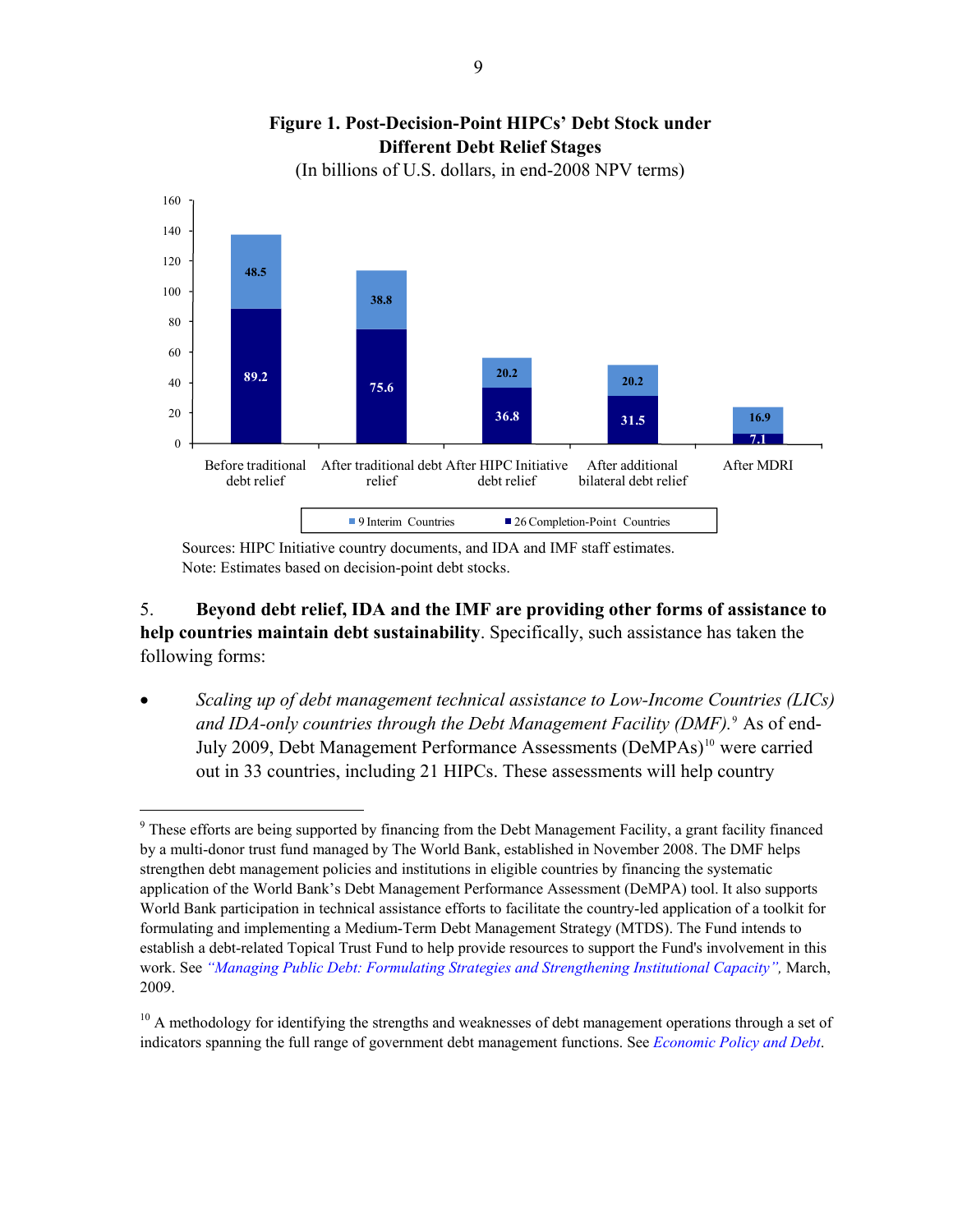authorities identify areas where technical assistance might be required to achieve a satisfactory level of capacity. Technical assistance in implementing the Medium-Term Debt Strategy (MTDS) toolkit $11$  has been provided to six countries since the last Status of Implementation report.

 *Efforts to promote the use of the Debt Sustainability Framework (DSF) are also continuing[12](#page-9-0).* The Fund and the Bank have continued DSF outreach activities by organizing three workshops for country authorities from low-income countries, including HIPCs. Since 2006, outreach efforts have been successful in enhancing coordination among creditors<sup>[13](#page-9-1)</sup> and promoting better understanding of the DSF among debtors as a guide for their borrowing decisions. In addition, IDA's nonconcessional borrowing policy (NCBP) stresses the importance of sound debt management, improved debt reporting, and, if warranted by debt sustainability concerns, a reduction in the volume of IDA financing and adjustment to IDA lending terms<sup>[14](#page-9-2)</sup>

6. **Concomitant with progress under the Initiative, HIPCs were able to increase their poverty reducing expenditure.** For the 35 post-decision-point HIPCs, poverty reducing expenditure between 2001 and 2008 increased by 2 percentage points of GDP, on average, while debt service obligations declined by the same order of magnitude (Figure 2, and Table 1 in the Appendix).

7. **Despite these positive developments, post-completion-point HIPCs have made uneven progress towards meeting their MDGs**. With the exception of improvements in primary education and ensuring gender equality, more than half of post-completion-point

<u>.</u>

<sup>&</sup>lt;sup>11</sup> The available toolkit includes a Guidance Note, a template for strategy documentation, and a quantitative tool for cost-risk analysis, with a User's Guide. See *[Managing Public Debt-Formulating Strategies and](http://www.imf.org/external/pp/longres.aspx?id=4326)  [Strengthening Institutional Capacity](http://www.imf.org/external/pp/longres.aspx?id=4326)* and *[Economic Policy and Debt](http://web.worldbank.org/WBSITE/EXTERNAL/TOPICS/EXTDEBTDEPT/0,,menuPK:64166739%7EpagePK:64166681%7EpiPK:64166725%7EtheSitePK:469043,00.html)*.

<span id="page-9-0"></span><sup>12</sup> See *"[A Review of Some Aspects of the Low-Income Country Debt Sustainability Framework"](http://www.imf.org/external/np/pp/eng/2009/080509a.pdf)*, August 2009.

<span id="page-9-1"></span><sup>&</sup>lt;sup>13</sup> First, an increasing number of MDBs (AfDB, AsDB, IaDB and IFAD) incorporate elements of the DSF into their own financing terms or take into account DSF risk ratings. Second, the new AfDB policy on nonconcessional debt accumulation mirrors the IDA's Non Concessional Borrowing Policy (NCBP). Third, the OECD Working Group on Export Credits and Guarantees adopted a set of sustainable lending guidelines in January 2008, which include an agreement to adhere to IDA and IMF concessionality requirements in lowincome countries. Finally, Bank and IMF staff have also attended various meetings with private creditors to share information on the DSF.

<span id="page-9-2"></span><sup>&</sup>lt;sup>14</sup> To end-July 2009, eight countries that had contracted debt with a lower than required grant element were assessed under the IDA's NCBP. The results of the assessments reflected the case-by-case approach adopted within the parameters set out in the framework. Thus far, there have been three exceptions to the NCBP (Mali, Rwanda and Senegal), two cases of hardening of the terms (Angola and Ghana) to reflect the countries' increased market access, and two preliminary exceptions (Mauritania and DRC).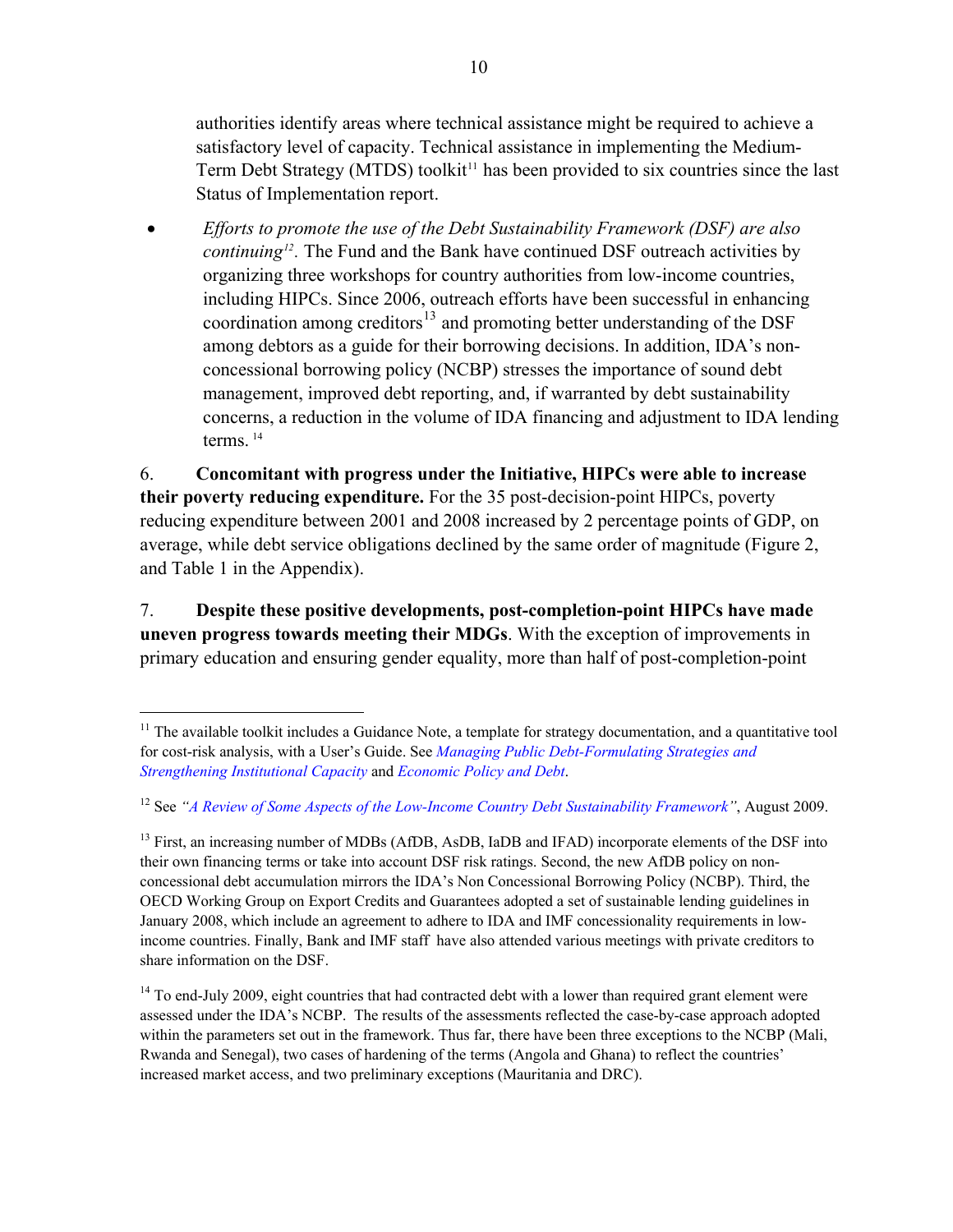<span id="page-10-1"></span>HIPCs are unlikely to meet their MDGs (See Table 3 in Annex I).<sup>15</sup> Progress has been slowest in fragile states, which present difficult political and governance challenges for effective delivery of development finance and services.<sup>16</sup>



Figure 2: Average Debt Service and Poverty Reducing Expenditures<sup>1/</sup>

Sources: HIPC documents; and IMF staff estimates.

 $1/$  Prior to 2008, figures represent debt-service paid, and thereafter, debt-service figures are projected. For detailed country data refer to Appendix Table 2.

### **III. AN UPDATE ON THE COSTS OF THE HIPC INITIATIVE AND THE MDRI**

<span id="page-10-0"></span>8. **The total cost of HIPC Initiative debt relief to creditors is estimated at** 

**US\$74 billion in end-2008 NPV terms** (Table 2)**.** More than half of the cost, or US\$39 billion, represents irrevocable debt relief to the 26 post-completion-point countries. The cost for the 9 interim countries amounts to US\$19 billion, an increase of around 9 percent from last year. This is mainly on account of Côte d'Ivoire, whose estimated cost of HIPC Initiative relief amounted to US\$3 billion in end-2008 NPV terms. The cost of HIPC Initiative debt relief to the remaining five pre-decision-point HIPCs is estimated at US\$17 billion, most of which is accounted for by two countries—Sudan and Somalia. Topping-up

1

<sup>&</sup>lt;sup>15</sup> Compared to results achieved in the five Latin American HIPCs, sub-Saharan African (SSA) HIPCs lag behind particularly in reducing child mortality and ensuring gender equality. However, SSA HIPCs fare better in improving access to education and controlling the spread of HIV/AIDS and other diseases.

<sup>16</sup> See "*[Global Monitoring Report 2009](http://web.worldbank.org/WBSITE/EXTERNAL/EXTDEC/EXTGLOBALMONITOR/EXTGLOMONREP2009/0,,menuPK:5924413%7EpagePK:64168427%7EpiPK:64168435%7EtheSitePK:5924405,00.html)*", The World Bank and the IMF.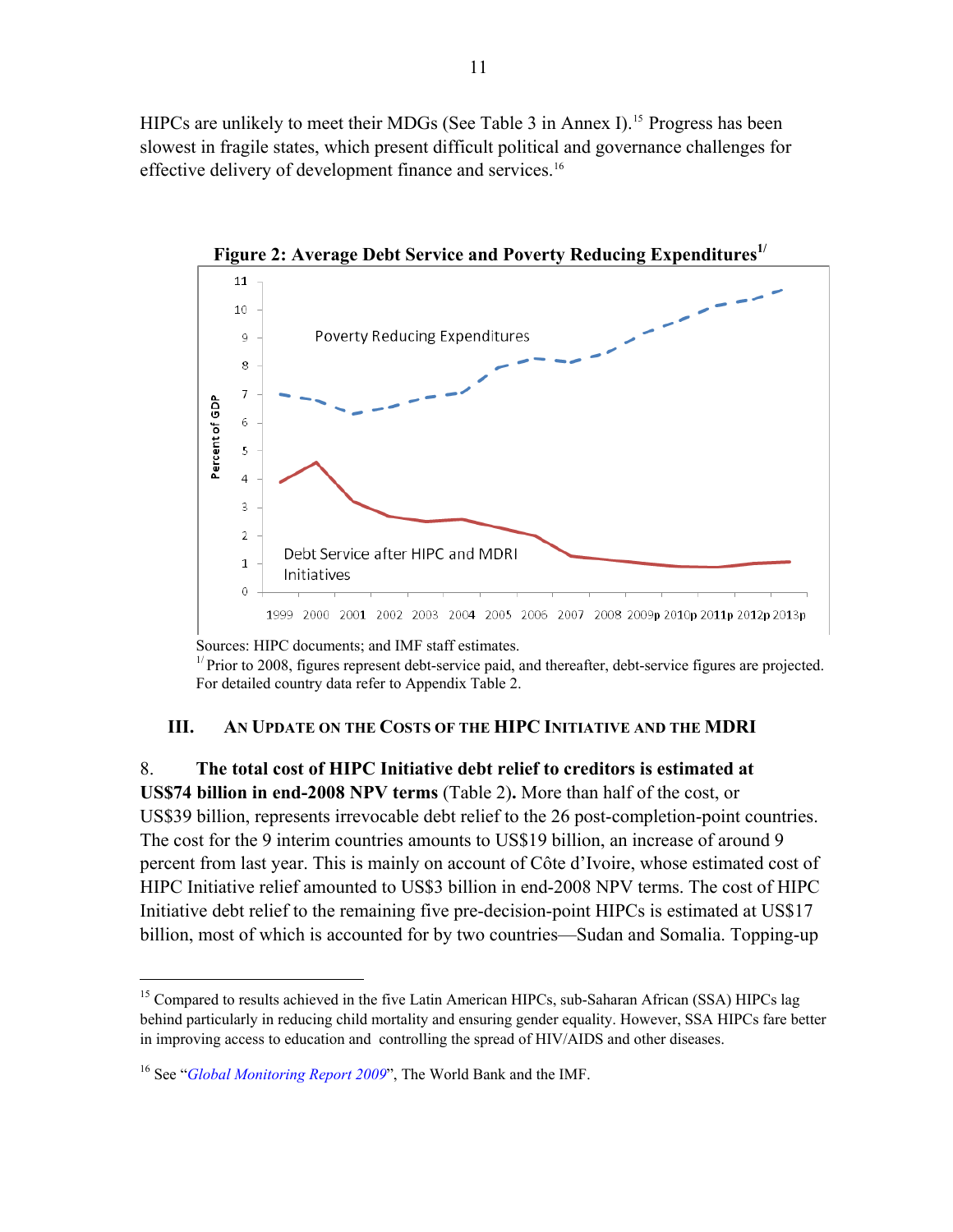assistance (provided so far to six HIPCs) represents less than 3 percent of the total HIPC Initiative cost.<sup>17</sup>

<span id="page-11-0"></span>

|                                       | Post-Comple tion-<br><b>Point HIPCs</b> | <b>Interim</b><br><b>HIPCs</b> | Total Post-De cision-<br>Point HIPCs | <b>Pre-Decision-Point</b><br><b>HIPCs</b> | <b>Total</b>         |
|---------------------------------------|-----------------------------------------|--------------------------------|--------------------------------------|-------------------------------------------|----------------------|
|                                       | (26)                                    | (9)                            | (35)                                 | (5)                                       | (40)                 |
|                                       | (I)                                     | (11)                           | $(III) = (I) + (II)$                 | (IV)                                      | $(V) = (III) + (IV)$ |
| Multilate ral creditors               | 21.4                                    | 6.7                            | 28.1                                 | 5.3                                       | 334                  |
| <b>IDA</b>                            | 10.6                                    | 2.6                            | 13.2                                 | 1.5                                       | 14.7                 |
| <b>IMF</b>                            | 3.0                                     | 1.5                            | 4.6                                  | 1.8                                       | 6.4                  |
| AfDB Group                            | 2.9                                     | 1.9                            | 4.8                                  | 0.5                                       | 5.3                  |
| IaDB                                  | 1.7                                     | 0.0                            | 1.7                                  | 0.0                                       | 1.7                  |
| Other                                 | 3.1                                     | 0.7                            | 3.8                                  | 1.5                                       | 5.3                  |
| Bilateral and comme reial creditors   | 17.4                                    | 11.8                           | 29.2                                 | 11.3                                      | 40.4                 |
| Paris Club                            | 12.24                                   | 8.7                            | 20.9                                 | 5.6                                       | 26.5                 |
| Other Official Bilateral              | 4.2                                     | 0.7                            | 4.9                                  | 4.7                                       | 9.6                  |
| Commerc ial                           | 0.9                                     | 2.4                            | 3.4                                  | 1.0                                       | 4.3                  |
| <b>Total Costs</b>                    | 38.8                                    | 18.5                           | 57.3                                 | 16.6                                      | 73.9                 |
| Memorandum Items                      |                                         |                                |                                      |                                           |                      |
| T otal C osts from Previous Report 1/ | 37.1                                    | 17.0                           | 54.1                                 | 21.0                                      | 75.1                 |
| Total C hange in Costs (per cent)     | 4.6                                     | 8.7                            | 5.9                                  | $-21.0$                                   | $-1.6$               |
| - due to New Cases2/                  | 4.8                                     | 9.0                            | 6.1                                  | $-21.9$                                   | $-1.8$               |
| - due to Data Revisions               | $-0.2$                                  | $-0.3$                         | $-0.2$                               | 0.9                                       | 0.2                  |

### **Table 2. HIPC Initiative: Costs by Main Creditor and Country Group**

(In billions of U.S. dollars, in end-2008 NPV terms, unless otherwise indicated)

Sources: Country au thor ities, and World Bank and MF staff estimates.

 $\overline{a}$ 

1/ Total costs as reported in Table 2 of "HIPC Initiative and MDRI: Status of Implemen tation, September 2008 ", discounted to end 2008 terms. Cost calculations exclude Nepal.

 $2/$  Since August 2008, Buru ndi, the Central African R epublic, a nd Haiti reached comp letion point; Togo and Cote d'Ivoire reached the decision point; Nepale se authorities communica ted to IDA and the IMF tha t Nep al ha d decided not to a vail itself of de bt relief under the HI PC Initia tive.

9. **Multilateral (45 percent) and Paris Club (36 percent) creditors bear the largest shares of the total cost of the HIPC Initiative** (Table 2)**.** Among multilateral creditors, the heaviest burdens are borne by IDA (20 percent), the IMF (9 percent) and the AfDB Group (7 percent) . The share of total cost borne by multilateral creditors is higher for postcompletion-point countries (55 percent) than for interim countries (36 percent) or predecision-point countries (32 percent). Looking ahead, Paris Club creditors will be called upon to deliver a larger share of relief to interim countries, estimated at 47 percent, compared to about one-third for post-completion-point and pre-decision-point countries. For non-Paris Club and commercial creditors, their share of total costs is estimated to be highest in predecision-point countries (34 percent) (Table 3).

## 10. **With respect to MDRI, the total cost to the four participating creditors is estimated at US\$29 billion in end-2008 NPV terms.** About 85 percent has already been

<sup>&</sup>lt;sup>17</sup> These include Burkina Faso, Ethiopia, Malawi, Niger, Rwanda, and São Tomé and Principe.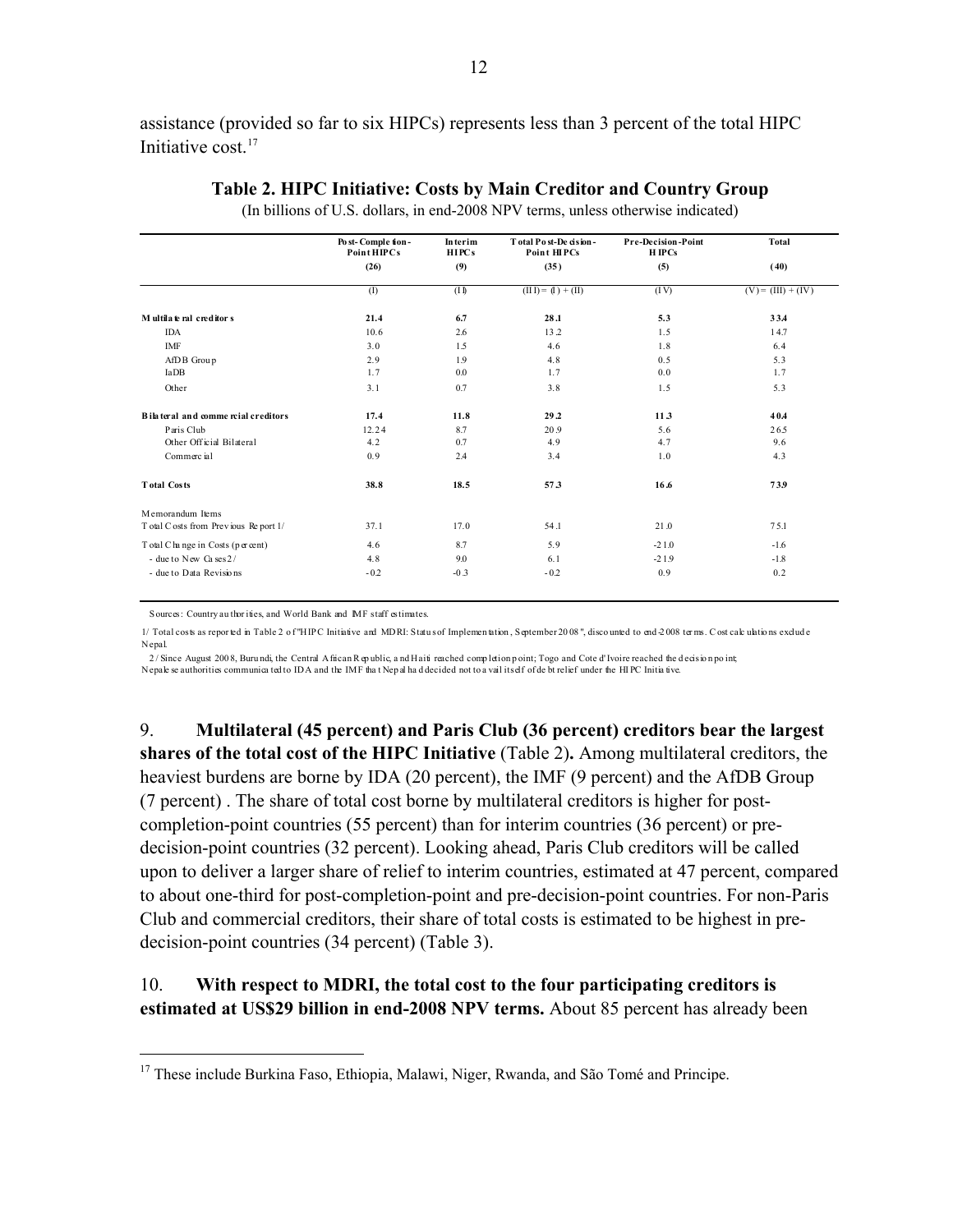delivered to the 26 post-completion-point countries (Table 3), and two non-HIPCs (Cambodia and Tajikistan) by the IMF. Two thirds of the total estimated MDRI cost will be borne by IDA, with the share of the IMF, AfDF and IaDB amounting to 15, 13, and 8 percent, respectively (Figure 3).

### **Figure 3. Distribution of Potential Costs under the HIPC Initiative and MDRI by Creditor**

<span id="page-12-0"></span>

(In end-2008 NPV terms, unless otherwise indicated)

Sources: HIPCs decision and completion point documents. Note: \* Excludes non-HIPCs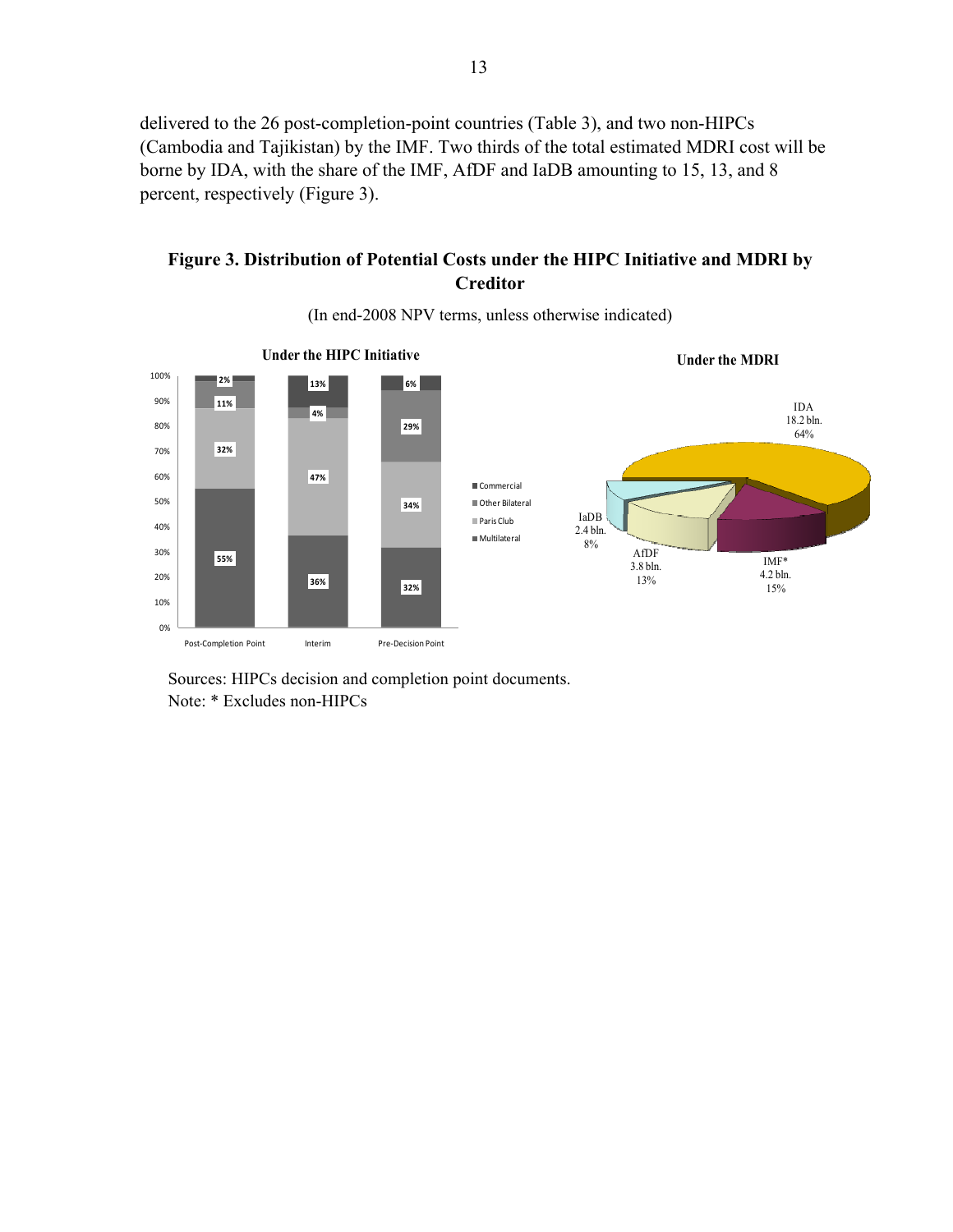## **Table 3. MDRI Costs by Creditor and Country Group**

(In billions of U.S. dollars and in end-2008 NPV terms)

<span id="page-13-2"></span>

|                                         | Assistance in Nominal Terms 2/ |                      | Assistance in end-2008 NPV<br>Terms |                                                  |
|-----------------------------------------|--------------------------------|----------------------|-------------------------------------|--------------------------------------------------|
|                                         | Principal                      | Foregone<br>Interest | <b>Total</b>                        | <b>Principal and Foregone</b><br><b>Interest</b> |
| Post-Completion-Point HIPCs 1/          | 40.4                           | 4.6                  | 45.0                                | 24.4                                             |
| <b>IDA</b>                              | 27.6                           | 2.7                  | 30.3                                | 15.3                                             |
| IMF $3/5/$                              | 3.2                            | $\cdots$             | 3.2                                 | 3.7                                              |
| AfDF                                    | 6.3                            | 0.8                  | 7.2                                 | 3.1                                              |
| IaDB                                    | 3.3                            | 1.0                  | 4.4                                 | 2.4                                              |
| Interim and Pre-Decision-Point HIPCs 2/ | 7.5                            | 0.7                  | 8.2                                 | 4.1                                              |
| <b>IDA</b>                              | 5.5                            | 0.5                  | 6.0                                 | 2.9                                              |
| IMF $3/$                                | 0.6                            | $\cdots$             | 0.6                                 | 0.6                                              |
| AfDF                                    | 1.5                            | 0.2                  | 1.6                                 | 0.7                                              |
| IaDB                                    | 0.0                            | 0.0                  | 0.0                                 | 0.0                                              |
| All HIPCs                               | 47.9                           | 5.3                  | 53.2                                | 28.5                                             |
| <b>IDA</b>                              | 33.1                           | 3.2                  | 36.3                                | 18.2                                             |
| IMF $3/$                                | 3.8                            | $\cdots$             | 3.8                                 | 4.2                                              |
| AfDF                                    | 7.8                            | 1.0                  | 8.8                                 | 3.8                                              |
| IaDB                                    | 3.3                            | 1.0                  | 4.4                                 | 2.4                                              |
| Non-HIPCs 4/                            | 0.2                            | 0.2                  | 0.2                                 | 0.2                                              |

Sources: Country authorities, and World Bank, IMF, AfDB and IaDB staff estimates.

1/ These countries have qualified for MDRI relief. Figures are based on actual disbursements and commitments.

2/ Estimates are preliminary and subject to various assumptions, including the timing of HIPC decision and completion points, and, where applicable, of arrears clearance.

3/ The estimated costs for IMF reflect the stock of debt eligible for MDRI relief, which is the debt outstanding (principal only) as of end-2004 and that has not been repaid by the member and is not covered by HIPC assistance at the time of the debt relief (EBS/05/158 Revision 1, 12/1)

4/ IMF MDRI assistance to Cambodia and Tajikistan.

 $\overline{a}$ 

<span id="page-13-0"></span>5/ Includes IMF MDRI assistance to Burundi and Central African Republic.

### **IV. REMAINING CHALLENGES**

11. While recent progress under the Initiatives has been encouraging, three important challenges remain to be met to fulfill the objectives of the Initiatives.

#### **A. Taking Remaining Countries through the HIPC Initiative Process**

<span id="page-13-1"></span>12. Many of the pre-completion-point countries have suffered from common challenges related to preserving peace and stability, improving governance, and delivering basic services that have undermined their economic development.[18](#page-13-3) Addressing their debt-related

<span id="page-13-3"></span><sup>&</sup>lt;sup>18</sup> All but one of the remaining 14 pre-completion-point HIPCs are considered fragile states according to the definition adopted by the World Bank. For the purposes of this report, fragile states are IDA-eligible countries with an average Country Performance and Institutional Assessment (CPIA) rating of 3.2 and below. However, different organizations use different parameters to assess fragility, in general combining aspects of the capacity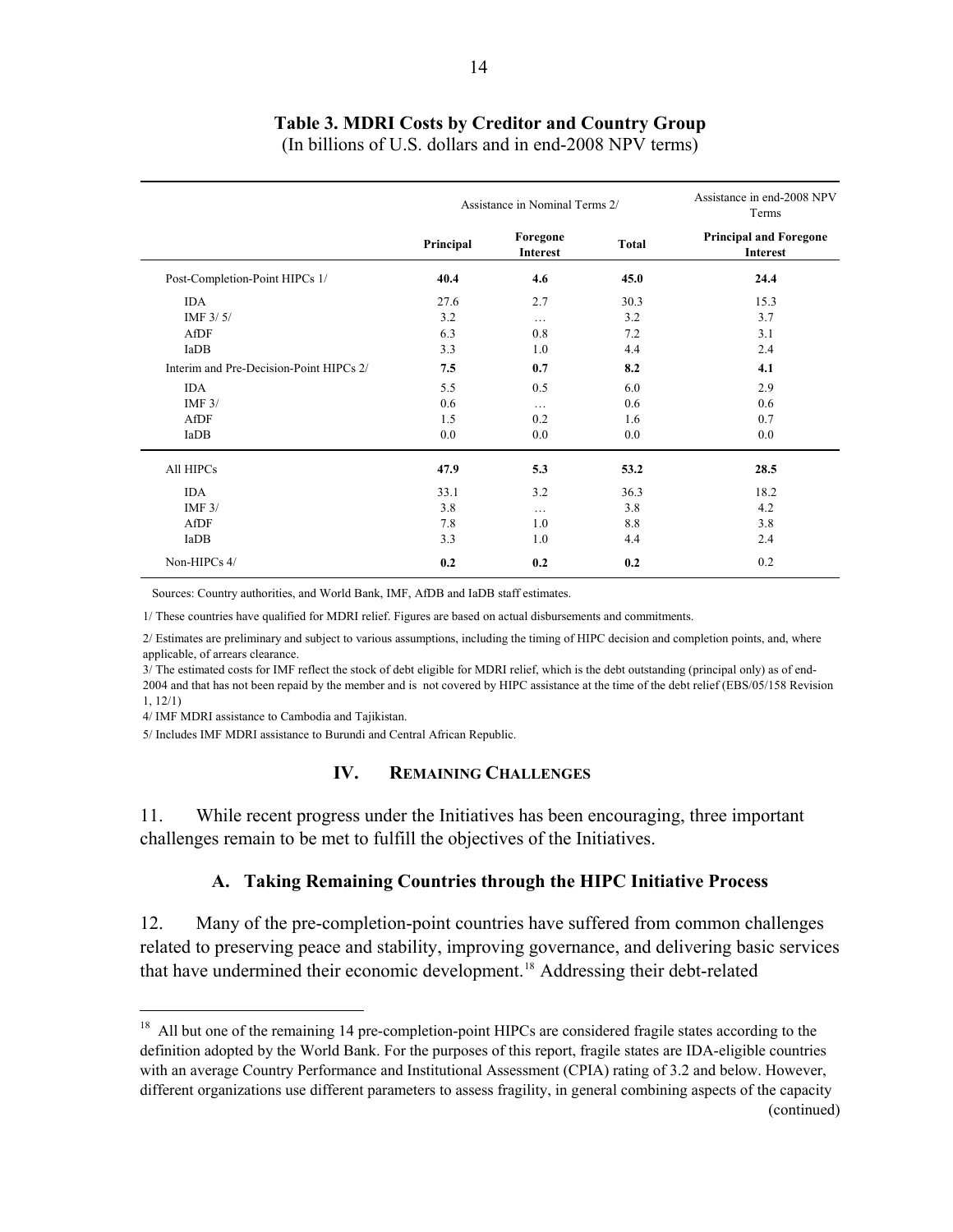vulnerabilities through the HIPC Initiative and MDRI relief will be an important step to overcome their development challenges.<sup>19</sup>

### 13. **A number of countries are well placed to make significant progress under the Initiative during the next 12-18 months** (Annex I)**.**

- *Interim countries at an advanced stage:* Afghanistan, Liberia, and the Republic of Congo are well placed to reach their completion points—their Poverty Reduction and Growth Facility (PRGF) supported programs are on track, they have developed and implemented poverty reduction strategies for at least one year, and have made significant progress in implementing their floating completion-point triggers.
- *Interim countries at a less advanced stage:* Togo and Côte d'Ivoire are at earlier stages of implementation of their completion-point triggers, and are also making progress as their PRGF-supported programs are on track.
- *Pre-decision-point countries:* Comoros' request for a PRGF-supported program is expected to be considered by the Executive Board of the Fund by end-September.<sup>[20](#page-14-0)</sup> Successful implementation of the program should lay the basis for reaching the decision point in the first half of 2010.

14. **The remaining interim countries have been at that stage longer than any others**  (Figure 4). This is in contrast to the relatively short interim periods in countries that reached the completion point within the past 12 months, and points to the challenges ahead in sustaining progress under the Initiatives.

and accountability of institutions with indicators related to risk of conflict. See "*[IDA15: Operational](http://web.worldbank.org/WBSITE/EXTERNAL/EXTABOUTUS/IDA/0,,contentMDK:21389950%7EpagePK:51236175%7EpiPK:437394%7EtheSitePK:73154,00.html)  [Approaches and Financing in Fragile States](http://web.worldbank.org/WBSITE/EXTERNAL/EXTABOUTUS/IDA/0,,contentMDK:21389950%7EpagePK:51236175%7EpiPK:437394%7EtheSitePK:73154,00.html)*", June 2007.

1

<sup>19</sup> Additionally, building institutional capacity, including through the strengthening of public financial management (PFM) systems will be key to ensuring more effective and efficient use of the resources freed-up by debt relief.

<span id="page-14-0"></span><sup>20</sup> On July 23, 2009, the Executive Board of the IMF approved wide-ranging reforms of Low-Income Country (LIC) lending facilities that will become effective once contributors to the PRGF-ESF Trust consent to the changes. Once effective, the PRGF will be automatically converted into the Extended Credit Facility (ECF). This paper, however, continues to refer to prospective long-term arrangements as PRGFs.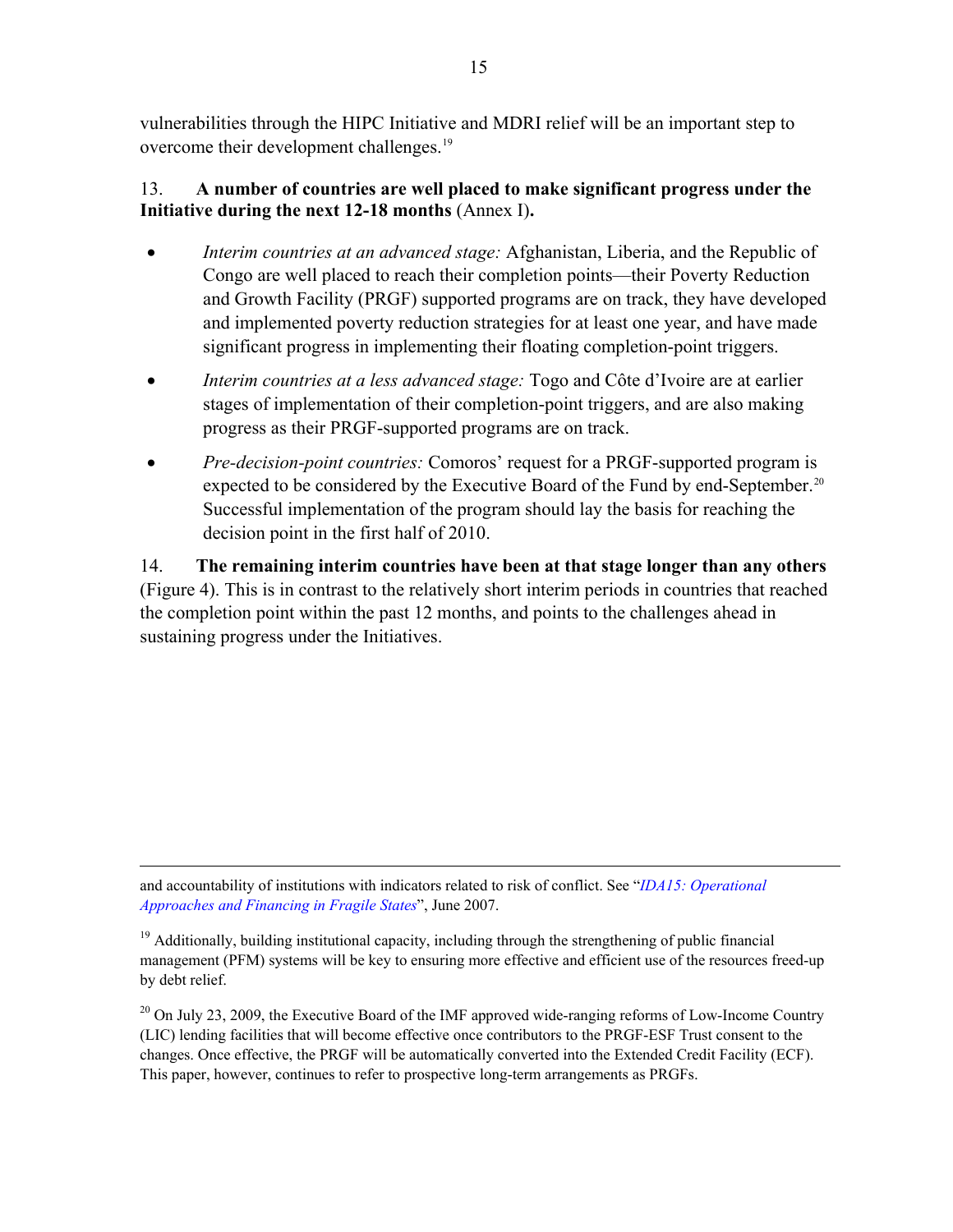<span id="page-15-0"></span>

 Figure 4. Duration of the Interim Period under the HIPC Initiative (in years)

Sources: HIPCs decision and completion point documents.

### 15. **Nonetheless, in some of these countries, the prospects for progress under the Initiatives have recently improved.**

- Guinea-Bissau experienced many years of conflict, but has since implemented a program with the IMF supported by EPCA purchases that could pave the way for a PRGF arrangement in the future. The PRSP's annual progress report is expected by end-2009.
- The Democratic Republic of Congo (DRC), which underwent years of internal conflict, is at an advanced stage in its discussions with the IMF on a PRGFsupported program. A final agreement may be reached in the coming months once pending issues related to large nonconcessional borrowing are resolved.
- In Chad, years of conflict and political instability, together with external financing from oil revenues, contributed to slow progress towards the completion point. However, following the decline in oil prices and emerging budgetary pressures,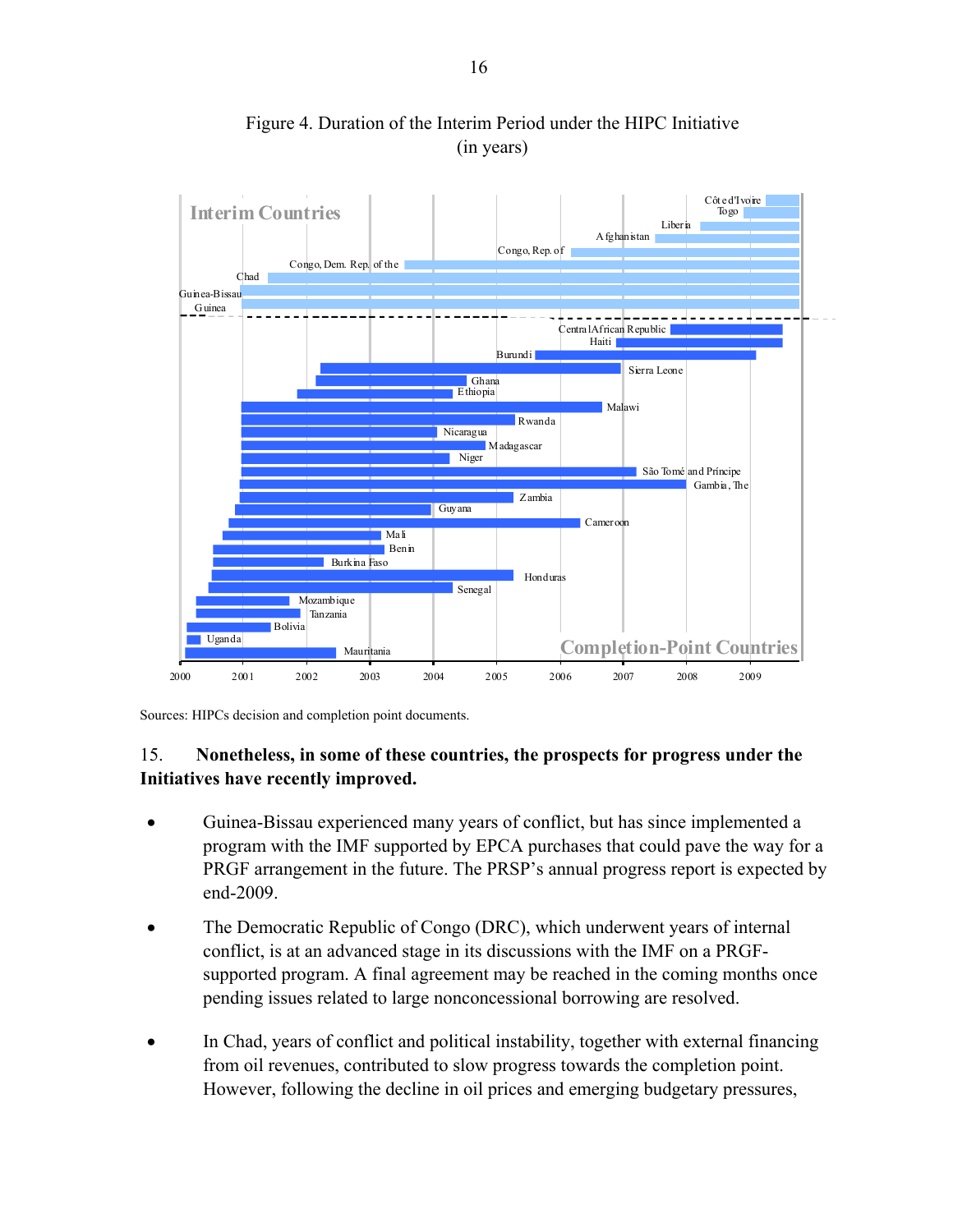agreement was reached on a IMF staff-monitored program (SMP) covering April-October 2009 which, with suitable implementation of the SMP, may be followed by a PRGF arrangement.

### 16. **The main obstacles to the remaining countries' progress under the HIPC Initiative continue to be primarily of a political and/or security nature.**

- Guinea, which had implemented most of its completion-point triggers, suffered a setback after a military coup in December 2008. The new regime does not currently enjoy broad international recognition. This has led to the suspension of discussions for the finalization of the second review of the PRGF-supported program and of the HIPC completion point, and several key financial assistance programs from other major development partners have been suspended.<sup>[21](#page-16-1)</sup>
- Somalia and Sudan, afflicted by internal division and conflict, have protracted arrears to multilateral institutions. They will need to mobilize resources to clear their arrears prior to reaching their decision point.<sup>[22](#page-16-2)</sup> Mobilizing such resources will be challenging, given the size of arrears.
- Eritrea's authorities indicated in 2008 discussions that they would consider seeking HIPC Initiative assistance once the security situation improves.

17. **The Kyrgyz Republic has not expressed a willingness to avail itself of debt relief under the HIPC Initiative.** Based on the latest available data, however, debt indicators were estimated to be below the applicable HIPC Initiative thresholds.

### **B. Ensuring the Full Participation of All Creditors**

<span id="page-16-0"></span>18. **It is critical that all creditors deliver their share of debt relief to significantly alleviate the debt burdens of the remaining HIPCs.** This is consistent with the objective of the Initiative to share equitably the burden of relief among all creditors. Large multilateral and Paris Club creditors have provided their full share of debt relief. Accordingly, the discussion below focuses on other creditors.

 $\overline{a}$ 

<span id="page-16-1"></span> $^{21}$  The authorities issued the second PRSP in August 2007, and a Joint Staff Assessment Note (JSAN) was prepared and presented to the Board in December 2007. The first Annual Performance Review of the PRSP-II was issued in October 2008.

<span id="page-16-2"></span><sup>&</sup>lt;sup>22</sup> As of end-December 2008, Somalia's arrears to IDA and the IMF amount to US\$192 million and US\$373 million. Sudan's arrears to IDA and the IMF total US\$508 million and US\$1,532 million.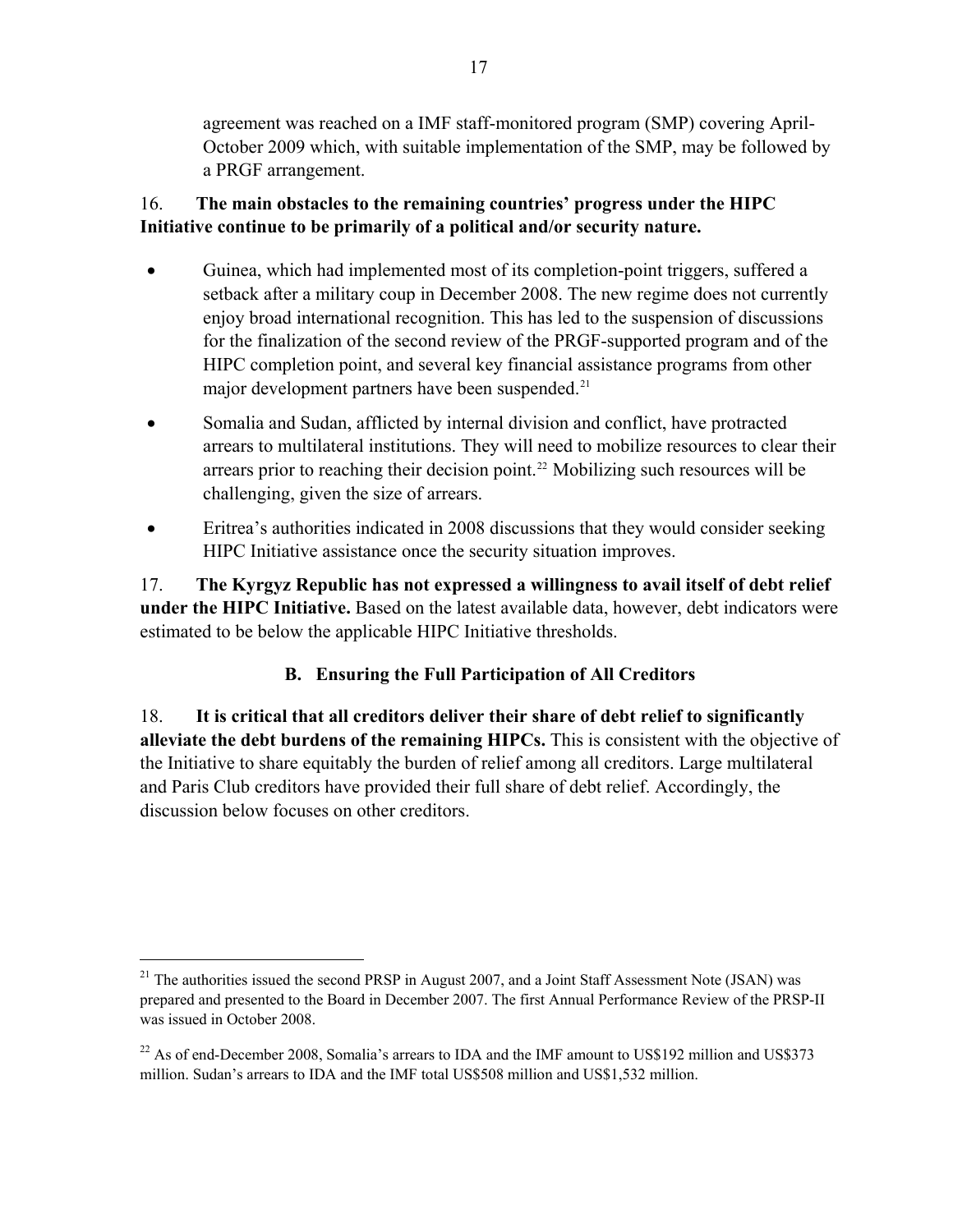### **Small Multilateral Creditors**

19. **Nearly all multilateral creditors have committed to delivering HIPC Initiative**  debt relief at completion point. In addition to the largest four creditors<sup>[23](#page-17-0)</sup> (Table 3), another 20 multilateral creditors, accounting for 14 percent of total HIPC assistance costs, have committed to deliver debt relief to all HIPCs at completion point.<sup>[24](#page-17-1)</sup> Six of these creditors also provide debt relief in the interim period through debt service reduction or rescheduling of arrears and maturities falling due.<sup>[25](#page-17-2)</sup> However, another eight multilateral creditors, representing less than 0.5 percent of estimated HIPCs costs, have not yet indicated their intention to provide relief under the HIPC Initiative. [26](#page-17-3)

20. **Efforts at monitoring debt relief provided by smaller multilateral creditors are** 

**ongoing.** A survey carried out in 2009 by the World Bank, to which seven of the smaller multilateral creditors<sup>[27](#page-17-4)</sup> responded, indicates that such creditors have delivered half or more of their committed debt relief to completion-point countries. Staffs are working with their counterparts in the remaining multilateral development banks (MDBs), representing HIPC costs amounting to about 5 percent of the total committed to post-completion-point HIPCs, to increase responses and institutionalize the tracking mechanism.

### **Non-Paris Club Official Bilateral Creditors**

21. **Progress in the delivery of debt relief by non-Paris Club bilateral creditors has**  been limited since last year's report.<sup>[28](#page-17-5)</sup> The share of HIPC Initiative debt relief delivered by

 $\overline{a}$ 

<span id="page-17-2"></span><sup>25</sup> These creditors are the European Union, the European Investment Bank, the Arab Bank for Economic Development in Africa, Central American Bank for Economic Integration (to Honduras only), Islamic Development Bank and OPEC Fund for International Development.

<span id="page-17-3"></span><sup>26</sup> These creditors are: Bank of Central African States (BEAC), Central African States Development Bank (BDEAC), the Economic Community of West African States (ECOWAS), Eastern and Southern African Trade and Development Bank (PTA Bank), Development Bank of Great Lake States (BDEGL), Fund of Aid and of Loans Guarantee of the Agreement Council (FEGECE), Fondo Centroamericano de Estabilización Monetaria (FOCEM), and the Islamic Fund for Solidarity and Economic Development (FSID).

<span id="page-17-4"></span><sup>27</sup> These creditors are the Northern Development Fund (NDF), Nordic Investment Bank (NIB), European Union (EU), European Investment Bank (EIB), Islamic Development Bank (IsDB), Central American Bank for Economic Integration (CABEI), and International Fund for Agricultural Development (IFAD). For details of the amounts of committed and delivered relief under the HIPC Initiative to post-completion point countries by each MDB, see Table 5 in the Appendix.

<span id="page-17-5"></span> $^{28}$  Includes Argentina, Brazil, the Republic of Korea, Kuwait, Mexico, Morocco, Portugal, South Africa, and Trinidad and Tobago, which are associated members of the Paris Club. As such, these countries participate in negotiation sessions of the Paris Club on a case-by-case basis.

<span id="page-17-0"></span><sup>23</sup> IDA, IMF, AfDB and IaDB.

<span id="page-17-1"></span> $24$  See Table 5 in the Appendix for a complete list of multilateral creditors.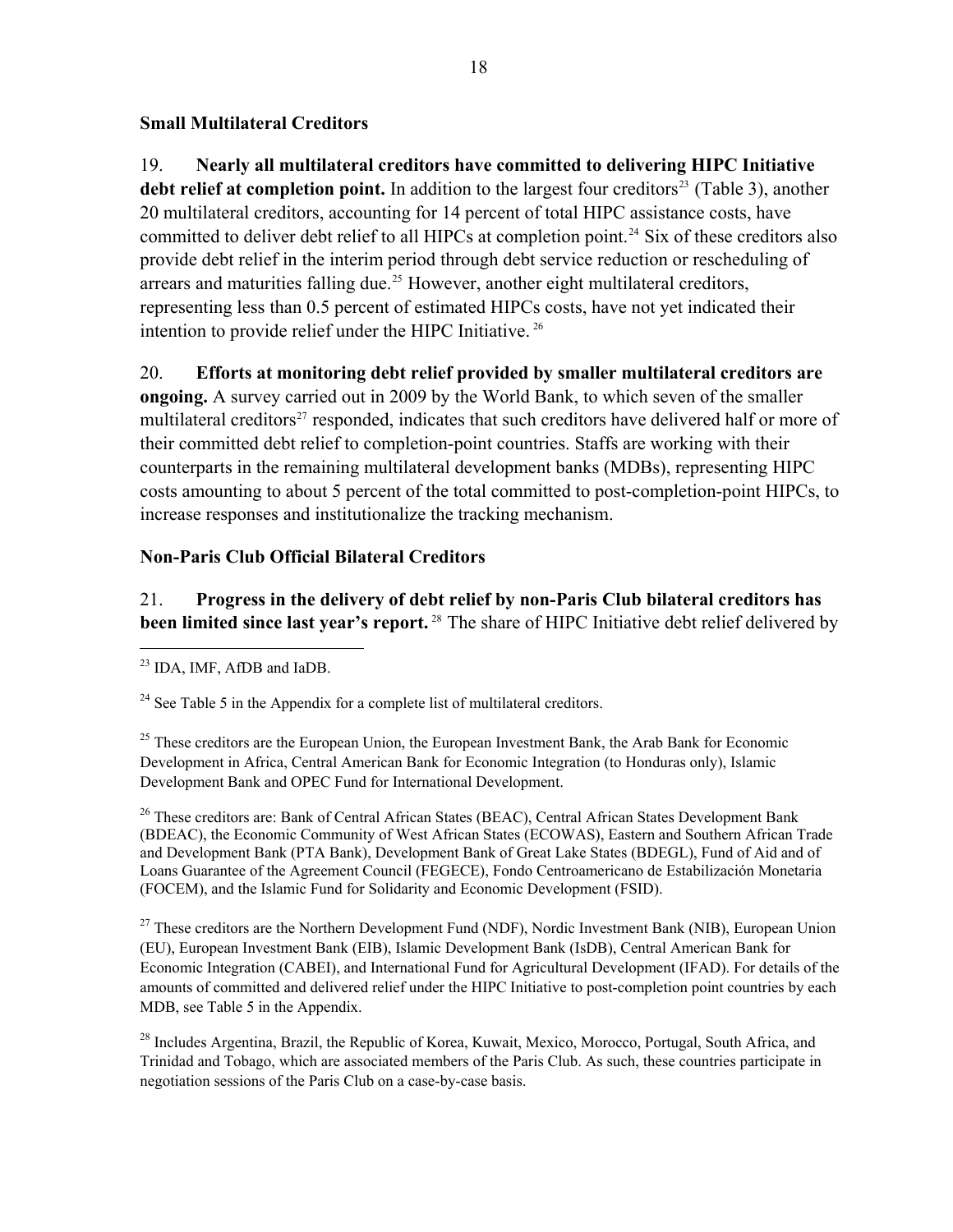these creditors, which represents about 13 percent of the total cost, remains low, at around 35–40 percent (Appendix Table 15). Major developments include the cancellation of claims by Algeria on the Central African Republic and the provision of its full share of debt relief to Nicaragua; China's delivery of debt relief to Burundi and the Central African Republic;<sup>29</sup> and the full provision of debt relief by Oman to Senegal, and by Portugal to São Tomé and Príncipe.

## **Commercial Creditors**

 $\overline{a}$ 

22. **Commercial creditors account for 6 percent of the total cost of debt relief to be provided to the 35 post-decision-point HIPCs.** Commercial creditors' share of the cost estimates of debt relief to be provided to post-decision-point-HIPCs has been increasing primarily because those creditors account for over 30 percent of total HIPC debt relief to Côte d'Ivoire.

23. **Commercial creditors have improved their overall provision of debt relief through significant debt relief provided to Côte d'Ivoire and Liberia.** London Club creditors, accounting for nearly one-third of total HIPC assistance to Côte d'Ivoire, have already provided their expected debt relief through a rescheduling agreement signed in 1998.[30](#page-18-0) In April 2009, commercial creditors provided full debt relief to Liberia under a debt buyback operation supported by the Debt Reduction Facility (DRF) of IDA and contributions from bilateral donors, which helped extinguish US\$1.2 billion of commercial debt at a deep discount (97 percent of face value).

24. **Litigation by commercial creditors, which had been an impediment to the delivery of full debt relief to HIPCs, appears to be less of a problem now**, according to information provided by HIPCs' authorities.<sup>31</sup> Early engagement with commercial creditors, including through DRF operations, helped reduce the number of outstanding litigation cases against HIPCs from 33 to 14 cases over the past year.<sup>[32](#page-18-2)</sup> This large reduction in litigations

<sup>&</sup>lt;sup>29</sup> China's delivery of debt relief occurred in 2007 for both Burundi and the Central African Republic (before they reached their completion point).

<span id="page-18-0"></span><sup>&</sup>lt;sup>30</sup> Debt relief by commercial creditors to Côte d'Ivoire was not previously accounted for until Côte d'Ivoire reached its decision point under the HIPC Initiative in March 2009.

<span id="page-18-1"></span><sup>&</sup>lt;sup>31</sup> Surveys were sent to country authorities requesting data on litigations. More than half of those surveyed responded (25 HIPC countries out of 40), which is broadly similar to last year's response rate. The results of the survey are broadly comparable to those from a survey undertaken by the Institute of International Finance (see IIF/EMTA Study on Creditor Litigation against Sovereigns).

<span id="page-18-2"></span><sup>32</sup> The 2008 *Status of Implementation Report* indicated that 54 court cases had been filed by commercial creditors against 12 HIPCs over the past decade. Of these 54 cases, 33 were still active (i.e. not settled) at the time of the publication of the report. Since then, the number of active litigation cases has declined to 14.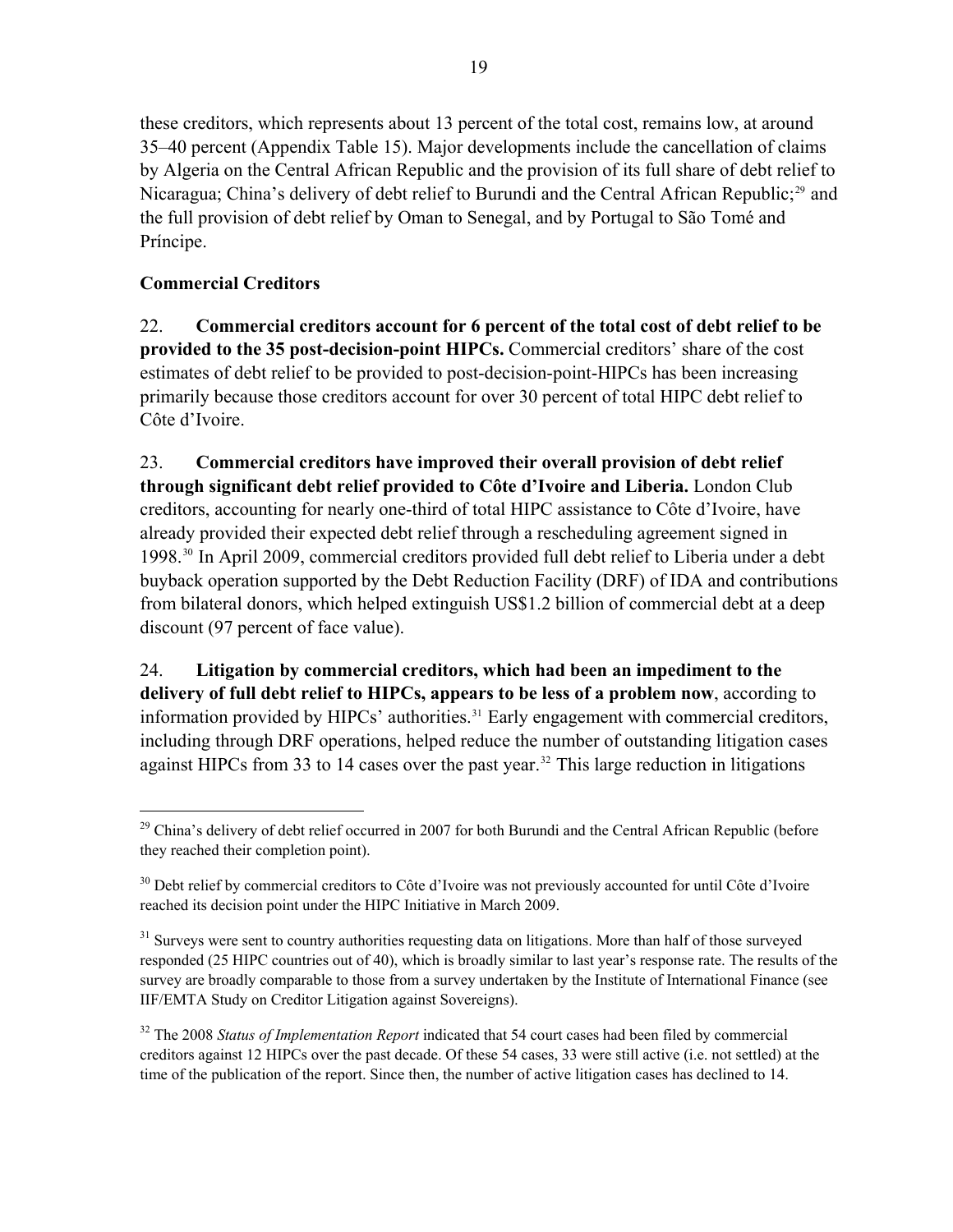mostly reflects the impact of recent DRF operations in Nicaragua and Liberia, as well as outof-court settlements by Cameroon, the Republic of Congo, Sierra Leone and Zambia. <sup>33</sup> Furthermore, a joint litigation by five creditors against Nicaragua was dropped.

25. **While recent developments are encouraging, the threat of new litigation remains.**  New lawsuits have been initiated last year against the DRC, Sierra Leone, Sudan and Zambia. DRF operations under preparation, including those for the DRC and Sierra Leone, may help reach a settlement agreement to the extent that the litigating creditors participate in the buyback operations. Additional support for HIPCs facing litigation will be available from the African Legal Support Facility<sup>[34](#page-19-1)</sup> which was formally launched by the African Development Bank on June 29, 2009.

26. **Initiatives are underway in some donor countries to introduce legislation curtailing the scope of litigation against HIPCs.** In both the United States and the United Kingdom, options are being considered to introduce legislation to limit non-participating creditors' ability to seek awards from HIPCs via the courts in the U.S. and U.K. To this end, the U.K. Government has launched a consultation on legislation that would limit the proportion of debts previously contracted by a HIPC that a creditor could reclaim under U.K. law.<sup>[35](#page-19-2)</sup> The U.S. Congress is considering similar proposals.<sup>[36](#page-19-3)</sup> In May 2008, a law to this effect was also introduced in Belgium.<sup>[37](#page-19-4)</sup>

# **C. Ensuring Financing of the HIPC Initiative and MDRI**

<span id="page-19-0"></span>27. **At the World Bank, the Debt Relief Trust Fund (DRTF) and IDA are sufficiently resourced to cover debt relief costs under the HIPC Initiative over the IDA15 commitment period (FY09-11).** Based on current commitments, it is expected that future IDA replenishments would include sufficient resources to finance IDA's cost of debt relief under the Initiatives.

• *The DRTF*, in addition to supporting the regional and multilateral creditors in providing HIPC debt relief to eligible HIPCs, may utilize received donor contributions for arrears clearance operations of IDA, as well as possible

 $\overline{a}$ 

<sup>&</sup>lt;sup>33</sup> For Nicaragua, these are litigations settled in September and December 2008 as part of the DRF supported operation of October 2007.

<span id="page-19-1"></span><sup>&</sup>lt;sup>34</sup> On December 15, 2008, 29 countries and one international organization ratified the Agreement creating the Facility hosted by the AfDB, thereby enabling it to come into force. See [African Legal Support Facility.](http://www.afdb.org/en/topics-sectors/initiatives-partnerships/african-legal-support-facility-alsf/)

<span id="page-19-2"></span><sup>&</sup>lt;sup>35</sup> See [Ensuring effective debt relief for poor countries: a consultation on legislation.](http://www.hm-treasury.gov.uk/d/consult_effectivedebtrelief_200709.pdf)

<span id="page-19-3"></span><sup>&</sup>lt;sup>36</sup> See the "Stop VULTURE Funds" Bill introduced in June 2009 as H.R. 2932.

<span id="page-19-4"></span><sup>&</sup>lt;sup>37</sup> See <http://reflex.raadvst-consetat.be/reflex/pdf/Mbbs/2008/05/16/109374.pdf>.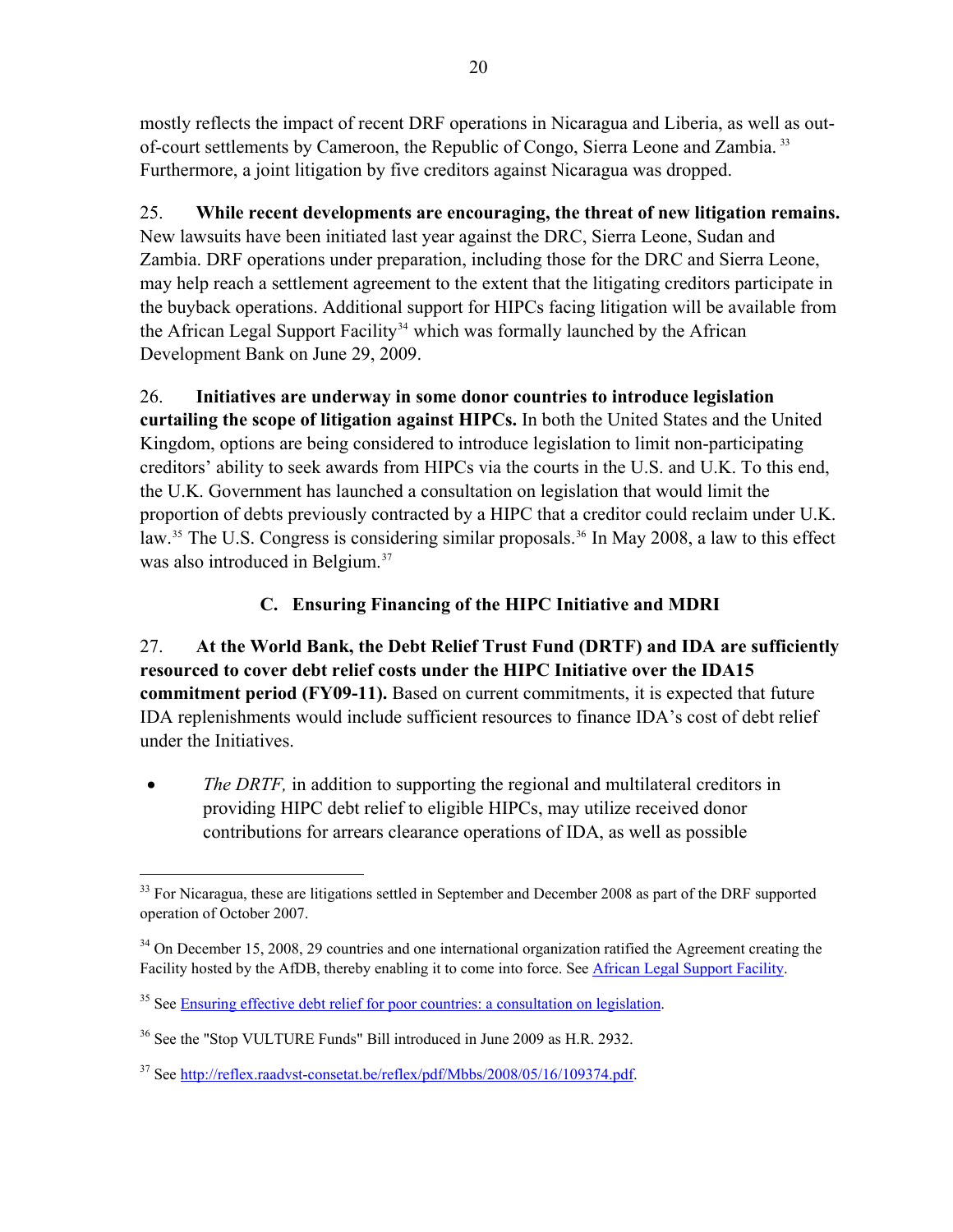contributions from IBRD net income to meet any remaining structural gap in the MDRI financing framework.<sup>38</sup> To mid July 2009, donors have pledged close to US\$4 billion to the DRTF to support the eligible regional and sub-regional creditors, and have contributed more than US\$3.8 billion in the form of cash and promissory notes (See Appendix table 10). 39 The Trust Fund has disbursed more than US\$2.8 billion to these creditors to support their provision of debt relief to eligible HIPCs.<sup>40</sup>

 *IDA resources* to finance debt relief under the Initiatives for the IDA 15 commitment period (FY09-11) include donor contributions amounting to SDR 1.1 billion for HIPC relief and SDR 4.1 billion for debt forgiveness under the MDRI. In IDA 15, donors also committed SDR 0.9 billion to finance the full cost of arrears clearance by eligible countries to IDA and the IBRD through the DRTF.<sup>[41](#page-20-1)</sup>

28. **For the IMF, available resources are estimated to be sufficient to cover the projected cost of debt relief to all the remaining HIPCs, except the protracted arrears cases of Somalia and Sudan.** Because there was no provision for debt relief to Somalia and Sudan under the original HIPC/MDRI financing framework, additional resources would be needed when these countries are ready to embark on the HIPC Initiative (see paragraph 8 above). Additional resources would also need to be mobilized to finance debt relief to any new countries that may be found eligible for the HIPC Initiative and the MDRI.

### **V. DEBT SUSTAINABILITY**

<span id="page-20-0"></span>29. **Debt relief provided under the Initiatives has considerably reduced debt vulnerabilities in post-completion-point countries.** Debt vulnerabilities in postcompletion-point HIPCs—as measured by the distribution of Debt Sustainability Framework (DSF, Box 1) risk ratings—are on average much lower than in pre-completion-point HIPCs. The comparison with non-HIPCs is also favorable (Table 4). However, a few postcompletion-point countries remain vulnerable to debt-related problems. Five are still

 $\overline{a}$ 

<sup>&</sup>lt;sup>38</sup> Following the receipt of written consent from donors to the HIPC Trust Fund to widen the scope of the Trust Fund, the Executive Directors of IBRD and IDA, on October 6, 2008, approved the resolutions to amend the scope of the HIPC Trust Fund and to change the name of the HIPC Trust Fund to "**Debt Relief Trust Fund**".

 $39$  Table 10 in the Appendix excludes donors' contributions earmarked for IDA provided in the context of IDA14 and IDA15.

 $^{40}$  Regional and sub-regional eligible creditors include: AfDB, BOAD (West African Development Bank), CABEI (Central American Bank for Economic Integration), CAF (Corporación Andina de Fomento), CDB (Caribbean Development Bank), CMCF (CARICOM Multilateral Clearing Facility), EADB (East African Development Bank), FONPLATA (Fund for the Financial Development of the River Plata Basin), IaDB, IFAD (International Fund for Agricultural Development), and NDF (Nordic Development Fund).

<span id="page-20-1"></span><sup>&</sup>lt;sup>41</sup> To date, the Trust Fund has received and reimbursed approximately US\$2.9 billion to IDA out of allocations from IBRD's net income and creditor-specific contributions made by donors to the Debt Relief Trust Fund.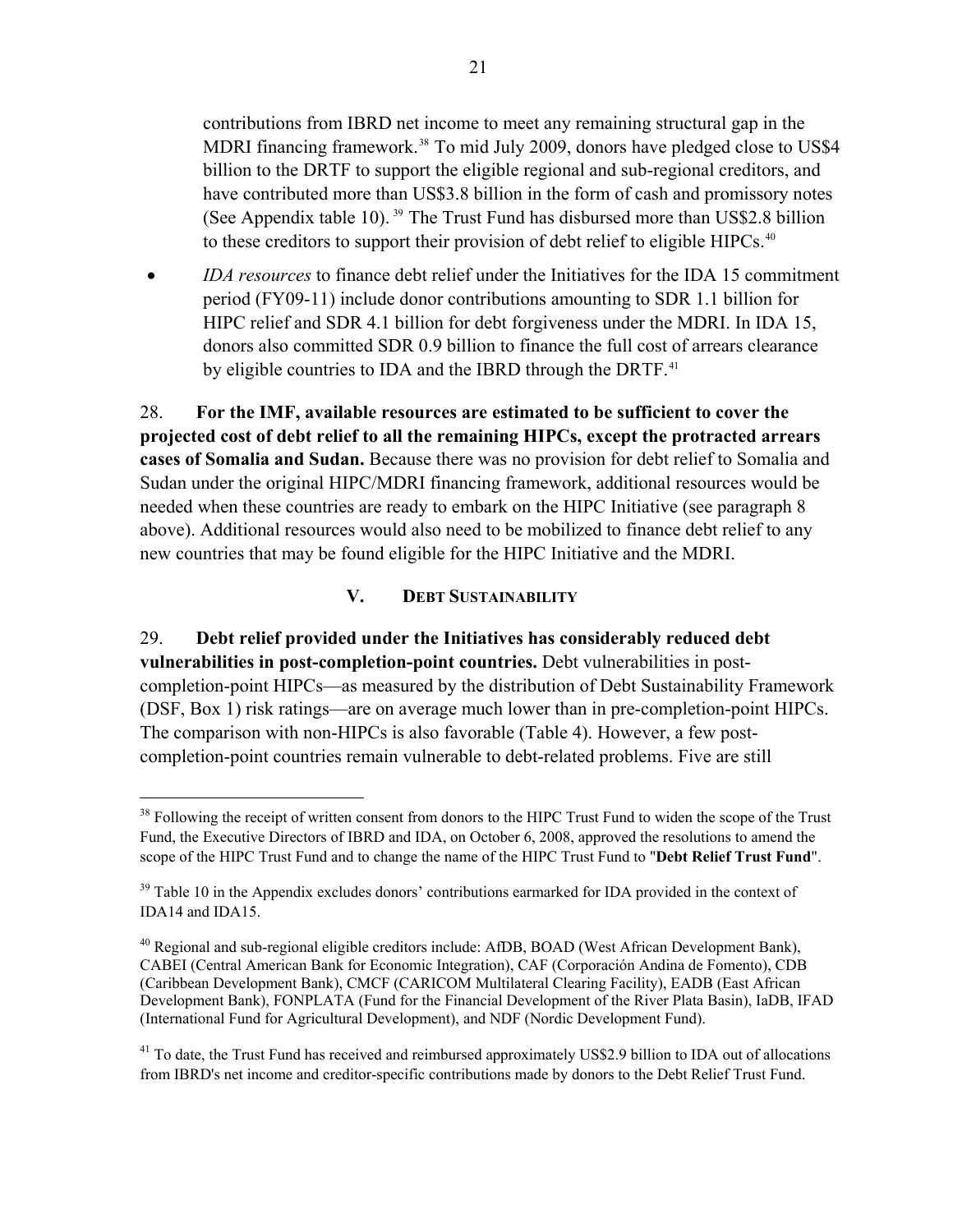characterized as being at a high risk of debt distress.42 It should be noted that these risk ratings are based on the most recent DSAs endorsed by the Boards which have generally been undertaken during the last year. For many such DSAs, the underlying macroeconomic framework may not fully reflect the adverse impacts of the ongoing global financial crisis.

### **Box 1: Debt Sustainability Framework**

The objective of the joint Fund-Bank debt sustainability framework (DSF), which was introduced in 2005, is to support low-income countries (LICs) in their efforts to achieve their development goals without creating future debt problems. $<sup>1</sup>$ </sup>

The debt sustainability analysis (DSA) under the DSF focuses on five debt burden indicators in order to assess the risk of external public debt distress, namely: (i) present value (PV) of debt-to-GDP; (ii) PV of debt-to-exports; (iii) PV of debt-to-revenues; (iv) debt service-to-revenues; and (v) debt service-to-exports.

A risk of debt distress rating is derived by reviewing the evolution of debt burden indicators compared to their indicative policy-dependant debt-burden thresholds under a baseline scenario, alternative scenarios and stress tests. Countries can be classified as: (i) low risk; (ii) moderate risk; (iii) high risk; or (iv) in debt distress.

The thresholds depend on a country's quality of policies and institutions as measured by the three-year average of the Country Policy and Institutional Assessment (CPIA) index, compiled annually by the World Bank<sup>2</sup>

<sup>1</sup> See "*Staff Guidance Note on the Application of the Joint Fund-Bank Debt Sustainability Framework for [Low-Income Countries](http://www.imf.org/external/np/pp/eng/2008/070308.pdf)*", IMF/The World Bank, 2008.

 $\frac{1}{2}$ 

1

<sup>2</sup> The indicative policy-dependant thresholds correspond to probabilities of debt distress ranging between 18 and 22 percent for CPIA ratings of 3.25, 3.5 and 3.75 (the benchmarks set for weak, moderate and strong performers, respectively).

<span id="page-21-0"></span>30. **Recent global developments pose additional challenges for all HIPCs, including post-completion-point countries.** In particular, the global economic downturn is expected to have a strong negative effect on low-income countries through exports, FDI, remittances and (possibly) aid flows. The adverse impact on economic activity and government revenues is expected to lead to increased budgetary and external financing gaps in many countries.<sup>[43](#page-21-1)</sup> As a result, it is anticipated that debt burden indicators in all LICs will deteriorate, although the magnitude of the deterioration will depend on the persistence of the downturn and the degree of macroeconomic adjustment.

<sup>&</sup>lt;sup>42</sup> This compares to four countries last year – Burkina Faso, Gambia, São Tomé and Príncipe and Rwanda. While Rwanda's rating was upgraded to moderate in the past year, the list now also includes Burundi and Haiti, two HIPCs that reached their completion point in 2009.

<span id="page-21-1"></span><sup>43</sup> See *[The Implications of the Global Financial Crisis for Low Income Countries](http://www.imf.org/external/pubs/ft/books/2009/globalfin/globalfin.pdf)*, IMF, February 2009; and *[Global Development Finance](http://www.worldbank.org/gdf2009)*, The World Bank, 2009.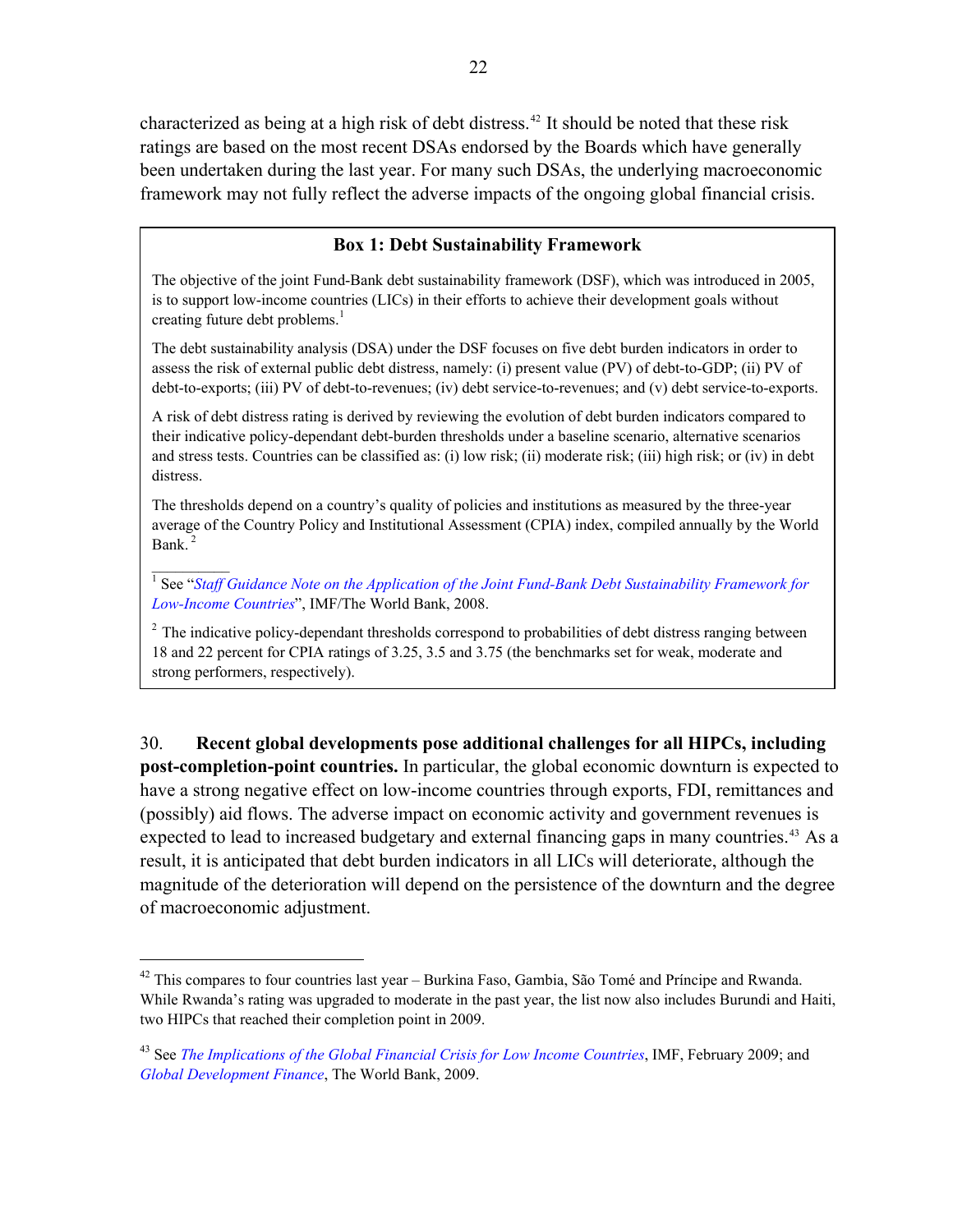<span id="page-22-0"></span>

|                                                   |                               | <b>Risk of debt distress</b><br>(in percent of applicable country group) |              |              |                  |
|---------------------------------------------------|-------------------------------|--------------------------------------------------------------------------|--------------|--------------|------------------|
| <b>Country Groupings</b>                          | Number of<br><b>Countries</b> | Low                                                                      | Moderate     | High         | In debt distress |
|                                                   |                               |                                                                          |              |              |                  |
| All LICs 2/                                       | 70                            | 30.0                                                                     | 34.3         | 22.9         | 12.9             |
| Non-HIPCs and completion point HIPCs              | 57                            | 36.8                                                                     | 38.6         | 21.1         | 3.5              |
| Non-HIPCs<br>Completion point HIPCs               | 31<br>26                      | 35.5<br>38.5                                                             | 35.5<br>42.3 | 226<br>19.2  | 6.5<br>0.0       |
| Other HIPCs (pre-completion point HIPCs) 3/       | 13                            | 0.0                                                                      | 15.4         | 30.8         | 53.8             |
| Interim countries<br>Pre-decision point countries | 9<br>$\overline{4}$           | 0.0<br>0.0                                                               | 11.1<br>25.0 | 33.3<br>25.0 | 55.6<br>50.0     |

# **Table 4. Distribution of risk of debt distress by country groupings1**

1/ Based on debt sustainability analyses available as of end-July 2009.

2/ Excludes 8 PRGF-eligible countries (Azerbaijan, India, Kiribati, Maldives, Pakistan, Somalia, Timor Leste and Uzbekistan), for which LIC DSAs are unavailable or were not produced because countries had significant market access.

3/ Excludes Somalia, as no DSA is available.

 $\overline{a}$ 

## 31. **Staffs have analyzed the impact of the crisis on debt vulnerabilities in HIPCs using a two-pronged approach.**

- Where a member's DSA was issued to the Boards recently (i.e., after end-May 2009), the analysis is based on the DSA.<sup>[44](#page-22-1)</sup>
- In all other cases, the impact of the crisis on debt vulnerabilities is simulated by updating the most recent DSA using the macroeconomic projections contained in the August WEO submission (see Box 2).<sup>[45](#page-22-2)</sup>

## 32. **The criteria used in the simulations to define the impact of the crisis on countries' debt vulnerabilities depend on their initial risk ratings.**

 Countries presently rated to be at low or moderate risk of external debt distress are judged to be vulnerable to adverse debt developments if the analysis indicates the possibility of a rating downgrade. However, such developments signal a deterioration in the long-term debt outlook of these countries, rather than an impending debt crisis.

<span id="page-22-1"></span><sup>&</sup>lt;sup>44</sup> It is assumed that such DSAs are based on macroeconomic frameworks that capture the impact of the crisis more fully than projections underlying older DSAs. Recent DSAs were done for Benin, Burkina Faso, Cameroon, the Central African Republic, the Republic of Congo, Ghana, Haiti, Madagascar, Mozambique, Rwanda, and Senegal.

<span id="page-22-2"></span><sup>&</sup>lt;sup>45</sup> While the last published WEO was issued in April 2009, Fund staff have submitted internal updates to those WEO country forecasts.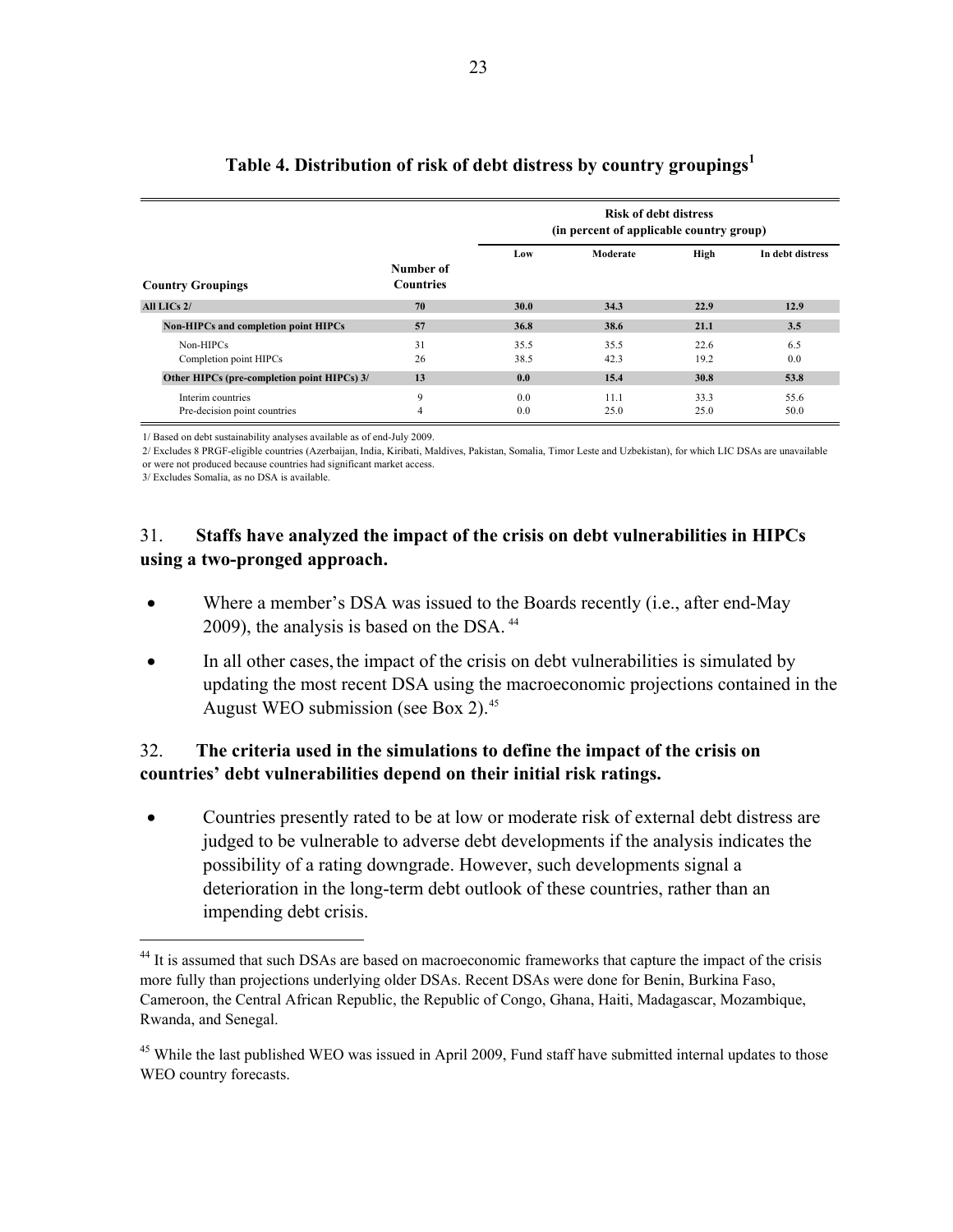For high-risk countries, a different yardstick needs to be used to identify countries most vulnerable to the crisis from a debt sustainability perspective. Specifically, such countries are deemed to be more vulnerable if at least two debt burden indicators experience a large and sustained breach of their DSF thresholds. Such developments in high-risk countries may point to more severe and pressing debtrelated problems.

33. **Overall, the crisis is expected to have a significant impact on key macroeconomic aggregates in HIPCs.** A comparison of the macroeconomic projections in recent DSAs and in the August WEO submission with the projections in older DSAs indicates, on average, a downward revision of nominal GDP by about 7 percent, exports by about 9 percent, and government revenue by 12 percent.

### 34. **The staffs' analysis of the impact of the crisis does not suggest a risk of a major debt crisis in HIPCs, but points to an increase in debt vulnerabilities for a number of countries.[46](#page-23-0), [47](#page-23-1)**

- *High-risk countries*: Afghanistan, an interim HIPC, is likely to experience a large increase in its debt burden indicators.
- *Moderate-risk countries*: Five post-completion-point HIPCs could face increased debt vulnerabilities: Ethiopia, Malawi, Mauritania, Nicaragua, and Sierra Leone. For Ethiopia, Mauritania and Nicaragua the breach of DSA thresholds under the updated scenarios are temporary and/or limited.
- *Low-risk countries*: Mali, a post-completion-point country, could also face increased debt vulnerabilities. Nonetheless, while more vulnerable now, Mali's debt-related problems do not appear to be serious.

35. **High debt vulnerabilities in post-completion-point countries pose more serious problems than in pre-decision-point and interim countries.** For pre-decision-point countries, HIPC debt relief can be tailored to their specific circumstances, while HIPC debt relief committed at the decision-point to interim countries may be topped-up if the deterioration in debt indicators results from shocks beyond the country's control. In contrast,

 $\overline{a}$ 

<span id="page-23-0"></span><sup>&</sup>lt;sup>46</sup> The increase for countries for which the analysis is based on simulations is in relation to the latest available DSAs, and for those where the analysis is based on a recently available DSA, the comparison is with the previous DSA.

<span id="page-23-1"></span><sup>&</sup>lt;sup>47</sup> While the more recent DSAs typically show increased debt vulnerabilities, no country has experienced a deterioration of its risk rating. In the recent DSAs, only the Central African Republic has experienced a change in its risk of debt distress (improvement from high risk to moderate) after it received HIPC and MDRI debt relief.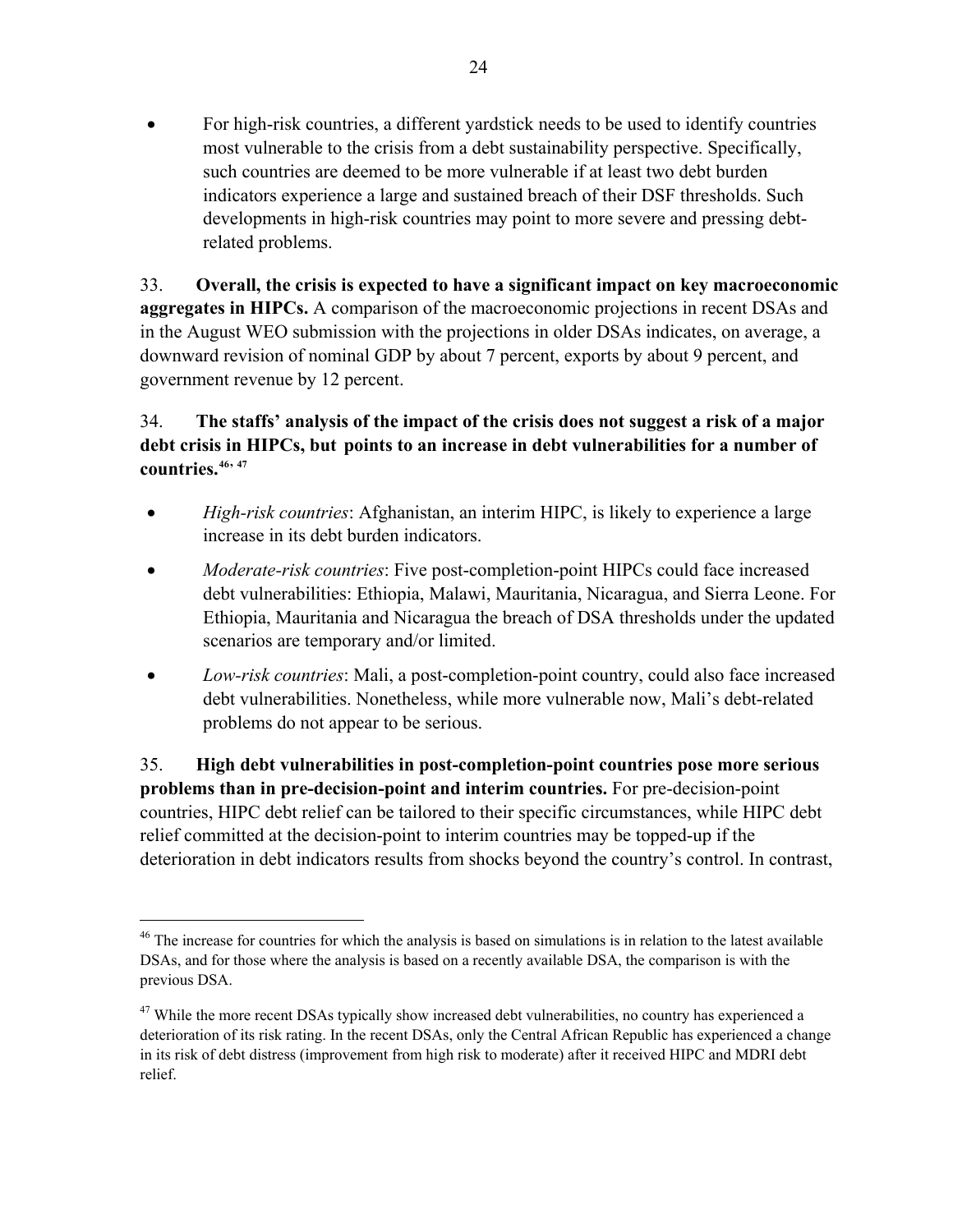these mechanisms are no longer available to address a deterioration in the debt outlook for post-completion-point countries.

### 36. **These results have a number of important policy implications.**

- Close monitoring of debt developments in high-risk post-completion countries will be needed to safeguard debt sustainability, and countries at higher risk will need to adopt particularly prudent fiscal and borrowing policies to reduce debt-related vulnerabilities.
- Donors and official creditors will need to provide HIPCs with highly concessional resources in order to maintain debt sustainability and avoid excessive adjustment in the more vulnerable countries. At the same time, tighter fiscal constraints in donor and creditor countries raise concerns over the availability of additional highly concessional resources.[48](#page-24-0) The lack of adequate concessional resources combined with a longer recession, could worsen further debt indicators and lead to the reemergence of debt related problems in post-completion-point HIPCs who have exhausted all of the standard avenues of debt relief.
- It is imperative that efforts to improve debt management capacity be sustained (for both external and domestic public debt).

## 37. **The Bank and the Fund are taking a number of steps to help countries that have been affected by the crisis.**

 IDA has made highly concessional financing available for vulnerable countries. At the Fund, as part of the reform of its LIC financing facilities, the IMF's Board increased significantly the volume of concessional resources available for lending to LICs, approved temporary forgiveness of interest on all concessional loans through end-2011, as well as on all outstanding ENDA/EPCA credit through end-January 2012,<sup>[49](#page-24-1)</sup> and adopted a more concessional interest rate structure for the medium term $50$ 

 $\overline{a}$ 

<span id="page-24-0"></span><sup>48</sup> The *[2009 DAC Report on Aid Predictability: Survey of Donors' Forward Spending Plans 2009-2011](http://www.oecd.org/dataoecd/46/19/43161677.pdf)* surveyed donors' participation in initiatives to mitigate the adverse impact of the crisis. The report indicates a number of bilateral and multilateral initiatives and highlights the importance of sustained and scaled-up resources to fill the public expenditure gap of low-income countries. At the same time, a survey of donors intentions indicated a frontloading of budget support expenditures in 2008, followed by declines in 2009-2011. The anticipated reductions in 2009-2011 could reflect short-term programming uncertainties or the impact of the crisis on donor's aid budgets.

<span id="page-24-1"></span> $49$  This becomes effective upon receipt of all contributors' consent.

<span id="page-24-2"></span><sup>50</sup> See *[A New Architecture of Facilities for Low-Income Countrie](http://www.imf.org/external/np/pp/eng/2009/062609.pdf)s,* IMF, 2009.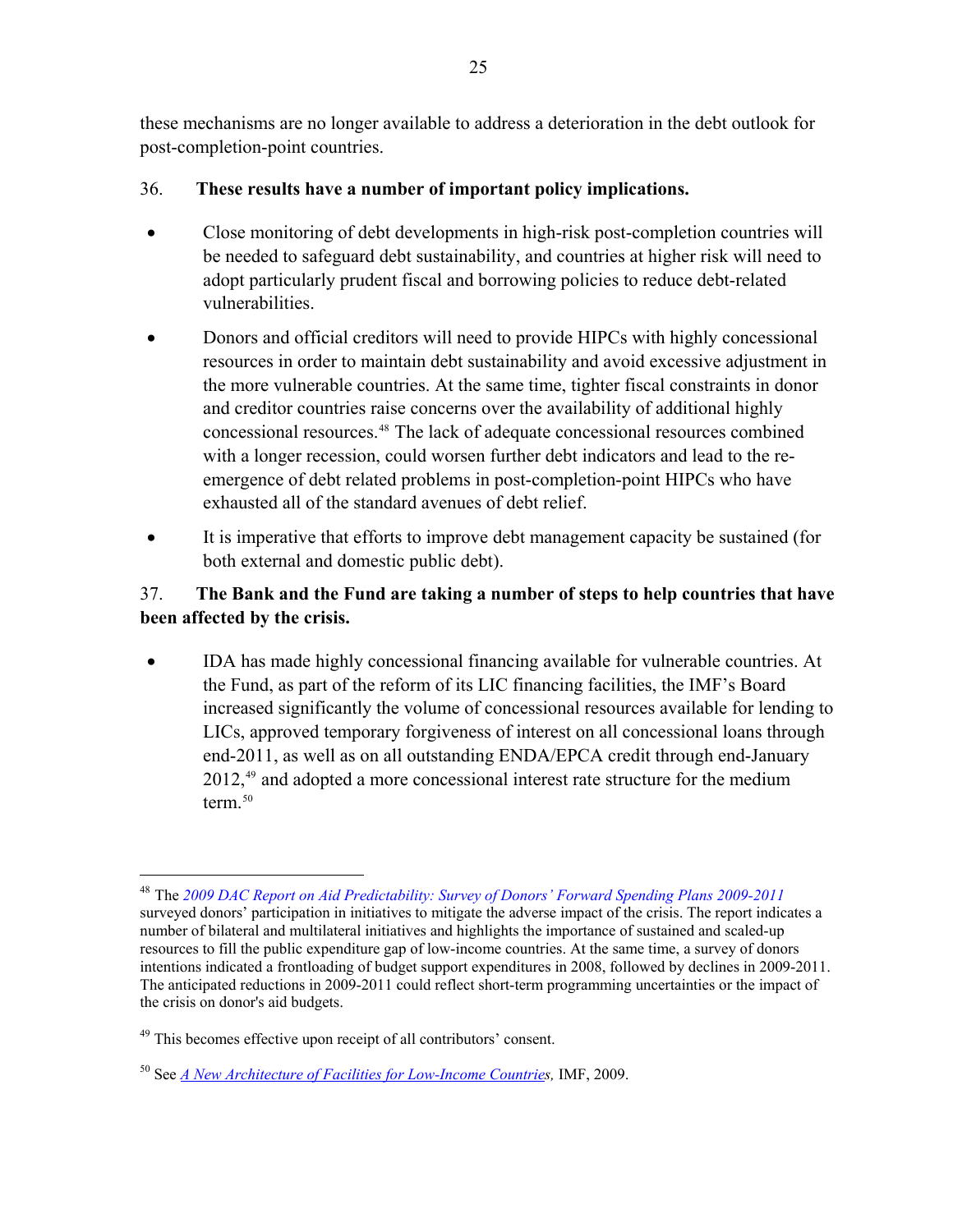- The Bank and the Fund have also continued to advocate to donors the importance of providing concessional financing for vulnerable countries and, more generally, of honoring prior commitments on aid to LICs.
- The staffs are providing LIC members policy and technical advice as regards the appropriate response to the crisis.
- The staffs also continue to provide technical assistance to improve debt management capacity and training in the use of the DSF, as mentioned above.

### **VI. CONCLUSIONS**

<span id="page-25-0"></span>38. **Very significant progress has been achieved in implementing the HIPC Initiative and the MDRI.** With 35 of 40 eligible countries reaching the decision point by end June-2009—of which 26 have reached the completion point—the HIPC Initiative has provided much needed debt relief to most HIPCs. A number of the remaining interim HIPCs are also well placed to progress towards completion point in the period ahead, and benefit from irrevocable debt relief under the Initiatives.

39. **Nonetheless, some important challenges remain in order to fully implement the Initiatives.** Some pre-decision point countries continue to be affected by severe political problems, while in a number of long-standing interim countries, the progress that has been achieved of late is still at a nascent stage. To reach the completion point, they will need to further strengthen their policies and institutions, and require continued support from the international community. In this regard, it is important for all creditors to provide their full share of HIPC debt relief, and for donors to ensure that the Bank and the Fund have adequate resources to provide their share of debt relief under the Initiatives to all eligible countries.

40. **Notwithstanding debt relief, maintaining debt sustainability beyond the completion-point remains an issue for many HIPCs.** The analysis conducted by the staff reveals that the current global crisis has exacerbated debt sustainability concerns for a number of countries, but the analysis does not indicate a risk of a major debt crisis in HIPCs. Nonetheless, HIPCs need to implement sound borrowing policies and strengthen their capacity to manage their public debt—two areas where the Bank and the Fund have already been assisting their low-income members.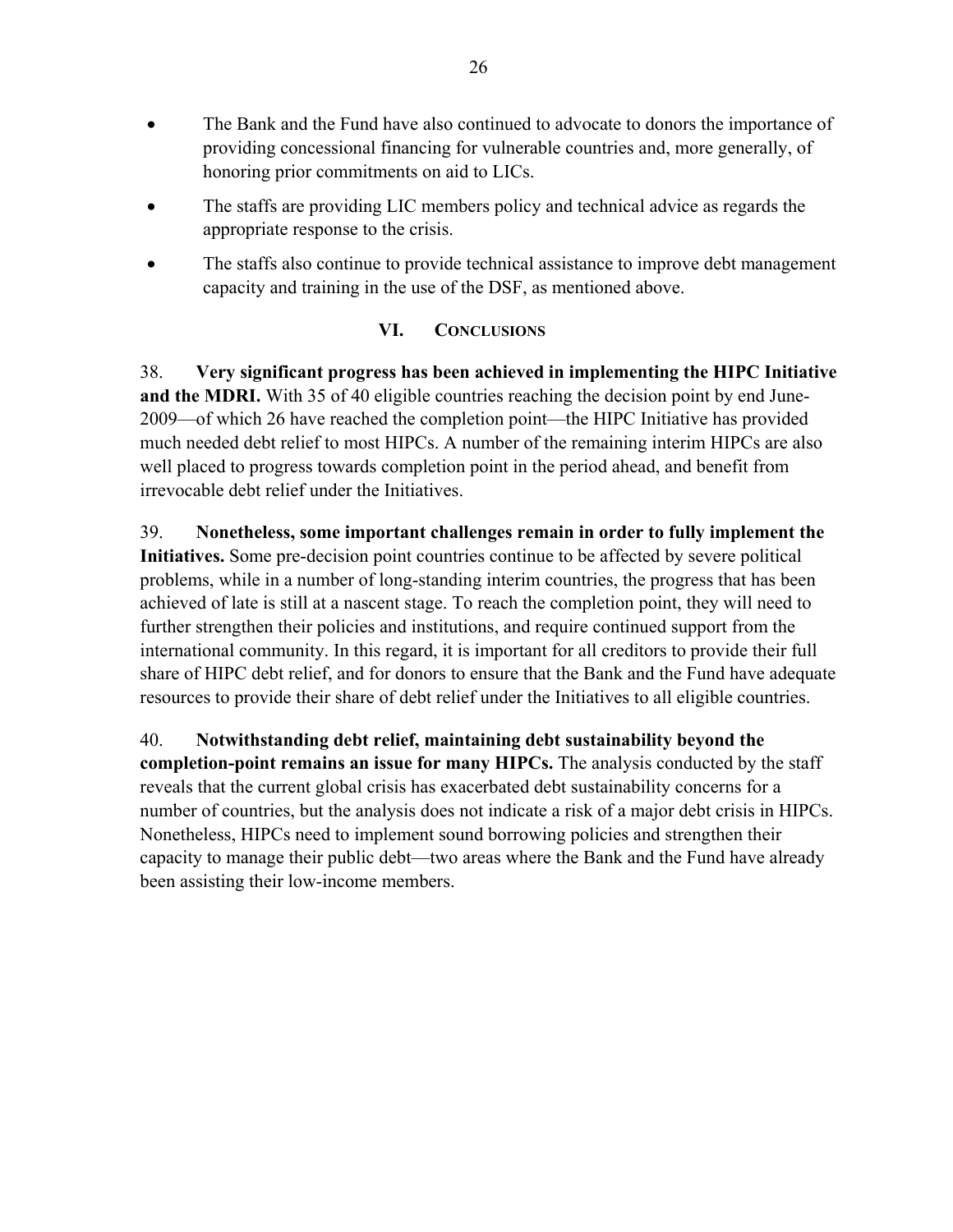#### **Box 2. Simulation Methodology**

The assessment of debt vulnerabilities is undertaken within a framework consistent with the DSF (Box 1).<sup>1</sup> For every country, the assessment rests upon the evolution of the five DSF debt-burden indicators under baseline scenarios and stress tests, and the use of country-specific policy dependent debt-burden thresholds.

For every country, the starting point for the simulations is the most recent LIC DSA. This provides information on the evolution of: (i) the measures of capacity to repay (GDP, exports and government revenues); (ii) the variables used to assess the external financing needs (exports, imports, net FDI, and net current transfers) and the fiscal financing needs (government revenues, grants and primary non-interest expenditures); and (iii) the measures of indebtedness (PV of public and publicly guaranteed (PPG) external debt and debt service).

Two updated "baseline" scenarios are produced. These scenarios differ in terms of the source of the financing needs (external or fiscal) governing the evolution of the measures of indebtedness. In the first scenario (WEO fiscal scenario), the financing needs are defined as: government revenues + grants - expenditures. In the second scenario (WEO external scenario), the financing needs are defined as: exports + current transfers + net FDI – imports. A deterioration in financing needs compared to the initial LIC DSA is assumed to translate into additional external borrowing only if the country is running a deficit under the WEO scenario.<sup>2</sup> Additional financing needs are assumed to be met exclusively through external borrowing in order to gauge the maximum impact on the vulnerability assessment (DSF thresholds relate to external debt).<sup>3</sup>

Over the 2008-2014 period, the WEO country forecasts are used to update the evolution of the measures of capacity to repay and the variables affecting the financing needs (external and fiscal). More specifically, the WEO growth rates are used to update the level of the relevant LIC DSA variables. This methodology broadly preserves the internal consistency of the country-specific macroeconomic forecasts.

Over the 2015-2019 period, financing needs in the WEO scenarios return smoothly to their respective LIC DSA level (in percentage of GDP). Starting in 2015, under both scenarios, the measures of capacity to repay, net FDI, net transfers and grants grow at the same rate envisaged under the initial LIC DSA. Consistent with the methodology used in LIC DSAs, transitory shocks to growth are not reversed in later years, resulting in a permanent shock to the level of variables. Accordingly, compared to the initial LIC DSAs, the capacity to repay is likely to be lower in the simulations. The spending variables (government expenditures and imports) adjust to achieve the targeted financing needs.

Stress tests are not directly conducted in WEO scenarios. Instead, the response of debt burden indicators to standard DSF stress tests is assumed to be similar to the initial LIC DSA.

Risk ratings are not determined in this exercise. However, countries are deemed to be more vulnerable based on the following criteria:

- Countries initially classified as moderate risk of debt distress are deemed more vulnerable if they experience a breach of threshold under the "baseline" WEO scenarios.
- Countries initially classified as low risk of debt distress are deemed more vulnerable if they experience a breach of threshold under the stress tests or the baseline WEO scenarios.
- Countries initially classified as high risk of debt distress are deemed more vulnerable if at least two debt burden indicators are on average 15 percent higher than their thresholds.<sup>4</sup>

 $\frac{1}{2}$ 

<sup>&</sup>lt;sup>1</sup> See "*[Staff Guidance Note on the Application of the Joint Fund-Bank Debt Sustainability Framework for Low-Income Countries](http://www.imf.org/external/np/pp/eng/2008/070308.pdf)",* IMF, 2008. See also "The Debt Sustainability framework for Low-Income Countries", Occasional Paper 266, IMF, 2008.

 $<sup>2</sup>$  This rule prevents borrowing by countries running surpluses in the LIC DSA and smaller surpluses in the WEO scenario. In the case</sup> where a country is running a surplus in the LIC DSA and a deficit in the WEO scenario, the country is assumed to borrow only the amount of the deficit.

 $3$  Unlimited additional external financing is assumed to be available at a grant element of 45 percent. If external financing was obtained on less concessional terms, it would result in a greater deterioration of debt burden indicators. Conversely, if part of the fiscal financing needs are met with domestic borrowing, it would result in lower external debt burden indicators.

<span id="page-26-0"></span><sup>&</sup>lt;sup>4</sup> A 15 percent increase in debt burden indicators above their thresholds is consistent with an increase in the probability of debt distress of about 10 percent.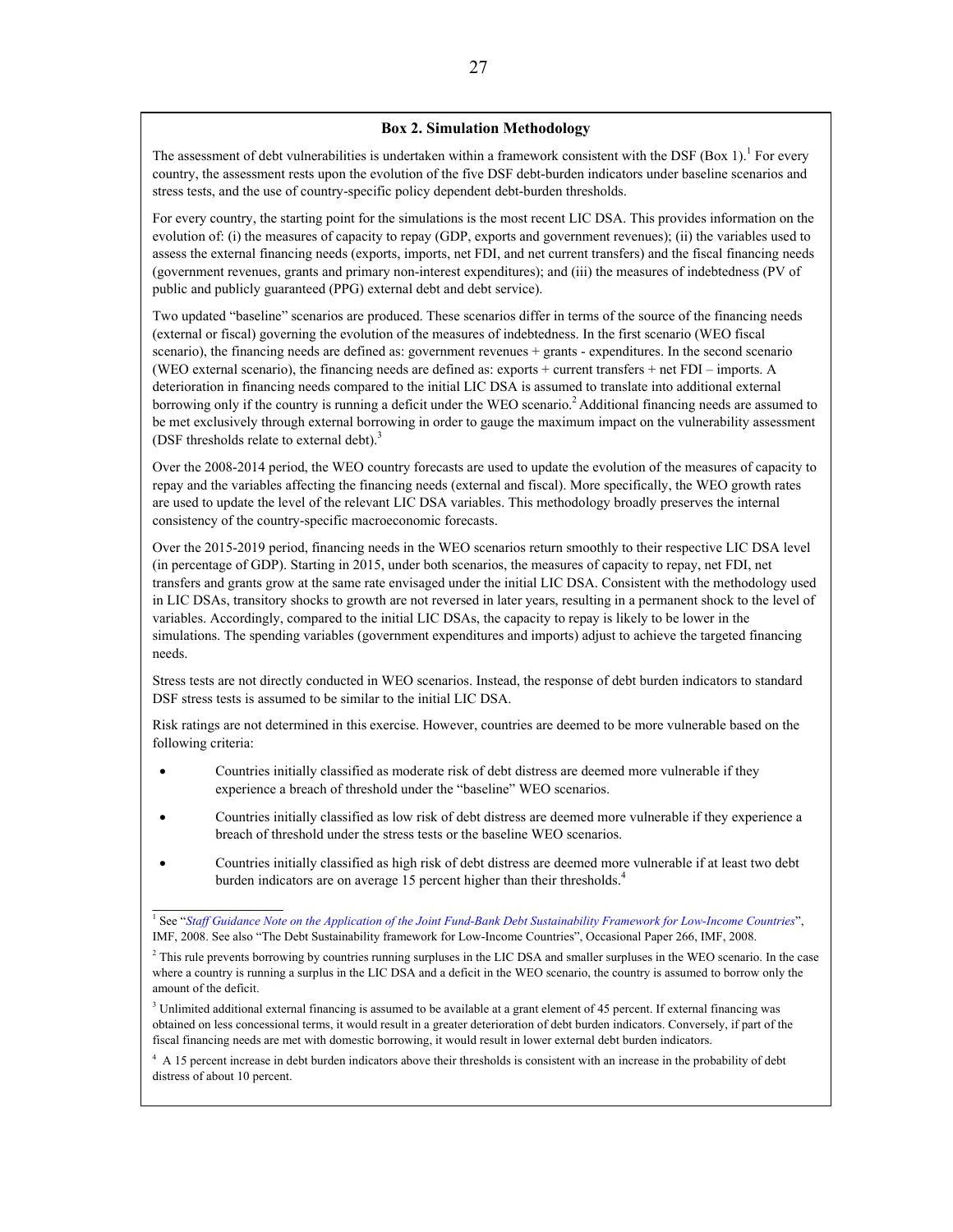# Annex I. Country Status Under the Enhanced HIPC Initiative

Table 1. HIPC Pre-Decision-Point Countries

| <b>COUNTRY</b>     | <b>RECENT POLITICAL DEVELOPMENTS</b>                                                                                                                                                                                                                                                                                                                                                                                           | <b>RISK OF DEBT DISTRESS</b>                           | <b>PRSP STATUS</b>                                                                                                                                                                                                                                                                                         | <b>IMF PROGRAM AND</b>                                                                                                                                                                                                                                                                               | <b>DECISION-</b>          |
|--------------------|--------------------------------------------------------------------------------------------------------------------------------------------------------------------------------------------------------------------------------------------------------------------------------------------------------------------------------------------------------------------------------------------------------------------------------|--------------------------------------------------------|------------------------------------------------------------------------------------------------------------------------------------------------------------------------------------------------------------------------------------------------------------------------------------------------------------|------------------------------------------------------------------------------------------------------------------------------------------------------------------------------------------------------------------------------------------------------------------------------------------------------|---------------------------|
|                    |                                                                                                                                                                                                                                                                                                                                                                                                                                | AND DATE OF THE                                        |                                                                                                                                                                                                                                                                                                            | <b>MACROECONOMIC STATUS</b>                                                                                                                                                                                                                                                                          | POINT DATE                |
| Comoros            | Although some tensions between the<br>Union and islands authorities remain,<br>political conditions have markedly<br>improved since the election of a pro-Union<br>president on the island of Anjouan in June<br>2008. In May 2009 a constitutional<br>amendment enhancing central government<br>authority over budget and economic<br>management was successfully approved<br>through a fair and open national<br>referendum. | <b>ASSESSMENT</b><br>In Debt Distress<br>December 2008 | The PRSP is expected to<br>be completed during the<br>third quarter of 2009.                                                                                                                                                                                                                               | A six-month EPCA-supported<br>program was approved by the<br>Board in December 2008.<br>Discussions on a new PRGF took<br>place in June and July 2009, with<br>Board consideration slated to take<br>place in mid-September.                                                                         | Tentatively<br>Q2 of 2010 |
| Eritrea            | Since independence in 1993, Eritrea has<br>been ruled by the People's Front for<br>Democracy and Justice. Relations with<br>Sudan have improved, but border tensions<br>with Ethiopia remain. Relations with<br>Djibouti came under renewed stress as a<br>result of border clashes in 2008.                                                                                                                                   | High<br>April 2008                                     | There is no recent PRSP,<br>and no work ongoing<br>towards its preparation.                                                                                                                                                                                                                                | There are no ongoing discussions<br>for a Fund program. The 2009<br>Article IV mission is scheduled<br>for September 2009.                                                                                                                                                                           | Uncertain                 |
| Kyrgyz<br>Republic | President Bakiyev was re-elected to a<br>second term in the July 2009 elections.                                                                                                                                                                                                                                                                                                                                               | Moderate<br>May 2009                                   | The Boards endorsed the<br><b>PRSP</b> – called Country<br>Development Strategy and<br>its accompanying JSAN in<br>June 2007. In 2009, the<br>authorities completed an<br>update of the PRSP, that<br>extends it to 2011 and<br>takes into consideration<br>the external challenges<br>facing the economy. | An 18-month arrangement under<br>the Exogenous Shocks Facility<br>(ESF) was approved in December<br>2008 to support the government's<br>program to manage the impact of<br>the various exogenous shocks that<br>have hit the economy. The first<br>review was successfully<br>completed in May 2009. | No intention*             |

<span id="page-27-0"></span>\* The decision-point document was prepared in February 2007 but withdrawn at the request of the Government, based on its intention to not move to decisionpoint. Based on 2008 debt data, the Kyrgyz Republic remains well below the HIPC thresholds.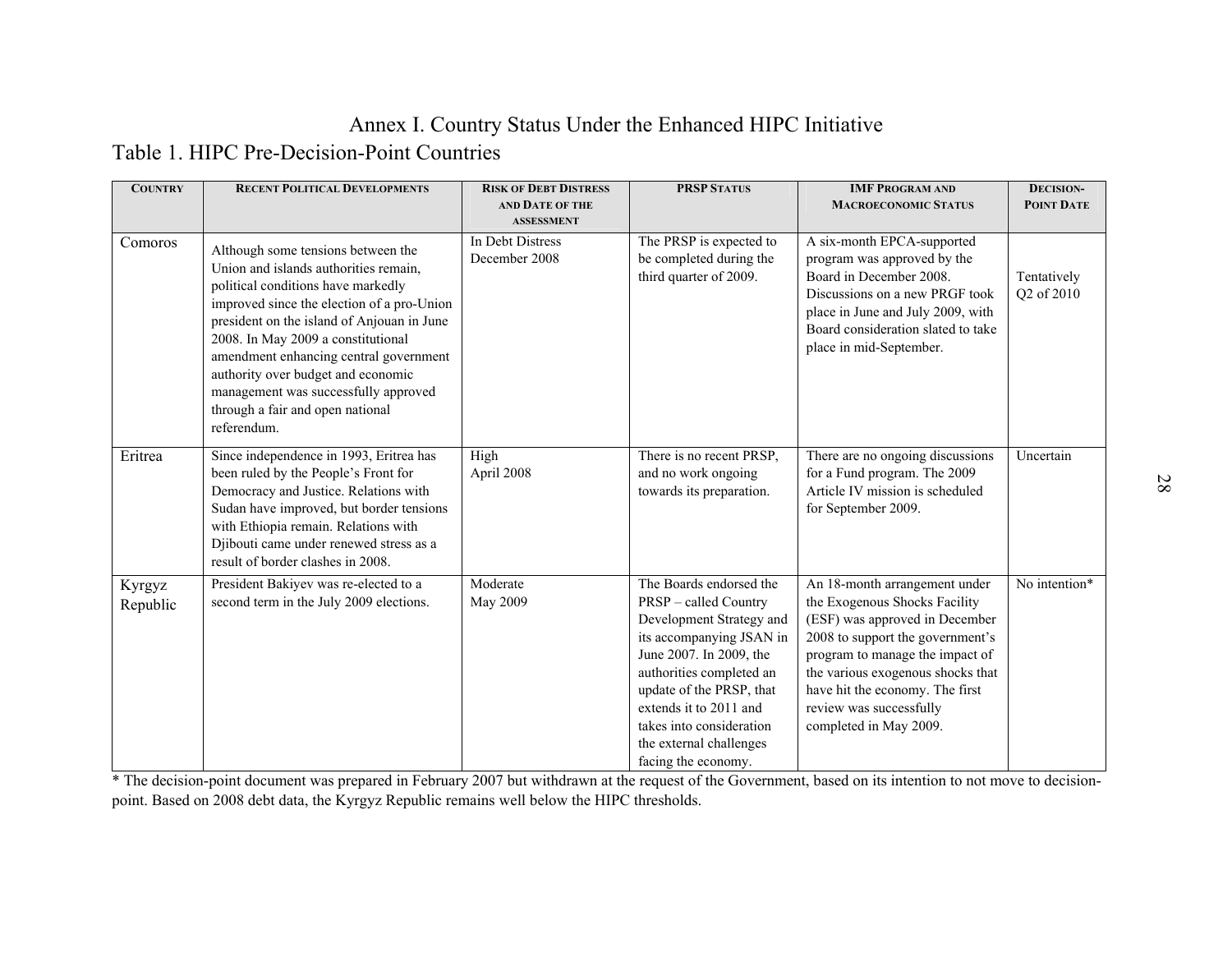| Table 1. HIPC Pre-Decision-Point Countries (concluded) |
|--------------------------------------------------------|
|--------------------------------------------------------|

| <b>COUNTRY</b> | <b>RECENT POLITICAL DEVELOPMENT</b>       | <b>RISK OF DEBT DISTRESS</b> | <b>PRSP STATUS</b>         | <b>IMF PROGRAM AND</b>        | <b>DECISION-POINT</b> |
|----------------|-------------------------------------------|------------------------------|----------------------------|-------------------------------|-----------------------|
|                |                                           | <b>AND DATE OF THE</b>       |                            | <b>MACROECONOMIC STATUS</b>   | <b>DATE</b>           |
|                |                                           | <b>ASSESSMENT</b>            |                            |                               |                       |
| Somalia        | The political and security situation      | N/A                          | There is no PRSP in place  | Somalia has not had an IMF-   | Uncertain             |
|                | remains highly unsettled. Preparations    |                              | in Somalia and one is not  | supported program since       |                       |
|                | for national elections are now focused    |                              | expected in the near term. | 1987, the lack of economic    |                       |
|                | on 2011.                                  |                              |                            | data precludes an assessment  |                       |
|                |                                           |                              |                            | of the macroeconomic          |                       |
|                |                                           |                              |                            | situation and prospects for   |                       |
|                |                                           |                              |                            | Fund re-engagement-either     |                       |
|                |                                           |                              |                            | via surveillance or an        |                       |
|                |                                           |                              |                            | arrangement-in the            |                       |
|                |                                           |                              |                            | foreseeable future are        |                       |
|                |                                           |                              |                            | minimal.                      |                       |
| Sudan          | Concerns on Darfur and on the stability   | In Debt Distress             | The PRSP is expected to    | An 18-month Staff             | Uncertain             |
|                | of the Comprehensive Peace Agreement      | November 2008                | be completed sometime      | Monitored Program (SMP)       |                       |
|                | are still persistent. Local, legislative, |                              | during 2009-2010.          | was negotiated for the period |                       |
|                | and presidential elections have been      |                              |                            | July 2009 through December    |                       |
|                | postponed to February 2010. A             |                              |                            | 2010. Sudan has been hard-    |                       |
|                | referendum in Southern Sudan to decide    |                              |                            | hit by the global crisis,     |                       |
|                | on unity or secession is expected in      |                              |                            | largely via a sharp           |                       |
|                | 2011.                                     |                              |                            | deterioration in its terms of |                       |
|                |                                           |                              |                            | trade. The objectives of the  |                       |
|                |                                           |                              |                            | SMP are to restore            |                       |
|                |                                           |                              |                            | macroeconomic stability and   |                       |
|                |                                           |                              |                            | build up international        |                       |
|                |                                           |                              |                            | reserves.                     |                       |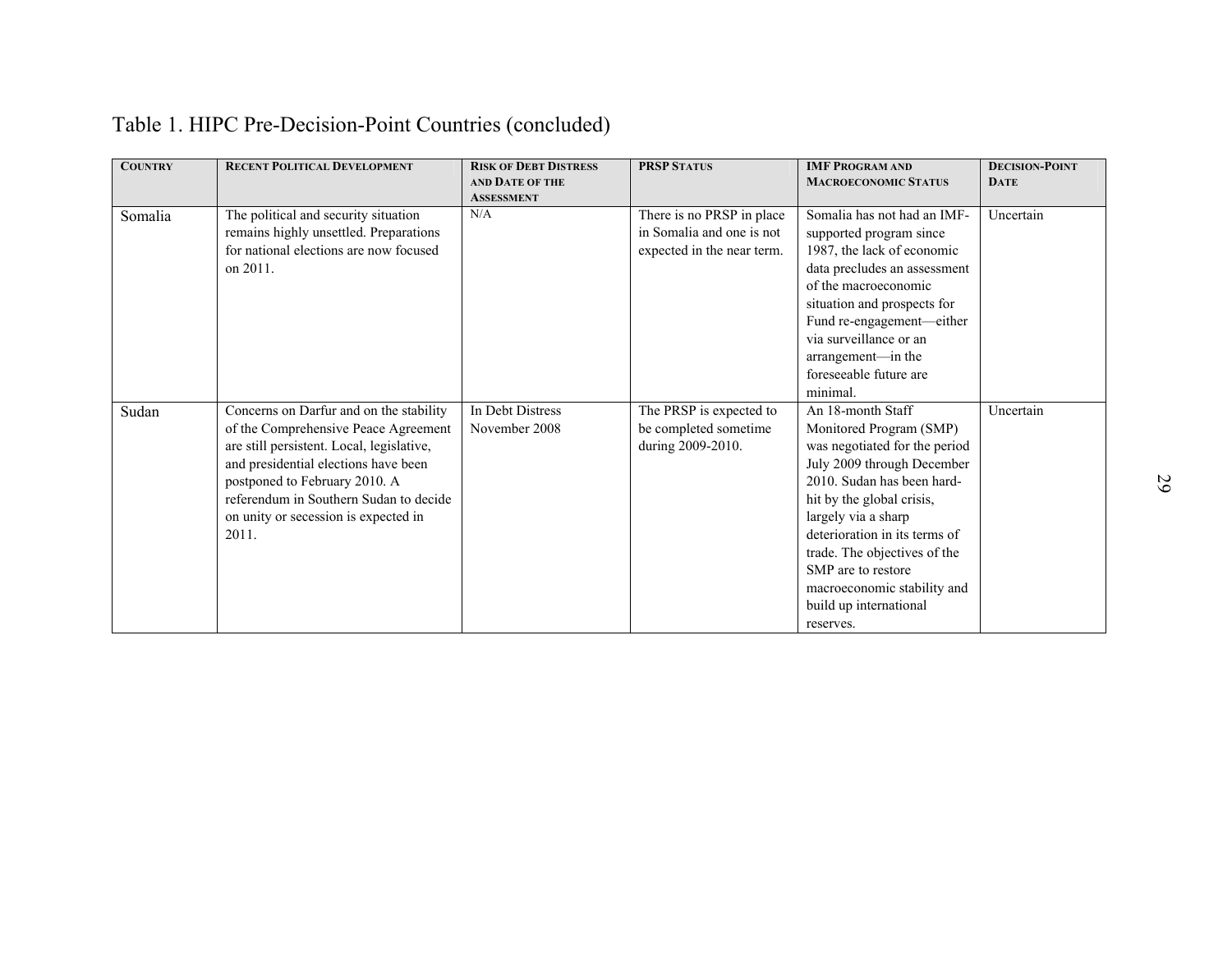| <b>COUNTRY</b>                                       | <b>P RSP STATUS</b>                                                                                                                                                                                                                                                                                                           | <b>RISK OF DEBT</b>               | <b>IMF PROGRAM</b>                                                                                                                                                                                                                                                                                                                                                                                                                                  | <b>COMPLETION-POINT</b> |
|------------------------------------------------------|-------------------------------------------------------------------------------------------------------------------------------------------------------------------------------------------------------------------------------------------------------------------------------------------------------------------------------|-----------------------------------|-----------------------------------------------------------------------------------------------------------------------------------------------------------------------------------------------------------------------------------------------------------------------------------------------------------------------------------------------------------------------------------------------------------------------------------------------------|-------------------------|
|                                                      |                                                                                                                                                                                                                                                                                                                               | <b>DISTRESS AND DATE</b>          |                                                                                                                                                                                                                                                                                                                                                                                                                                                     | <b>DATE</b>             |
|                                                      |                                                                                                                                                                                                                                                                                                                               | OF THE ASSESSMENT                 |                                                                                                                                                                                                                                                                                                                                                                                                                                                     | (PLANNED)               |
| Afghanistan                                          | The first progress report for the PRSP, the<br>Afghanistan National Development Strategy<br>(ANDS) is expected to be finalized in<br>July / August 2009. Key institutional steps have<br>been taken to move forward with the ANDS<br>implementation.                                                                          | High<br>August 2008               | A PRGF-supported program approved in June 2006 is on<br>track, and the fifth review was completed in April 2009. The<br>program has been extended to March 2010, to allow the<br>authorities more time to implement pending reforms and<br>reach the HIPC completion-point.                                                                                                                                                                         | Q4 of 2009              |
| Cote<br>D'Ivoire                                     | A PRSP was prepared in a participatory manner<br>and approved in February, 2009 covering the<br>period from 2009 to 2015.                                                                                                                                                                                                     | High<br>March 2009                | A PRGF supported program was approved in March 2009.                                                                                                                                                                                                                                                                                                                                                                                                | 2010                    |
| Chad                                                 | A new PRSP covering the period from 2008-<br>2011 was approved in April, 2008. The first<br>annual progress report on the implementation of<br>the PRSP is under preparation.                                                                                                                                                 | Moderate<br>January, 2009         | The last PRGF-supported program, approved in February<br>2005 and later extended to May 2008, expired without the<br>completion of any review. In June 2009 the staff and the<br>authorities reached agreement on a staff-monitored program<br>covering April-October 2009. If implemented well, the SMP<br>could be followed by an PRGF-supported arrangement.                                                                                     | 2010                    |
| <b>Republic of</b><br>Congo                          | The PRSP was finalized in April 2008 and<br>submitted, along with a JSAN, to the Executive<br>Boards of the IMF and IDA in August 2008. The<br>authorities recently completed the first Annual<br>Progress Report on the PRSP, and a JSAN will<br>be presented to the Executive Boards of the IMF<br>and IDA later this year. | High<br>June 2009                 | The Fund's Executive Board approved a new 3-year PRGF<br>arrangement for Congo in December 2008, and completed<br>the first review of the arrangement in June 2009.                                                                                                                                                                                                                                                                                 | Q4 of 2009              |
| <b>Democratic</b><br><b>Republic of</b><br>the Congo | The PRSP and corresponding JSAN were<br>discussed in May and September 2007,<br>respectively, by the IDA and IMF Boards. A<br>PRSP progress report was completed in October<br>2008, and an updated PRSP for 2009-2010 is<br>being finalized.                                                                                 | In Debt Distress<br>August 2007   | Following mixed performance under the 2008 staff-<br>monitored program (SMP), related in part to a terms of trade<br>shock and security problems, the Fund's Board approved a<br>disbursement under the rapid access component of the<br>Exogenous Shocks Facility in March 2009. Ongoing<br>discussions on a new three-year PRGF arrangement could be<br>finalized once pending issues related to large<br>nonconcessional borrowing are resolved. | 2010                    |
| Guinea                                               | The PRSP-II was issued in August 2007 and<br>presented to the IDA and the IMF Boards in<br>December 2007. The first Annual Performance<br>Review of the PRSP-II was issued in October<br>2008.                                                                                                                                | In Debt Distress<br>December 2007 | Discussions on the second review of the PRGF, approved in<br>December 2007, were initiated in Conakry in September<br>2008 but could not be finalized because of the coup d'état<br>that followed the death of President Conté in December<br>2008.                                                                                                                                                                                                 | Unclear                 |

# Table 2A: Interim Countries: Summary by Country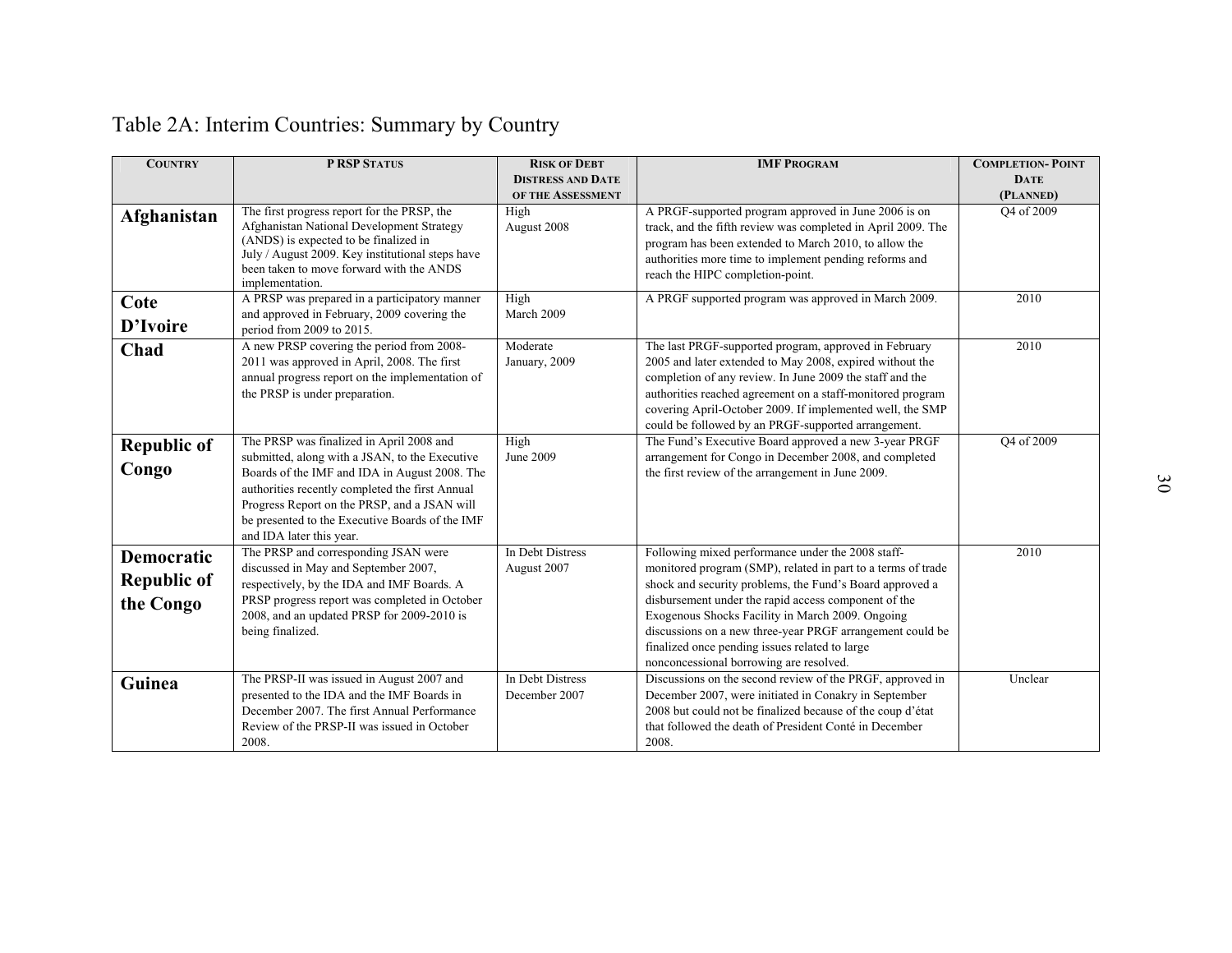| <b>COUNTRY</b> | <b>PRSP STATUS</b>                                                                                                                                                                                                     | <b>RISK OF DEBT</b>               | <b>IMF PROGRAM AND MACROECONOMIC STATUS</b>                                                                                                                                                                                                                   | <b>COMPLETION-POINT</b> |
|----------------|------------------------------------------------------------------------------------------------------------------------------------------------------------------------------------------------------------------------|-----------------------------------|---------------------------------------------------------------------------------------------------------------------------------------------------------------------------------------------------------------------------------------------------------------|-------------------------|
|                |                                                                                                                                                                                                                        | <b>DISTRESS AND DATE</b>          |                                                                                                                                                                                                                                                               | <b>DATE</b>             |
|                |                                                                                                                                                                                                                        | OF THE ASSESSMENT                 |                                                                                                                                                                                                                                                               | (PLANNED)               |
| Guinea         | A PRSP was approved in 2007 and presented to<br>the IMF and the IDA Boards in April and May                                                                                                                            | In Debt Distress<br>May 2009      | Notwithstanding a tight fiscal situation, performance under<br>an EPCA-supported program, approved in January 2008, has                                                                                                                                       | 2010                    |
| <b>Bissau</b>  | 2007 respectively. The first annual progress report<br>is scheduled to be validated in September 2009.                                                                                                                 |                                   | been broadly satisfactory. A third disbursement under the<br>EPCA was approved by the IMF Executive Board in June<br>2009.                                                                                                                                    |                         |
| Liberia        | A PRSP was approved in March 2008. The outline<br>of the first annual progress report (APR) was<br>presented in June 2009. The APR is expected to be<br>completed by August 2009.                                      | In Debt Distress<br>April 2009    | In March 2008, the IMF Executive Board approved three-<br>year arrangements under the EFF and the PRGF. The second<br>review under the PRGF was completed in May 2009 and the<br>third review is scheduled for November-December 2009.                        | O1 of 2010              |
| <b>Togo</b>    | Togo's I-PRSP was adopted in March 2008, and<br>discussed by the Executive Boards of the IMF and<br>IDA in April 2008. The full PRSP has been<br>completed and work on the JSAN together with the<br>Bank is on-going. | In Debt Distress<br>November 2008 | In April 2008, the IMF's Executive Board approved Togo's<br>first PRGF-supported program since the mid-1990s. The<br>second review under the PRGF was successfully completed<br>in April 2009. [The third review is scheduled for November-<br>December 2009] | O <sub>4</sub> of 2010  |

# Table 2A: Interim Countries: Summary by Country (concluded)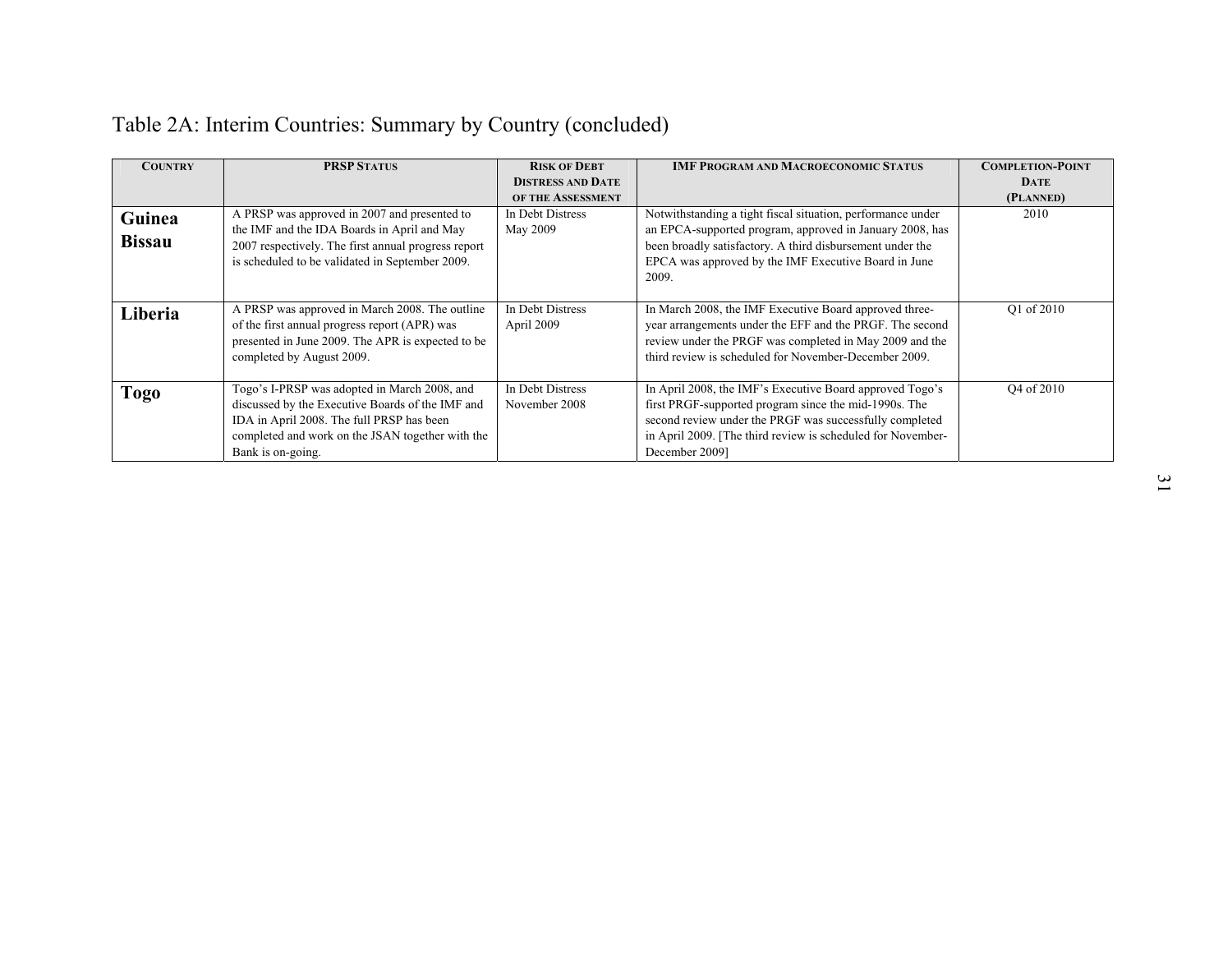# Table 2B: Interim Countries: Status of Completion-Point Triggers

| <b>COUNTRY</b>              | <b>PRSP</b>                                                                  | <b>MACROECONO</b>    | <b>PUBLIC FINANCIAL</b>                                                                                                                                                                       | <b>SOCIAL SECTOR</b>                                                                                                                                                                                                                                             | <b>DEBT</b>       | <b>GOVERNANCE</b> /                                                                                                                    | <b>STRUCTURAL</b>                                                                                                                                                                                                                                                                       |
|-----------------------------|------------------------------------------------------------------------------|----------------------|-----------------------------------------------------------------------------------------------------------------------------------------------------------------------------------------------|------------------------------------------------------------------------------------------------------------------------------------------------------------------------------------------------------------------------------------------------------------------|-------------------|----------------------------------------------------------------------------------------------------------------------------------------|-----------------------------------------------------------------------------------------------------------------------------------------------------------------------------------------------------------------------------------------------------------------------------------------|
|                             |                                                                              | <b>MIC STABILITY</b> | <b>MANAGEMENT</b>                                                                                                                                                                             |                                                                                                                                                                                                                                                                  | <b>MANAGEMENT</b> | <b>TRANSPARENCY/</b>                                                                                                                   | <b>REFORMS</b>                                                                                                                                                                                                                                                                          |
|                             |                                                                              |                      | (PFM)                                                                                                                                                                                         |                                                                                                                                                                                                                                                                  |                   | <b>ANTICORRUPTION</b>                                                                                                                  |                                                                                                                                                                                                                                                                                         |
| Afghanistan                 | Good progress<br>The review mission<br>will take place in<br>September, 2009 | Good progress        | Completed                                                                                                                                                                                     | Regulations have to be<br>passed with regard to<br>the pension reform and<br>the status of the military<br>retires. Also HR<br>departments in four<br>ministries need to<br>become fully functional<br>and additional<br>regulations still need to<br>be passed. | Completed         | Completed                                                                                                                              | Authorities agreed<br>to develop<br>regulations and<br>guidelines for<br>minerals extraction<br>and establish a<br>fully operational<br>hydrocarbon/minin<br>g cadastre.<br>Cadastre is under<br>preparation and<br>regulations for<br>minerals extraction<br>have yet to be<br>passed. |
| <b>Cote D'Ivoire</b>        | Good progress                                                                | Good progress        | Limited progress                                                                                                                                                                              | Limited progress given<br>recent DP date (March,<br>2009)                                                                                                                                                                                                        | Good progress     | Limited progress                                                                                                                       | Limited progress                                                                                                                                                                                                                                                                        |
| Chad <sup>51</sup>          | Partially completed                                                          | Weak progress        | Slow progress<br>The public expenditure<br>tracking system for<br>primary education is not<br>functional and the<br>computerization of the<br>expenditure circuit<br>remains to be completed. | Early progress has<br>deteriorated.                                                                                                                                                                                                                              | N/A               | Early progress has<br>deteriorated.<br>The implementation of<br>the governance strategy<br>and action plan needs to<br>be accelerated. | N/A                                                                                                                                                                                                                                                                                     |
| <b>Republic of</b><br>Congo | Partially completed                                                          | Good progress        | Partially Completed                                                                                                                                                                           | Completed                                                                                                                                                                                                                                                        | Completed         | Good progress                                                                                                                          | Good progress                                                                                                                                                                                                                                                                           |

<span id="page-31-0"></span><sup>&</sup>lt;sup>51</sup> Assessment of progress in more recent years continues to be constrained by the lack of data covering 2006, 2007, and 2008.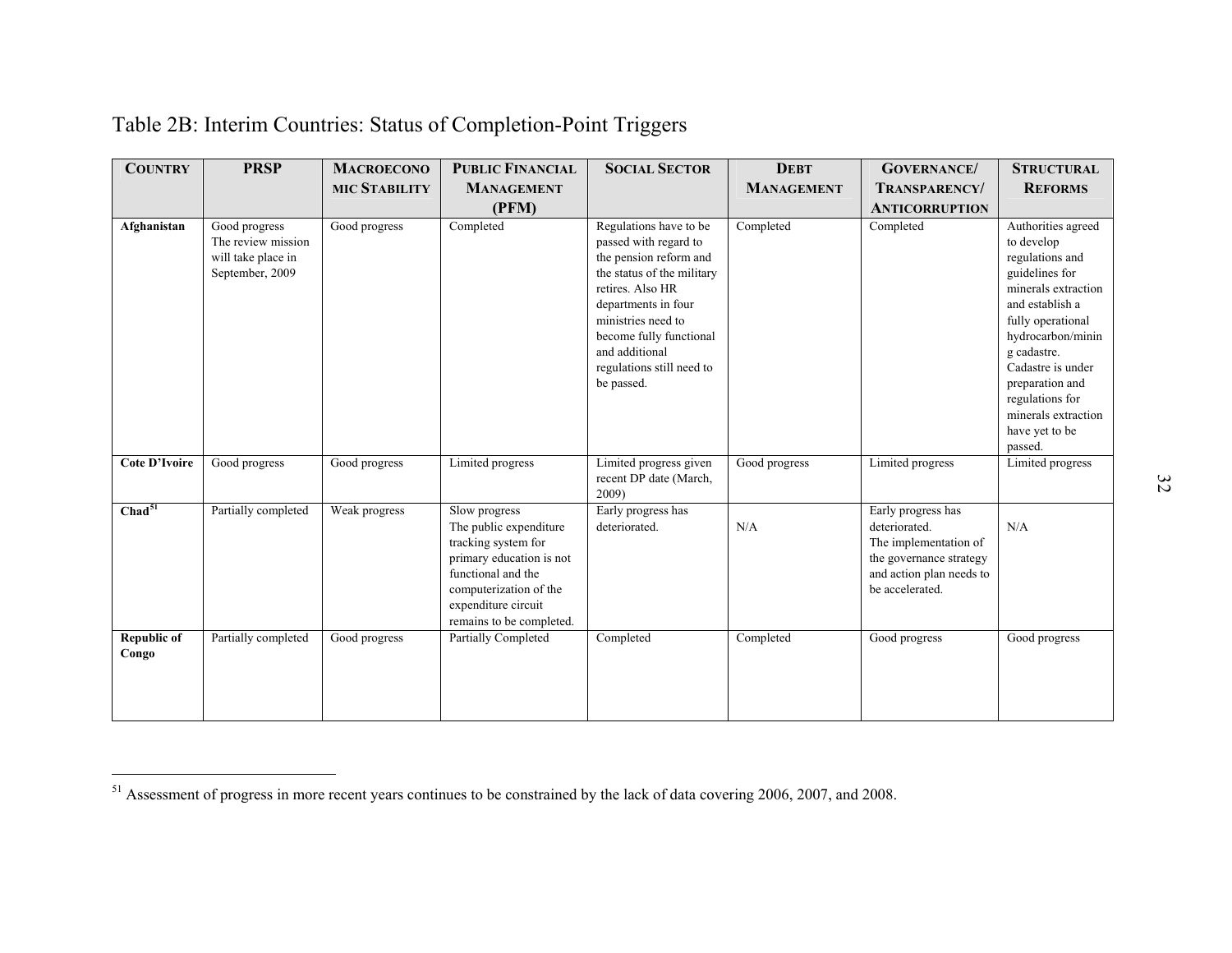| <b>COUNTRY</b>                            | <b>PRSP</b>            | <b>MACROECONOMIC</b><br><b>STABILITY</b>                                                                                                                                                     | <b>PUBLIC FINANCIAL</b><br><b>MANAGEMENT (PFM)</b>                                                                                                        | <b>SOCIAL SECTOR</b>                                                                                         | <b>DEBT MANAGEMENT</b>                                      | <b>GOVERNANCE/</b><br>TRANSPARENCY/                                                                                                                                                                                                        | <b>STRUCTURAL</b><br><b>REFORMS</b> |
|-------------------------------------------|------------------------|----------------------------------------------------------------------------------------------------------------------------------------------------------------------------------------------|-----------------------------------------------------------------------------------------------------------------------------------------------------------|--------------------------------------------------------------------------------------------------------------|-------------------------------------------------------------|--------------------------------------------------------------------------------------------------------------------------------------------------------------------------------------------------------------------------------------------|-------------------------------------|
| Democratic<br><b>Republic of</b><br>Congo | Partially<br>completed | Good progress<br>Pending issues: the<br>Chinese EXIM bank<br>loans impact on the<br>country's DSA.                                                                                           | Good progress                                                                                                                                             | Little progress with the<br>allocation of budgetary<br>savings from HIPC debt<br>relief to priority sectors. | Good progress                                               | <b>ANTICORRUPTION</b><br>Good progress                                                                                                                                                                                                     | N/A                                 |
| Guinea                                    | Partially<br>completed | Good progress<br>Satisfactory<br>implementation of the<br>PRGF-supported<br>program.                                                                                                         | N/A                                                                                                                                                       | There are measurement<br>issues regarding the<br>triggers in the education<br>and health sectors.            | N/A                                                         | Good progress                                                                                                                                                                                                                              | N/A                                 |
| Guinea<br><b>Bissau</b>                   | Partial progress       | <b>Limited Progress</b><br>The country is<br>currently under an<br>EPCA program and<br>could move to a PRGF<br>later in 2009 if<br>performance under the<br>EPCA program is<br>satisfactory. | Progress                                                                                                                                                  | Completed                                                                                                    | N/A                                                         | <b>Limited Progress</b><br>Public procurement<br>system reform needs to<br>be extended across all<br>ministries.<br>Remedial measures<br>need to be<br>implemented to<br>address the objectives<br>of an outdated<br>trigger <sup>52</sup> | N/A                                 |
| Liberia                                   | Completed              | Good progress                                                                                                                                                                                | Ongoing but delayed.<br>PFM law was submitted<br>to parliament in<br>December 2008 and is<br>now at the stage of the<br>final discussion for<br>approval. | Good progress                                                                                                | Good progress                                               | Good progress                                                                                                                                                                                                                              | N/A                                 |
| Togo                                      | Good progress          | Good progress                                                                                                                                                                                | Good progress                                                                                                                                             | Limited progress<br>given recent DP date<br>(November 2008)                                                  | Limited progress<br>given recent DP date<br>(November 2008) | Limited progress<br>given recent DP date<br>(November 2008)                                                                                                                                                                                | Good progress                       |

# Table 2B: Interim Countries: Status of Completion-Point Triggers (concluded)

<sup>&</sup>lt;sup>52</sup> The trigger called for the findings of an external audit of the 1997-99 budgets to be submitted to the Parliament and to form the basis of a corrective action.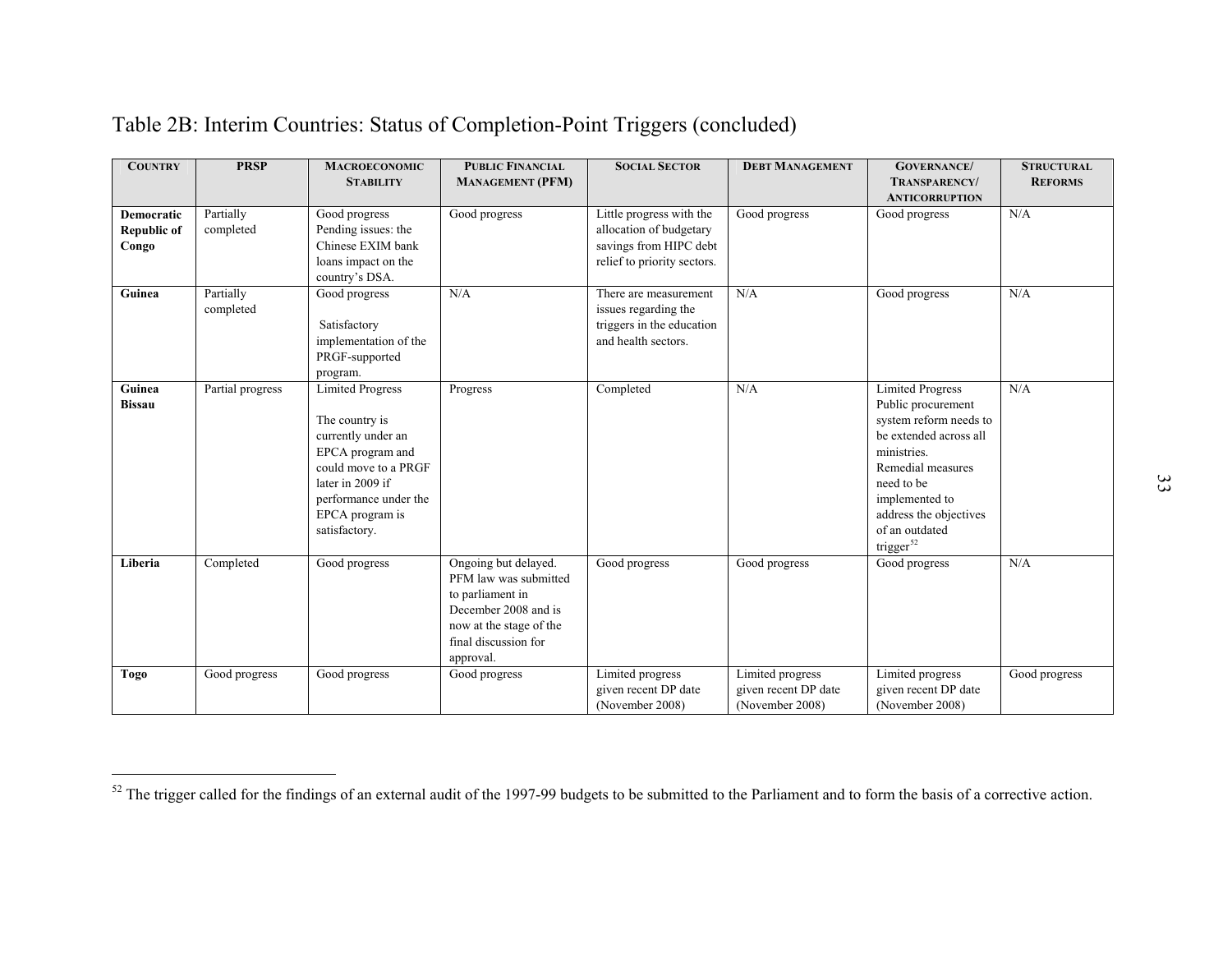| <b>COUNTRY</b>                 | <b>END POVERTY AND</b><br><b>HUNGER</b> | <b>EDUCATION FOR</b><br><b>ALL</b> | <b>GENDER</b><br><b>EQUALITY</b> | <b>SAVE</b><br>CHILDREN'S<br><b>LIVES</b> | <b>MAKE</b><br><b>MOTHERHOOD</b><br><b>SAFE</b> | <b>STOP HIV/AIDS</b><br><b>AND OTHER</b><br><b>DISEASES</b> | <b>PROTECT</b><br><b>ENVIRONMENT</b> | <b>BUILD GLOBAL</b><br><b>PARTNE RSHIP</b><br><b>FOR</b><br><b>DEVELOPMENT</b> |
|--------------------------------|-----------------------------------------|------------------------------------|----------------------------------|-------------------------------------------|-------------------------------------------------|-------------------------------------------------------------|--------------------------------------|--------------------------------------------------------------------------------|
| Benin                          | Off track                               | On track                           | Off track                        | Off track                                 | On track                                        | On track                                                    | On track                             | Off track                                                                      |
| <b>Bolivia</b>                 | On track                                | Offtrack                           | On track                         | On track                                  | On track                                        | On track                                                    | On track                             | Off track                                                                      |
| <b>Burkina</b><br>Faso         | $\overline{O}$ ff track                 | Offtrack                           | Off track                        | Off track                                 | Off track                                       | On track                                                    | On track                             | Off track                                                                      |
| Burundi                        | $\overline{O}$ ff track                 | Offtrack                           | On track                         | Off track                                 | Off track                                       | On track                                                    | Off track                            | Off track                                                                      |
| Cameroon                       | Off track                               | On track                           | Off track                        | Off track                                 | Off track                                       | Off track                                                   | Off track                            | Off track                                                                      |
| Central<br>African<br>Republic | Off track                               | On track                           | On track                         | Off track                                 | Off track                                       | Off track                                                   | On track                             | Progress                                                                       |
| Ethiopia                       | Off track                               | On track                           | On track                         | Off track                                 | On track                                        | On track                                                    | Off track                            | On track                                                                       |
| Gambia, the                    | Off track                               | Possibly on track                  | Off track                        | Possibly on track                         | Off track                                       | Off track                                                   | Off track                            | Off track                                                                      |
| Ghana                          | On track                                | On track                           | On track                         | Off track                                 | Off track                                       | Off track                                                   | On track (except<br>for sanitation)  | Off track                                                                      |
| Guyana                         | Off track                               | On track                           | On track                         | Off track                                 | Off track                                       | Off track                                                   | Off track                            | Off track                                                                      |
| Haiti                          | Off Track                               | Possibly on track                  | Possibly on track                | On track                                  | Possibly on track                               | On track                                                    | Off track                            | Progress                                                                       |
| Honduras                       | Off track                               | On track                           | On track                         | On track                                  | Off track                                       | Off track                                                   | On track                             | Off track                                                                      |
| Madagascar                     | Off track                               | On track                           | Possibly                         | On track                                  | Off track                                       | Possibly                                                    | Possibly                             | On track                                                                       |
|                                |                                         |                                    | on track                         |                                           |                                                 | on track                                                    | on track                             |                                                                                |
| Malawi                         | On track                                | Possibly<br>On track               | Off track                        | On track                                  | $\overline{\text{Off}}$ track                   | On track                                                    | On track                             | Off track                                                                      |
| Mali                           | Possibly                                | Possibly                           | Off track                        | Off track                                 | Off track                                       | On track                                                    | On track                             | Off track                                                                      |
|                                | On track                                | On track                           |                                  |                                           |                                                 |                                                             |                                      |                                                                                |
| Mauritania                     | Possibly on track                       | Off track                          | On track                         | $\overline{Off}$ track                    | $\overline{O}$ ff track                         | Off track                                                   | Off track                            | Off track                                                                      |
| Mozambique                     | On track                                | Off track                          | Off track                        | On track                                  | Off track                                       | Off track                                                   | Off track                            | Off track                                                                      |
| Nicaragua                      | On track                                | Off track                          | Off track                        | On track                                  | $\overline{O}$ ff track                         | Off track                                                   | Off track                            | $\overline{O}$ ff track                                                        |
| <b>Niger</b>                   | Off track                               | Off track                          | Off track                        | On track                                  | Off track                                       | Off track                                                   | Off track                            | Off track                                                                      |
| Rwanda                         | Off track                               | On track                           | On track                         | Off track                                 | Off track                                       | On track                                                    | Off track                            | Off track                                                                      |
| Sao Tome &<br>Principle        | Off track                               | On track                           | On track                         | Off track                                 | Off track                                       | Off track                                                   | Off track                            | Off track                                                                      |
| Senegal                        | Off track                               | On track                           | Off track                        | Off track                                 | Off track                                       | $\overline{Off}$ track                                      | On track                             | Off track                                                                      |
| Sierra Leone                   | No information                          | On track                           | On track                         | No information                            | No information                                  | On track                                                    | No information                       | No information                                                                 |
| Tanzania                       | Off track                               | On track                           | Off track                        | On track                                  | Off track                                       | Off track                                                   | Off track                            | Off track                                                                      |
| Uganda                         | On track                                | On track                           | Progress                         | Off track                                 | Off track                                       | Off track                                                   | Off track                            | Progress                                                                       |
| Zambia                         | On track                                | On track                           | On track                         | Possibly on track                         | Possibly on track                               | Possibly on track                                           | Off track                            | Off track                                                                      |

Table 3: Post-Completion-Point Countries: Progress towards Achieving the MDGs\*

Source: World Bank and IMF staff; and *Global Monitoring Report, 2009*.

\* The World Bank determines whether a country is on or off track to meet a given MDG by 2015 when at least two observations are available after 1990, with a sufficient number of years separating them. To do so, it compares the progress recorded thus far with that needed to reach the MDG, under the assumption that progress becomes increasingly difficult the closer countries get to the goal.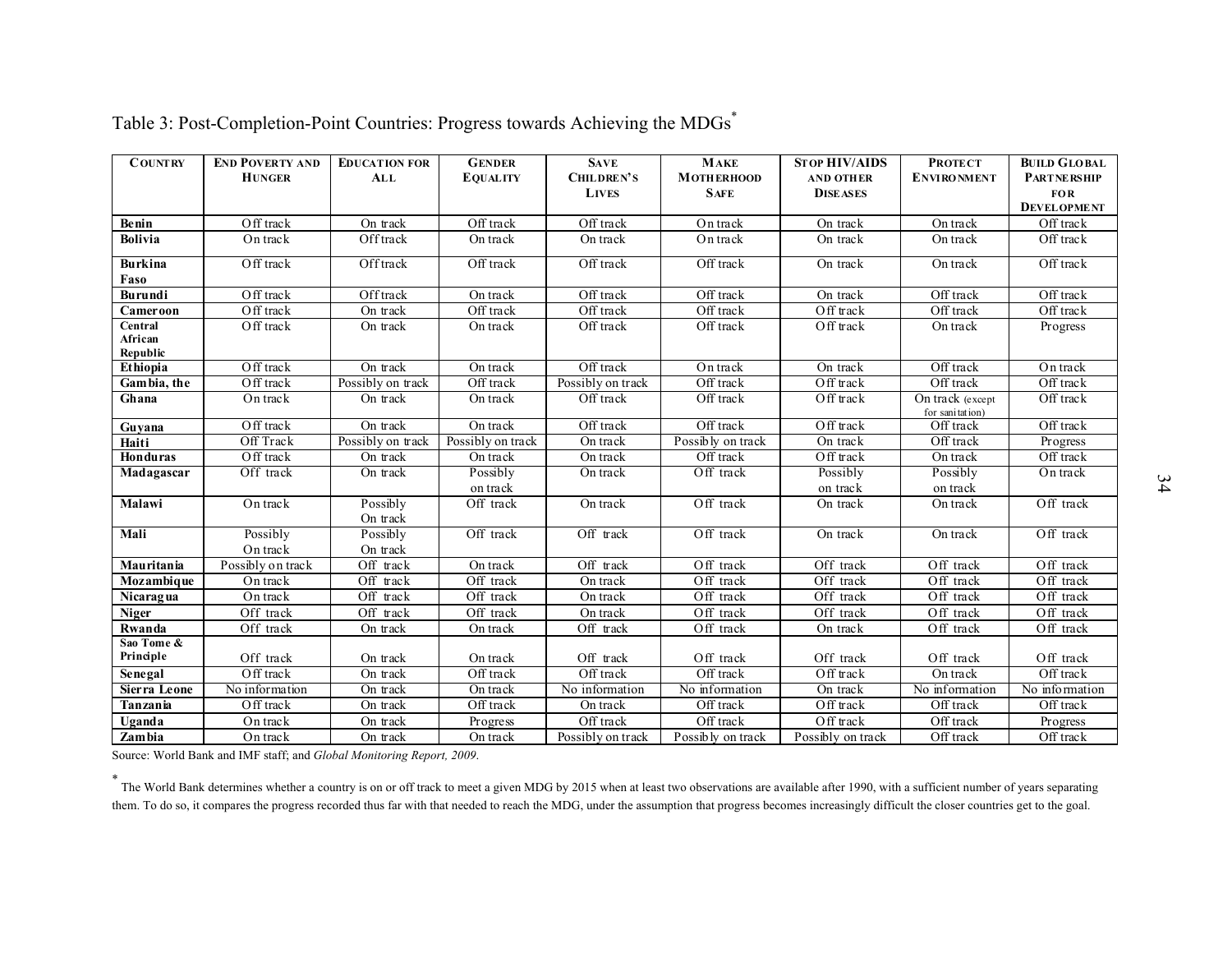### <span id="page-34-0"></span>**Annex II. Country Coverage, Data Sources, and Assumptions for the HIPC Initiative and MDRI Costing Exercise**

### **Country Coverage**

- The costing analysis for the 35 post-decision-point countries includes: Afghanistan, Benin, Bolivia, Burkina Faso, Burundi, Cameroon, Central African Republic, Chad, Côte d'Ivoire, Democratic Republic of the Congo, Republic of Congo, Ethiopia, The Gambia, Ghana, Guinea, Guinea-Bissau, Guyana, Haiti, Honduras, Liberia, Madagascar, Malawi, Mali, Mauritania, Mozambique, Nicaragua, Niger, Rwanda, São Tomé and Príncipe, Senegal, Sierra Leone, Tanzania, Togo, Uganda, and Zambia.
- The costing analysis for the pre-decision-point countries is based on 4 HIPCs: Comoros, Eritrea, Somalia, and Sudan.<sup>[53](#page-34-1)</sup>

### **Data Sources**

 $\overline{a}$ 

- Staff estimates are based on HIPC Initiative decision and completion-point documents for all 35 post-decision-point countries, and preliminary documents or estimates presented in ["Heavily Indebted Poor Countries \(HIPC Initiative\) – List of Ring-Fenced Countries that](http://www.imf.org/external/np/pp/eng/2006/041106.pdf)  [Meet the Income and Indebtedness Criteria at end-2004](http://www.imf.org/external/np/pp/eng/2006/041106.pdf)" for the 4 pre-decision-point HIPCs.
- Data was updated through end-July 2009.

### **Assumptions for the HIPC Initiative and MDRI Costing Exercise**

- Calculations of total costs include costs under the original and enhanced HIPC Initiative frameworks and the MDRI.
- Cost estimates for the HIPC Initiative are based on debt data after full use of traditional debt-relief mechanisms.
- The following exchange rates have been used for the MDRI calculations:
	- o IDA and AfDF. The initial MDRI Trust Fund replenishment rate of 1.477380 US dollars per SDR was applied for the period FY07-08. Cost estimates for FY09 onward are based on the IDA15 foreign exchange reference rate of 1.524480 US dollars per SDR.
	- o IMF. The exchange rate of the date that debt relief was delivered, and, in cases where debt was not yet delivered, the rate as of end-December 2008 was used.
	- o IaDB. Currency units in US dollars at end-2006.

### **Update of Cost Estimates in Net Present Value Terms**

The cost of HIPC Initiative assistance calculated in NPV terms at the time of the decisionpoint is discounted to end-2008 using the average interest rate applicable to the debt relief.

<span id="page-34-1"></span> $<sup>53</sup>$  Kyrgyz Republic is not included in cost estimates, as its indebtedness ratio at end-2007 is estimated at below the</sup> HIPC Initiative threshold.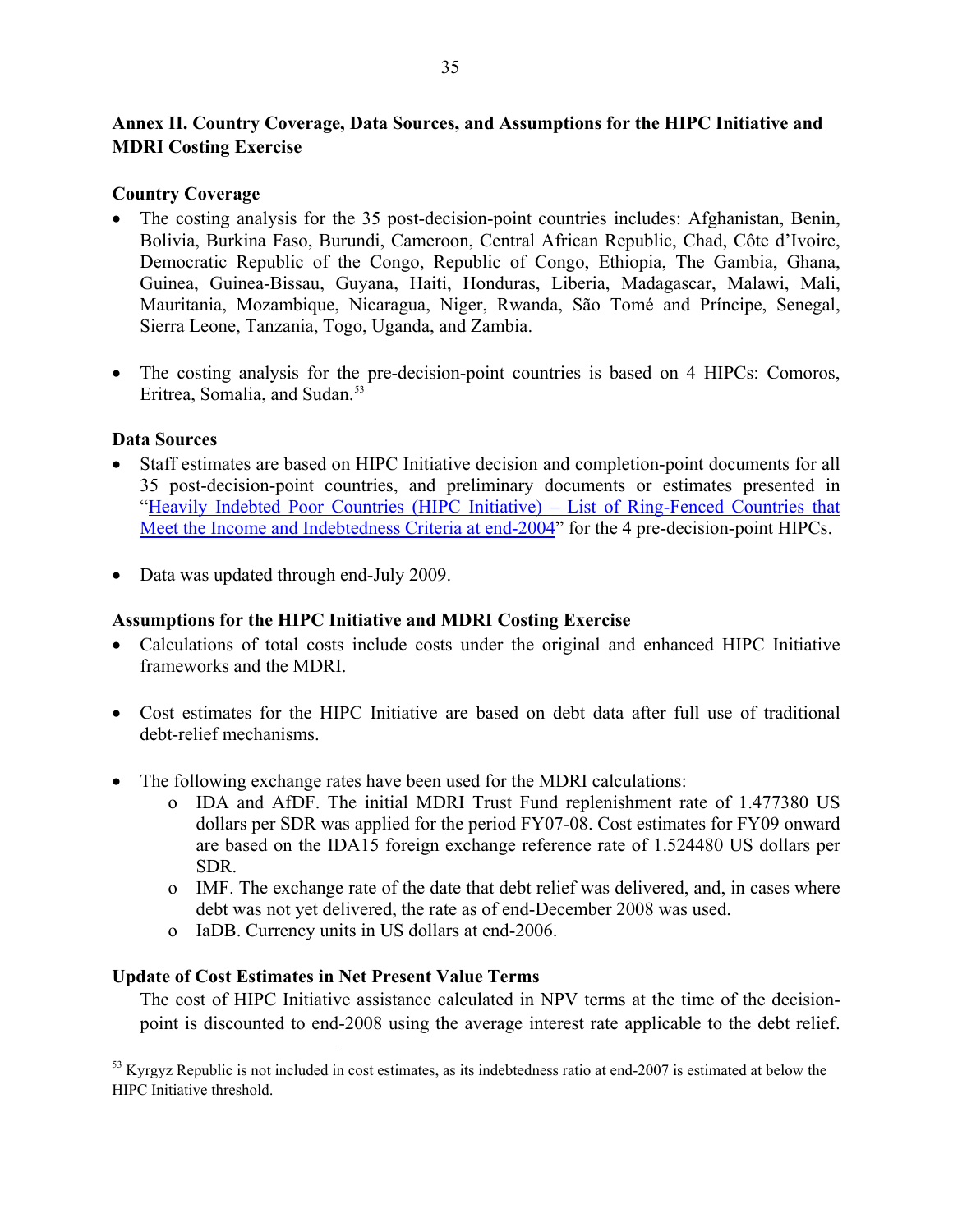This rate was estimated at 5.0 percent and corresponds to the implicit long-term interest rate of currencies that comprise the SDR basket over the period 2006-2008, calculated as a 6 month average of the Commercial Interest Reference Rate (CIRR) over this period, weighted by the participation of the currencies in the SDR basket. The same rate was used to calculate MDRI debt relief in end-2008 NPV terms.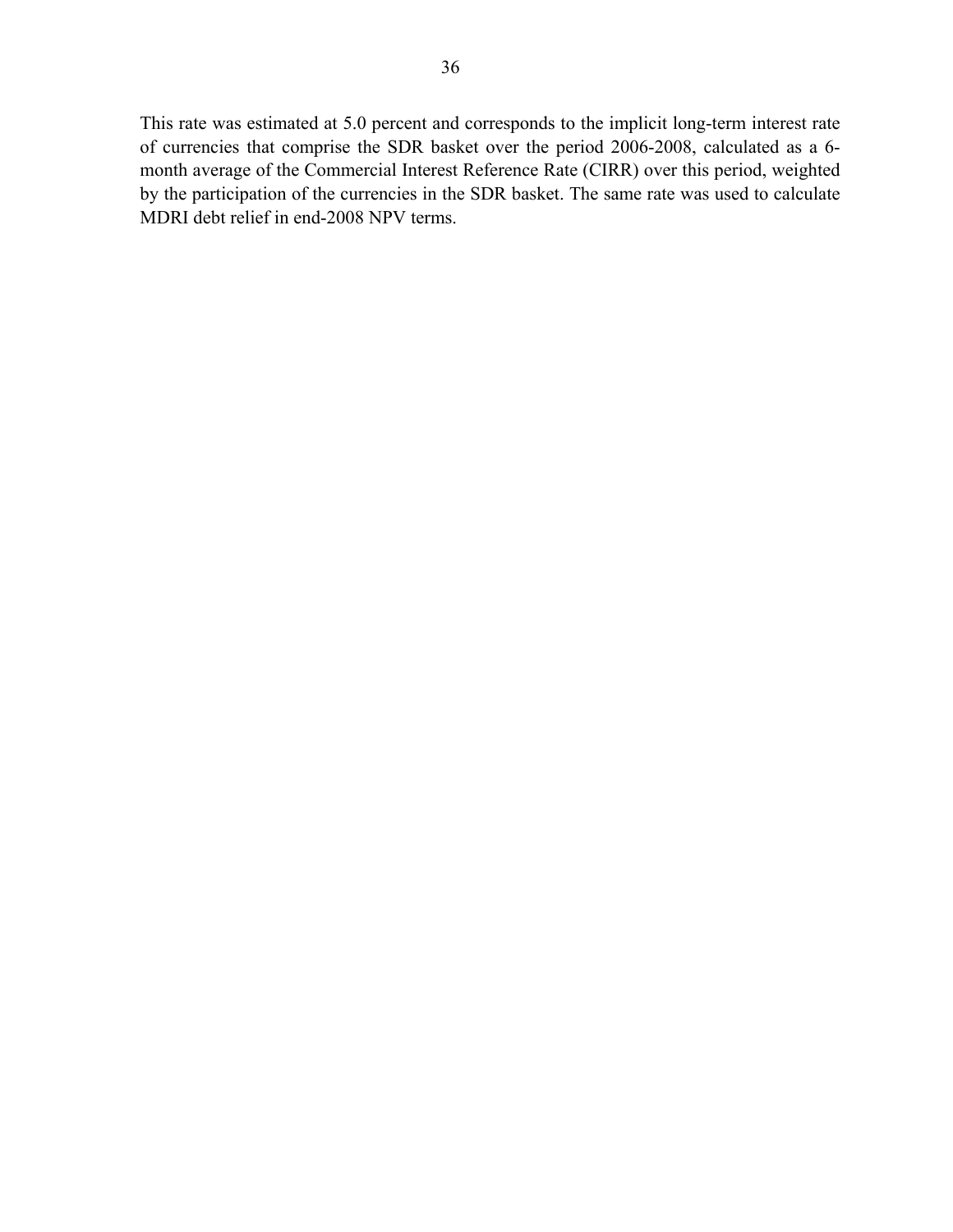### **Table 1. Summary of Debt Service and Poverty Reducing Expenditures 1999-2013 1/**  (In millions of U.S. dollars, unless otherwise indicated)

|                                                     | 2001  | 2002     | 2003     | 2004     | 2005     | 2006              | 2007     | 2008   | 2009   | 2010   | 2011        | 2012   | 2013   |
|-----------------------------------------------------|-------|----------|----------|----------|----------|-------------------|----------|--------|--------|--------|-------------|--------|--------|
|                                                     |       |          |          |          |          |                   |          | Prel.  |        |        | Projections |        |        |
| <b>Debt Service</b>                                 |       |          |          |          |          |                   |          |        |        |        |             |        |        |
| Paid/Due after Enhanced HIPC Initiative and MDRI 2/ | 3,200 | 3,279    | 3,677    | 4,052    | 3,968    | 3,843             | 2,880    | 3.141  | 2,878  | 2,528  | 2,817       | 3,699  | 3,975  |
| Projected debt service savings from MDRI 3/         |       | $\cdots$ | $\cdots$ | $\cdots$ | $\cdots$ | $\cdot\cdot\cdot$ | $\cdots$ | .      | ,207   | 1,511  | 1.581       | 1,418  | 1,394  |
|                                                     |       |          |          |          |          |                   |          |        |        |        |             |        |        |
| <b>Poverty Reducing Expenditures 4/</b>             | 6.494 | '.590    | 8,811    | 10,818   | 15.248   | 18,227            | 21.824   | 26,697 | 28,836 | 30,187 | 32.510      | 34,134 | 36,285 |
| <b>Average Ratios (in percent)</b>                  |       |          |          |          |          |                   |          |        |        |        |             |        |        |
| Debt Service/Exports                                | 12.7  | 1.4      | 10.2     | 11.0     | 9.3      | 7.8               | 4.7      | 4.1    | 3.9    | 3.6    | 3.6         | 4.1    | 4.2    |
| Debt Service/GDP                                    | 3.2   |          | 2.5      | 2.6      | 2.3      | 2.0               | 1.3      |        | 1.0    | 0.9    | 0.9         | 1.0    |        |
| Poverty-Reducing Expenditure/Government Revenue 4/  | 42.1  | 43.2     | 42.7     | 40.6     | 49.3     | 48.1              | 45.4     | 48.6   | 55.0   | 55.2   | 56.0        | 55.4   | 58.5   |
| Poverty-Reducing Expenditure/GDP 4/                 | 6.3   | 6.6      | 6.9      |          | 8.0      | 8.3               | 8.0      | 8.2    | 8.9    | 9.3    | 9.8         | 9.9    | 10.4   |

Sources: HIPC country documents, and World Bank and IMF staff estimates.

1/ Data refer to 35 post-decision-point HIPCs, unless specified otherwise.

2/ Debt service paid covers 2001-2008, and debt service due covers 2009-2013. For post-completion point HIPCs, debt service due assumes full HIPC Initiative debt relief, additional debt relief, provided by some Paris Club Creditors on a voluntary basis, and MDRI. For pre-completion-point countries, debt service due includes interim debt relief and full HIPC Initiative and MDRI assistance expected at the projected completion point. See Appendix Table 2 for a detailed breakdown.

3/ Excludes Ethiopia, Malawi, and Zambia for which data is not avaiable.

<span id="page-36-0"></span>4/ As defined in PRSPs; excludes Liberia and Malawi for which data is not available. In some countries, the definition of poverty-reducing expenditures has evolved over time to include more sectors.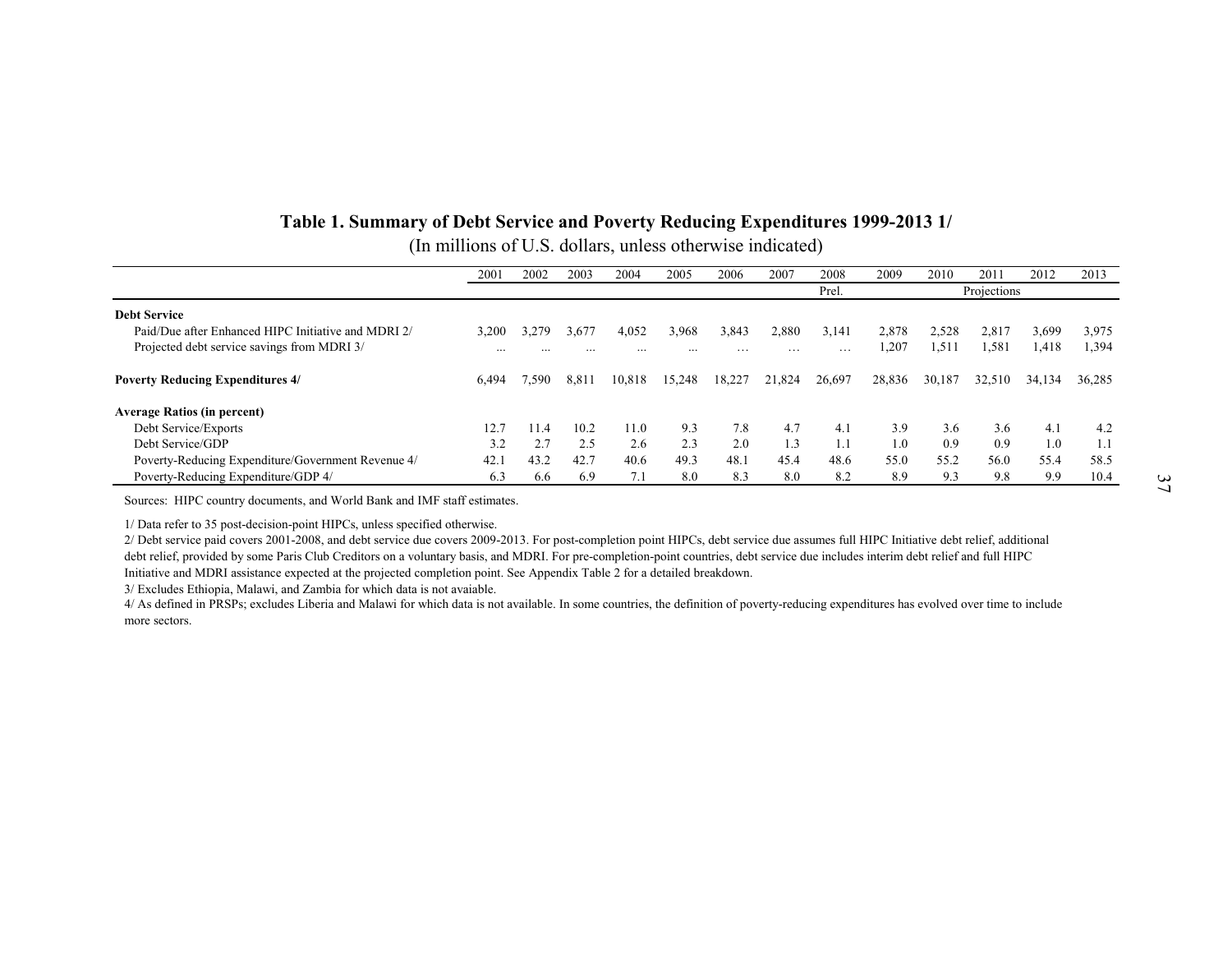## **Table 2. Debt Service of 35 Post-Decision-Point HIPCs, 2001-2013**

(In millions of U.S. dollars; unless otherwise

<span id="page-37-0"></span>

|                                                                |                       |                   |                          | indicated)            |                       |                        |                        |                      |                    |                   |                   |                    |                   |
|----------------------------------------------------------------|-----------------------|-------------------|--------------------------|-----------------------|-----------------------|------------------------|------------------------|----------------------|--------------------|-------------------|-------------------|--------------------|-------------------|
|                                                                | 2001                  | 2002              | 2003                     | 2004                  | 2005                  | 2006                   | 2007                   | 2008                 | 2009               | 2010              | 2011              | 2012               | 2013              |
| A. Post-Completion-Point HIPCs                                 |                       |                   |                          |                       |                       |                        |                        | Prel.                |                    |                   | Projections       |                    |                   |
| Benin                                                          |                       |                   |                          |                       |                       |                        |                        |                      |                    |                   |                   |                    |                   |
| Paid                                                           | 42.2                  | 47.5              | 50.2                     | 28.5                  | 29.1                  | 78.9                   | 10.5                   | 29.4                 |                    | Ω,                |                   |                    |                   |
| Due after enhanced HIPC Initiative relief 1/<br>Due after MDRI |                       |                   |                          | $\cdots$              | $\cdots$              | $\ddotsc$              | $\cdots$               |                      | 142.4<br>63.7      | 143.5<br>63.7     | 143.7<br>82.0     | 138.0<br>94.5      | 135.9<br>103.8    |
| In percent of export                                           | 11.9                  | $\cdots$<br>12.5  | à.<br>10.3               | 4.9                   | à.<br>5.1             | $\bar{a}$<br>14.7      | à.<br>1.2              | à.<br>2.7            | 7.3                | 6.9               | 8.0               | 8.5                | 8.6               |
| In percent of GDP                                              | 1.7                   | 1.7               | 1.4                      | 0.7                   | 0.7                   | 1.7                    | 0.2                    | 0.4                  | 1.0                | 0.9               | 1.1               | 1.2                | 1.2               |
| <b>Bolivia</b><br>Paid                                         | 289.7                 | 329.3             | 343.4                    | 340.8                 | 403.2                 | 377.8                  | 340.6                  | 350.3                |                    |                   |                   |                    |                   |
| Due after enhanced HIPC Initiative relief 1/                   | $\cdots$              | $\cdots$          | $\cdots$                 | $\cdots$              | $\cdots$              | $\ddotsc$              | $\cdots$               |                      | $\ddotsc$<br>311.1 | Ω,<br>333.8       | $\cdots$<br>338.8 | $\ddotsc$<br>346.5 | $\ldots$<br>353.3 |
| Due after MDRI                                                 | $\cdots$              | $\cdots$          | $\ddotsc$                | $\cdots$              | $\cdots$              | $\ddotsc$              | $\cdots$               | $\cdots$             | 245.3              | 273.9             | 289.7             | 293.5              | 296.0             |
| In percent of export                                           | 19.1                  | 21.1              | 17.5                     | 13.3                  | 11.8                  | 7.8                    | 6.1                    | 4.7                  | 5.4                | 5.5               | 5.3               | 5.1                | 4.8               |
| In percent of GDP<br><b>Burkina Faso</b>                       | 3.6                   | 4.2               | 4.2                      | 3.9                   | 4.2                   | 3.3                    | 2.6                    | 2.1                  | 1.4                | 1.5               | 1.5               | 1.4                | 1.3               |
| Paid                                                           | 35.1                  | 33.5              | 48.9                     | 45.7                  | 44.5                  | 41.3                   | 45.9                   | 46.4                 | $\ldots$           | $\ddotsc$         | $\ddots$          |                    |                   |
| Due after enhanced HIPC Initiative relief 1/                   |                       | $\cdots$          | $\cdots$                 | $\cdots$              | $\cdots$              | $\ddots$               | $\cdots$               | $\cdots$             | 77.1               | 78.9              | 88.1              | 97.4               | 106.3             |
| Due after MDRI<br>In percent of export                         | $\ddotsc$<br>13.5     | $\sim$<br>11.4    | 13.4                     | $\cdots$<br>8.3       | $\ddotsc$<br>8.3      | 6.2                    | $\cdots$<br>6.4        | $\ddotsc$<br>6.2     | 47.4<br>6.3        | 51.1<br>4.9       | 61.1<br>5.5       | 72.2<br>6.1        | 83.0<br>6.5       |
| In percent of GDP                                              | 1.2                   | 1.0               | 1.1                      | 0.9                   | 0.8                   | 0.7                    | 0.7                    | 0.6                  | 0.6                | 0.6               | 0.7               | 0.8                | $0.8\,$           |
| Burundi                                                        |                       |                   |                          |                       |                       |                        |                        |                      |                    |                   |                   |                    |                   |
| Paid                                                           | 14.2                  | 28.5              | 23.6                     | 64.8                  | 31.7                  | 10.7                   | 5.6                    | 3.0                  |                    | $\cdots$          | $\ldots$          | $\ldots$           | $\cdots$          |
| Due after enhanced HIPC Initiative relief 1/<br>Due after MDRI | à.                    | Ω,<br>$\cdots$    |                          |                       | $\cdots$<br>$\ddotsc$ |                        | à,                     | $\ddotsc$<br>ă.      | 52.6<br>1.7        | 3.0<br>3.0        | 5.4<br>5.4        | 11.6<br>11.6       | 13.9<br>13.9      |
| In percent of export                                           | 31.4                  | 73.6              | 47.2                     | 101.9                 | 34.3                  | 11.5                   | 6.7                    | 2.8                  | 1.7                | 2.7               | 4.5               | 9.0                | 10.0              |
| In percent of GDP                                              | 2.1                   | 4.5               | 4.0                      | 9.8                   | 4.0                   | 1.2                    | 0.6                    | 0.3                  | 0.1                | 0.2               | 0.4               | 0.7                | 0.8               |
| Cameroon<br>Paid                                               | 260.9                 | 240.4             | 284.8                    | 259.1                 | 406.2                 | 260.1                  | 56.2                   | 58.5                 |                    |                   |                   |                    |                   |
| Due after enhanced HIPC Initiative relief 1/                   | $\cdots$              | $\cdots$          | $\cdots$                 | $\cdots$              | $\cdots$              | $\cdots$               | $\cdots$               | $\cdots$             | $\ddotsc$<br>116.4 | $\cdots$<br>103.9 | $\cdots$<br>118.6 | $\cdots$<br>119.2  | $\sim$<br>123.6   |
| Due after MDRI                                                 | $\ddotsc$             | $\cdots$          | $\ddotsc$                | $\cdots$              | $\ddotsc$             |                        | $\cdots$               | $\ddotsc$            | 64.9               | 52.4              | 67.1              | 67.7               | 72.1              |
| In percent of export                                           | 9.6                   | 8.8               | 8.7                      | 7.2                   | 10.0                  | 5.1                    | 1.0                    | 0.7                  | 1.4                | 1.1               | 1.2               | 1.1                | 1.1               |
| In percent of GDP<br><b>Central African Republic</b>           | 2.8                   | 2.2               | 2.1                      | 1.6                   | 2.4                   | 1.4                    | 0.3                    | 0.3                  | 0.3                | 0.2               | 0.3               | 0.3                | 0.3               |
| Paid                                                           | 21.7                  | 2.4               | 0.2                      | 8.6                   | 0.0                   | 116.1                  | 38.5                   | 45.6                 |                    | $\ddotsc$         | $\ddotsc$         | $\ddotsc$          | $\ddotsc$         |
| Due after enhanced HIPC Initiative relief 1/                   |                       |                   |                          |                       |                       | $\ddotsc$              | $\cdots$               | $\ddotsc$            | 22.8               | 18.2              | 18.5              | 32.3               | 32.3              |
| Due after MDRI                                                 |                       | $\cdots$          |                          |                       | $\ddotsc$             |                        | $\sim$                 |                      | 8.5<br>4.9         | 7.0               | 7.3               | 19.9               | 19.8              |
| In percent of export<br>In percent of GDP                      | 13.5<br>2.3           | 1.5<br>0.2        | 0.1<br>0.0               | 4.9<br>0.7            | 0.0<br>0.0            | 55.5<br>7.9            | 16.1<br>2.3            | 21.1<br>2.3          | 0.4                | 3.7<br>0.4        | 3.4<br>0.3        | 7.9<br>0.9         | 6.9<br>0.8        |
| Ethiopia 6/                                                    |                       |                   |                          |                       |                       |                        |                        |                      |                    |                   |                   |                    |                   |
| Paid                                                           | 195.7                 | 101.3             | 86.5                     | 80.4                  | 39.8                  | 41.5                   | 86.0                   | 36.6                 | $\ddotsc$          | $\cdots$          | $\cdots$          | $\cdots$           | $\cdots$          |
| Due after enhanced HIPC Initiative relief 1/<br>Due after MDRI | $\cdots$              | $\cdots$          | $\cdots$                 | $\cdots$              | $\cdots$              | $\ddotsc$              | $\cdots$               |                      | 52.8               | $\ddotsc$<br>37.4 | Ω,<br>63.5        | 132.5              | 202.0             |
| In percent of export                                           | $\ddotsc$<br>20.0     | $\cdots$<br>10.3  | $\cdots$<br>7.6          | $\cdots$<br>5.4       | $\cdots$<br>2.1       | $\ddotsc$<br>2.0       | $\cdots$<br>3.5        | $\cdots$<br>1.2      | 1.6                | 1.0               | 1.5               | 2.7                | 3.4               |
| In percent of GDP                                              | 2.5                   | 1.3               | 1.0                      | 0.8                   | 0.3                   | 0.3                    | 0.4                    | 0.1                  | 0.2                | 0.1               | 0.2               | 0.4                | 0.5               |
| The Gambia                                                     |                       |                   |                          |                       |                       |                        |                        |                      |                    |                   |                   |                    |                   |
| Paid<br>Due after enhanced HIPC Initiative relief 1/           | 18.2<br>$\cdots$      | 26.9<br>$\ddotsc$ | 12.4                     | 22.6                  | 23.2                  | 25.6                   | 26.5                   | 13.6<br>$\ddotsc$    | $\ldots$<br>24.9   | $\ddotsc$<br>25.8 | $\ddotsc$<br>28.9 | $\ddotsc$<br>30.8  | $\sim$<br>33.8    |
| Due after MDRI                                                 | ă,                    | $\cdots$          | $\ddotsc$<br>$\bar{\nu}$ | $\cdots$<br>$\ddotsc$ | $\ddotsc$<br>ă.       | $\ddotsc$<br>$\ddotsc$ | $\ddotsc$<br>$\ddotsc$ | $\ddotsc$            | 12.8               | 14.6              | 16.6              | 18.9               | 20.7              |
| In percent of export                                           | 16.8                  | 23.9              | 11.1                     | 17.7                  | 17.7                  | 16.5                   | 17.4                   | 9.1                  | 8.9                | 9.5               | 10.0              | 10.3               | 10.3              |
| In percent of GDP<br>Ghana                                     | 4.3                   | 7.3               | 3.5                      | 5.6                   | 5.0                   | 5.1                    | 4.1                    | 1.7                  | 1.5                | 1.6               | 1.7               | 1.8                | 1.8               |
| Paid                                                           | 452.6                 | 447.2             | 415.1                    | 505.4                 | 529.3                 | 601.6                  | 192.4                  | 256.5                | $\cdots$           | $\cdots$          | $\cdots$          | $\cdots$           | $\cdots$          |
| Due after enhanced HIPC Initiative relief 1/                   | $\cdots$              | $\cdots$          | $\ddotsc$                | $\cdots$              | $\cdots$              | $\ddotsc$              | $\cdots$               |                      | 132.1              | 381.8             | 470.5             | 473.4              | 518.5             |
| Due after MDRI                                                 | $\ddotsc$             |                   |                          |                       | $\cdots$              | $\ddotsc$              | $\ddotsc$              | $\ddotsc$            | 57.3               | 162.5             | 224.4             | 282.7              | 334.0             |
| In percent of export<br>In percent of GDP                      | 18.9<br>8.5           | 17.1<br>7.3       | 13.4<br>5.4              | 14.5<br>5.7           | 13.5<br>4.9           | 11.8<br>4.7            | 3.2<br>1.3             | 3.6<br>1.6           | 0.8<br>0.4         | 2.1<br>1.0        | 2.2<br>1.2        | 2.5<br>1.4         | 2.8<br>1.5        |
| Guyana                                                         |                       |                   |                          |                       |                       |                        |                        |                      |                    |                   |                   |                    |                   |
| Paid                                                           | 57.1                  | 45.2              | 51.2                     | 45.3                  | 35.3                  | 27.6                   | 19.0                   | 30.9                 | $\ddotsc$          | $\ddotsc$         | $\cdots$          | $\ddotsc$          | $\sim$            |
| Due after enhanced HIPC Initiative relief 1/                   |                       | $\cdots$          | $\cdots$                 | $\cdots$              | $\cdots$              | $\ddotsc$              | $\cdots$               | $\cdots$             | 30.1               | 40.6              | 47.5              | 53.1               | 59.7              |
| Due after MDRI<br>In percent of export                         | 8.6                   | 6.8               | 7.6                      | 6.2                   | 5.1                   | 3.8                    | 2.3                    | à.<br>3.2            | 10.6<br>1.3        | 20.5<br>2.3       | 28.3<br>2.8       | 33.6<br>3.0        | 29.7<br>2.5       |
| In percent of GDP                                              | 8.2                   | 6.3               | 6.9                      | 5.8                   | 4.3                   | 3.0                    | 1.8                    | 2.7                  | 0.9                | 1.6               | 2.1               | 2.3                | 1.9               |
| Haiti 6/                                                       |                       |                   |                          |                       |                       |                        |                        |                      |                    |                   |                   |                    |                   |
| Paid<br>Due after enhanced HIPC Initiative relief 1/           | 36.6                  | 40.7              | 67.0                     | 48.4                  | 104.2                 | 58.7                   | 43.0                   | 46.5                 |                    |                   |                   |                    |                   |
| Due after MDRI                                                 | $\cdots$<br>$\ddotsc$ | <br>$\cdots$      | $\cdots$<br>             | $\cdots$<br>$\cdots$  | $\cdots$<br>$\cdots$  | $\cdots$               | $\cdots$<br>$\cdots$   | $\cdots$<br>$\cdots$ | 50.5<br>37.7       | 53.6<br>17.0      | 72.5<br>24.9      | 82.5<br>35.3       | 93.9<br>47.4      |
| In percent of export                                           | 8.2                   | 9.7               | 14.3                     | 9.3                   | 17.2                  | 8.4                    | 5.5                    | 5.6                  | 4.7                | 2.0               | 2.7               | 3.5                | 4.5               |
| In percent of GDP                                              | 1.0                   | 1.2               | 2.3                      | 1.4                   | 2.4                   | 1.2                    | 0.7                    | 0.7                  | 0.5                | 0.2               | 0.3               | 0.4                | 0.6               |
| Honduras<br>Paid                                               | 189.6                 | 224.6             | 232.6                    | 197.7                 | 170.6                 | 160.4                  | 174.2                  | 193.9                |                    |                   |                   |                    |                   |
| Due after enhanced HIPC Initiative relief 1/                   |                       | $\cdots$          | $\cdots$                 | $\cdots$              | $\cdots$              | $\cdots$               | $\cdots$               | $\cdots$             | $\cdots$<br>180.1  | $\cdots$<br>188.9 | $\cdots$<br>195.0 | 208.4              | 186.1             |
| Due after MDRI                                                 | $\ddotsc$             | $\cdots$          |                          | $\cdots$              | $\ddotsc$             | $\ddotsc$              | $\cdots$               | $\cdots$             | 96.5               | 96.7              | 95.0              | 99.2               | 94.1              |
| In percent of export                                           | 4.8                   | 5.2               | 5.4                      | 3.8                   | 3.0                   | 2.7                    | 2.7                    | 2.8                  | 1.6                | 1.5               | 1.4               | 1.3                | 1.2               |
| In percent of GDP<br>Madagascar                                | 2.5                   | $2.9\,$           | 2.9                      | 2.3                   | 1.8                   | 1.5                    | 1.4                    | $1.4\,$              | 0.6                | 0.5               | 0.5               | 0.5                | 0.4               |
| Paid                                                           | 46.7                  | 54.6              | 69.0                     | 71.2                  | 68.9                  | 81.8                   | 22.3                   | 28.5                 | $\cdots$           | $\cdots$          | $\ldots$          | $\cdots$           | $\cdots$          |
| Due after enhanced HIPC Initiative relief 1/                   |                       | $\cdots$          | $\ddot{\phantom{a}}$     | $\ddotsc$             | $\cdots$              | à.                     | $\cdots$               | $\ldots$             | 100.2              | 107.5             | 118.2             | 123.1              | 125.5             |
| Due after MDRI                                                 | $\ddotsc$             | $\cdots$          | $\ddotsc$                | $\cdots$              | $\cdots$              | $\sim$                 | $\cdots$               | $\ldots$             | 57.7               | 61.7              | 68.0              | 72.2               | 68.9              |
| In percent of export<br>In percent of GDP                      | 2.9<br>0.8            | 6.3<br>1.0        | 4.8<br>0.2               | 4.7<br>1.5            | 4.8<br>1.3            | 4.6<br>1.4             | 1.0<br>0.3             | 1.2<br>0.3           | 2.5<br>0.6         | 2.7<br>0.6        | 2.1<br>0.7        | 1.9<br>0.7         | 1.7<br>0.6        |
| Malawi                                                         |                       |                   |                          |                       |                       |                        |                        |                      |                    |                   |                   |                    |                   |
| Paid                                                           | 93.7                  | 78.7              | 94.8                     | 102.7                 | 103.1                 | 107.5                  | 16.5                   | 11.6                 | $\cdots$           | $\cdots$          | $\cdots$          | $\cdots$           | $\cdots$          |
| Due after enhanced HIPC Initiative relief 1/                   | $\cdots$              | $\cdots$          | $\ddots$                 | $\cdots$              | $\cdots$              | $\cdots$               | $\ldots$               |                      |                    |                   |                   |                    |                   |
| Due after MDRI<br>In percent of export                         | $\ddotsc$<br>19.5     | $\cdots$<br>17.0  | 20.0                     | 19.0                  | 18.5                  | $\ddotsc$<br>17.9      | $\cdots$<br>2.1        | $\cdots$<br>1.2      | 19.8<br>2.1        | 19.3<br>1.8       | 37.3<br>3.4       | 38.8<br>3.4        | 33.9<br>2.8       |
| In percent of GDP                                              | 5.5                   | 3.0               | 3.9                      | 3.9                   | 3.8                   | 3.4                    | 0.5                    | 0.3                  | 0.4                | 0.3               | 0.6               | 0.6                | 0.5               |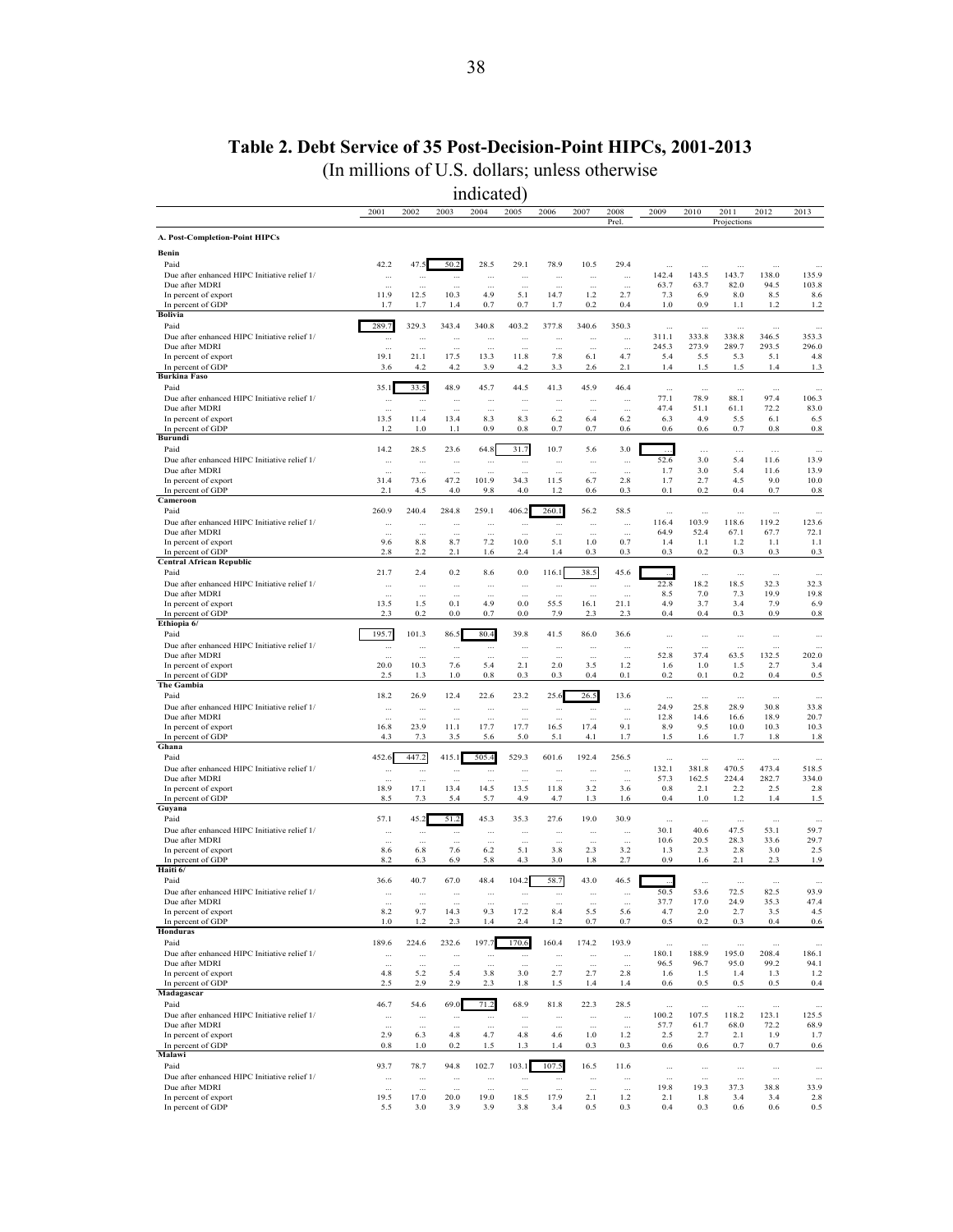# **Table 2 (continued). Debt Service of 35 Post-Decision-Point HIPCs, 2001-2013**

(In millions of U.S. dollars, unless otherwise indicated)

|                                                                | 2001                | 2002                 | 2003                 | 2004                 | 2005            | 2006             | 2007                | 2008            | 2009              | 2010              | 2011              | 2012              | 2013              |
|----------------------------------------------------------------|---------------------|----------------------|----------------------|----------------------|-----------------|------------------|---------------------|-----------------|-------------------|-------------------|-------------------|-------------------|-------------------|
|                                                                |                     |                      |                      |                      |                 |                  |                     | Prel.           |                   |                   | Projections       |                   |                   |
| Mali                                                           |                     |                      |                      |                      |                 |                  |                     |                 |                   |                   |                   |                   |                   |
| Paid                                                           | 79.0                | 67.3                 | 67.2                 | 78.2                 | 57.5            | 46.9             | 109.0               | 108.7           | $\ddotsc$         | Ω,                | $\ddotsc$         | $\ddotsc$         |                   |
| Due after enhanced HIPC Initiative relief 1/                   |                     | $\cdots$             | $\cdots$             |                      | $\cdots$        | $\ddotsc$        | $\ddotsc$           |                 | 117.2             | 124.4             | 150.5             | 154.3             | 167.3             |
| Due after MDRI                                                 | $\ddotsc$           | $\ddotsc$            | $\ddotsc$            | $\ddotsc$            | $\cdots$        | $\ddotsc$        | $\cdots$            | $\ddotsc$       | 67.5              | 73.6              | 92.1              | 98.3              | 112.9             |
| In percent of export                                           | 9.0                 | 6.3                  | 5.8                  | 6.4                  | 4.2             | 2.6              | 5.3                 | 5.0             | 3.2               | 3.3               | 4.2               | 4.3               | 4.8               |
| In percent of GDP                                              | 2.6                 | 2.0                  | 1.5                  | 1.5                  | 1.1             | 0.8              | 1.6                 | 1.2             | 0.8               | 0.8               | 0.9               | 0.9               | 1.0               |
| Mauritania                                                     |                     |                      |                      |                      |                 |                  |                     |                 |                   |                   |                   |                   |                   |
| Paid                                                           | 1.0                 | 10.4                 | 20.9                 | 25.0                 | 30.5            | 10.6             | 12.8                | 74.7            | $\ldots$          | $\cdots$          | $\cdots$          | $\ldots$          | $\ldots$          |
| Due after enhanced HIPC Initiative relief 1/                   | $\cdots$            | $\cdots$             | $\cdots$             | $\ddotsc$            | $\cdots$        | $\ddotsc$        | $\bar{\mathcal{L}}$ | $\cdots$        | 107.1             | 100.1             | 90.8              | 99.8              | 122.3             |
| Due after MDRI                                                 | $\ddotsc$           | $\ldots$             | $\ddotsc$            | $\cdots$             |                 | $\ddotsc$        | $\bar{\mathcal{L}}$ | $\ldots$        | 56.7              | 62.2              | 52.3              | 61.3              | 83.8              |
| In percent of export                                           | 0.2                 | 2.6                  | 5.8                  | 5.1                  | 4.3             | 0.7              | 0.8                 | 3.5             | 2.5               | 2.8               | 2.3               | 1.8               | 2.2               |
| In percent of GDP                                              | 0.1                 | 0.9                  | 1.6                  | 1.7                  | 1.6             | 0.4              | 0.5                 | 2.1             | 1.4               | 1.4               | 1.1               | 1.0               | 1.2               |
| Mozambique                                                     |                     |                      |                      |                      |                 |                  |                     |                 |                   |                   |                   |                   |                   |
| Paid                                                           | 27.1                | 62.0                 | 71.8                 | 58.1                 | 66.6            | 23.3             | 35.1                | 49.9            | $\ldots$          | $\cdots$          | $\cdots$          | $\ldots$          | $\ddotsc$         |
| Due after enhanced HIPC Initiative relief 1/                   | $\cdots$            | $\cdots$             | $\cdots$             | $\cdots$             | $\cdots$        | $\cdots$         | $\cdots$            | $\ddotsc$       | 98.6              | 106.4             | 114.3             | 121.8             | 144.5             |
| Due after MDRI                                                 | ă.                  | $\cdots$             | $\ddotsc$            | $\ddotsc$            | $\cdots$        | $\ddotsc$        | $\ddotsc$           | $\ddotsc$       | 34.3              | 57.9              | 77.1              | 97.4              | 104.0             |
| In percent of export                                           | 2.6                 | 5.3                  | 5.3                  | 3.3                  | 3.1             | 0.8              | 1.2                 | 1.5             | 1.4               | 1.9               | 2.3               | 2.7               | 2.8               |
| In percent of GDP                                              | 0.7                 | 1.5                  | 1.5                  | 1.0                  | 1.0             | 0.3              | 0.4                 | 0.5             | 0.4               | 0.6               | 0.7               | 0.9               | 0.9               |
| Nicaragua                                                      |                     |                      |                      |                      |                 |                  |                     |                 |                   |                   |                   |                   |                   |
| Paid                                                           | 153.3               | 158.0                | 98.3                 | 76.3                 | 87.2            | 98.3             | 93.1                | 159.1           | $\ddotsc$         | $\ddotsc$         | $\ddotsc$         | $\ddotsc$         | $\ddotsc$         |
| Due after enhanced HIPC Initiative relief 1/                   |                     |                      | $\cdots$             | $\cdots$             | $\cdots$        | $\ddotsc$        | $\ddotsc$           | Ω,              | 162.1             | 183.1             | 180.3             | 211.5             | 236.7             |
| Due after MDRI                                                 |                     | $\cdots$             | $\cdots$             | $\cdots$             |                 | ÷.               | ÷.                  | $\cdots$        | 100.9             | 117.2             | 117.4             | 143.1             | 170.5             |
| In percent of export<br>In percent of GDP                      | 13.7<br>3.7         | 13.9<br>3.9          | 7.5<br>2.4           | 4.6<br>1.7           | 4.4<br>1.8      | 4.1<br>1.9       | 3.4<br>1.6          | 5.2<br>2.5      | 3.6<br>1.6        | 4.0<br>1.8        | 3.7<br>1.7        | 4.0<br>2.0        | 4.5<br>2.3        |
| Niger                                                          |                     |                      |                      |                      |                 |                  |                     |                 |                   |                   |                   |                   |                   |
| Paid                                                           | 32.6                | 48.8                 | 45.3                 | 43.1                 | 31.6            | 13.8             | 20.5                | 26.7            |                   |                   |                   |                   |                   |
|                                                                |                     |                      |                      |                      |                 |                  |                     |                 |                   | $\cdots$          | $\cdots$          | $\ddotsc$         | $\ldots$<br>64.2  |
| Due after enhanced HIPC Initiative relief 1/<br>Due after MDRI | ă.                  | $\ldots$             | $\cdots$             | $\cdots$             | $\cdots$        | $\ddotsc$        | $\bar{\mathcal{L}}$ | $\cdots$        | 53.5<br>26.0      | 59.0<br>29.7      | 62.6<br>34.5      | 66.4<br>41.1      | 43.4              |
| In percent of export                                           | $\ddotsc$<br>9.9    | $\ddotsc$<br>14.1    | $\ddotsc$<br>10.9    | $\ddotsc$<br>8.1     | $\cdots$<br>5.6 | $\cdots$<br>2.3  | $\sim$<br>2.7       | $\ldots$<br>2.7 | 3.0               | 2.8               | 3.0               | 2.6               | 2.5               |
| In percent of GDP                                              | 1.8                 | 2.4                  | 1.7                  | 1.5                  | 0.9             | 0.4              | 0.5                 | 0.5             | 0.5               | 0.5               | 0.6               | 0.6               | 0.6               |
| Rwanda                                                         |                     |                      |                      |                      |                 |                  |                     |                 |                   |                   |                   |                   |                   |
| Paid                                                           | 22.2                | 15.9                 | 15.5                 | 19.9                 | 14.5            | 10.3             | 10.1                | 7.4             | $\ddotsc$         | $\cdots$          | $\cdots$          | $\cdots$          | $\ldots$          |
| Due after enhanced HIPC Initiative relief 1/                   |                     |                      | $\ddotsc$            | $\cdots$             | $\cdots$        | $\ddotsc$        | $\ddotsc$           | $\ddotsc$       | 22.8              | 20.9              | 28.2              | 28.7              | 30.2              |
| Due after MDRI                                                 | $\ddotsc$           | $\ldots$             | $\ddotsc$            | $\ddotsc$            | $\cdots$        | $\ddotsc$        | $\cdots$            | $\cdots$        | 12.0              | 12.8              | 17.5              | 20.5              | 22.0              |
| In percent of export                                           | 11.2                | 8.6                  | 8.2                  | 7.2                  | 4.4             | 2.9              | 2.4                 | 1.1             | 2.7               | 2.3               | 2.8               | 2.8               | 2.7               |
| In percent of GDP                                              | 1.3                 | 1.0                  | 0.9                  | 1.0                  | 0.6             | 0.4              | 0.3                 | 0.2             | 0.2               | 0.2               | 0.3               | 0.3               | 0.3               |
| São Tome and Principe 5/                                       |                     |                      |                      |                      |                 |                  |                     |                 |                   |                   |                   |                   |                   |
| Paid                                                           | 0.7                 | 1.7                  | 3.2                  | 2.4                  | 10.1            | 4.7              | 3.3                 | 2.0             | $\cdots$          | $\cdots$          | $\cdots$          | $\ldots$          | $\cdots$          |
| Due after enhanced HIPC Initiative relief 1/                   | ă.                  | $\cdots$             | ă.                   | $\ddotsc$            | $\cdots$        | $\cdots$         | $\bar{\mathcal{L}}$ | $\ddotsc$       | 2.0               | 2.3               | 2.6               | 2.6               | 3.5               |
| Due after MDRI                                                 | $\bar{\mathcal{L}}$ | $\ldots$             | $\cdots$             | $\cdots$             | $\cdots$        | $\ddotsc$        | $\cdots$            | $\cdots$        | 1.1               | 1.4               | 1.7               | 1.8               | 2.7               |
| In percent of export                                           | 6.3                 | 11.2                 | 18.2                 | 15.7                 | 63.6            | 27.5             | 24.5                | 10.1            | 5.5               | 6.1               | 7.0               | 6.9               | 9.2               |
| In percent of GDP                                              | 0.9                 | 1.8                  | 3.2                  | 2.2                  | 8.8             | 3.8              | 2.3                 | 1.1             | 0.6               | 0.7               | 0.8               | 0.8               | 1.1               |
| Senegal                                                        |                     |                      |                      |                      |                 |                  |                     |                 |                   |                   |                   |                   |                   |
| Paid                                                           | 130.3               | 145.6                | 159.6                | 164.0                | 168.8           | 99.9             | 98.6                | 97.2            | $\cdots$          | $\cdots$          | $\cdots$          | $\cdots$          | $\ddotsc$         |
| Due after enhanced HIPC Initiative relief 1/                   | ă.                  | u.                   | $\ddotsc$            |                      | $\cdots$        | $\ddotsc$        | $\bar{\mathcal{L}}$ |                 | 191.0             | 196.4             | 264.6             | 268.9             | 269.7             |
| Due after MDRI                                                 | à.                  | $\cdots$             |                      |                      | $\ddotsc$       | à.               | Ω,                  | $\cdots$        | 100.5             | 110.9             | 179.8             | 188.4             | 190.3             |
| In percent of export                                           | 9.3                 | 9.5                  | 8.7                  | 7.5                  | 7.2             | 4.2              | 3.4                 | 2.9             | 3.7               | 3.8               | 5.6               | 5.5               | 5.3               |
| In percent of GDP                                              | 2.7                 | 2.7                  | 2.3                  | 2.0                  | 1.9             | 1.1              | 0.9                 | 0.7             | 0.8               | 0.8               | 1.3               | 1.3               | 1.2               |
| <b>Sierra Leone</b>                                            |                     |                      |                      |                      |                 |                  |                     |                 |                   |                   |                   |                   |                   |
| Paid                                                           | 94.2                | 14.3                 | 14.3                 | 24.5                 | 28.2            | 18.6             | 15.0                | 7.2             | $\ddotsc$         | $\ddotsc$         | $\cdots$          | $\ddotsc$         | $\ddotsc$         |
| Due after enhanced HIPC Initiative relief 1/                   |                     | $\cdots$             | $\ddot{\phantom{a}}$ | Ω,                   | $\cdots$        | $\ddotsc$        | Ω,                  | $\ddotsc$       | 41.8              | 57.0              | 63.7              | 54.6              | 47.4              |
| Due after MDRI                                                 | $\cdots$            | $\cdots$<br>8.7      | $\cdots$<br>6.2      | $\ddotsc$<br>9.9     | 9.7             | $\ddotsc$<br>5.2 | ÷.<br>4.3           | $\cdots$<br>2.3 | 8.7<br>3.7        | 17.9<br>6.5       | 24.3              | 28.5              | 29.4<br>7.4       |
| In percent of export<br>In percent of GDP                      | 73.0<br>11.7        | 1.5                  | 1.4                  | 2.2                  | 2.3             | 1.3              | 0.9                 | 0.4             | 0.4               | 0.8               | 7.7<br>1.0        | 7.9<br>1.1        | 1.1               |
| Tanzania 2/6/                                                  |                     |                      |                      |                      |                 |                  |                     |                 |                   |                   |                   |                   |                   |
|                                                                |                     |                      |                      |                      |                 |                  |                     |                 |                   |                   |                   |                   |                   |
| Paid<br>Due after enhanced HIPC Initiative relief 1/           | 92.0                | 90.3                 | 83.2                 | 241.7                | 121.7           | 57.9             | 37.7                | 84.6            | $\ldots$<br>229.9 | $\cdots$<br>220.4 | $\cdots$<br>233.1 | $\ldots$<br>237.3 | $\ldots$<br>241.1 |
| Due after MDRI                                                 | $\cdots$            | $\cdots$             | $\cdots$             | $\cdots$             | $\cdots$        | $\cdots$         | $\cdots$            | $\cdots$        |                   |                   |                   |                   |                   |
| In percent of export                                           | $\ldots$<br>5.2     | $\cdots$<br>4.8      | $\ddotsc$<br>3.8     | $\cdots$<br>9.2      | $\cdots$<br>4.1 | $\cdots$<br>1.8  | $\cdots$<br>1.0     | $\ldots$<br>1.7 | 51.7<br>1.0       | 56.3<br>1.0       | 60.5<br>1.0       | 66.6<br>0.9       | 73.2<br>0.9       |
| In percent of GDP                                              | 0.9                 | 0.9                  | 0.7                  | 2.0                  | 0.9             | 0.4              | 0.3                 | 0.5             | 0.2               | 0.2               | 0.2               | 0.2               | 0.2               |
| Uganda 3/6/                                                    |                     |                      |                      |                      |                 |                  |                     |                 |                   |                   |                   |                   |                   |
| Paid                                                           | 42.6                | 59.8                 | 61.7                 | 97.8                 | 119.0           | 111.5            | 24.2                | 43.9            |                   |                   |                   |                   |                   |
| Due after enhanced HIPC Initiative relief 1/                   | $\ldots$            |                      | $\ddotsc$            |                      | $\cdots$        | $\cdots$         | $\ldots$            | u,              | $\ldots$<br>137.1 | $\cdots$<br>142.0 | $\cdots$<br>121.0 | $\cdots$<br>115.0 | $\cdots$<br>116.4 |
| Due after MDRI                                                 | $\cdots$            | $\cdots$<br>$\cdots$ | $\ddotsc$            | $\cdots$<br>$\cdots$ | $\cdots$        | $\ddotsc$        | $\bar{\mathcal{L}}$ | $\cdots$        | 58.7              | 51.8              | 38.9              | 42.1              | 37.7              |
| In percent of export                                           | 6.3                 | 8.6                  | 8.2                  | 9.9                  | 9.8             | 7.2              | 1.2                 | 1.4             | 1.8               | 1.6               | 1.1               | 1.1               | 0.9               |
| In percent of GDP                                              | 0.7                 | 1.0                  | 0.9                  | 1.2                  | 1.3             | 1.1              | 0.2                 | 0.3             | 0.4               | 0.3               | 0.2               | 0.2               | 0.2               |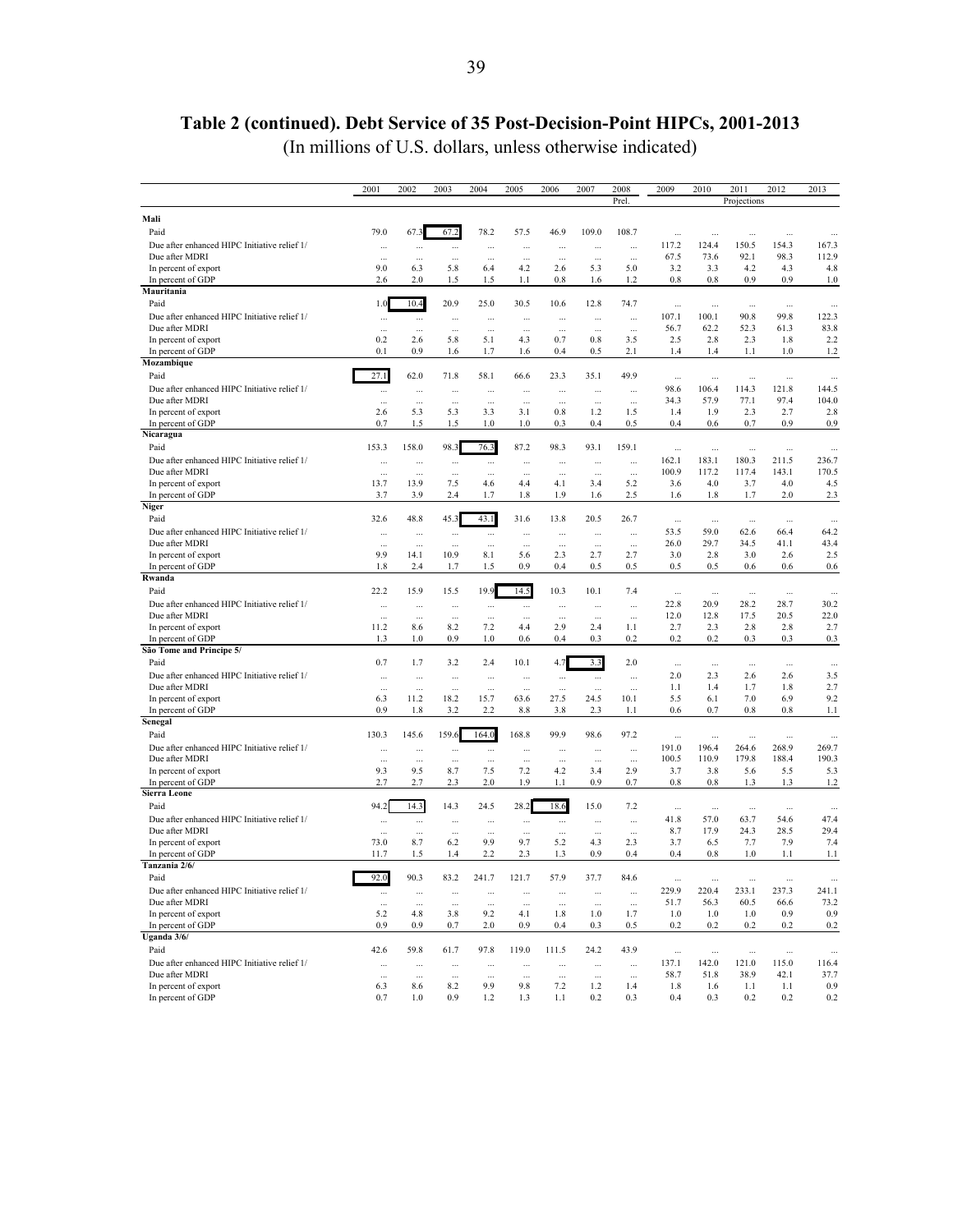## **Table 2 (concluded). Debt Service of 35 Post-Decision-Point HIPCs, 2001-2013**

(In millions of U.S. dollars, unless otherwise indicated)

|                                                              | 2001         | 2002       | 2003        | 2004        | 2005         | 2006         | 2007       | 2008       | 2009                | 2010        | 2011        | 2012        | 2013        |
|--------------------------------------------------------------|--------------|------------|-------------|-------------|--------------|--------------|------------|------------|---------------------|-------------|-------------|-------------|-------------|
|                                                              |              |            |             |             |              |              |            | Prel       |                     |             | Projections |             |             |
| Zambia                                                       |              |            |             |             |              |              |            |            |                     |             |             |             |             |
| Paid                                                         | 138.5        | 122.7      | 191.5       | 373.2       | 165.6        | 66.0         | 61.6       | 64.2       | $\ddotsc$           | $\cdots$    | Ω,          |             |             |
| Due after enhanced HIPC Initiative relief 1/                 |              | $\cdots$   |             | $\cdots$    | $\cdots$     |              | $\ddotsc$  | $\ddotsc$  | $\ddotsc$           | $\ddotsc$   | $\ddotsc$   | $\ddotsc$   | $\ddotsc$   |
| Due after MDRI                                               | $\ddotsc$    | $\ddotsc$  | Ц,          | $\cdots$    | $\cdots$     | $\cdots$     | $\ddotsc$  | $\cdots$   | 77.7                | 81.1        | 88.6        | 79.6        | 77.7        |
| In percent of export                                         | 13.1         | 10.8       | 15.2        | 17.9        | 6.5          | 1.6          | 1.3        | 1.2        | 2.6                 | 2.4         | 2.4         | 2.0         | 1.8         |
| In percent of GDP                                            | 3.8          | 3.3        | 4.4         | 6.9         | 2.3          | 0.6          | 0.5        | 0.4        | 0.7                 | 0.6         | 0.6         | 0.5         | 0.4         |
| <b>B.</b> Interim HIPCs                                      |              |            |             |             |              |              |            |            |                     |             |             |             |             |
| Afghanistan 6/                                               |              |            |             |             |              |              |            |            |                     |             |             |             |             |
| Paid                                                         |              | 1.1        | 7.5         | 7.7         | 9.2          | 11.0         | 12.3       | 3.0        | Ω,                  |             |             |             |             |
| Due after enhanced HIPC Initiative relief 1/                 | $\ddotsc$    | $\ddotsc$  | $\ddotsc$   | $\cdots$    | $\cdots$     | $\ddotsc$    | $\ddotsc$  | $\ddotsc$  | 11.5                | 27.3        | 35.1        | 39.9        | 42.5        |
| Due after MDRI                                               |              | ă.         | Ω,          |             | $\ddotsc$    | Ω,           | $\ddotsc$  | $\ddotsc$  | 11.1                | 26.5        | 34.4        | 39.1        | 41.6        |
| In percent of export                                         | $\ddotsc$    | $\ddotsc$  | $\ddotsc$   | $\ddotsc$   | 3.8          | 3.6          | 3.3        | 0.6        | 1.1                 | 2.4         | 2.8         | 2.9         | 2.7         |
| In percent of GDP<br>Chad                                    |              | 0.0        | 0.2         | 0.1         | 0.1          | 0.1          | 0.1        | 0.0        | 0.1                 | 0.2         | 0.2         | 0.2         | 0.2         |
| Paid                                                         | 19.9         | 36.4       | 52.4        | 45.5        | 57.2         | 69.8         | 74.1       | 174.9      | $\ddotsc$           |             |             |             |             |
| Due after enhanced HIPC Initiative relief 1/                 | $\cdots$     | $\ddotsc$  | $\cdots$    | $\cdots$    | $\cdots$     |              | à.         | $\ddotsc$  | 99.1                | 44.4        | 27.5        | 27.4        | 25.9        |
| Due after MDRI                                               | $\ddotsc$    | $\cdots$   | $\cdots$    | $\cdots$    | $\cdots$     | $\cdots$     | $\ddotsc$  | $\ddotsc$  | 99.1                | 37.0        | 0.0         | 1.4         | 2.3         |
| In percent of export                                         | 7.9          | 14.4       | 7.8         | 2.0         | 1.8          | 2.0          | 1.9        | 3.8        | 4.1                 | 1.2         | 0.0         | 0.0         | 0.1         |
| In percent of GDP                                            | 1.2          | 1.8        | 1.9         | 1.0         | 1.0          | 1.1          | 1.1        | 2.1        | 1.6                 | 0.5         | 0.0         | 0.0         | 0.0         |
| <b>Cote d'Ivoire</b>                                         |              |            |             |             |              |              |            |            |                     |             |             |             |             |
| Paid                                                         | $\ddotsc$    | 1.9        | 274.5       | 189.5       | 118.0        | 72.0         | 240.8      | 318.6      |                     | $\ddotsc$   | $\cdots$    | $\ddotsc$   | $\cdots$    |
| Due after enhanced HIPC Initiative relief 1/                 | Ω,           | $\ldots$   | $\cdots$    | $\cdots$    |              |              | $\ddotsc$  | $\cdots$   | 432.1               | 378.4       | 439.3       | 986.1       | 997.0       |
| Due after MDRI                                               | Ω,           | $\ddotsc$  | $\cdots$    | $\ddotsc$   | $\ddotsc$    | $\ddotsc$    | $\ddotsc$  | $\ddotsc$  | 432.1               | 378.4       | 439.3       | 986.1       | 997.0       |
| In percent of export                                         | Ω,           | 0.0<br>0.0 | 44<br>2.0   | 2.5<br>1.2  | 1.4<br>0.7   | 0.8<br>0.4   | 2.5<br>1.2 | 2.9<br>1.4 | 4.4<br>1.9          | 3.6<br>1.5  | 4.1<br>1.7  | 8.8<br>3.5  | 8.1         |
| In percent of GDP<br><b>Democratic Republic of the Congo</b> |              |            |             |             |              |              |            |            |                     |             |             |             | 3.2         |
| Paid                                                         |              | 34.2       | 165.6       | 163.2       | 154.1        | 138.0        | 144.5      | 157.2      | Ω,                  |             |             |             |             |
| Due after enhanced HIPC Initiative relief 1/                 |              | $\ddotsc$  | $\cdots$    | $\ddotsc$   | $\cdots$     | $\ddotsc$    | à.         | Ω,         | 342.8               | 328.8       | 329.2       | 267.0       | 200.5       |
| Due after MDRI                                               | Ω,           | $\ddotsc$  | Ω,          | $\ddotsc$   | $\ddotsc$    | Ω,           | $\ddotsc$  | ÷.         | 342.8               | 157.1       | 157.1       | 157.1       | 157.1       |
| In percent of export                                         | $\ddotsc$    | 2.9        | 11.2        | 8.2         | 6.4          | 4.2          | 2.2        | 2.2        | 8.7                 | 3.6         | 3.1         | 2.7         | 2.1         |
| In percent of GDP                                            |              | 0.6        | 2.9         | 2.5         | 2.1          | 1.6          | 1.4        | 1.4        | 3.2                 | 1.3         | 1.2         | 1.1         | 1.0         |
| <b>Republic of the Congo</b>                                 |              |            |             |             |              |              |            |            |                     |             |             |             |             |
| Paid                                                         | 517.9        | 614.9      | 472.7       | 529.2       | 608.4        | 868.6        | 672.8      | 414.4      | $\ddotsc$           | $\ddotsc$   | $\ddotsc$   | $\ddotsc$   | $\ldots$    |
| Due after enhanced HIPC Initiative relief 1/                 | Ω,           | $\ddotsc$  | $\ddotsc$   | $\cdots$    | $\cdots$     |              | $\ddotsc$  | $\ddotsc$  | 410.4               | 270.1       | 273.1       | 298.3       | 297.6       |
| Due after MDRI                                               | $\cdots$     | $\ddotsc$  | $\ddotsc$   | $\cdots$    | $\ddotsc$    | $\ddotsc$    | $\ddotsc$  | $\cdots$   | 410.4               | 270.1       | 273.1       | 298.3       | 297.6       |
| In percent of export<br>In percent of GDP                    | 24.4<br>18.5 | 25.9       | 16.7        | 14.1        | 11.9<br>10.0 | 13.3<br>11.2 | 10.0       | 4.6<br>3.8 | 6.8<br>5.0          | 3.0<br>2.4  | 3.1<br>2.2  | 3.6<br>2.3  | 3.9<br>2.8  |
| Guinea 4/                                                    |              | 20.4       | 13.5        | 11.4        |              |              | 8.8        |            |                     |             |             |             |             |
| Paid                                                         | 74.9         | 88.4       | 83.8        | 82.7        | 123.7        | 124.1        | 121.6      | 126.2      | $\bar{\mathcal{L}}$ | $\cdots$    | $\cdots$    | $\cdots$    | $\ddotsc$   |
| Due after enhanced HIPC Initiative relief 1/                 | $\ddotsc$    | $\cdots$   | $\ddotsc$   | $\cdots$    | $\cdots$     | ă.           | $\ddotsc$  | $\ddotsc$  | 145.2               | 55.0        | 57.0        | 69.3        | 73.1        |
| Due after MDRI                                               | ă.           | $\ddotsc$  |             |             | $\ddotsc$    |              |            | $\ddotsc$  | 145.2               | 26.7        | 28.4        | 38.1        | 41.5        |
| In percent of export                                         | 9.3          | 11.3       | 9.7         | 9.6         | 12.5         | 10.9         | 9.7        | 8.6        | 11.2                | 1.9         | 1.7         | 2.1         | 2.1         |
| In percent of GDP                                            | 2.5          | 2.8        | 2.4         | 2.3         | 4.2          | 4.3          | 2.9        | 2.8        | 3.2                 | 0.6         | 0.6         | 0.7         | 0.7         |
| Guinea-Bissau 4/                                             |              |            |             |             |              |              |            |            |                     |             |             |             |             |
| Paid                                                         | 1.4          | 2.6        | 5.7         | 6.2         | 4.2          | 5.1          | 5.6        | 4.1        | $\ddotsc$           | ă,          | Ω,          | ă.          | $\ddotsc$   |
| Due after enhanced HIPC Initiative relief 1/                 | $\ddotsc$    | $\cdots$   | $\cdots$    | $\ddotsc$   | $\cdots$     | $\ddotsc$    | $\ddotsc$  | $\ddotsc$  | 3.4                 | 17.6        | 15.3        | 16.0        | 15.1        |
| Due after MDRI                                               | $\ddotsc$    |            |             |             |              |              |            | $\ddotsc$  | 3.4                 | 16.0        | 12.0        | 12.6        | 11.7        |
| In percent of export                                         | 2.5<br>0.7   | 4.5<br>1.2 | 10.1<br>2.3 | 10.7<br>2.2 | 7.5<br>1.4   | 9.5<br>1.6   | 6.7<br>1.5 | 4.5<br>0.9 | 3.4<br>0.8          | 16.7<br>3.5 | 12.3<br>2.5 | 12.5<br>2.5 | 11.2<br>2.1 |
| In percent of GDP<br>Liberia                                 |              |            |             |             |              |              |            |            |                     |             |             |             |             |
| Paid                                                         | 0.6          | 0.0        | 0.0         | 0.0         | 0.0          | 0.0          | 1.1        | 1.2        | $\ddotsc$           | $\ddotsc$   | $\cdots$    | $\ddotsc$   |             |
| Due after enhanced HIPC Initiative relief 1/                 |              |            |             | $\cdots$    |              |              | $\cdots$   | $\ldots$   | 30.9                | 32.3        | 35.3        | 41.1        | 128.9       |
| Due after MDRI                                               | $\ddotsc$    | $\cdots$   | $\cdots$    | $\cdots$    | $\cdots$     | $\ddotsc$    | $\ddotsc$  | $\ddotsc$  | 5.9                 | 7.2         | 10.4        | 13.7        | 43.9        |
| In percent of export                                         | 0.4          | 0.0        | 0.0         | 0.0         | 0.0          | 0.0          | 0.2        | 0.2        | 0.9                 | 1.0         | 1.2         | 1.1         | 2.8         |
| In percent of GDP                                            | 0.1          | $\ddotsc$  | $\ddotsc$   | $\ddotsc$   | $\ddotsc$    | $\ddotsc$    | 0.2        | 0.1        | 0.7                 | 0.8         | 1.0         | 1.1         | 3.1         |
| Togo                                                         |              |            |             |             |              |              |            |            |                     |             |             |             |             |
| Paid                                                         | 17.8         | 1.4        | 2.7         | 2.3         | 2.5          | 3.5          | 8.7        | 64.9       | $\cdots$            | $\ddotsc$   | $\sim$      | $\sim$      | $\sim$      |
| Due after enhanced HIPC Initiative relief 1/                 | ă.           | $\ddotsc$  | $\ddotsc$   | $\cdots$    | $\cdots$     | Ω,           | à.         | $\cdots$   | 55.5                | 54.7        | 39.3        | 43.5        | 48.0        |
| Due after MDRI                                               | $\ddotsc$    | $\ddotsc$  | $\cdots$    | $\cdots$    | $\ddotsc$    | $\ddotsc$    | $\ddotsc$  | $\cdots$   | 55.5                | 54.7        | 6.7         | 11.0        | 15.0        |
| In percent of export                                         | 4.7          | 0.3        | 0.5         | 0.3         | 0.3          | 0.6          | 1.3        | 9.6        | 9.8                 | 7.5         | 0.8         | 1.3         | 1.6         |
| In percent of GDP                                            | 1.3          | 0.1        | 0.2         | 0.1         | 0.1          | 0.2          | 0.3        | 2.2        | 2.1                 | 2.0         | 0.2         | 0.3         | 0.4         |

Sources: HIPC country documents, and World Bank and IMF staff estimates.

Note: Data corresponding to years of decision and completion points under the enhanced HIPC Initiative are in thin and thick boxes, respectively.

1/ Debt service due after the full use of traditional debt relief and assistance under the enhanced HIPC Initiative.

For completion-point HIPCs, figures are after additional bilateral assistance beyond the HIPC Initiative.

2/ Debt service reflects some payments to commercial creditors and payments on moratorium interest not reflected in the completion point documents.

3/ Reached completion point in 2000.

4/ Reached decision point in 2000.

5/ Post completion point the authorities do not monitor the amount due after enhanced HIPC. Therefore this data is estimated by staff. 6/ Data reported on a fiscal year basis.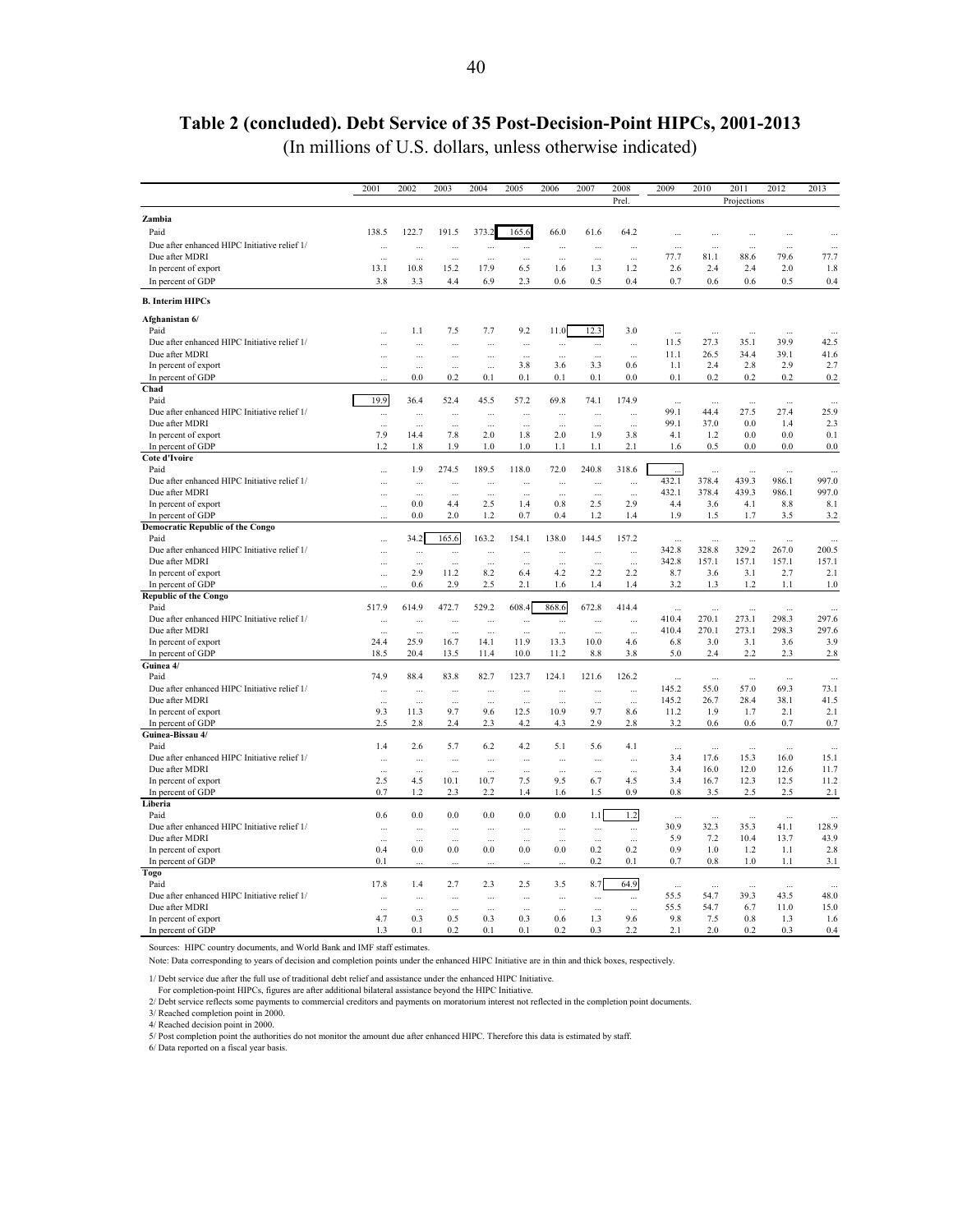# <span id="page-40-0"></span>**Table 3. Poverty-Reducing Expenditure of 35 Post-Decision-Point HIPCs 2001-2013 1/**

(In millions of U.S. dollars, unless otherwise indicated)

|                                                                    | 2001         | 2002         | 2003                 | 2004         | 2005      | 2006    | 2007                 | 2008          | 2009         | 2010            | 2011         | 2012                    | 2013                 |
|--------------------------------------------------------------------|--------------|--------------|----------------------|--------------|-----------|---------|----------------------|---------------|--------------|-----------------|--------------|-------------------------|----------------------|
|                                                                    |              |              |                      |              |           |         |                      | Prel.         |              |                 | Projections  |                         |                      |
| A. Post-Completion-Point HIPCs                                     |              |              |                      |              |           |         |                      |               |              |                 |              |                         |                      |
| Benin                                                              |              |              |                      |              |           |         |                      |               |              |                 |              |                         |                      |
| In millions of U.S. dollars                                        | 161.0        | 162.2        | 153.1                | 165.8        | 199.0     | 186.2   | 264.2                | 372.2         | 357.5        | 381.0           | 411.2        | 444.3                   | 479.9                |
| In percent of government revenue 3/                                | 42.1         | 32.8         | 23.3                 | 23.1         | 28.7      | 22.2    | 21.7                 | 30.8          | 28.8         | 28.9            | 27.4         | 26.2                    | 25.4                 |
| In percent of GDP                                                  | 6.4          | 5.8          | 4.3                  | 4.1          | 4.5       | 3.9     | 4.8                  | 5.5           | 5.6          | 5.6             | 5.6          | 5.5                     | 5.5                  |
| <b>Bolivia</b>                                                     |              |              |                      |              |           |         |                      |               |              |                 |              |                         |                      |
| In millions of U.S. dollars                                        | 989.6        | 1,018.9      | 941.6                | 1,041.3      | 1,183.8   | 1,528.9 | 1,846.8              | 2,286.6       | 2,515.1      | 2,655.5         | 2,778.5      | 2,841.8                 | 2,959.0              |
| In percent of government revenue 3/                                | 55.1<br>12.1 | 60.4<br>12.9 | 56.1<br>11.6         | 49.5<br>11.8 | 42.7      | 40.7    | 41.3<br>13.9         | 34.7          | 47.7<br>14.9 | 46.3<br>14.3    | 44.8<br>14.0 | 43.2<br>13.4            | 42.0<br>13.0         |
| In percent of GDP<br><b>Burkina Faso</b>                           |              |              |                      |              | 12.4      | 13.3    |                      | 13.8          |              |                 |              |                         |                      |
| In millions of U.S. dollars                                        | 109.8        | 156.8        | 201.1                | 274.8        | 307.2     | 320.0   | 381.6                | 445.3         | 460.6        | 528.5           | 612.1        | 663.8                   | 717.8                |
| In percent of government revenue 3/                                | 35.4         | 39.0         | 35.6                 | 39.0         | 46.5      | 40.5    | 39.0                 | 44.3          | 45.4         | 47.1            | 48.6         | 45.6                    | 43.8                 |
| In percent of GDP                                                  | 3.9          | 4.8          | 4.6                  | 5.5          | 5.7       | 5.5     | 5.6                  | 5.5           | 6.0          | 6.5             | 7.0          | 7.0                     | 7.0                  |
| Burundi 2/                                                         |              |              |                      |              |           |         |                      |               |              |                 |              |                         |                      |
| In millions of U.S. dollars                                        | 28.5         | 30.3         | 42.0                 | 48.8         | 58.4      | 82.4    | 97.5                 | 121.3         | 150.2        | 175.0           | 196.0        | 222.0                   | 242.0                |
| In percent of government revenue 3/                                | 22.4         | 23.9         | 28.3                 | 29.9         | 34.0      | 46.0    | 44.1                 | 43.4          | 55.3         | 66.1            | 68.9         | 72.1                    | 73.8                 |
| In percent of GDP                                                  | 4.3          | 4.8          | 7.1                  | 7.3          | 7.3       | 9.0     | 10.0                 | 10.6          | 10.6         | 12.1            | 12.9         | 13.8                    | 14.1                 |
| Cameroon 2/                                                        |              |              |                      |              |           |         |                      |               |              |                 |              |                         |                      |
| In millions of U.S. dollars                                        | 335.6        | 365.0        | 258.2                | 824.1        | 974.9     | 1,154.8 | 1,442.0              | 1,704.6       | 1,879.2      | 2,079.4         | 2,307.4      | 2,564.4                 | 2,851.6              |
| In percent of government revenue 3/                                | 20.5         | 20.0         | 12.0                 | 35.6         | 35.5      | 34.4    | 36.8                 | 35.9          | 52.3         | 58.8            | 57.3         | 57.7                    | 60.5                 |
| In percent of GDP                                                  | 3.6          | 3.4          | 1.9                  | 5.2          | 5.9       | 6.4     | 7.0                  | 7.3           | 9.2          | 9.7             | 10.2         | 10.6                    | 11.0                 |
| <b>Central African Republic</b>                                    |              |              |                      |              |           |         | 33.2                 | 44.2          | 41.9         |                 |              |                         |                      |
| In millions of U.S. dollars<br>In percent of government revenue 3/ |              |              |                      |              |           |         | 17.9                 | 23.0          | 21.2         |                 |              |                         |                      |
| In percent of GDP                                                  | $\ddotsc$    | .            | $\ddotsc$            | $\ddotsc$    | $\ddotsc$ |         | 2.0                  | 2.2           | 2.2          | $\ddotsc$       | $\cdots$     |                         | $\ddots$             |
| Ethiopia 2/7/                                                      | Ш,           |              |                      |              |           |         |                      |               |              | ш,              |              |                         |                      |
| In millions of U.S. dollars                                        | 733.4        | 884.0        | 1,001                | 1,178.1      | 1,615.9   | 2,103.5 | 2,476.9              | 3,127.0       | 4,026.6      | 4,058.8         | 4,187.0      | 4,538.0                 | 4,862.4              |
| In percent of government revenue 3/                                | 61.0         | 72.9         | 77.2                 | 73.1         | 89.9      | 93.6    | 102.6                | 100.9         | 110.8        | 107.5           | 105.6        | 104.2                   | 103.2                |
| In percent of GDP                                                  | 9.3          | 11.3         | 11.7                 | 11.7         | 13.1      | 13.9    | 12.7                 | 11.9          | 11.9         | 12.2            | 12.4         | 12.8                    | 12.8                 |
| The Gambia 2/                                                      |              |              |                      |              |           |         |                      |               |              |                 |              |                         |                      |
| In millions of U.S. dollars                                        | 19.6         | 18.4         | 16.3                 | 21.5         | 19.7      | 24.2    | 38.4                 | 46.5          | 57.2         | 62.9            | 67.6         | 72.9                    | 78.9                 |
| In percent of government revenue 3/                                | 31.1         | 30.5         | 29.5                 | 25.6         | 21.7      | 22.5    | 28.5                 | 31.4          | 34.9         | 35.0            | 34.3         | 33.4                    | 32.6                 |
| In percent of GDP                                                  | 4.7          | 5.0          | 4.6                  | 5.4          | 4.3       | 4.8     | 5.9                  | 5.8           | 6.7          | 6.9             | 7.0          | 7.0                     | 7.0                  |
| Ghana 2/                                                           |              |              |                      |              |           |         |                      |               |              |                 |              |                         |                      |
| In millions of U.S. dollars                                        | 241.3        | 294.0        | 493.0                | 680.0        | 910.0     | 1,349.0 | 1,406.0              | 1,535.0       | 1,320.0      | 1,308.0         | 1,400.0      | 1,485.0                 | 1,591.0              |
| In percent of government revenue 3/                                | 25.6         | 29.1         | 32.6                 | 34.5         | 39.1      | 48.7    | 42.7                 | 48.6          | 39.7         | 36.8            | 31.0         | 30.1                    | 30.1                 |
| In percent of GDP<br>Guyana 2/4/                                   | 4.5          | 4.8          | 6.5                  | 7.7          | 8.5       | 10.6    | 9.4                  | 9.5           | 8.6          | 8.3             | 7.4          | 7.3                     | 7.4                  |
| In millions of U.S. dollars                                        | 144.3        | 151.0        | 159.5                | 157.2        | 173.8     | 192.3   |                      |               |              |                 |              |                         |                      |
| In percent of government revenue 3/                                | 62.5         | 65.0         | 61.6                 | 53.7         | 57.2      | 56.8    | $\ddotsc$            |               | $\ddotsc$    |                 |              |                         |                      |
| In percent of GDP                                                  | 20.7         | 20.9         | 21.4                 | 20.0         | 21.1      | 21.1    | $\cdots$<br>         | $\ddotsc$     | $\cdots$     | $\ddotsc$       | .            |                         |                      |
| Haiti 7/                                                           |              |              |                      |              |           |         |                      |               |              |                 |              |                         |                      |
| In millions of U.S. dollars                                        | $\ddotsc$    |              |                      |              |           |         | 237.1                | 343.3         | 383.4        |                 |              |                         |                      |
| In percent of government revenue 3/                                | $\ddotsc$    |              | $\ddotsc$            | $\ddotsc$    |           |         | 37.2                 | 51.1          | 49.9         | $\ddotsc$       | $\ddotsc$    | $\cdots$                | $\ddotsc$            |
| In percent of GDP                                                  |              |              | $\ddot{\phantom{a}}$ |              |           |         | 3.9                  | 4.9           | 5.3          | $\ddotsc$       | .            |                         | $\cdots$             |
| Honduras 2/                                                        |              |              |                      |              |           |         |                      |               |              |                 |              |                         |                      |
| In millions of U.S. dollars                                        | 564.9        | 493.5        | 520.8                | 616.8        | 744.0     | 758.1   | 954.0                | 974.7         | 1,141.1      | 1,237.7         | 1,340.6      | 1,448.6                 | 1,586.0              |
| In percent of government revenue 3/                                | 48.4         | 40.9         | 40.5                 | 42.8         | 46.7      | 30.3    | 33.8                 | 29.5          | 30.9         | 29.9            | 29.7         | 29.7                    | 29.7                 |
| In percent of GDP                                                  | 7.5          | 6.3          | 6.4                  | 7.0          | 7.7       | 7.0     | 7.7                  | 6.9           | 6.9          | 6.8             | 6.8          | 6.8                     | 6.8                  |
| Madagascar 2/                                                      |              |              |                      |              |           |         |                      |               |              |                 |              |                         |                      |
| In millions of U.S. dollars                                        | 190.9        | 190.9        | 202.9                | 134.5        | 528.8     | 604.1   |                      | 772.6 1,146.8 |              | 1,327.0 1,525.2 |              | 1,709.7 1,884.1 2,078.8 |                      |
| In percent of government revenue 3/<br>In percent of GDP           | 41.5         | 52.4         | 36.0                 | 25.6         | 96.2      | 97.8    | 90.0                 | 96.7          | 95.9         | 93.5            | 91.0         | 90.4                    | 90.5                 |
| Malawi 4/                                                          | 3.4          | 3.5          | 0.7                  | 2.9          | 9.8       | 10.2    | 10.2                 | 12.1          | 14.4         | 15.9            | 16.8         | 17.2                    | 17.6                 |
| In millions of U.S. dollars                                        | 161.9        | 189.7        | 182.5                | 164.9        | 218.6     | 269.0   | $\cdots$             |               |              |                 | $\cdots$     |                         | $\cdots$             |
| In percent of government revenue 3/                                | 56.0         | 57.7         | 47.9                 | 37.3         | 42.0      | 49.3    |                      | $\cdots$      |              |                 | $\cdots$     | $\cdots$                |                      |
| In percent of GDP                                                  | 9.4          | 7.1          | 7.6                  | 6.3          | 8.0       | 8.6     | $\cdots$<br>$\cdots$ | $\ddotsc$     | $\cdots$     | <br>$\ddotsc$   |              | $\ddotsc$               | $\cdots$<br>$\cdots$ |
| Mali 2/                                                            |              |              |                      |              |           |         |                      |               |              |                 |              |                         |                      |
| In millions of U.S. dollars                                        | 155.4        | 190.0        | 322.5                | 367.4        | 398.4     | 428.5   | 560.7                | 624.8         | 730.0        | 818.6           | 909.8        | 1,009.9                 | 1,119.6              |
| In percent of government revenue 3/                                | 39.5         | 33.5         | 42.0                 | 42.7         | 41.3      | 42.0    | 44.1                 | 45.9          | 50.7         | 51.8            | 51.6         | 51.9                    | 53.4                 |
| In percent of GDP                                                  | 5.1          | 5.7          | 7.3                  | 7.0          | 7.4       | 7.2     | 8.1                  | 7.1           | 8.5          | 8.8             | 9.1          | 9.4                     | 9.7                  |
| Mauritania 2/                                                      |              |              |                      |              |           |         |                      |               |              |                 |              |                         |                      |
| In millions of U.S. dollars                                        | 79.1         | 105.0        | 214.0                | 179.5        | 129.1     | 185.7   | 243.2                | 326.8         | 370.7        | 391.2           | 418.9        | 550.2                   | 624.7                |
| In percent of government revenue 3/                                | 35.2         | 29.7         | 54.7                 | 39.0         | 28.7      | 32.5    | 35.1                 | 35.0          | 38.9         | 38.0            | 39.1         | 39.0                    | 38.8                 |
| In percent of GDP                                                  | 7.0          | 9.1          | 16.6                 | 12.0         | 7.0       | 6.9     | 8.6                  | 9.0           | 9.1          | 9.1             | 9.1          | 9.2                     | 9.2                  |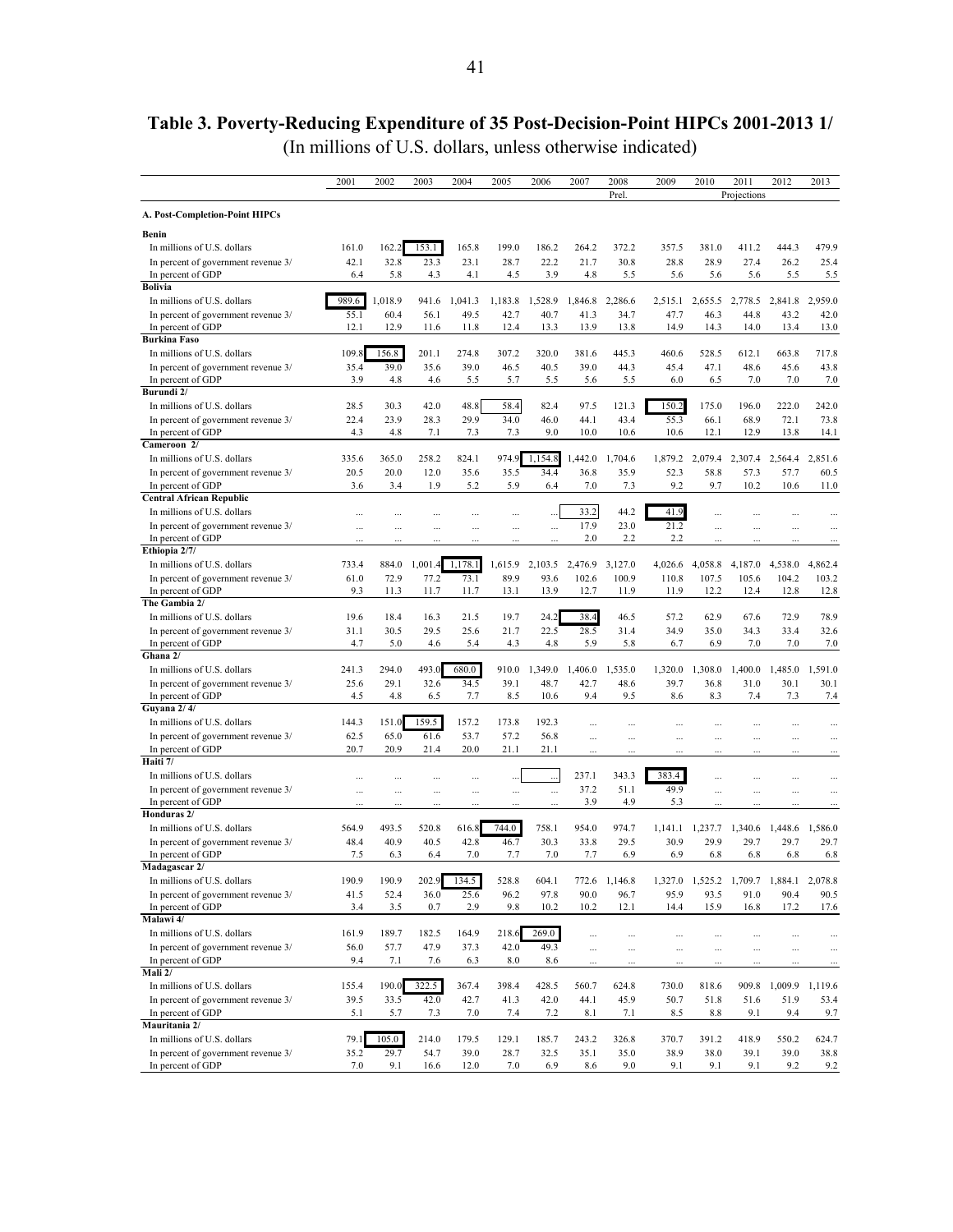## **Table 3 (continued). Poverty-Reducing Expenditure of 35 Post-Decision-Point HIPCs 2001-2013 1/**

(In millions of U.S. dollars, unless otherwise indicated)

|                                     | 2001      | 2002      | 2003  | 2004      | 2005    | 2006    | 2007    | 2008    | 2009    | 2010        | 2011    | 2012    | 2013      |
|-------------------------------------|-----------|-----------|-------|-----------|---------|---------|---------|---------|---------|-------------|---------|---------|-----------|
|                                     |           |           |       |           |         |         | Prel.   |         |         | Projections |         |         |           |
| Mozambique                          |           |           |       |           |         |         |         |         |         |             |         |         |           |
| In millions of U.S. dollars         | 590.6     | 647.5     | 699.3 | 875.8     | 943.4   | 1,183.8 | 1,331.7 | 1,958.8 | 2,097.6 | 2,119.5     | 2,617.3 | 2,856.9 | 3,118.5   |
| In percent of government revenue 3/ | 145.5     | 128.1     | 113.7 | 98.3      | 106.5   | 113.9   | 96.0    | 130.5   | 148.5   | 139.7       | 155.9   | 155.3   | 152.6     |
| In percent of GDP                   | 14.5      | 15.4      | 15.0  | 15.4      | 14.3    | 16.4    | 16.4    | 19.8    | 22.5    | 22.1        | 25.3    | 25.6    | 25.8      |
| Nicaragua 2/                        |           |           |       |           |         |         |         |         |         |             |         |         |           |
| In millions of U.S. dollars         | 361.5     | 410.7     | 467.5 | 536.0     | 620.7   | 632.2   | 752.8   | 848.8   | 871.6   | 929.4       | 956.7   | 994.9   | 1.045.1   |
| In percent of government revenue 3/ | 47.4      | 54.4      | 56.0  | 54.0      | 55.4    | 53.7    | 58.1    | 62.3    | 65.8    | 67.7        | 67.7    | 67.7    | 67.7      |
| In percent of GDP                   | 8.8       | 10.2      | 11.4  | 12.0      | 12.7    | 12.0    | 13.2    | 13.3    | 13.5    | 14.0        | 14.0    | 14.0    | 14.0      |
| Niger 2/                            |           |           |       |           |         |         |         |         |         |             |         |         |           |
| In millions of U.S. dollars         |           | 169.8     | 221.5 | 280.6     | 291.5   | 339.0   | 376.0   | 436.8   | 452.6   | 447.6       | 474.3   | 522.9   | 577.4     |
| In percent of government revenue 3/ |           | 67.9      | 75.4  | 79.0      | 85.3    | 68.1    | 54.7    | 47.6    | 72.7    | 66.5        | 65.1    | 56.3    | 57.0      |
| In percent of GDP                   | $\ddotsc$ | 8.2       | 8.4   | 9.7       | 8.6     | 9.3     | 8.8     | 8.1     | 8.8     | 8.2         | 8.1     | 7.8     | 8.1       |
| Rwanda 2/                           |           |           |       |           |         |         |         |         |         |             |         |         |           |
| In millions of U.S. dollars         | 90.6      | 107.8     | 115.4 | 137.0     | 216.4   | 274.5   | 391.5   | 572.8   | 651.5   | 662.4       | 724.5   | 793.8   | 873.1     |
| In percent of government revenue 3/ | 48.1      | 54.8      | 53.9  | 52.8      | 66.5    | 72.3    | 84.2    | 84.0    | 102.1   | 96.2        | 94.3    | 91.4    | 91.7      |
| In percent of GDP                   | 5.4       | 6.6       | 6.5   | 6.9       | 9.0     | 9.7     | 11.5    | 12.8    | 13.0    | 12.5        | 12.7    | 12.9    | 13.1      |
| São Tome and Principe 2/            |           |           |       |           |         |         |         |         |         |             |         |         |           |
| In millions of U.S. dollars         |           | $\ddotsc$ | 9.4   | 10.8      | 11.7    | 13.6    | 14.4    | 15.6    | 16.8    | 18.0        | 19.2    | 20.4    | 21.6      |
| In percent of government revenue 3/ | $\ddotsc$ | $\ddotsc$ | 62.5  | 60.2      | 66.4    | 54.4    | 54.6    | 52.5    | 50.9    | 55.1        | 54.0    | 52.7    | 51.6      |
| In percent of GDP                   |           |           | 9.6   | 10.0      | 10.2    | 10.8    | 9.9     | 8.9     | 8.9     | 9.2         | 9.3     | 9.2     | 9.1       |
| Senegal                             |           |           |       |           |         |         |         |         |         |             |         |         |           |
| In millions of U.S. dollars         | 291.6     | 324.5     | 474.9 | 584.2     | 592.5   | 668.0   | 881.8   | 878.6   | 961.9   | 1,075.7     | 1,172.5 | 1,266.3 | 1,367.6   |
| In percent of government revenue 3/ | 35.6      | 31.5      | 35.2  | 36.8      | 37.2    | 34.5    | 34.8    | 36.7    | 40.1    | 42.2        | 42.2    | 41.8    | 41.6      |
| In percent of GDP                   | 6.0       | 6.1       | 6.9   | 7.3       | 6.8     | 7.1     | 7.8     | 6.6     | 7.7     | 8.2         | 8.3     | 8.4     | 8.5       |
| <b>Sierra Leone</b>                 |           |           |       |           |         |         |         |         |         |             |         |         |           |
| In millions of U.S. dollars         | 36.7      | 57.4      | 59.7  | 49.9      | 53.5    | 63.3    | 48.7    | 110.8   | 107.1   | 119.4       | 132.2   | 145.7   | 159.6     |
| In percent of government revenue 3/ | 38.2      | 52.7      | 53.2  | 40.0      | 37.7    | 38.0    | 27.0    | 50.9    | 48.8    | 46.7        | 46.3    | 46.5    | 46.5      |
| In percent of GDP                   | 4.6       | 6.1       | 6.0   | 4.5       | 4.3     | 4.5     | 2.9     | 5.7     | 5.1     | 5.3         | 5.5     | 5.7     | 5.8       |
| Tanzania 3/7/                       |           |           |       |           |         |         |         |         |         |             |         |         |           |
| In millions of U.S. dollars         | 545.3     | 780.3     | 915.5 | 1,067.6   | 1,275.9 | 1,713.0 | 1,789.0 | 1,829.0 | 2,295.0 | 2,767.0     | 2,861.0 | 3,250.4 | 3.692.9   |
| In percent of government revenue 3/ | 48.9      | 66.8      | 71.2  | 72.0      | 75.1    | 88.7    | 69.8    | 56.6    | 68.4    | 72.0        | 65.4    | 65.4    | 65.7      |
| In percent of GDP                   | 5.3       | 7.4       | 8.1   | 8.8       | 9.3     | 12.0    | 12.1    | 10.0    | 10.9    | 11.8        | 10.9    | 11.1    | 11.4      |
| Uganda 6/7/                         |           |           |       |           |         |         |         |         |         |             |         |         |           |
| In millions of U.S. dollars         | 235.3     | 335.7     | 343.1 | 377.7     | 448.5   | 475.4   | 614.4   | 559.9   | 677.4   | 318.1       |         |         |           |
| In percent of government revenue 3/ | 36.0      | 48.1      | 47.9  | 40.5      | 40.1    | 39.0    | 36.6    | 28.3    | 37.3    | 16.7        |         |         | $\ddotsc$ |
| In percent of GDP<br>Zambia 2/      | 4.0       | 5.4       | 5.2   | 4.8       | 4.9     | 4.8     | 5.2     | 3.9     | 4.2     | 2.0         |         |         | $\cdots$  |
|                                     |           |           |       |           |         |         |         |         |         |             |         |         |           |
| In millions of U.S. dollars         | 45.7      | 35.3      | 46.8  | 111.1     | 1,198.9 | 906.4   | 1,109.0 | 1,494.0 | 1,554.0 | 1,434.0     | 1,480.0 | 1,526.0 | 1,609.0   |
| In percent of government revenue 3/ | 7.0       | 5.3       | 5.9   | 11.2      | 74.6    | 60.4    | 50.0    | 58.1    | 79.0    | 64.4        | 59.4    | 54.6    | 53.0      |
| In percent of GDP                   | 1.3       | 0.9       | 1.1   | 2.0       | 16.5    | 8.3     | 9.7     | 104     | 13.4    | 11.1        | 10.4    | 9.7     | 9.3       |
| <b>B.</b> Interim HIPCs             |           |           |       |           |         |         |         |         |         |             |         |         |           |
| Afghanistan 7/                      |           |           |       |           |         |         |         |         |         |             |         |         |           |
| In millions of U.S. dollars         |           |           |       |           | 244.1   | 307.8   | 375.1   | 492.1   | 606.2   | 660.0       | 705.4   | 793.7   | 891.7     |
| In percent of government revenue 3/ | $\ddotsc$ | $\ddotsc$ |       | $\ddotsc$ | 58.7    | 53.4    | 55.9    | 60.9    | 58.8    | 54.9        | 50.1    | 47.9    | 46.0      |
| In percent of GDP                   |           |           |       |           | 3.8     | 4.0     | 3.9     | 4.1     | 4.3     | 4.3         | 4.2     | 4.2     | 4.3       |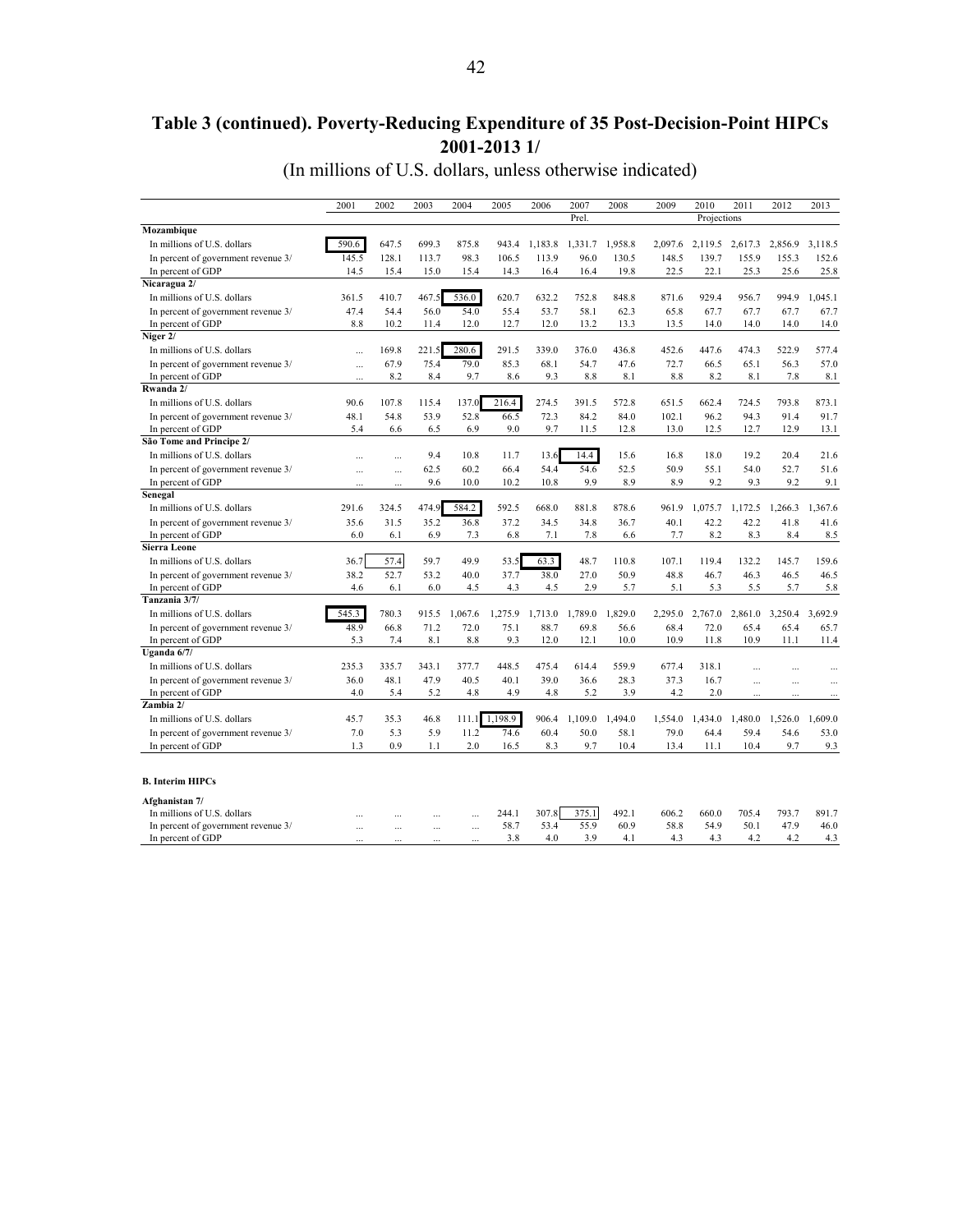### **Table 3 (concluded). Poverty-Reducing Expenditure of 35 Post-Decision-Point HIPCs 2001-2013 1/**

(In millions of U.S. dollars, unless otherwise indicated)

|                                     | 2001      | 2002      | 2003      | 2004           | 2005      | 2006     | 2007     | 2008      | 2009      | 2010        | 2011      | 2012           | 2013      |
|-------------------------------------|-----------|-----------|-----------|----------------|-----------|----------|----------|-----------|-----------|-------------|-----------|----------------|-----------|
|                                     |           |           |           |                |           |          | Prel.    |           |           | Projections |           |                |           |
| Chad                                |           |           |           |                |           |          |          |           |           |             |           |                |           |
| In millions of U.S. dollars         | 64.3      | 84.8      | 113.0     | 132.4          | 326.0     | 558.0    | 806.4    | 869.1     | $\ddotsc$ |             |           | $\ddotsc$      |           |
| In percent of government revenue 3/ | 51.6      | 48.6      | 48.4      | 32.7           | 62.3      | 496      | 474      | 424       | $\ddotsc$ | $\ddotsc$   | $\cdots$  |                | $\ddotsc$ |
| In percent of GDP                   | 38        | 43        | 41        | 3.0            | 5.5       | 8.8      | 11.5     | 10.3      | $\cdots$  | $\ddotsc$   | $\ddotsc$ | $\ddotsc$      | $\cdots$  |
| <b>Cote d'Ivoire</b>                |           |           |           |                |           |          |          |           |           |             |           |                |           |
| In millions of U.S. dollars         | 134.5     | 156.1     | 199.6     | 251.1          | 890.1     | 976.8    | 1,178.0  | 1.629.4   | 1,734.4   | 1,925.8     | 2.166.2   | 2,470.5        | 2.855.2   |
| In percent of government revenue 3/ | 7.4       | 7.0       | 7.9       | 8.6            | 33.5      | 29.0     | 29.2     | 40.1      | 39.7      | 40.1        | 42.2      | 44.0           | 45.6      |
| In percent of GDP                   | 1.3       | 1.4       | 1.5       | 1.6            | 5.4       | 5.6      | 5.9      | 6.9       | 7.6       | 7.8         | 8.3       | 8.8            | 9.3       |
| Democratic Republic of the Congo 2/ |           |           |           |                |           |          |          |           |           |             |           |                |           |
| In millions of U.S. dollars         | $\cdots$  | 26.2      | 85.2      | 130.2          | 142.6     | 279.5    | 426.3    | 690.8     | 751.5     | 982.6       | 1,210.4   |                |           |
| In percent of government revenue 3/ | $\cdots$  | 6.6       | 180       | 23.3           | 15.8      | 26.6     | 28.2     | 36.6      | 42.2      | 46.7        | 494       | $\overline{a}$ | $\cdots$  |
| In percent of GDP                   | $\ddotsc$ | 0.5       | 1.5       | 2.0            | 2.0       | 3.2      | 4.3      | 6.0       | 7.0       | 7.9         | 8.9       | $\cdots$       | $\cdots$  |
| Republic of the Congo 2/            |           |           |           |                |           |          |          |           |           |             |           |                |           |
| In millions of U.S. dollars         | $\sim$    |           |           |                |           |          |          | 7664      | 7947      | 856.7       | 938.9     | 978.2          | $\sim$    |
| In percent of government revenue 3/ | $\ddotsc$ |           |           |                |           | $\cdots$ | $\cdots$ | 13.9      | 26.1      | 17.2        | 16.2      | 16.1           | $\cdots$  |
| In percent of GDP                   | $\cdots$  |           |           |                |           |          |          | 7.1       | 9.6       | 7.6         | 7.5       | 7.7            | $\cdots$  |
| Guinea 5/                           |           |           |           |                |           |          |          |           |           |             |           |                |           |
| In millions of U.S. dollars         | 102.9     | 131.5     | 121.9     | 116.3          | 114.4     | 112.7    | 177.2    | 227.2     | 237.6     | 294.7       | 333.3     | 372.7          | 419.2     |
| In percent of government revenue 3/ | 30.3      | 34.0      | 32.3      | 31.7           | 33.1      | 29.3     | 29.8     | 36.1      | 38.3      | 43.3        | 42.8      | 42.8           | 43.8      |
| In percent of GDP                   | 3.4       | 4.1       | 3.5       | 3.2            | 3.9       | 3.9      | 4.3      | 5.0       | 5.3       | 6.6         | 6.8       | 7.0            | 7.3       |
| Guinea-Bissau 2/5/                  |           |           |           |                |           |          |          |           |           |             |           |                |           |
| In millions of U.S. dollars         | 10.0      | 8.6       | 10.7      | 14.2           | 15.8      | 157      | 16.7     | 16.8      | 16.4      | 15.5        | 15.2      | 16.3           | $\cdots$  |
| In percent of government revenue 3/ | 28.3      | 25.6      | 27.4      | 28.3           | 31.2      | 24.8     | 28.3     | 23.6      | 27.7      | 23.2        | 20.6      | 20.2           | $\cdots$  |
| In percent of GDP                   | 47        | 40        | 43        | 5.0            | 5.2       | 5.0      | 4.4      | 3.6       | 3.9       | 3.4         | 3.2       | 3.2            | $\cdots$  |
| Liberia 4/                          |           |           |           |                |           |          |          |           |           |             |           |                |           |
| In millions of U.S. dollars         |           |           |           |                |           |          |          |           |           |             |           | $\ddotsc$      |           |
| In percent of government revenue 3/ | $\ddotsc$ | $\ddotsc$ | $\ddotsc$ | $\overline{a}$ | $\ddotsc$ | $\cdots$ |          | $\ddotsc$ | $\ddotsc$ | $\sim$      | $\cdots$  | $\cdots$       | $\ddotsc$ |
| In percent of GDP                   | $\cdots$  | $\cdots$  | $\cdots$  | $\cdots$       | $\cdots$  | $\cdots$ | $\cdots$ | $\cdots$  | $\cdots$  | $\ddotsc$   | $\cdots$  | $\cdots$       | $\cdots$  |
| Togo                                |           |           |           |                |           |          |          |           |           |             |           |                |           |
| In millions of U.S. dollars         | 69.2      | 64.0      | 75.4      | 93.5           | 106.7     | 137.6    | 161.4    | 201.2     | 248.9     | 338.7       | 363.9     | 400.4          | 462.5     |
| In percent of government revenue 3/ | 35.4      | 32.5      | 24.3      | 26.6           | 33.8      | 34.9     | 35.4     | 44.3      | 55.9      | 69.9        | 67.7      | 69.5           | 75.7      |
| In percent of GDP                   | 52        | 43        | 4.5       | 48             | 51        | 62       | 64       | 70        | 94        | 12.4        | 12.4      | 127            | 13.8      |

Sources: HIPC country documents, and World Bank and IMF staff estimates.

Note: Data corresponding to years of decision and completion points under the enhanced HIPC Initiative are in thin and thick boxes, respectively.

1/ The coverage of poverty-reducing expenditures varies across countries, but is generally consistent with the definition in the PRSP and the budget of each HIPC. In some countries, the definition of poverty-reducing expenditures has evolved over time to include more sectors; therefore, some of the increase in such spending over the 2001-2003 period may reflect changes in the definition. In the majority of countries

expenditures on health and education are included but beyond that there are wide variations in the sectoral spending included.

2/ Data refer to health and education spending.

3/ Government refers to central government.

4/ Currently fiscal data reported by authorities does not allow monitoring of poverty reduction expenditures.

5/ Reached decision point in 2000.

6/ Reached completion point in 2000.

7/ Data reported on a fiscal year basis.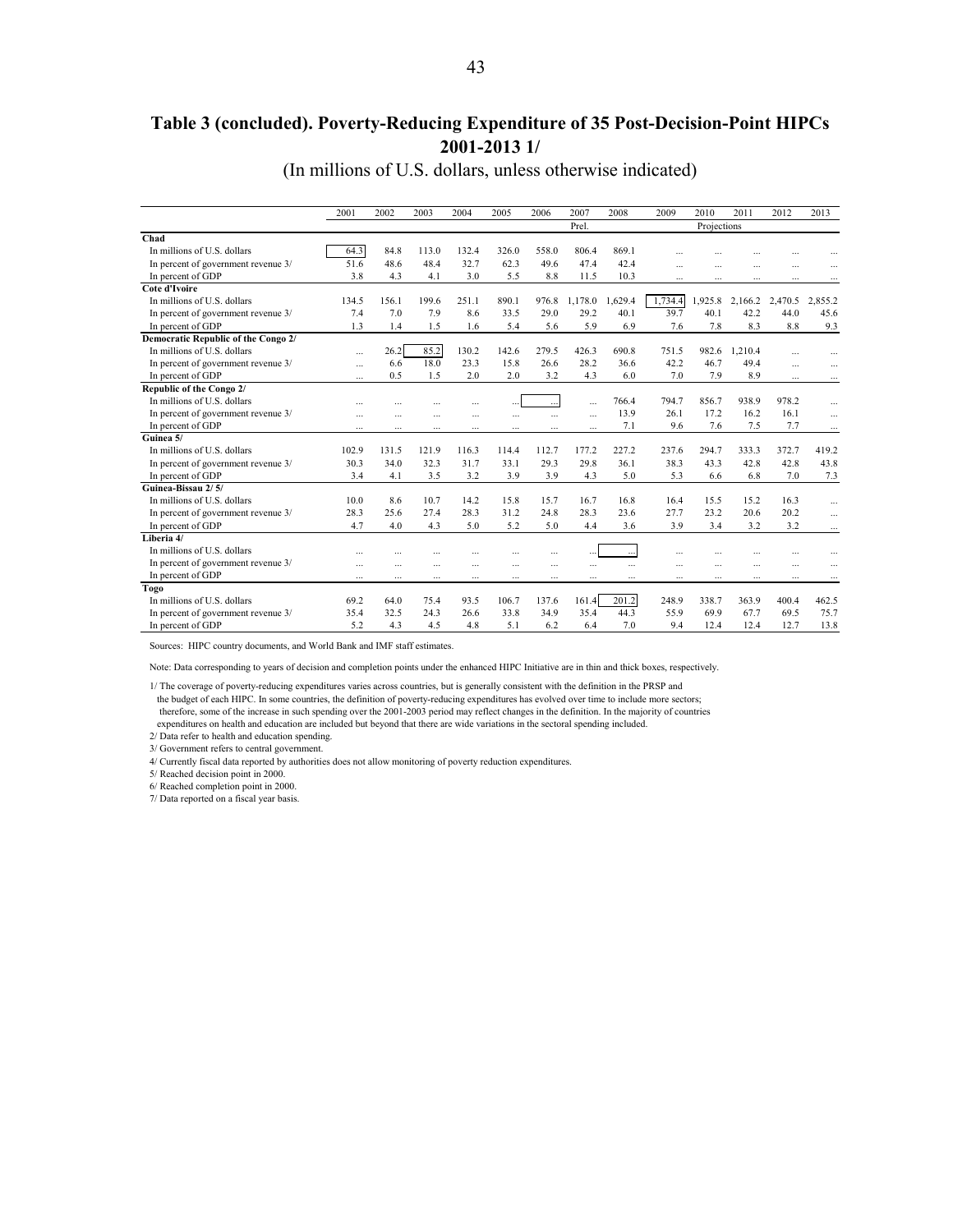<span id="page-43-0"></span>

|                                       | <b>Decision</b><br><b>Point Date</b> | Completion<br><b>Point Date</b> | <b>Assistance under the HIPC Initiative</b> |                  | <b>Assistance Delivered</b><br>under MDRI 2/ | <b>Total HIPC and</b><br><b>MDRI Assistance</b> |
|---------------------------------------|--------------------------------------|---------------------------------|---------------------------------------------|------------------|----------------------------------------------|-------------------------------------------------|
|                                       |                                      |                                 | In NPV Terms as of<br>Decision Point 3/4/   | In Nominal Terms | In Nominal Terms                             | In Nominal Terms                                |
|                                       | (1)                                  | (2)                             | (3)                                         | (4)              | (5)                                          | $(6)=(4)+(5)$                                   |
| <b>26 Post-Completion-Point HIPCs</b> |                                      |                                 | $\cdots$                                    | 47,777           | 44,998                                       | 92,775                                          |
| Benin                                 | Jul-00                               | Mar-03                          | 262                                         | 460              | 1,145                                        | 1,605                                           |
| Bolivia 5/                            | Feb-00                               | $Jun-01$                        | 1,330                                       | 2,060            | 2,850                                        | 4,910                                           |
| Burkina Faso 5/6/                     | Jul-00                               | Apr- $02$                       | 553                                         | 930              | 1,226                                        | 2,156                                           |
| Burundi                               | Aug-05                               | $Jan-09$                        | 833                                         | 1,366            | 108                                          | 1,474                                           |
| Cameroon                              | Oct-00                               | Apr-06                          | 1,267                                       | 4,917            | 1,304                                        | 6,221                                           |
| Central African Republic              | Sep-07                               | Jun-09                          | 578                                         | 804              | 288                                          | 1,092                                           |
| Ethiopia 6/                           | Nov-01                               | Apr-04                          | 1,935                                       | 3,275            | 3,346                                        | 6,621                                           |
| Gambia, The                           | Dec-00                               | Dec-07                          | 67                                          | 112              | 374                                          | 486                                             |
| Ghana                                 | Feb-02                               | Jul-04                          | 2,187                                       | 3,500            | 3,947                                        | 7,447                                           |
| Guyana 5/                             | $Nov-00$                             | $Dec-03$                        | 610                                         | 1,354            | 712                                          | 2,066                                           |
| Haiti                                 | <b>Nov-06</b>                        | Jun-09                          | 140                                         | 213              | 970                                          | 1,183                                           |
| Honduras                              | $Jun-00$                             | Apr-05                          | 556                                         | 1,000            | 2,739                                        | 3,739                                           |
| Madagascar                            | Dec-00                               | Oct-04                          | 836                                         | 1,900            | 2,427                                        | 4,327                                           |
| Malawi 6/                             | $Dec-00$                             | Aug-06                          | 939                                         | 1,628            | 1,610                                        | 3,238                                           |
| Mali 5/                               | Sep-00                               | Mar-03                          | 539                                         | 895              | 2,006                                        | 2,901                                           |
| Mauritania                            | Feb-00                               | $Jun-02$                        | 622                                         | 1,100            | 888                                          | 1,988                                           |
| Mozambique 5/                         | Apr-00                               | Sep-01                          | 2,143                                       | 4,300            | 2,058                                        | 6,358                                           |
| Nicaragua                             | Dec-00                               | Jan-04                          | 3,308                                       | 4,500            | 1,928                                        | 6,428                                           |
| Niger 6/                              | Dec-00                               | Apr-04                          | 644                                         | 1,190            | 1,078                                        | 2,268                                           |
| Rwanda 6/                             | Dec-00                               |                                 | 651                                         |                  | 529                                          | 1,845                                           |
|                                       |                                      | Apr-05                          |                                             | 1,316            |                                              |                                                 |
| São Tomé and Príncipe 6/              | Dec-00                               | Mar-07                          | 117                                         | 263              | 66                                           | 330                                             |
| Senegal                               | $Jun-00$                             | Apr-04                          | 488                                         | 850              | 2,498                                        | 3,348                                           |
| Sierra Leone                          | Mar-02                               | Dec-06                          | 675                                         | 994              | 673                                          | 1,667                                           |
| Tanzania                              | Apr-00                               | $Nov-01$                        | 2,026                                       | 3,000            | 3,877                                        | 6,877                                           |
| Uganda 5/                             | Feb-00                               | $May-00$                        | 1,027                                       | 1,950            | 3,552                                        | 5,502                                           |
| Zambia                                | Dec-00                               | Apr-05                          | 2,499                                       | 3,900            | 2,797                                        | 6,697                                           |
| 9 Interim HIPCs                       |                                      |                                 |                                             | 24,175           |                                              | 24,175                                          |
| Afghanistan                           | Jul-07                               | .                               | 571                                         | 1,272            | .                                            | 1,272                                           |
| Chad                                  | $May-01$                             | $\ddotsc$                       | 170                                         | 260              | .                                            | 260                                             |
| Congo, Dem. Rep. of the               | Jul-03                               | $\cdots$                        | 6,311                                       | 10,389           | .                                            | 10,389                                          |
| Cote d'Ivoire                         | Mar-09                               | $\ddotsc$                       | 3,005                                       | 3,415            | .                                            | 3,415                                           |
| Congo, Rep. of                        | Mar-06                               | $\ddotsc$                       | 1,679                                       | 2,881            | .                                            | 2,881                                           |
| Guinea                                | Dec-00                               | $\ddotsc$                       | 545                                         | 800              | $\cdots$                                     | 800                                             |
| Guinea-Bissau                         | Dec-00                               | $\cdots$                        | 416                                         | 790              | .                                            | 790                                             |
| Liberia                               | Mar-08                               |                                 | 2,845                                       | 4,008            | .                                            | 4,008                                           |
| Togo                                  | $Nov-08$                             |                                 | 270                                         | 360              | .                                            | 360                                             |
| 2 Non-HIPCs 7/                        |                                      |                                 |                                             |                  | 182                                          | 182                                             |
| Cambodia                              |                                      | $\ddots$                        |                                             |                  | 82                                           | 82                                              |
| Tajikistan                            |                                      | $\ddotsc$                       |                                             | $\ddotsc$        | 100                                          | 100                                             |
| <b>Total Debt Relief Committed</b>    |                                      |                                 |                                             | 71,952           | 45,180                                       | 117,132                                         |

# **Table 4. HIPC Initiative and MDRI: Committed Debt Relief and Outlook 1/**

Status as of end-July 2009 (In millions of U.S. dollars)

Sources: HIPC documents, and World Bank and IMF staff estimates.

1/ Committed debt relief under the assumption of full participation of creditors.

2/ Nominal MDRI costs include principal and interest foregone for all multilaterals participating in the Initiative, except IMF, which only include principal. The estimated costs for IMF reflect the stock of debt eligible for MDRI relief, which is the debt outstanding (principal only) as of end-2004 and that has not been repaid by the member and is not covered by HIPC assistance (EBS/05/158 Revision 1, 12/15/2005).

3/ Topping-up assistance and assistance provided under the original HIPC Initiative are expressed in NPV-terms as of the time of the decision point.

4/ No totals are shown because the amounts are in different NPV terms (according to the date of the decision point).

5/ Also reached completion point under the original HIPC Initiative. The assistance includes original debt relief.

6/ Assistance includes topping up at completion point.

7/ IMF MDRI debt relief to Cambodia and Tajikistan.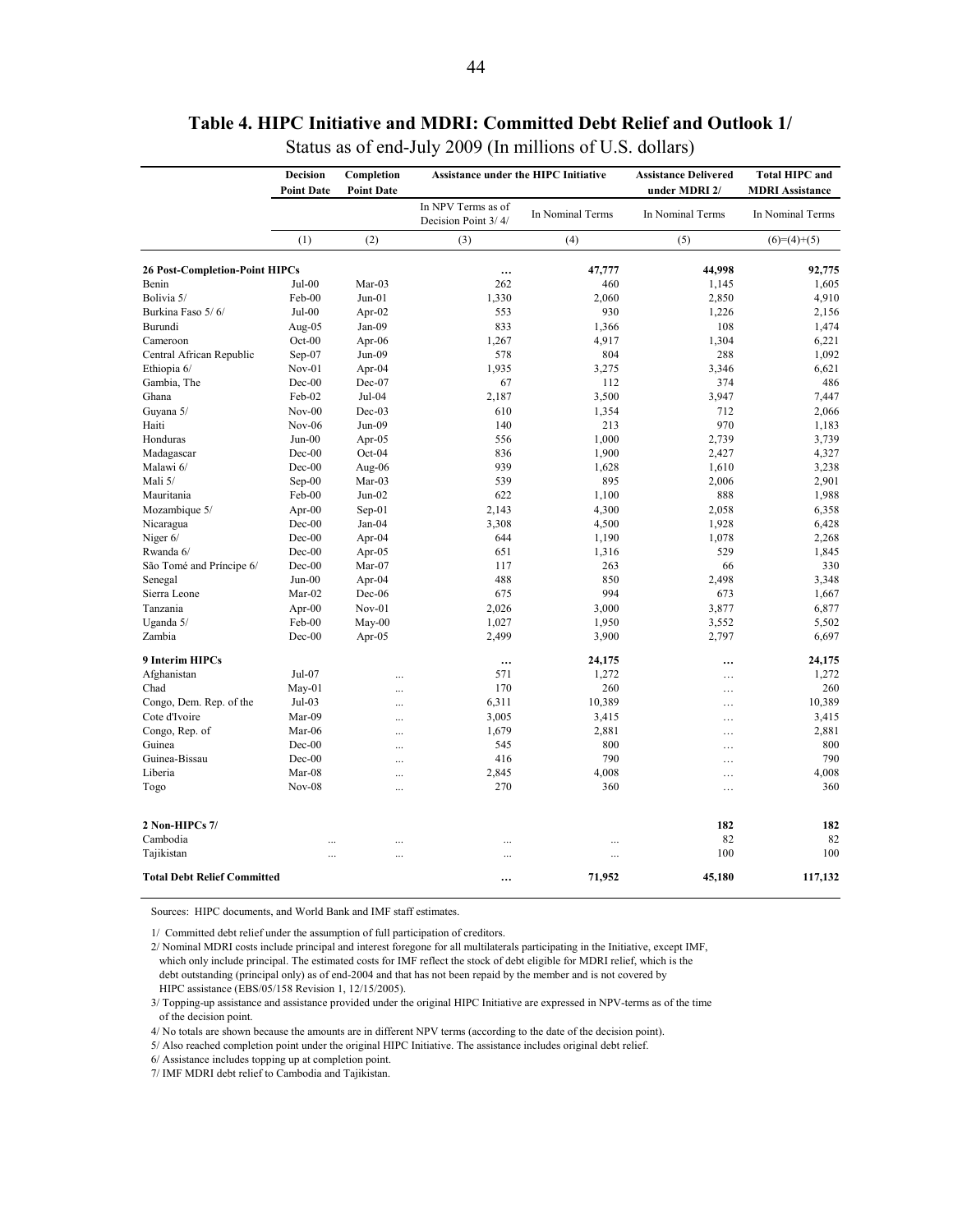## <span id="page-44-0"></span>**Table 5. HIPC Initiative: Cost Estimates to Multilateral Creditors and Status of their Commitments to Post-Completion-Point HIPCs**

Status as of end-July 2009

(In millions of U.S. dollars, in end-2008 NPV terms)

| <b>Creditors</b>                                                         |                              | <b>Number of Completion</b>  |                              |            |                               |                 |
|--------------------------------------------------------------------------|------------------------------|------------------------------|------------------------------|------------|-------------------------------|-----------------|
|                                                                          |                              | <b>Point Debtors</b>         | <b>HIPC Assistance Costs</b> |            | HIPC Assistance delievered 1/ |                 |
|                                                                          | Total                        | Relief                       | In millions of U.S.          | Percent    | In millions of U.S.           | Percent         |
|                                                                          |                              | Commited                     | dollars, in end-2008         | of Total   | dollars, in end-2008          | of Cost         |
|                                                                          |                              |                              | NPV Terms                    | Cost       | NPV Terms                     |                 |
| Delivering or Committed to Deliver Debt Relief 2/                        |                              |                              | 21,349                       | 99.8       | 11,704                        | 55              |
| World Bank Group                                                         | 26                           | 26                           | 10,641                       | 49.7       | 5,045                         | 47              |
| African Development Bank (AfDB) Group                                    | 21                           | 21                           | 2,889                        | 13.5       | 1,422                         | 49              |
| International Monetary Fund (IMF)                                        | 26                           | 26                           | 3,046                        | 14.2       | 3,056                         | 100             |
| Inter-American Development Bank (IaDB)                                   | 5                            | 5                            | 1,727                        | 8.1        | 735                           | 43              |
| European Union/European Investment Bank (EU/EIB)                         | 22                           | 22                           | 741                          | 3.5        | 686                           | 93              |
| Central American Bank for Economic Integration (CABEI)                   | $\overline{c}$               | $\overline{c}$               | 757                          | 3.5        | 380                           | 50              |
| International Fund for Agricultural Development (IFAD)                   | 26                           | 26                           | 397                          | 1.9        | 216                           | 54              |
| Arab Bank for Economic Development in Africa (BADEA)                     | 20                           | 20                           | 257                          | 1.2        |                               |                 |
| OPEC Fund for International Development (OFID)                           | 25                           | 25                           | 225                          | 1.1        | $\cdots$                      | .               |
| Islamic Development Bank (IsDB)                                          | 10                           | 10                           | 140                          | 0.7        | $\ddotsc$<br>140              | $\cdots$<br>100 |
| Arab Fund for Economic and Social Development (AFESD)                    | $\mathbf{1}$                 | $\mathbf{1}$                 | 94                           | 0.4        |                               |                 |
| Corporación Andina de Fomento (CAF)                                      | 1                            | $\mathbf{1}$                 | 138                          |            | $\sim$                        | $\ddotsc$       |
| Caricom Multilateral Clearing Facility (CMCF)                            | 1                            | $\mathbf{1}$                 | 89                           | 0.6        | $\ddotsc$                     | .               |
| West African Development Bank (BOAD)                                     | 5                            | 5                            |                              | 0.4<br>0.3 |                               | $\cdots$        |
| Asian Development Bank (AsDB)                                            | $\mathbf{0}$                 | $\theta$                     | 66<br>$\boldsymbol{0}$       |            | $\mathbf{r}$                  | $\ddotsc$       |
| Nordic Development Fund (NDF)                                            | 9                            | 9                            |                              | 0.0        |                               | $\cdots$        |
| Fund for the Financial Development of the River Plate Basin (FONPLAT.    |                              | $\mathbf{1}$                 | 41                           | 0.2        | 20                            | 48              |
| Caribbean Development Bank (CDB)                                         | $\mathbf{1}$                 |                              | 37                           | 0.2        |                               | .               |
| Arab Monetary Fund (AMF)                                                 | $\mathbf{1}$<br>$\mathbf{1}$ | $\mathbf{1}$                 | 26                           | 0.1        | $\sim$                        | .               |
| Central Bank of West African States (BCEAO)                              |                              | $\mathbf{1}$                 | 18                           | 0.1        |                               | .               |
| Nordic Investment Bank (NIB)                                             | 3                            | $\mathbf{1}$<br>$\mathbf{1}$ | 9                            | 0.0        |                               | .               |
|                                                                          | $\mathbf{1}$                 |                              | 5                            | 0.0        | 5                             | 86              |
| East African Development Bank (EADB)<br>Shelter Afrique                  | $\overline{c}$               | $\overline{c}$               | 5                            | 0.0        |                               | .               |
|                                                                          | 1                            | $\mathbf{1}$                 | 1                            | 0.0        |                               | .               |
| Banco Interamericano de Ahorro y Préstamo (BIAPE)                        | $\mathbf{1}$                 | $\mathbf{1}$                 | $\bf{0}$                     | 0.0        |                               | .               |
| Have not Indicated Intention to Provide Relief under the HIPC Initiative |                              |                              | 48.9                         | 0.2        | $\bf{0}$                      | $\bf{0}$        |
| Banque des Etats de l'Afrique Centrale (BEAC)                            | $\boldsymbol{0}$             | $\bf{0}$                     | 0.0                          | 0.0        | $\boldsymbol{0}$              | $\bf{0}$        |
| Economic Community of West African States (ECOWAS)                       | 6                            | $\mathbf{0}$                 | 14.5                         | 0.1        | $\mathbf{0}$                  | $\bf{0}$        |
| Banque de Développement des Etats de l'Afrique Centrale (BDEAC)          | $\overline{c}$               | $\theta$                     | 12.2                         | 0.1        | $\mathbf{0}$                  | $\bf{0}$        |
| Eastern and Southern African Trade and Development Bank (PTA Bank)       | $\overline{c}$               | $\mathbf{0}$                 | 13.1                         | 0.1        | $\bf{0}$                      | $\bf{0}$        |
| Banque de Dévelopment des Etats des Grands Lacs (BDEGL)                  | $\mathbf{1}$                 | $\overline{0}$               | 1.5                          | 0.0        | $\mathbf{0}$                  | $\bf{0}$        |
| Conseil de L'Entente (FEGECE)                                            | $\overline{c}$               | $\mathbf{0}$                 | 4.0                          | 0.0        | $\mathbf{0}$                  | $\bf{0}$        |
| Fondo Centroamericano de Estabilización Monetaria (FOCEM)                | $\mathbf{1}$                 | $\overline{0}$               | 2.6                          | 0.0        | $\boldsymbol{0}$              | $\bf{0}$        |
| Fund for Solidarity and Economc Development (FSID)                       | $\mathbf{1}$                 | $\bf{0}$                     | 1.1                          | 0.0        | $\mathbf{0}$                  | $\bf{0}$        |
| <b>Total</b>                                                             |                              |                              | 21.398                       | 100.0      | 11,704.2                      | 54.8            |

Sources: HIPC documents, country authorities, and World Bank and IMF staff estimates.

1/ Total delivered assistance to end-2008.

2/ Estimates based on end-December 2008 data in NPV terms.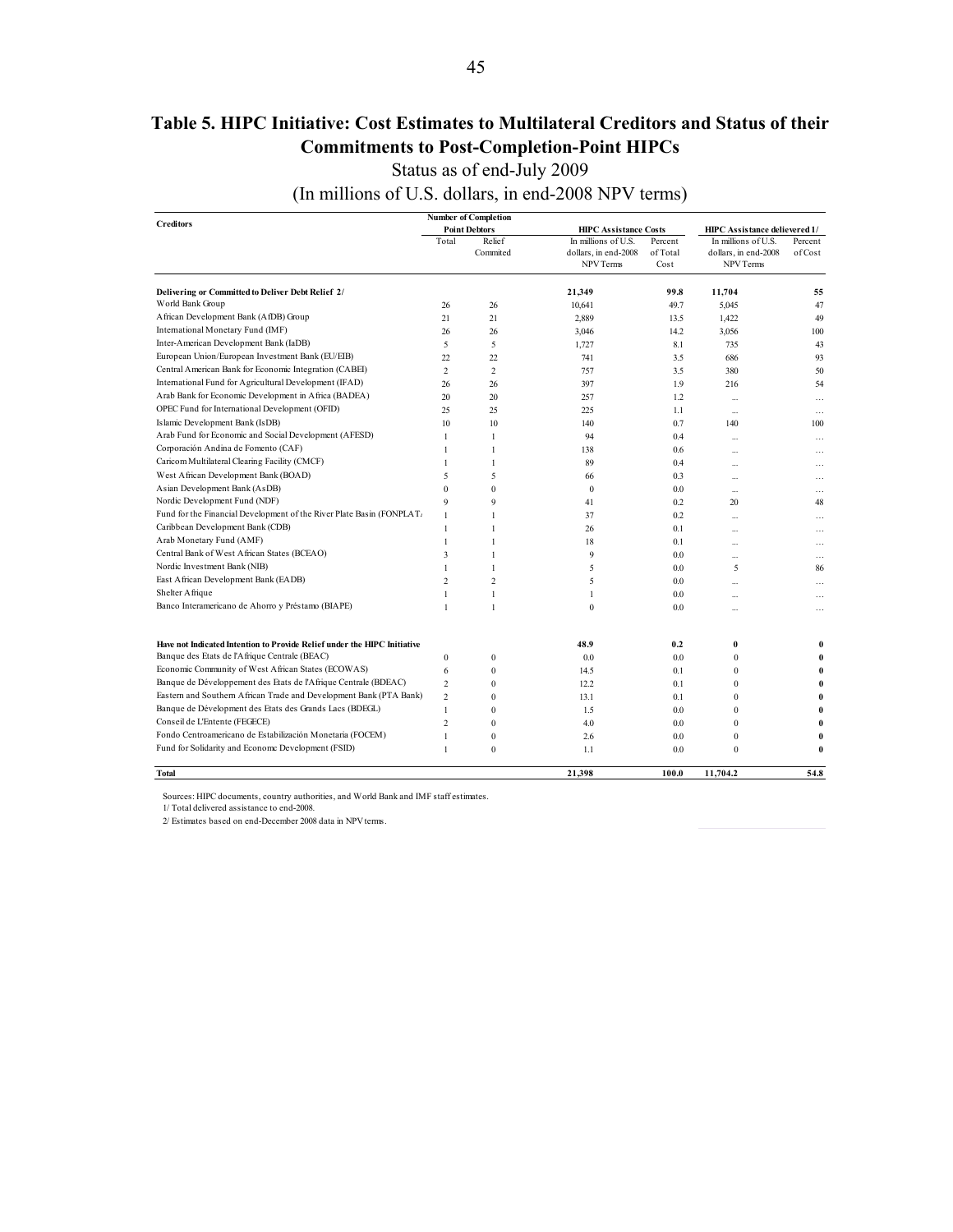# <span id="page-45-0"></span>**Table 6A. Status of Delivery of HIPC Initiative and MDRI Assistance by the World Bank**

Status as of end-July 2009

(In millions of U.S. dollars)

|                                       |                                             | <b>Total</b><br><b>Assistance under the MDRI</b><br>World Bank Assistance under the HIPC Initiative<br>Committed<br>(IDA only)<br>Assistance<br>under the<br>Delivered<br>Committed<br>Committed<br>Delivered<br>Delivered<br><b>HIPC</b> |                                        |                                              |                     |                                                      |                                                                               |                                                                                      |
|---------------------------------------|---------------------------------------------|-------------------------------------------------------------------------------------------------------------------------------------------------------------------------------------------------------------------------------------------|----------------------------------------|----------------------------------------------|---------------------|------------------------------------------------------|-------------------------------------------------------------------------------|--------------------------------------------------------------------------------------|
|                                       | Committed<br>Assistance in<br>Nominal Terms | Assistance in<br>NPV Terms as of<br>Decision Point                                                                                                                                                                                        | Assistance in<br>end-2008 NPV<br>Terms | Assistance<br>in end-2008<br>NPV Terms<br>1/ | Nominal<br>Terms 2/ | Assistance in Assistance in<br>end-2008 NPV<br>Terms | Initiative and<br>MDRI in end-MDRI in end-<br><b>2008 NPV</b><br><b>Terms</b> | under the<br><b>HIPC</b><br><b>Initiative and</b><br><b>2008 NPV</b><br><b>Terms</b> |
|                                       | (1)                                         | (II)                                                                                                                                                                                                                                      | (III)                                  | (IV)                                         | (V)                 | (VI)                                                 | $(III) + (VI)$                                                                | $(IV) + (VI)$                                                                        |
| <b>26 Post-Completion-Point HIPCs</b> |                                             |                                                                                                                                                                                                                                           |                                        |                                              |                     |                                                      |                                                                               |                                                                                      |
| TOTAL <sub>3</sub> /                  | 13,268.7                                    | $\ddotsc$                                                                                                                                                                                                                                 | 10,640.6                               | 5,045.4                                      | 30,307.3            | 15,319.4                                             | 25,959.9                                                                      | 20,364.7                                                                             |
| Benin                                 | 124.3                                       | 84.4                                                                                                                                                                                                                                      | 124.9                                  | 78.1                                         | 712.7               | 395.3                                                | 520.2                                                                         | 473.4                                                                                |
| Bolivia 4/                            | 287.2                                       | 197.4                                                                                                                                                                                                                                     | 292.0                                  | 199.8                                        | 1,576.1             | 854.6                                                | 1,146.5                                                                       | 1,054.3                                                                              |
| Burkina Faso 4/5/                     | 419.5                                       | 231.7                                                                                                                                                                                                                                     | 342.8                                  | 224.9                                        | 767.9               | 387.7                                                | 730.5                                                                         | 612.6                                                                                |
| Burundi                               | 774.8                                       | 425.2                                                                                                                                                                                                                                     | 492.4                                  | 78.2                                         | 73.6                | 36.9                                                 | 529.4                                                                         | 115.1                                                                                |
| Cameroon                              | 297.0                                       | 176.1                                                                                                                                                                                                                                     | 260.5                                  | 129.7                                        | 850.3               | 432.0                                                | 692.6                                                                         | 561.7                                                                                |
| Central African Republic              | 291.8                                       | 206.9                                                                                                                                                                                                                                     | 228.2                                  | 81.1                                         | 192.5               | 102.9                                                | 331.1                                                                         | 184.0                                                                                |
| Ethiopia 5/                           | 1,288.4                                     | 807.2                                                                                                                                                                                                                                     | 1,137.1                                | 373.5                                        | 2,441.7             | 1,063.6                                              | 2,200.7                                                                       | 1,437.1                                                                              |
| Gambia, The                           | 35.9                                        | 22.3                                                                                                                                                                                                                                      | 33.0                                   | 14.3                                         | 204.6               | 108.0                                                | 140.9                                                                         | 122.3                                                                                |
| Ghana                                 | 1,445.7                                     | 781.6                                                                                                                                                                                                                                     | 1,101.0                                | 396.3                                        | 3,119.1             | 1,584.2                                              | 2,685.2                                                                       | 1,980.5                                                                              |
| Guyana 4/                             | 132.8                                       | 70.2                                                                                                                                                                                                                                      | 103.8                                  | 64.1                                         | 197.0               | 103.6                                                | 207.4                                                                         | 167.7                                                                                |
| Haiti                                 | 54.5                                        | 52.8                                                                                                                                                                                                                                      | 58.2                                   | 47.4                                         | 477.5               | 267.0                                                | 325.2                                                                         | 314.4                                                                                |
| Honduras                              | 171.6                                       | 97.8                                                                                                                                                                                                                                      | 144.6                                  | 137.4                                        | 1,230.4             | 643.5                                                | 788.1                                                                         | 780.9                                                                                |
| Madagascar                            | 4444                                        | 256.2                                                                                                                                                                                                                                     | 379.1                                  | 171.8                                        | 1,840.4             | 957.1                                                | 1,336.2                                                                       | 1,128.9                                                                              |
| Malawi 5/                             | 993.5                                       | 538.7                                                                                                                                                                                                                                     | 797.0                                  | 249.1                                        |                     | 591.4                                                | 1,388.4                                                                       | 840.5                                                                                |
| Mali 4/                               | 291.8                                       | 184.1                                                                                                                                                                                                                                     | 272.4                                  | 188.8                                        | 1,286.0<br>1,311.4  | 705.2                                                | 977.6                                                                         | 894.0                                                                                |
|                                       | 172.8                                       | 99.9                                                                                                                                                                                                                                      | 147.8                                  | 71.7                                         | 571.9               | 291.6                                                | 439.4                                                                         | 363.4                                                                                |
| Mauritania                            |                                             |                                                                                                                                                                                                                                           |                                        |                                              |                     |                                                      |                                                                               |                                                                                      |
| Mozambique 4/                         | 1,055.1                                     | 438.6                                                                                                                                                                                                                                     | 648.8                                  | 666.3                                        | 1,360.3             | 722.6                                                | 1,371.4                                                                       | 1,388.9                                                                              |
| Nicaragua                             | 382.6                                       | 190.9                                                                                                                                                                                                                                     | 282.4                                  | 93.8                                         | 805.6               | 362.3                                                | 644.6                                                                         | 456.1                                                                                |
| Niger 5/                              | 410.1                                       | 231.0                                                                                                                                                                                                                                     | 341.7                                  | 128.8                                        | 778.4               | 357.1                                                | 698.8                                                                         | 485.9                                                                                |
| Rwanda 5/                             | 709.4                                       | 353.2                                                                                                                                                                                                                                     | 522.5                                  | 159.6                                        | 378.8               | 149.6                                                | 672.1                                                                         | 309.2                                                                                |
| São Tomé and Príncipe 5/              | 61.1                                        | 29.8                                                                                                                                                                                                                                      | 44.0                                   | 13.9                                         | 27.4                | 12.5                                                 | 56.5                                                                          | 26.3                                                                                 |
| Senegal                               | 163.9                                       | 123.6                                                                                                                                                                                                                                     | 182.9                                  | 158.3                                        | 1,921.6             | 1,071.7                                              | 1,254.5                                                                       | 1,230.0                                                                              |
| Sierra Leone                          | 234.5                                       | 123.4                                                                                                                                                                                                                                     | 165.6                                  | 63.6                                         | 402.7               | 179.8                                                | 345.3                                                                         | 243.4                                                                                |
| Tanzania                              | 1,157.1                                     | 694.5                                                                                                                                                                                                                                     | 1,027.4                                | 484.4                                        | 2,926.8             | 1,504.5                                              | 2,531.9                                                                       | 1,988.9                                                                              |
| Uganda 4/                             | 983.6                                       | 527.8                                                                                                                                                                                                                                     | 780.8                                  | 491.2                                        | 2,891.0             | 1,508.4                                              | 2,289.2                                                                       | 1,999.6                                                                              |
| Zambia                                | 885.2                                       | 493.2                                                                                                                                                                                                                                     | 729.6                                  | 279.1                                        | 1,961.5             | 926.5                                                | 1,656.1                                                                       | 1,205.6                                                                              |
| 9 Interim HIPCs                       |                                             |                                                                                                                                                                                                                                           |                                        |                                              |                     |                                                      |                                                                               |                                                                                      |
| TOTAL <sub>1</sub> /                  | 2.954.7                                     | $\cdots$                                                                                                                                                                                                                                  | 2,580.7                                | 1.491.7                                      |                     |                                                      | 2,580.7                                                                       | 1.491.7                                                                              |
| Afghanistan                           | 124.6                                       | 75.2                                                                                                                                                                                                                                      | 79.0                                   | 5.4                                          |                     |                                                      | 79.0                                                                          | 5.4                                                                                  |
| Côte d'Ivoire                         | 412.7                                       | 402.3                                                                                                                                                                                                                                     | 402.3                                  | 267.3                                        |                     |                                                      | 402.3                                                                         | 267.3                                                                                |
| Chad 6/                               | 106.7                                       | 68.1                                                                                                                                                                                                                                      | 96.0                                   | 41.4                                         |                     |                                                      | 96.0                                                                          | 41.4                                                                                 |
| Congo, Dem. Rep. of the               | 1,253.9                                     | 855.5                                                                                                                                                                                                                                     | 1,092.7                                | 516.5                                        | $\ddotsc$           | $\ddotsc$                                            | 1,092.7                                                                       | 516.5                                                                                |
| Congo, Rep. of                        | 70.7                                        | 48.9                                                                                                                                                                                                                                      | 56.7                                   | 10.4                                         |                     |                                                      | 56.7                                                                          | 10.4                                                                                 |
| Liberia                               | 469.5                                       | 375.2                                                                                                                                                                                                                                     | 394.0                                  | 391.9                                        |                     |                                                      | 394.0                                                                         | 391.9                                                                                |
| Guinea 6/                             | 238.9                                       | 151.4                                                                                                                                                                                                                                     | 224.0                                  | 108.1                                        |                     | $\ddotsc$                                            | 224.0                                                                         | 108.1                                                                                |
| Guinea-Bissau                         | 179.6                                       | 93.3                                                                                                                                                                                                                                      | 138.0                                  | 52.2                                         |                     |                                                      | 138.0                                                                         | 52.2                                                                                 |
| Togo                                  | 98.0                                        | 98.0                                                                                                                                                                                                                                      | 98.0                                   | 98.5                                         |                     |                                                      | 98.0                                                                          | 98.5                                                                                 |
| <b>Total Debt Relief Committed 1/</b> | 16,223.4                                    | $\ddotsc$                                                                                                                                                                                                                                 | 13,221.3                               | 6,537.1                                      | 30,307.3            | 15,319.4                                             | 28,540.7                                                                      | 21,856.4                                                                             |

Sources: HIPC documents, and World Bank staff estimates.

1/ Total delivered HIPC assistance to end-2008.

2/ Nominal MDRI costs include principal and interest foregone.

3/ The total amounts shown are only indicative, as they represent the sum of individual commitments expressed in different NPV terms,

corresponding to the time of the decision point of each HIPC.

4/ Also reached completion point under the original HIPC Initiative. The assistance includes original debt relief.

5/ The assistance includes topping-up at completion point.

6/ Countries that reached the interim period HIPC debt relief limit. For these countries , the committed assistance in nominal terms will be modified at completion point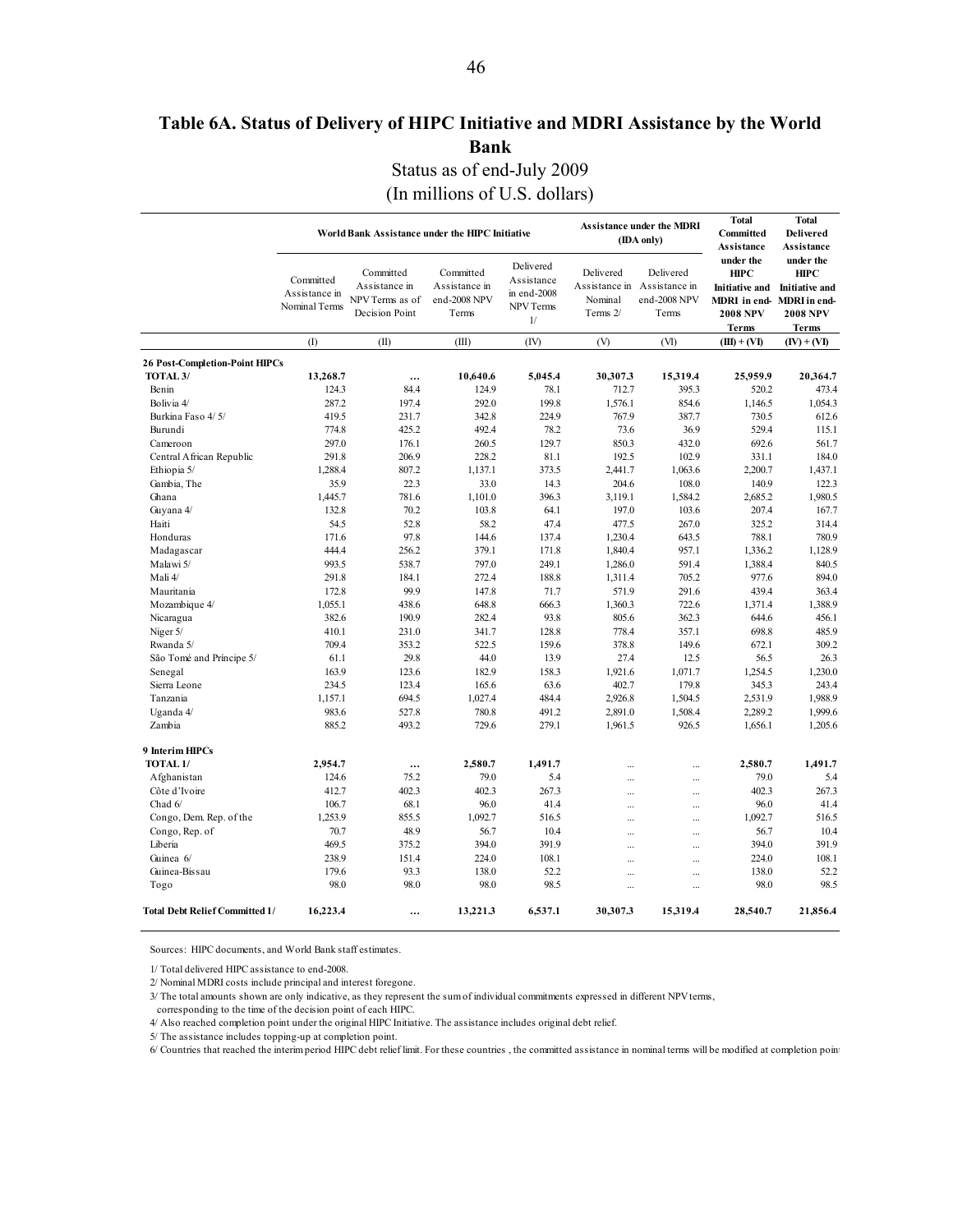## <span id="page-46-0"></span>**Table 6B. World Bank Group Debt Service after HIPC Initiative and MDRI Debt Relief, 2000-2013**

(In millions of U.S. dollars)

|                                                 | 2000                 | 2001                         | 2002                                        | 2003                   | 2004                     | 2005                 | 2006                     | 2007                       | 2008                  | 2009                  | 2010                 | 2011                 | 2012                 | 2013                 |
|-------------------------------------------------|----------------------|------------------------------|---------------------------------------------|------------------------|--------------------------|----------------------|--------------------------|----------------------------|-----------------------|-----------------------|----------------------|----------------------|----------------------|----------------------|
|                                                 |                      |                              | Actual 1/                                   |                        |                          |                      |                          |                            |                       |                       | Projected 1/         |                      |                      |                      |
| Debt Service before HIPC Initiative Debt Relief |                      |                              |                                             |                        |                          |                      |                          |                            |                       |                       |                      |                      |                      |                      |
| Afghanistan<br>Benin                            | 15                   | 14                           | 14                                          | 31<br>16               | 4<br>19                  | 5<br>21              | 5<br>22                  | 6<br>24                    | 6<br>25               | 6<br>27               | 6<br>28              | 6<br>29              | 6<br>32              | $\tau$<br>32         |
| Bolivia                                         | 31                   | 21                           | 23                                          | 27                     | 33                       | 35                   | 37                       | 40                         | 45                    | 52                    | 55                   | 59                   | 63                   | 69                   |
| Burkina Faso                                    | 14                   | 10                           | 14                                          | 16                     | 20                       | 23                   | 24                       | 26                         | 27                    | 29                    | 29                   | 34                   | 40                   | 42                   |
| Burundi                                         | 13                   | 14                           | 16                                          | 19                     | 20                       | 25                   | 22                       | 23                         | 27                    | 28                    | 29                   | 31                   | 32                   | 34                   |
| Cameroon                                        | 92                   | 115                          | 88                                          | 74                     | 59                       | 57                   | 71                       | 39                         | 34                    | 37                    | 37                   | 38                   | 38                   | 39                   |
| Central African Republic 2/<br>Chad             | 9<br>9               | 9<br>15                      | $\boldsymbol{0}$<br>11                      | ÷,<br>12               | ÷,<br>15                 | ÷,<br>22             | 66<br>28                 | 15<br>22                   | 16<br>68              | 16<br>25              | 18<br>26             | 19<br>28             | 20<br>29             | 20<br>31             |
| Congo, Republic of                              | 12                   | 82                           | 12                                          | 11                     | 9                        | 9                    | 6                        | 8                          | 8                     | 8                     | $\overline{7}$       | 8                    | 9                    | 10                   |
| Congo, Dem. Rep. of the 2/                      | $\overline{a}$       | ÷,                           | 331                                         | 43                     | 47                       | 60                   | 37                       | 53                         | 62                    | 60                    | 60                   | 60                   | 70                   | 81                   |
| Côte d'Ivoire 2/                                |                      | ÷                            | J.                                          | ÷,                     | ÷,                       | ÷,                   | ÷,                       | ÷,                         | 307                   | 138                   | 75                   | 68                   | 66                   | 66                   |
| Ethiopia                                        | 34                   | 38                           | 43                                          | 55                     | 67                       | 73                   | 76                       | 80                         | 96                    | 103                   | 104                  | 117                  | 124                  | 132                  |
| Gambia, The<br>Ghana                            | $\overline{4}$<br>57 | $\overline{4}$<br>63         | $\overline{4}$<br>70                        | 5<br>77                | 6<br>91                  | 6<br>102             | 6<br>104                 | $\tau$<br>117              | $\overline{7}$<br>128 | 9<br>137              | 9<br>145             | 10<br>157            | 10<br>168            | 10<br>174            |
| Guinea                                          | 19                   | 22                           | 22                                          | 26                     | 28                       | 32                   | 33                       | 36                         | 41                    | 44                    | 48                   | 49                   | 53                   | 53                   |
| Guinea-Bissau                                   | 6                    | 5                            | 5                                           | 6                      | $\overline{7}$           | $\tau$               | 8                        | 9                          | 10                    | 10                    | 11                   | 12                   | 12                   | 13                   |
| Guyana                                          | $\overline{7}$       | 6                            | 8                                           | 6                      | 6                        | 6                    | 6                        | 6                          | 6                     | 6                     | 8                    | 9                    | 9                    | 9                    |
| Haiti                                           | 10                   | $\overline{4}$               | J.                                          | ÷,                     | 1                        | 52                   | 18                       | 20                         | 20                    | 20                    | 21                   | 21                   | 21                   | 21                   |
| Honduras<br>Liberia 2/                          | 63                   | 65<br>J.                     | 58                                          | 45                     | 41                       | 110<br>L             | 45<br>$\overline{a}$     | 43<br>422                  | 44<br>$\overline{4}$  | 34<br>$\overline{4}$  | 35<br>$\overline{4}$ | 40<br>$\overline{4}$ | 43<br>$\overline{4}$ | 46<br>$\overline{4}$ |
| Madagascar                                      | 28                   | 32                           | 32                                          | 38                     | 45                       | 48                   | 52                       | 58                         | 66                    | 71                    | 76                   | 83                   | 86                   | 88                   |
| Malawi                                          | 36                   | 38                           | 37                                          | 43                     | 48                       | 51                   | 54                       | 57                         | 61                    | 69                    | 72                   | 76                   | 79                   | 83                   |
| Mali                                            | 23                   | 21                           | 21                                          | 25                     | 31                       | 34                   | 36                       | 40                         | 43                    | 46                    | 49                   | 55                   | 58                   | 59                   |
| Mauritania                                      | 12                   | 9                            | 10                                          | 11                     | 13                       | 15                   | 16                       | 17                         | 20                    | 21                    | 24                   | 25                   | 28                   | 28                   |
| Mozambique                                      | 15                   | 11                           | 12<br>10                                    | 16                     | 25                       | 28<br>18             | 30<br>19                 | 33<br>21                   | 36                    | 41<br>27              | 48<br>29             | 52<br>32             | 58<br>37             | 63<br>38             |
| Nicaragua<br>Niger                              | 12<br>16             | 12<br>17                     | 15                                          | 12<br>18               | 16<br>20                 | 22                   | 26                       | 29                         | 23<br>32              | 31                    | 37                   | 36                   | 38                   | 39                   |
| Rwanda                                          | 12                   | 15                           | 16                                          | 19                     | 21                       | 23                   | 25                       | 26                         | 28                    | 30                    | 32                   | 35                   | 37                   | 40                   |
| São Tomé and Príncipe                           | 1                    | 1                            | $\overline{c}$                              | $\overline{2}$         | $\overline{2}$           | $\overline{c}$       | $\overline{2}$           | $\overline{c}$             | 3                     | 2                     | 3                    | 3                    | 3                    | 3                    |
| Senegal                                         | 36                   | 34                           | 29                                          | 36                     | 44                       | 46                   | 49                       | 55                         | 62                    | 67                    | 74                   | 80                   | 83                   | 84                   |
| Sierra Leone                                    | $\overline{4}$       | 5                            | $\overline{7}$<br>69                        | 9<br>79                | 12<br>93                 | 13<br>94             | 14<br>97                 | 14                         | 14                    | 15                    | 15                   | 16                   | 18                   | 21                   |
| Tanzania<br>Togo 2/                             | 68<br>l,             | 60<br>J.                     | J.                                          | J.                     | l,                       | Ĭ.                   | ÷,                       | 108<br>98                  | 115<br>26             | 121<br>26             | 136<br>26            | 146<br>28            | 155<br>28            | 161<br>28            |
| Uganda                                          | 35                   | 34                           | 42                                          | 55                     | 69                       | 75                   | 75                       | 80                         | 90                    | 96                    | 105                  | 115                  | 129                  | 136                  |
| Zambia                                          | 27                   | 34                           | 35                                          | 39                     | 50                       | 51                   | 55                       | 60                         | 64                    | 69                    | 73                   | 83                   | 86                   | 91                   |
| <b>TOTAL</b>                                    | 719                  | 809                          | 1054                                        | 869                    | 964                      | 1167                 | 1164                     | 1692                       | 1665                  | 1525                  | 1553                 | 1662                 | 1772                 | 1855                 |
| Debt Service after HIPC Initiative Debt Relief  |                      |                              |                                             |                        |                          |                      |                          |                            |                       |                       |                      |                      |                      |                      |
| Afghanistan                                     |                      |                              |                                             | 31                     | $\overline{4}$           | 5                    | 5                        | 4                          | $\overline{2}$        | 2                     | $\overline{2}$       | $\overline{2}$       | $\overline{2}$       | 3                    |
| Benin                                           | 12                   | $\sqrt{ }$                   | $\tau$                                      | 9                      | 11                       | 12                   | 14                       | 15                         | 16                    | 17                    | 19                   | 19                   | 21                   | 21                   |
| Bolivia<br>Burkina Faso                         | 31<br>11             | 21<br>3                      | 14<br>$\tau$                                | 14<br>8                | 20<br>11                 | 21<br>13             | 22<br>13                 | 23<br>16                   | 27<br>17              | 33<br>18              | 35<br>18             | 38<br>22             | 41<br>26             | 46<br>27             |
| Burundi                                         | 13                   | 14                           | 16                                          | 19                     | 20                       | 17                   | 2                        | $\overline{c}$             | 4                     | 3                     | 3                    | $\overline{4}$       | $\overline{4}$       | 5                    |
| Cameroon                                        | 92                   | 86                           | 69                                          | 58                     | 59                       | 57                   | 60                       | 22                         | 17                    | 20                    | 20                   | 21                   | 22                   | 23                   |
| Central African Republic                        | 9                    | 9                            | $\mathbf{0}$                                | $\overline{a}$         |                          | ÷,                   | $\overline{a}$           | 13                         | $\overline{7}$        | 16                    | 18                   | 19                   | 20                   | 20                   |
| Chad                                            | 9                    | 11                           | 6                                           | $\overline{7}$         | 9                        | 16                   | 21                       | 18                         | 68                    | 25                    | 19                   | 19                   | 20                   | 21                   |
| Congo, Republic of                              | 12<br>÷              | 82<br>Ĭ.                     | 12<br>L,                                    | 11<br>28               | 9<br>15                  | 9<br>26              | 3<br>$\bf{0}$            | 4<br>12                    | 4<br>19               | 4<br>17               | 4<br>17              | $\overline{4}$<br>17 | 5<br>23              | 5<br>31              |
| Congo, Dem. Rep. of the<br>Côte d'Ivoire        | ä,                   | ÷,                           | J.                                          | L,                     | Ĭ.                       | $\overline{a}$       | ÷,                       | $\overline{a}$             | 50                    | 103                   | 64                   | 68                   | 32                   | 32                   |
| Ethiopia                                        | 34                   | 36                           | 18                                          | 26                     | 36                       | 16                   | 15                       | 17                         | 25                    | 27                    | 28                   | 33                   | 36                   | 39                   |
| Gambia, The                                     | $\overline{4}$       | $\overline{2}$               | $\overline{\mathbf{c}}$                     | 3                      | 3                        | 5                    | 6                        | $\tau$                     | $\overline{4}$        | 6                     | 6                    | 6                    | $\overline{7}$       | $\boldsymbol{7}$     |
| Ghana                                           | 57                   | 63                           | 37                                          | 32                     | 42                       | 49                   | 47                       | 56                         | 63                    | 69                    | 73                   | 82                   | 89                   | 92                   |
| Guinea<br>Guinea-Bissau                         | 19<br>5              | 11<br>1                      | 11<br>$\boldsymbol{0}$                      | 14<br>1                | 16<br>$\overline{c}$     | 19<br>$\overline{c}$ | 18<br>2                  | 22<br>2                    | 37<br>3               | 44<br>3               | 38<br>3              | 29<br>$\overline{4}$ | 33<br>$\overline{4}$ | 33<br>$\overline{4}$ |
| Guyana                                          | $\overline{7}$       | $\overline{4}$               | 5                                           | 4                      | 4                        | 3                    | 3                        | 3                          | 3                     | $\overline{4}$        | $\overline{4}$       | 5                    | 5                    | 5                    |
| Haiti                                           | 10                   | 4                            | ÷,                                          | $\overline{a}$         | 1                        | ÷,                   | 16                       | 12                         | 19                    | 15                    | 14                   | 21                   | 21                   | 21                   |
| Honduras                                        | 57                   | 46                           | 45                                          | 45                     | 41                       | 92                   | 16                       | 18                         | 19                    | 22                    | 23                   | 30                   | 43                   | 46                   |
| Liberia                                         | $\overline{a}$       | Ĭ.                           | ÷,                                          | ÷,                     | ł,                       | ÷                    | ÷,                       | 55                         | $\overline{4}$        | $\overline{4}$        | $\overline{4}$       | $\overline{4}$       | $\overline{4}$       | $\overline{4}$       |
| Madagascar<br>Malawi                            | 28<br>36             | 17<br>21                     | 17<br>18                                    | 21<br>22               | 27<br>26                 | 29<br>27             | 32<br>29                 | 36<br>11                   | 42<br>12              | 47<br>15              | 51<br>16             | 57<br>17             | 60<br>18             | 62<br>19             |
| Mali                                            | 21                   | 11                           | 11                                          | 13                     | 18                       | 20                   | 22                       | 25                         | 27                    | 30                    | 32                   | 36                   | 40                   | 40                   |
| Mauritania                                      | $\boldsymbol{7}$     | 3                            | $\overline{4}$                              | 5                      | $\tau$                   | 8                    | 8                        | 9                          | 11                    | 12                    | 14                   | 16                   | 18                   | 18                   |
| Mozambique                                      |                      |                              |                                             |                        |                          |                      |                          |                            |                       |                       |                      |                      |                      | 63                   |
|                                                 | 8                    | 5                            | 6                                           | 9                      | 16                       | 18                   | 20                       | 22                         | 25                    | 38                    | 48                   | 52                   | 58                   |                      |
| Nicaragua                                       | 12                   | $\tau$                       | 2                                           | 3                      | 6                        | $\tau$               | 7                        | 8                          | 9                     | 11                    | 14                   | 16                   | 19                   | 20                   |
| Niger                                           | 16                   | 8                            | 6                                           | 8                      | 8                        | 7                    | 8                        | 10                         | 11                    | 10                    | 16                   | 13                   | 14                   | 15                   |
| Rwanda                                          | 12                   | 3<br>$\boldsymbol{0}$        | $\overline{\mathbf{c}}$<br>$\boldsymbol{0}$ | 4                      | 6<br>$\bf{0}$            | 6                    | 3<br>$\bf{0}$            | $\overline{4}$<br>$\bf{0}$ | 5<br>$\boldsymbol{0}$ | 5<br>$\boldsymbol{0}$ | 6                    | 8                    | 8                    | 10                   |
| São Tomé and Príncipe<br>Senegal                | $\mathbf{1}$<br>31   | 20                           | 14                                          | $\boldsymbol{0}$<br>25 | 33                       | $\mathbf{1}$<br>28   | 30                       | 34                         | 40                    | 44                    | $\mathbf{1}$<br>68   | $\mathbf{1}$<br>80   | $\mathbf{1}$<br>83   | $\mathbf{1}$<br>84   |
| Sierra Leone                                    | $\overline{4}$       | 5                            | 3                                           | $\overline{c}$         | 3                        | $\overline{4}$       | 4                        | $\overline{4}$             | 5                     | 5                     | 5                    | 5                    | $\tau$               | 8                    |
| Tanzania                                        | 40                   | 22                           | 26                                          | 33                     | 45                       | 46                   | 47                       | 55                         | 61                    | 65                    | 74                   | 82                   | 89                   | 93                   |
| Togo                                            | $\overline{a}$       | $\qquad \qquad \blacksquare$ | $\overline{\phantom{a}}$                    | $\overline{a}$         | $\overline{\phantom{a}}$ | ÷,                   | $\overline{\phantom{a}}$ | $\overline{\phantom{a}}$   | 26                    | 26                    | 26                   | 28                   | 28                   | 28                   |
| Uganda<br>Zambia                                | 26<br>27             | 23<br>15                     | 28<br>13                                    | 35<br>14               | 42<br>21                 | 46<br>17             | 46<br>17                 | 50<br>20                   | 58<br>24              | 63<br>27              | 69<br>32             | 78<br>37             | 89<br>38             | 95<br>40             |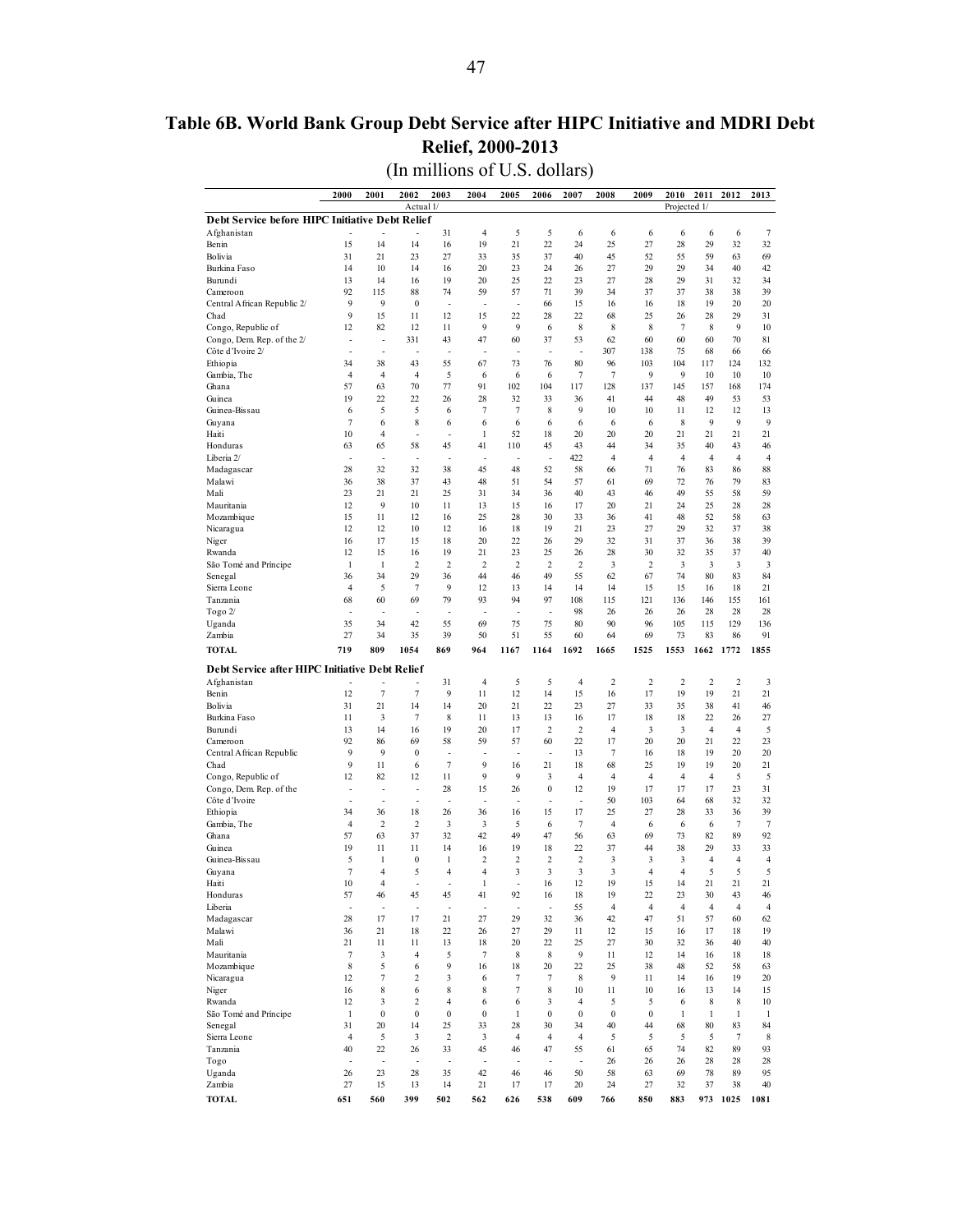# **Table 6B (concluded). World Bank Group Debt Service after HIPC Initiative and MDRI Debt Relief, 2000-2013**

(In millions of U.S. dollars)

|                                                         | 2000                     | 2001                     | 2002                     | 2003                     | 2004                     | 2005                     | 2006                     | 2007                     | 2008                    | 2009             | 2010                    | 2011           | 2012           | 2013                    |
|---------------------------------------------------------|--------------------------|--------------------------|--------------------------|--------------------------|--------------------------|--------------------------|--------------------------|--------------------------|-------------------------|------------------|-------------------------|----------------|----------------|-------------------------|
|                                                         |                          |                          | Actual 1/                |                          |                          |                          |                          |                          |                         |                  | Projected 1/            |                |                |                         |
| Debt Service after HIPC Initiative Debt Relief and MDRI |                          |                          |                          |                          |                          |                          |                          |                          |                         |                  |                         |                |                |                         |
| Afghanistan                                             |                          |                          | $\overline{a}$           | 31                       | $\overline{4}$           | 5                        | 5                        | 4                        | $\overline{\mathbf{c}}$ | 2                | 1                       | 1              | 1              | $\overline{2}$          |
| Benin                                                   | 12                       | $\overline{7}$           | $\overline{7}$           | 9                        | 11                       | 12                       | $\overline{7}$           | $\overline{c}$           | $\overline{2}$          | $\overline{c}$   | $\overline{c}$          | $\overline{c}$ | 3              | 3                       |
| Bolivia                                                 | 31                       | 21                       | 14                       | 14                       | 20                       | 21                       | 12                       | 2                        | 3                       | $\overline{4}$   | $\overline{4}$          | 5              | 6              | $\tau$                  |
| Burkina Faso                                            | 11                       | 3                        | $\overline{7}$           | 8                        | 11                       | 13                       | 8                        | 4                        | 5                       | 5                | 5                       | $\mathbf{8}$   | $\mathbf{Q}$   | $\mathbf{Q}$            |
| Burundi                                                 | 13                       | 14                       | 16                       | 19                       | 20                       | 17                       | $\overline{c}$           | 2                        | $\overline{4}$          | 1                | 1                       | 1              | $\overline{c}$ | $\overline{2}$          |
| Cameroon                                                | 92                       | 86                       | 69                       | 58                       | 59                       | 57                       | 53                       | 9                        | $\overline{c}$          | 3                | 3                       | $\overline{4}$ | 5              | 6                       |
| Central African Republic                                | 9                        | 9                        | $\mathbf{0}$             | $\overline{\phantom{a}}$ | $\overline{\phantom{a}}$ | $\overline{\phantom{a}}$ | $\overline{\phantom{a}}$ | 13                       | $\overline{7}$          | 3                | $\mathbf{0}$            | $\mathbf{0}$   | $\mathbf{0}$   | $\mathbf{0}$            |
| Chad                                                    | 9                        | 11                       | 6                        | 7                        | 9                        | 16                       | 21                       | 18                       | 68                      | 25               | 8                       | 3              | $\overline{4}$ | $\overline{4}$          |
| Congo, Republic of                                      | 12                       | 82                       | 12                       | 11                       | 9                        | 9                        | 3                        | 4                        | $\overline{4}$          | $\overline{4}$   | $\mathbf{1}$            | 1              | 1              | $\mathbf{1}$            |
| Congo, Dem. Rep. of the                                 | $\overline{a}$           | $\overline{\phantom{a}}$ | $\overline{\phantom{a}}$ | 28                       | 15                       | 26                       | $\boldsymbol{0}$         | 12                       | 19                      | 17               | 8                       | 6              | 11             | 16                      |
| Côte d'Ivoire                                           | Ĭ.                       | $\overline{\phantom{a}}$ | $\overline{\phantom{a}}$ | $\overline{\phantom{a}}$ | $\overline{\phantom{a}}$ | $\overline{\phantom{a}}$ | $\overline{\phantom{a}}$ | $\overline{\phantom{a}}$ | 50                      | 103              | 64                      | 68             | $\overline{2}$ | $\overline{2}$          |
| Ethiopia                                                | 34                       | 36                       | 18                       | 26                       | 36                       | 16                       | 10                       | 6                        | 10                      | 10               | 10                      | 14             | 16             | 18                      |
| Gambia, The                                             | $\overline{4}$           | $\overline{2}$           | $\overline{c}$           | 3                        | 3                        | 5                        | 6                        | 7                        | 1                       | 1                | 1                       | $\mathbf{1}$   | 2              | $\sqrt{2}$              |
| Ghana                                                   | 57                       | 63                       | 37                       | 32                       | 42                       | 49                       | 24                       | 9                        | 11                      | 11               | 13                      | 16             | 18             | 19                      |
| Guinea                                                  | 19                       | 11                       | 11                       | 14                       | 16                       | 19                       | 18                       | 22                       | 37                      | 44               | 25                      | $\overline{c}$ | $\overline{4}$ | $\overline{4}$          |
| Guinea-Bissau                                           | 5                        | $\mathbf{1}$             | $\mathbf{0}$             | 1                        | $\overline{2}$           | $\overline{2}$           | $\overline{2}$           | $\overline{c}$           | 3                       | 3                | $\mathbf{1}$            | $\mathbf{1}$   | $\overline{c}$ | $\sqrt{2}$              |
| Guyana                                                  | $\overline{7}$           | $\overline{4}$           | 5                        | $\overline{4}$           | 4                        | 3                        | $\overline{c}$           | $\mathbf{0}$             | $\mathbf{0}$            | $\boldsymbol{0}$ | $\mathbf{0}$            | $\mathbf{0}$   | $\mathbf{0}$   | $\boldsymbol{0}$        |
| Haiti                                                   | 10                       | $\overline{4}$           | $\overline{\phantom{a}}$ | $\overline{\phantom{a}}$ | $\mathbf{1}$             | $\overline{\phantom{a}}$ | 16                       | 12                       | 19                      | 10               | $\Omega$                | $\Omega$       | $\Omega$       | $\bf{0}$                |
| Honduras                                                | 57                       | 46                       | 45                       | 45                       | 41                       | 92                       | 9                        | 3                        | 3                       | 3                | $\overline{4}$          | 5              | 6              | $\tau$                  |
| Liberia                                                 | $\overline{\phantom{a}}$ | $\overline{\phantom{a}}$ | $\overline{\phantom{a}}$ | $\sim$                   | $\overline{\phantom{a}}$ | $\overline{\phantom{a}}$ | $\overline{\phantom{a}}$ | 55                       | $\overline{4}$          | 4                | $\overline{c}$          | $\mathbf{0}$   | $\mathbf{0}$   | $\mathbf{0}$            |
| Madagascar                                              | 28                       | 17                       | 17                       | 21                       | 27                       | 29                       | 18                       | 6                        | 8                       | 9                | 9                       | 12             | 14             | 15                      |
| Malawi                                                  | 36                       | 21                       | 18                       | 22                       | 26                       | 27                       | 19                       | 1                        | 1                       | 2                | $\overline{c}$          | 3              | 3              | $\overline{4}$          |
| Mali                                                    | 21                       | 11                       | 11                       | 13                       | 18                       | 20                       | 12                       | 3                        | $\overline{4}$          | 5                | 6                       | 8              | $\mathbf{Q}$   | 9                       |
| Mauritania                                              | $\overline{7}$           | 3                        | $\overline{4}$           | 5                        | $\overline{7}$           | 8                        | 5                        | 2                        | $\overline{c}$          | $\overline{2}$   | 2                       | 3              | 5              | 5                       |
| Mozambique                                              | 8                        | 5                        | 6                        | 9                        | 16                       | 18                       | 12                       | 7                        | 8                       | 10               | 13                      | 16             | 19             | 19                      |
| Nicaragua                                               | 12                       | $\overline{7}$           | $\overline{2}$           | $\overline{3}$           | 6                        | $\overline{7}$           | $\overline{4}$           | $\overline{c}$           | 3                       | 3                | $\overline{\mathbf{3}}$ | $\overline{4}$ | 6              | 6                       |
| Niger                                                   | 16                       | 8                        | 6                        | 8                        | 8                        | 7                        | $\overline{4}$           | $\overline{c}$           | $\overline{c}$          | $\mathbf{0}$     | 6                       | $\overline{2}$ | $\overline{c}$ | $\overline{\mathbf{3}}$ |
| Rwanda                                                  | 12                       | 3                        | $\overline{c}$           | $\overline{4}$           | 6                        | 6                        | $\overline{2}$           | $\overline{c}$           | $\overline{c}$          | 2                | 2                       | $\overline{4}$ | 5              | 6                       |
| São Tomé and Príncipe                                   | 1                        | $\mathbf{0}$             | $\theta$                 | $\mathbf{0}$             | $\theta$                 | 1                        | $\mathbf{0}$             | $\theta$                 | $\theta$                | $\mathbf{0}$     | $\Omega$                | $\mathbf{0}$   | $\Omega$       | $\boldsymbol{0}$        |
| Senegal                                                 | 31                       | 20                       | 14                       | 25                       | 33                       | 28                       | 16                       | 5                        | 6                       | 8                | 10                      | 13             | 15             | 15                      |
| Sierra Leone                                            | $\overline{4}$           | 5                        | 3                        | $\overline{c}$           | 3                        | $\overline{4}$           | $\overline{4}$           | $\mathbf{1}$             | 1                       | 1                | 1                       | 1              | 1              | $\sqrt{2}$              |
| Tanzania                                                | 40                       | 22                       | 26                       | 33                       | 45                       | 46                       | 26                       | 11                       | 14                      | 15               | 17                      | 19             | 21             | 23                      |
| Togo                                                    | $\overline{a}$           | $\overline{a}$           | $\overline{\phantom{a}}$ | $\overline{\phantom{a}}$ | $\overline{\phantom{a}}$ | $\overline{\phantom{a}}$ | $\overline{a}$           |                          | 26                      | 26               | 26                      | $\mathbf{0}$   | $\theta$       | $\bf{0}$                |
| Uganda                                                  | 26                       | 23                       | 28                       | 35                       | 42                       | 46                       | 25                       | 5                        | 8                       | 9                | 10                      | 13             | 17             | 19                      |
| Zambia                                                  | 27                       | 15                       | 13                       | 14                       | 21                       | 17                       | 9                        | $\overline{c}$           | $\overline{4}$          | $\overline{4}$   | 5                       | 6              | 6              | $7\overline{ }$         |
| <b>TOTAL</b>                                            | 651                      | 560                      | 399                      | 502                      | 562                      | 626                      | 357                      | 236                      | 344                     | 352              | 268                     | 244            | 213            | 235                     |

Sources: HIPC country documents, and World Bank staff estimates.

1/ From 2001 to 2008, information corresponds to debt service actually paid to the World Bank. Debt service projections from 2009

onwards are based on stocks as of end-December 2008. 2/ Debt Service before HIPC Initiative Debt Relief includes accumulated arrears for Central African Republic - USD 65.9 mil, Democratic Republic of Congo -USD 331.3 mil.,

Côte d'Ivoire -USD 256.9 mil., Haiti-USD 52.3 mil, Liberia - USD 366.9 mil., and Togo - USD 98.0 mil.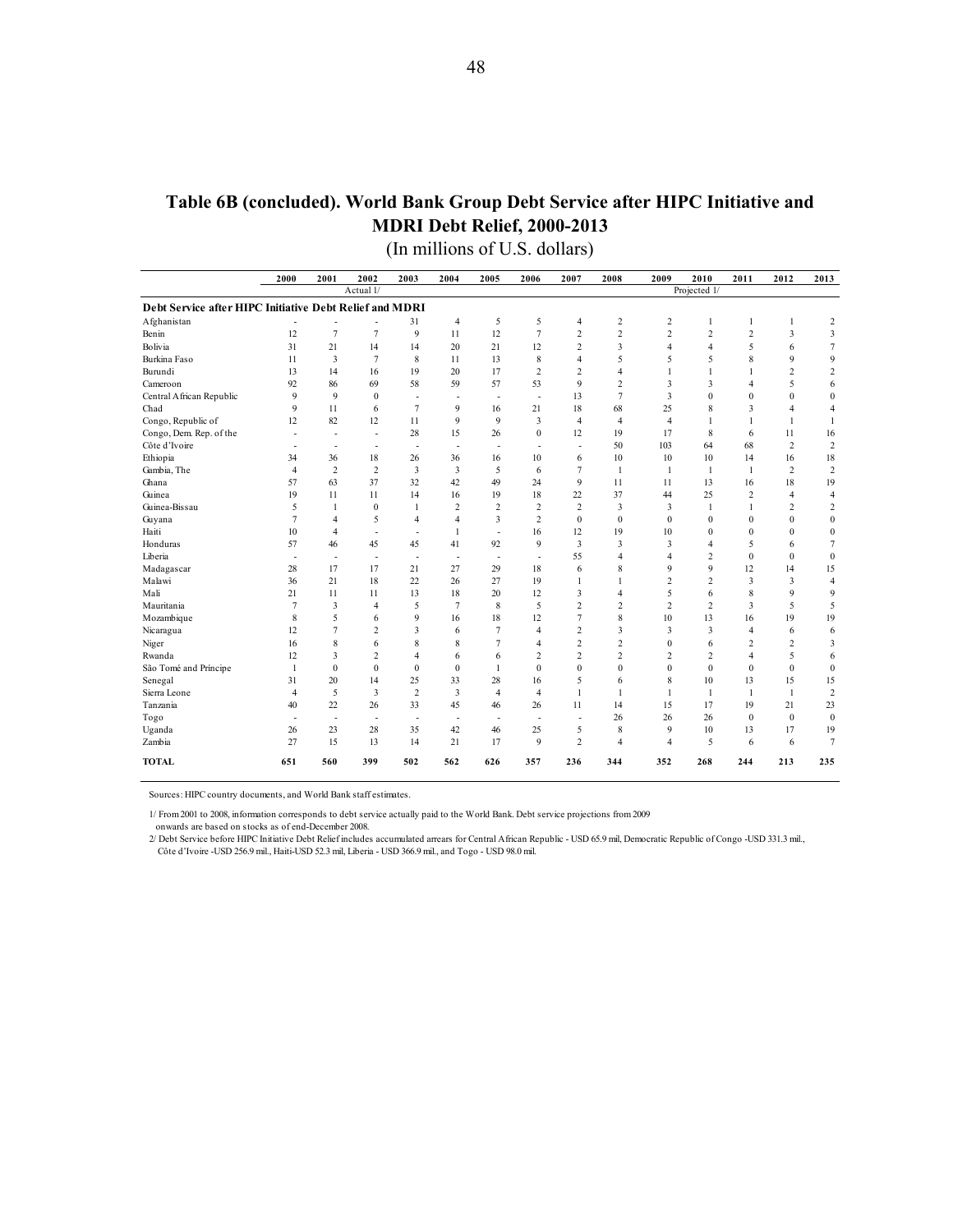## **Table 7A. Implementation of the HIPC Initiative and MDRI by the IMF**

Status as of end-July 2009

(In millions of SDRs)

<span id="page-48-0"></span>

|                                                   |                   |                     | HIPC Initiative Assistance |                  |                                                                       |               | MDRI Debt Relief 2/ |                                                                      |
|---------------------------------------------------|-------------------|---------------------|----------------------------|------------------|-----------------------------------------------------------------------|---------------|---------------------|----------------------------------------------------------------------|
| Member                                            | Decision<br>Point | Completion<br>Point |                            |                  | Amount Disbursed<br>Amount Committed into HIPC Umbrella<br>Account 1/ | Delivery date | <b>MDRI</b> Trusts  | <b>Total HIPC and</b><br><b>MDRI Debt Relief</b><br><b>Delivered</b> |
|                                                   |                   |                     |                            |                  | (A)                                                                   |               | (B)                 | $(A+B)$                                                              |
| <b>26 Completion-Point HIPCs</b>                  |                   |                     | 1,597                      |                  | 1,714                                                                 |               | 2,187               | 3,902                                                                |
| Benin                                             | Jul. 2000         | Mar. 2003           | 18                         |                  | 20                                                                    | Jan. 2006     | 34                  | 54                                                                   |
| Bolivia                                           | Feb. 2000         | Jun. 2001           | 62                         | 3/               | 65                                                                    | Jan. 2006     | 155                 | 220                                                                  |
| Burkina Faso                                      | Jul. 2000         | Apr. 2002           | 44                         | 3/               | 46                                                                    | Jan. 2006     | 57                  | 103                                                                  |
| Burundi                                           | Aug. 2005         | Jan. 2009           | 19                         |                  | 22                                                                    | Jan. 2009     | 9                   | 31                                                                   |
| Cameroon                                          | Oct. 2000         | Apr. 2006           | 29                         |                  | 34                                                                    | Apr. 2006     | 149                 | 183                                                                  |
| Central African Republic                          | Sep. 2007         | Jun. 2009           | 17                         |                  | 18                                                                    | Jul. 2009     | $\overline{c}$      | 20                                                                   |
| Ethiopia                                          | Nov. 2001         | Apr. 2004           | 45                         |                  | 47                                                                    | Jan. 2006     | 80                  | 126                                                                  |
| Gambia, The                                       | Dec. 2000         | Dec. 2007           | $\mathfrak 2$              |                  | $\overline{c}$                                                        | Dec. 2007     | $\overline{7}$      | 10                                                                   |
| Ghana                                             | Feb. 2002         | Jul. 2004           | 90                         |                  | 94                                                                    | Jan. 2006     | 220                 | 314                                                                  |
| Guyana                                            | Nov. 2000         | Dec. 2003           | 57                         | 3/               | 60                                                                    | Jan. 2006     | 32                  | 91                                                                   |
| Haiti                                             | Nov. 2006         | Jun. 2009           | $\overline{2}$             |                  | $\overline{2}$                                                        | Jul. 2009     | ÷                   | $\overline{2}$                                                       |
| Honduras                                          | Jun. 2000         | Apr. 2005           | 23                         |                  | 26                                                                    | Jan. 2006     | 98                  | 125                                                                  |
| Madagascar                                        | Dec. 2000         | Oct. 2004           | 15                         |                  | 16                                                                    | Jan. 2006     | 128                 | 145                                                                  |
| Malawi                                            | Dec. 2000         | Aug. 2006           | 33                         |                  | 37                                                                    | Sep. 2006     | 15                  | 52                                                                   |
| Mali                                              | Sep. 2000         | Mar. 2003           | 46                         | 3/               | 49                                                                    | Jan. 2006     | 62                  | 112                                                                  |
| Mauritania                                        | Feb. 2000         | Jun. 2002           | 35                         |                  | 38                                                                    | Jun. 2006     | 30                  | 69                                                                   |
| Mozambique                                        | Apr. 2000         | Sep. 2001           | 107                        | 3/               | 108                                                                   | Jan. 2006     | 83                  | 191                                                                  |
| Nicaragua                                         | Dec. 2000         | Jan. 2004           | 64                         |                  | 71                                                                    | Jan. 2006     | 92                  | 163                                                                  |
| Niger                                             | Dec. 2000         | Apr. 2004           | 31                         |                  | 34                                                                    | Jan. 2006     | 60                  | 94                                                                   |
| Rwanda                                            | Dec. 2000         | Apr. 2005           | 47                         |                  | 51                                                                    | Jan. 2006     | 20                  | 71                                                                   |
| São Tomé and Príncipe                             | Dec. 2000         | Mar. 2007           | $\mathbf{1}$               |                  | $\mathbf{1}$                                                          | Mar. 2007     | $\mathbf{1}$        | $\overline{2}$                                                       |
| Senegal                                           | Jun. 2000         | Apr. 2004           | 34                         |                  | 38                                                                    | Jan. 2006     | 95                  | 133                                                                  |
| Sierra Leone                                      | Mar. 2002         | Dec. 2006           | 100                        |                  | 107                                                                   | Dec. 2006     | 77                  | 183                                                                  |
| Tanzania                                          | Apr. 2000         | Nov. 2001           | 89                         |                  | 96                                                                    | Jan. 2006     | 207                 | 303                                                                  |
| Uganda                                            | Feb. 2000         | May. 2000           | 120                        | 3/               | 122                                                                   | Jan. 2006     | 76                  | 198                                                                  |
| Zambia                                            | Dec. 2000         | Apr. 2005           | 469                        |                  | 508                                                                   | Jan. 2006     | 398                 | 907                                                                  |
| <b>9 Decision point HIPCs</b>                     |                   |                     | 735                        |                  | 58                                                                    |               |                     | 58                                                                   |
| Afghanistan                                       | Jul. 2007         | Floating            | Ξ.                         |                  | ä.                                                                    |               |                     |                                                                      |
| Côte d'Ivoire                                     | Mar. 2009         | Floating            | 25                         |                  | 5                                                                     |               |                     | 5                                                                    |
| Chad                                              | May. 2001         | Floating            | 14                         |                  | 8.6                                                                   |               |                     | 9                                                                    |
| Congo, Dem. Rep. of                               | Jul. 2003         | Floating            | 228                        |                  | 3.4                                                                   |               |                     | $\overline{\mathbf{3}}$                                              |
| Congo, Rep. of                                    | Mar. 2006         | Floating            | 6                          |                  | Ξ.                                                                    |               |                     |                                                                      |
| Guinea                                            | Dec. 2000         | Floating            | 24                         |                  | 10.0                                                                  |               |                     | 10                                                                   |
| Guinea-Bissau                                     | Dec. 2000         | Floating            | 9                          |                  | 0.5                                                                   |               |                     | $\mathbf{1}$                                                         |
| Liberia                                           | Mar. 2008         | Floating            | 428                        |                  | 30.1                                                                  |               |                     | 30                                                                   |
| Togo                                              | Nov. 2008         | Floating            | $\mathbf{0}$               |                  | $\mathbf{0}$                                                          |               |                     | $\mathbf{0}$                                                         |
| 1 interim HIPC under the Original HIPC Initiative |                   |                     |                            |                  |                                                                       |               |                     |                                                                      |
| Côte d'Ivoire                                     | Mar. 1998         |                     |                            | $17 \frac{3}{4}$ |                                                                       |               |                     |                                                                      |
| 2 Non-HIPCs                                       |                   |                     |                            |                  |                                                                       |               | 126                 | 126                                                                  |
| Cambodia                                          |                   |                     |                            |                  |                                                                       | Jan. 2006     | 57                  | 57                                                                   |
| Tajikistan                                        |                   |                     | Ξ.                         |                  | Ξ.                                                                    | Jan. 2006     | 69                  | 69                                                                   |
| Total                                             |                   |                     | 2,349                      |                  | 1,772                                                                 |               | 2,313               | 4,086                                                                |

Source: International Monetary Fund.

1/ Includes interest on amounts committed under the enhanced HIPC Initiative.

2/ Excludes remaining HIPC Initiative assistance delivered.

3/ Includes commitment under the original HIPC Initiative.

4/ Côte d'Ivoire reached its decision point under the original HIPC Initiative in 1998; but did not reach its completion point under the original HIPC Initiative, nor has it reached the decision point under the enhanced HIPC Initiative.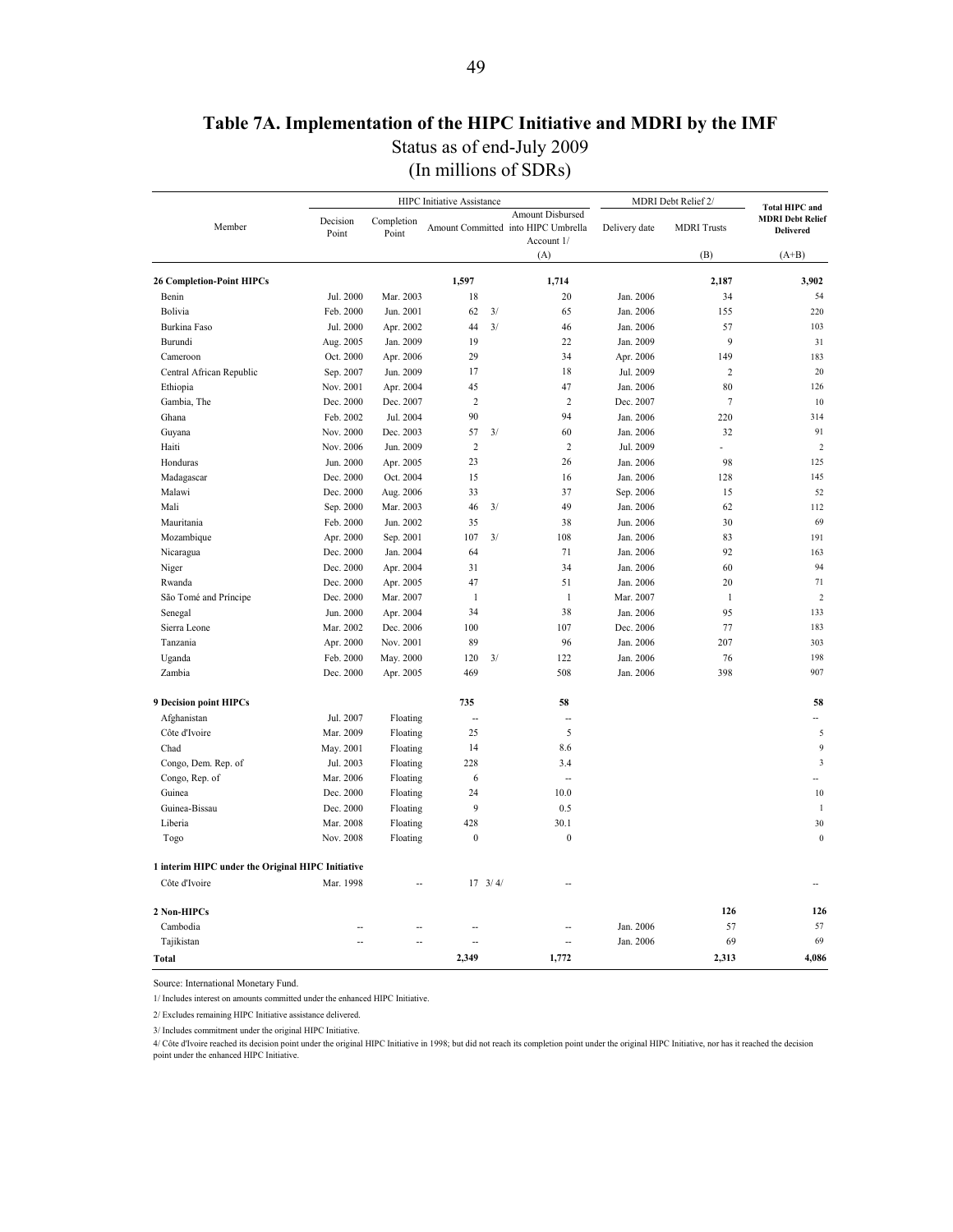## **Table 7B. IMF HIPC Initiative and MDRI Debt Relief, 1998-2009**

(In millions of U.S. dollars; as of end - July 2009) 1/

<span id="page-49-0"></span>

|                                            | 1998     | 1999                         | 2000                     | 2001                     | 2002                     | 2003                     | 2004                     | 2005                           | 2006                             | 2007                             | 2008                     | 2009                                       | Total          |
|--------------------------------------------|----------|------------------------------|--------------------------|--------------------------|--------------------------|--------------------------|--------------------------|--------------------------------|----------------------------------|----------------------------------|--------------------------|--------------------------------------------|----------------|
|                                            |          |                              |                          |                          |                          |                          |                          |                                |                                  |                                  |                          | Jan-Jul                                    |                |
| <b>HIPC</b> Initiative debt relief         |          |                              |                          |                          |                          |                          |                          |                                |                                  |                                  |                          |                                            |                |
| Afghanistan                                |          | ł,                           | ÷,                       |                          | ÷,                       |                          |                          | $\blacksquare$                 |                                  |                                  |                          |                                            |                |
| Benin                                      |          | ÷.                           | 2.4<br>9.7               | 4.7                      | 4.8                      | 6.0<br>9.7               | 5.1                      | 2.3<br>14.4                    | 2.9<br>9.0                       |                                  |                          | ÷,                                         | 28.2<br>96.7   |
| Bolivia<br>Burkina Faso                    | 5.5<br>٠ | 10.8<br>٠                    | 2.9                      | 8.6<br>6.0               | 10.4<br>6.0              | 14.3                     | 18.8<br>17.1             | 14.6                           | 7.5                              |                                  |                          | ÷,<br>$\overline{\phantom{a}}$             | 68.3           |
| Burundi                                    |          |                              | ÷.                       | ÷.                       | ÷,                       |                          | $\sim$                   | 0.1                            | 0.1                              | 0.1                              | 0.1                      | 32.9                                       | 33.3           |
| Cameroon                                   |          |                              | 1.2                      | 1.2                      | 0.4                      | 0.0                      | 5.1                      | 1.3                            | 39.8                             | $\overline{\phantom{a}}$         |                          | $\sim$                                     | 49.0           |
| Central African Republic                   |          |                              |                          | ÷,                       |                          |                          |                          | $\overline{\phantom{a}}$       |                                  | ÷,                               | 5.5                      | 21.8                                       | 27.3           |
| Chad                                       |          |                              | ÷,                       | 1.8                      | 2.8                      | 4.0                      | 1.2                      | 2.0                            | 0.0                              | 0.0                              | 0.0                      | 0.0                                        | 11.9           |
| Congo, Dem. Rep. of                        |          |                              |                          | ÷,                       | ä,                       | 0.8                      | 1.7                      | 1.7                            | 0.9                              | 0.0                              | 0.0                      | 0.0                                        | 5.0            |
| Congo, Rep. of                             |          | ä,                           | ÷,                       | ÷,                       | ä,                       | $\overline{\phantom{a}}$ | $\overline{\phantom{a}}$ | $\overline{\phantom{a}}$       | ٠                                | $\overline{\phantom{a}}$         | 0.1                      | 0.1                                        | 0.1            |
| Cote d'Ivoire<br>Ethiopia                  |          |                              | ł,<br>÷,                 | 0.7                      | 5.3                      | 5.6                      | 3.9                      | 6.0                            | 47.7                             | $\overline{\phantom{a}}$         |                          | 3.8<br>$\overline{a}$                      | 3.8<br>69.2    |
| Gambia, The                                |          |                              | ł,                       | 0.0                      | 0.0                      | 0.1                      | 0.0                      | 0.0                            | 0.0                              | 3.5                              |                          | ł,                                         | 3.6            |
| Ghana                                      |          |                              | ä,                       | ٠                        | 9.5                      | 18.9                     | 20.3                     | 24.4                           | 66.8                             | ٠                                |                          | ä,                                         | 139.9          |
| Guinea                                     |          |                              | ÷                        | 3.1                      | 1.2                      | 2.2                      | 0.4                      | 0.0                            | 0.0                              | 1.1                              | 6.5                      | 0.1                                        | 14.7           |
| Guinea Bissau                              |          |                              | ÷,                       | 0.7                      | 0.0                      | 0.0                      | 0.0                      | 0.0                            | 0.0                              | 0.0                              | 0.0                      | 0.0                                        | 0.7            |
| Guyana                                     |          | 7.7                          | 8.5                      | 10.4                     | 7.2                      | 9.3                      | 13.8                     | 11.3                           | 19.8                             | ٠                                |                          | $\overline{\phantom{a}}$                   | 88.0           |
| Haiti                                      |          | ÷,                           |                          |                          |                          |                          |                          | $\sim$                         | 0.0                              | 0.1                              | 0.2                      | 3.1                                        | 3.5            |
| Honduras                                   |          |                              | ÷,                       | 1.3                      | 4.6                      | 0.0                      | 5.7                      | 13.4                           | 13.6                             |                                  |                          |                                            | 38.5           |
| Liberia                                    |          |                              | ٠<br>÷,                  | 0.9                      | 1.9                      | 4.1                      | 1.7                      | ٠<br>2.6                       | $\overline{\phantom{a}}$<br>12.9 | ٠                                | 17.6<br>÷,               | 5.6                                        | 23.2<br>24.1   |
| Madagascar<br>Malawi                       |          |                              |                          | 2.9                      | 0.0                      | 2.5                      | 4.2                      | 3.8                            | 41.3                             |                                  |                          |                                            | 54.8           |
| Mali                                       |          |                              | 0.7                      | 6.7                      | 8.9                      | 11.3                     | 14.0                     | 12.4                           | 18.6                             |                                  |                          |                                            | 72.6           |
| Mauritania                                 |          |                              | 5.0                      | 7.9                      | 10.4                     | 11.0                     | 8.4                      | 4.9                            | 6.6                              |                                  |                          |                                            | 54.2           |
| Mozambique                                 | ٠        | 14.0                         | 29.8                     | 26.5                     | 17.2                     | 12.1                     | 13.6                     | 15.7                           | 34.6                             |                                  |                          | ÷,                                         | 163.4          |
| Nicaragua                                  |          |                              | ٠                        | $\blacksquare$           | 0.9                      | 2.6                      | 9.0                      | 24.0                           | 71.7                             |                                  |                          | ÷,                                         | 108.1          |
| Niger                                      | ٠        |                              | ÷                        | 0.5                      | 1.4                      | 4.2                      | 7.6                      | 10.7                           | 26.1                             | ÷                                |                          | ä,                                         | 50.7           |
| Rwanda                                     |          |                              | ٠                        | 8.6                      | 4.3                      | 0.0                      | 4.7                      | 8.1                            | 47.9                             |                                  |                          | ٠                                          | 73.7           |
| São Tomé and Príncipe                      |          |                              |                          | ÷                        | ٠                        | $\sim$                   | ٠                        | $\sim$                         | $\overline{\phantom{a}}$         | 1.4                              |                          | ä,                                         | 1.4            |
| Senegal<br>Sierra Leone                    |          |                              | 1.9                      | 4.3                      | 4.4                      | 7.2                      | 14.8                     | 14.9                           | 8.2                              | ÷,                               |                          | ÷,                                         | 55.7           |
| Tanzania                                   |          | $\qquad \qquad \blacksquare$ | $\sim$<br>15.4           | ٠<br>19.4                | 30.6<br>20.9             | 33.3<br>17.1             | 22.0<br>16.2             | 6.0<br>10.9                    | 61.0<br>39.8                     |                                  |                          | ÷,<br>ä,                                   | 152.9<br>139.8 |
| Togo                                       |          |                              | $\sim$                   | $\overline{\phantom{a}}$ | $\bar{a}$                | $\sim$                   | $\sim$                   | $\sim$                         | ٠                                | ÷                                | 0.03                     | $0.0\,$                                    | 0.06           |
| Uganda                                     | 8.2      | 15.5                         | 27.6                     | 26.6                     | 22.1                     | 23.1                     | 25.0                     | 17.2                           | 17.5                             | ٠                                | $\overline{\phantom{a}}$ | ä,                                         | 182.8          |
| Zambia                                     | ٠        |                              | $\overline{\phantom{a}}$ | 170.5                    | 155.2                    | 165.5                    | 2.4                      | 229.1                          | 6.1                              |                                  | $\overline{a}$           | ÷,                                         | 728.6          |
| <b>TOTAL</b>                               | 13.7     | 47.9                         | 105.0                    | 313.2                    | 330.5                    | 365.0                    | 236.8                    | 451.8                          | 600.3                            | 6.2                              | 30.0                     | 67.5                                       | 2,567.8        |
| <b>MDRI</b> debt relief<br><b>To HIPCs</b> |          |                              |                          |                          |                          |                          |                          |                                |                                  |                                  |                          |                                            |                |
| Afghanistan                                |          |                              |                          |                          |                          |                          |                          |                                |                                  |                                  |                          |                                            |                |
| Benin                                      |          |                              |                          |                          |                          |                          |                          | ٠                              | 49.3                             |                                  |                          | $\overline{\phantom{a}}$                   | 49.3           |
| Bolivia<br>Burkina Faso                    |          |                              |                          | ÷,                       |                          | ÷,                       |                          | $\sim$                         | 223.7<br>82.4                    |                                  |                          | ä,<br>$\ddot{\phantom{1}}$                 | 223.7<br>82.4  |
| Burundi                                    |          |                              |                          |                          |                          |                          |                          |                                | $\overline{\phantom{a}}$         |                                  |                          | 13.4                                       | 13.4           |
| Cameroon                                   |          |                              | ä,                       |                          | ÷,                       |                          |                          | ٠                              | 219.4                            |                                  |                          | $\blacksquare$                             | 219.4          |
| Central African Republic                   |          |                              |                          |                          |                          |                          |                          |                                |                                  |                                  |                          | 2.8                                        | 2.8            |
| Chad                                       |          |                              | ÷,                       | ä,                       |                          | ÷,                       |                          | ٠                              |                                  |                                  |                          | ÷,                                         | ٠              |
| Congo, Dem. Rep. of                        |          |                              | ł,                       |                          |                          |                          |                          |                                |                                  |                                  |                          |                                            |                |
| Congo, Rep. of                             |          |                              | ä,                       |                          |                          |                          |                          | ٠                              |                                  |                                  |                          |                                            | ÷,             |
| Cote d'Ivoire                              |          |                              |                          |                          |                          |                          |                          |                                |                                  |                                  |                          |                                            |                |
| Ethiopia<br>Gambia, The                    |          |                              | ä,                       | ÷,                       | ä,                       | ÷,                       |                          | $\sim$                         | 115.1<br>$\sim$                  | $\overline{\phantom{a}}$<br>11.6 |                          | í,<br>ł,                                   | 115.1<br>11.6  |
| Ghana                                      |          |                              | ٠                        | ٠                        | ٠                        |                          |                          | $\overline{\phantom{a}}$       | 317.9                            |                                  |                          | ä,                                         | 317.9          |
| Guinea                                     |          |                              | ÷                        |                          |                          |                          |                          | ٠                              | ٠                                |                                  |                          | ä,                                         | ٠              |
| Guinea Bissau                              |          |                              |                          |                          |                          |                          |                          | ٠                              |                                  |                                  |                          |                                            |                |
| Guyana                                     |          |                              |                          |                          |                          |                          |                          | ÷,                             | 45.6                             |                                  |                          |                                            | 45.6           |
| Haiti                                      |          |                              |                          |                          |                          |                          |                          |                                |                                  |                                  |                          |                                            |                |
| Honduras<br>Liberia                        |          |                              |                          |                          |                          |                          |                          | ÷,                             | 141.9                            |                                  |                          |                                            | 141.9          |
| Madagascar                                 |          |                              |                          |                          |                          |                          |                          | ٠<br>$\sim$                    | 185.6                            | $\overline{\phantom{a}}$         |                          | ÷,                                         | 185.6          |
| Malawi                                     |          |                              |                          |                          |                          |                          |                          |                                | 21.6                             |                                  |                          |                                            | 21.6           |
| Mali                                       |          | ÷,                           |                          | ٠                        | ä,                       |                          | ٠                        |                                | 90.2                             |                                  |                          | ä,                                         | 90.2           |
| Mauritania                                 |          | ÷                            |                          | ÷,                       | ÷,                       | $\blacksquare$           |                          | $\overline{\phantom{a}}$       | 44.5                             |                                  |                          | ÷,                                         | 44.5           |
| Mozambique                                 | ÷,       | ä,                           |                          | ÷,                       | ÷,                       | ÷,                       |                          | ÷,                             | 120.0                            |                                  |                          | ÷,                                         | 120.0          |
| Nicaragua                                  |          |                              |                          | ٠                        |                          | $\overline{\phantom{a}}$ |                          | $\overline{\phantom{a}}$       | 132.6                            |                                  |                          | $\blacksquare$                             | 132.6          |
| Niger                                      |          |                              |                          | ÷,                       |                          |                          |                          | ÷,                             | 86.4                             | $\overline{\phantom{a}}$         |                          | ä,                                         | 86.4           |
| Rwanda                                     |          |                              |                          | ÷,                       |                          |                          |                          | ٠                              | 29.1                             | ÷,                               |                          |                                            | 29.1           |
| São Tomé and Príncipe<br>Senegal           |          |                              |                          |                          |                          |                          |                          |                                | $\sim$                           | 1.6                              |                          |                                            | 1.6            |
| Sierra Leone                               |          |                              |                          |                          |                          |                          |                          | ٠<br>٠                         | 136.9<br>115.2                   | ÷,<br>$\overline{\phantom{a}}$   |                          | ÷,                                         | 136.9<br>115.2 |
| Tanzania                                   |          |                              |                          |                          |                          |                          |                          | $\overline{\phantom{a}}$       | 299.0                            |                                  |                          | $\overline{\phantom{a}}$                   | 299.0          |
| Uganda                                     |          | ÷,                           | ÷,                       | ÷,                       | $\overline{\phantom{a}}$ | ÷,                       | ÷,                       | $\sim$                         | 109.6                            | $\overline{\phantom{a}}$         |                          | $\sim$                                     | 109.6          |
| Zambia                                     |          | ł,                           | ÷,                       |                          | Ĭ.                       |                          |                          | ÷,                             | 575.7                            | ÷,                               |                          | ÷,                                         | 575.7          |
|                                            |          |                              |                          |                          |                          |                          |                          |                                |                                  |                                  |                          |                                            |                |
| To non-HIPCs                               |          |                              |                          |                          |                          |                          |                          |                                |                                  |                                  |                          |                                            |                |
| Cambodia<br>Tajikistan                     |          | ÷                            | ÷,                       | ä,                       | ÷,                       | ÷,                       |                          | $\overline{\phantom{a}}$<br>÷, | 82.1<br>100.1                    | ٠<br>$\blacksquare$              | ä,                       | $\overline{\phantom{a}}$<br>$\blacksquare$ | 82.1<br>100.1  |
|                                            |          |                              |                          |                          |                          |                          |                          |                                |                                  |                                  |                          |                                            |                |
| <b>TOTAL</b>                               |          |                              |                          |                          | ÷,                       |                          |                          | ٠                              | 3,324.0                          | 13.2                             | ÷                        | 16.3                                       | 3,353.5        |

Source: International Monetary Fund.

1/ The figures in this table were converted from SDR amounts using relevant US\$/SDR exchange rates.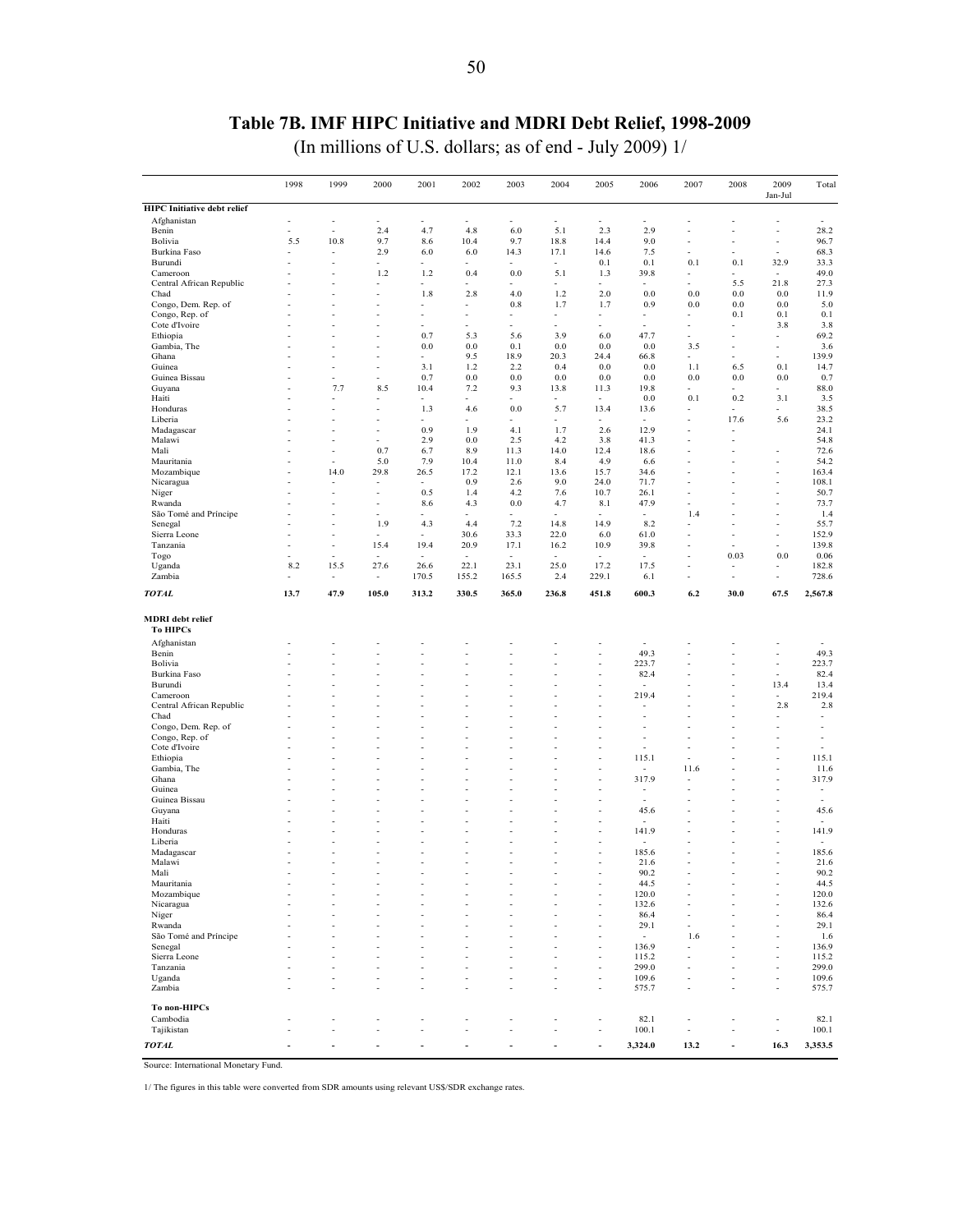## <span id="page-50-0"></span>**Table 8A. Status of Delivery of HIPC Initiative and MDRI Assistance by the African Development Bank (AfDB) Group**

Status as of end-July 2009

(In millions of U.S. dollars)

|                                                   |                                                                        | AfDB Group Assistance under the HIPC Initiative   |                                                         |                                                                | <b>Assistance under the MDRI</b><br>(AfDF only) | <b>Total</b><br>Committed<br>Assistance                                                       | <b>Total</b><br><b>Delivered</b><br>Assistance                                                       |
|---------------------------------------------------|------------------------------------------------------------------------|---------------------------------------------------|---------------------------------------------------------|----------------------------------------------------------------|-------------------------------------------------|-----------------------------------------------------------------------------------------------|------------------------------------------------------------------------------------------------------|
|                                                   | Committed<br>Assistance in NPV<br>Terms as of<br><b>Decision Point</b> | Committed<br>Assistance in end-<br>2008 NPV Terms | Delivered<br>Assistance in end-<br>2008 NPV Terms<br>1/ | Delivered<br>Assistance in<br>Nominal Terms end-2008 NPV<br>2/ | Delivered<br>Assistance in<br>Terms             | under the<br><b>HIPC</b><br><b>Initiative and</b><br>MDRI in end-<br><b>2008 NPV</b><br>Terms | under the<br><b>HIPC</b><br><b>Initiative and</b><br><b>MDRI</b> in end-<br><b>2008 NPV</b><br>Terms |
|                                                   | (I)                                                                    | (II)                                              | (III)                                                   | (IV)                                                           | (V)                                             | $(II) + (V)$                                                                                  | $(III) + (V)$                                                                                        |
|                                                   |                                                                        |                                                   |                                                         |                                                                |                                                 |                                                                                               |                                                                                                      |
| 21 Post-Completion-Point HIPCs 3/<br><b>TOTAL</b> | 2.033.5                                                                | 2,889.4                                           | 1,422.2                                                 | 7,150.3                                                        | 3,084.2                                         | 5,973.7                                                                                       | 4,506.4                                                                                              |
| Benin                                             | 37.6                                                                   | 55.6                                              | 51.8                                                    | 383.2                                                          | 180.6                                           | 236.1                                                                                         | 232.4                                                                                                |
| Burkina Faso                                      | 81.9                                                                   | 121.1                                             | 65.3                                                    | 375.8                                                          | 155.0                                           | 276.1                                                                                         | 220.2                                                                                                |
| Burundi                                           | 150.2                                                                  | 173.9                                             | 23.8                                                    | 20.6                                                           | 4.9                                             | 178.8                                                                                         | 28.7                                                                                                 |
| Cameroon                                          | 78.8                                                                   | 116.6                                             | 93.1                                                    | 234.5                                                          | 95.6                                            | 212.2                                                                                         | 188.7                                                                                                |
| Central African Republic                          | 84.7                                                                   | 93.4                                              | 3.9                                                     | 92.6                                                           | 40.7                                            | 134.1                                                                                         | 44.6                                                                                                 |
| Ethiopia                                          | 331.2                                                                  | 466.6                                             | 233.9                                                   | 789.6                                                          | 314.7                                           | 781.3                                                                                         | 548.6                                                                                                |
| Gambia, The                                       | 15.8                                                                   | 23.4                                              | 11.4                                                    | 157.9                                                          | 71.0                                            | 94.4                                                                                          | 82.4                                                                                                 |
| Ghana                                             | 131.2                                                                  | 184.8                                             | 143.5                                                   | 510.4                                                          | 228.8                                           | 413.6                                                                                         | 372.3                                                                                                |
| Madagascar                                        | 60.1                                                                   | 88.9                                              | 57.5                                                    | 400.9                                                          | 179.4                                           | 268.2                                                                                         | 236.8                                                                                                |
| Malawi                                            | 119.5                                                                  | 176.7                                             | 56.8                                                    | 302.8                                                          | 117.2                                           | 294.0                                                                                         | 174.0                                                                                                |
| Mali                                              | 69.1                                                                   | 102.2                                             | 82.5                                                    | 604.2                                                          | 287.1                                           | 389.3                                                                                         | 369.7                                                                                                |
| Mauritania                                        | 72.8                                                                   | 107.7                                             | 87.0                                                    | 272.0                                                          | 123.3                                           | 230.9                                                                                         | 210.3                                                                                                |
| Mozambique                                        | 149.5                                                                  | 221.2                                             | 26.5                                                    | 577.8                                                          | 245.6                                           | 466.8                                                                                         | 272.1                                                                                                |
| Niger                                             | 47.9                                                                   | 70.9                                              | 24.4                                                    | 213.3                                                          | 85.2                                            | 156.1                                                                                         | 109.6                                                                                                |
| Rwanda                                            | 108.5                                                                  | 160.5                                             | 51.5                                                    | 121.4                                                          | 50.9                                            | 211.4                                                                                         | 102.4                                                                                                |
| São Tomé and Príncipe                             | 40.8                                                                   | 60.4                                              | 15.1                                                    | 37.1                                                           | 13.1                                            | 73.4                                                                                          | 28.2                                                                                                 |
| Senegal                                           | 56.9                                                                   | 84.1                                              | 80.8                                                    | 439.3                                                          | 205.4                                           | 289.5                                                                                         | 286.2                                                                                                |
| Sierra Leone                                      | 43.4                                                                   | 58.3                                              | 19.7                                                    | 155.2                                                          | 61.4                                            | 119.6                                                                                         | 81.0                                                                                                 |
| Tanzania                                          | 124.9                                                                  | 184.8                                             | 96.3                                                    | 651.1                                                          | 273.2                                           | 457.9                                                                                         | 369.5                                                                                                |
| Uganda                                            | 82.6                                                                   | 122.2                                             | 64.3                                                    | 551.2                                                          | 243.5                                           | 365.7                                                                                         | 307.8                                                                                                |
| Zambia                                            | 146.1                                                                  | 216.2                                             | 133.1                                                   | 259.3                                                          | 108.0                                           | 324.1                                                                                         | 241.0                                                                                                |
| 7 Interim HIPCs 3/                                |                                                                        |                                                   |                                                         |                                                                |                                                 |                                                                                               |                                                                                                      |
| <b>TOTAL</b>                                      | 1,583.6                                                                | 1,933.3                                           | 1,008.1                                                 |                                                                |                                                 | 1,933.3                                                                                       | 1,008.1                                                                                              |
| Chad                                              | 37.0                                                                   | 52.1                                              | 20.2                                                    |                                                                | $\cdots$                                        | 52.1                                                                                          | 20.2                                                                                                 |
| Congo, Dem. Rep. of the                           | 905.1                                                                  | 1.156.1                                           | 587.5                                                   |                                                                | $\dddotsc$                                      | 1,156.1                                                                                       | 587.5                                                                                                |
| Congo, Rep. of 4/                                 | 41.9                                                                   | 48.5                                              | 48.5                                                    |                                                                | $\dddotsc$                                      | 48.5                                                                                          | 48.5                                                                                                 |
| Côte d'Ivoire 4/                                  | 208.5                                                                  | 208.5                                             | 0.0                                                     |                                                                | $\cdots$                                        | 208.5                                                                                         | 0.0                                                                                                  |
| Guinea                                            | 75.3                                                                   | 111.5                                             | 53.3                                                    |                                                                | $\ddotsc$                                       | 111.5                                                                                         | 53.3                                                                                                 |
| Guinea-Bissau                                     | 60.4                                                                   | 89.3                                              | 31.4                                                    |                                                                |                                                 | 89.3                                                                                          | 31.4                                                                                                 |
| Liberia 4/                                        | 238.1                                                                  | 250.0                                             | 250.0                                                   |                                                                | $\cdots$                                        | 250.0                                                                                         | 250.0                                                                                                |
| Togo $4/$                                         | 17.3                                                                   | 17.3                                              | 17.2                                                    |                                                                | $\cdots$<br>$\ddotsc$                           | 17.3                                                                                          | 17.2                                                                                                 |
|                                                   |                                                                        |                                                   |                                                         |                                                                |                                                 |                                                                                               |                                                                                                      |
| Total Debt Relief Committed                       | 3,617.0                                                                | 4,822.8                                           | 2,430.3                                                 | 7,150.3                                                        | 3,084.2                                         | 7,907.0                                                                                       | 5,514.5                                                                                              |

Sources: African Development Bank Group, World Bank and IMF staff estimates.

1/ Total delivered enhanced HIPC assistance to end 2008.

2/ Nominal MDRI costs include principal and interest foregone.

3/ Includes only HIPCs that owe debt to AfDB Group.

4/ The total amount of HIPC Initiative debt relief has been provided through an arrears clearance operation in Congo, Rep. of in 2004;

Côte d'Ivoire in 2009; Liberia in 2007; Togo in 2008.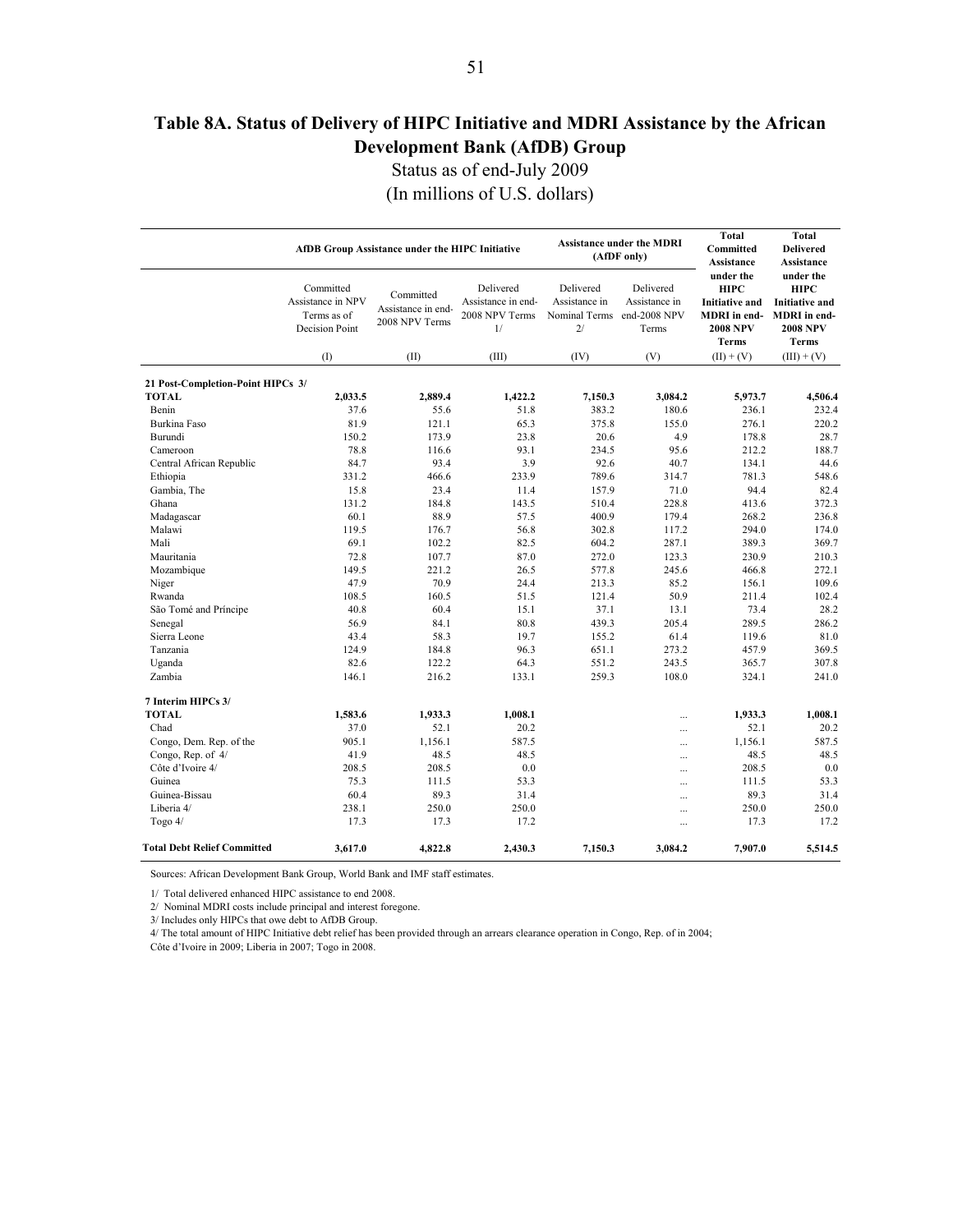<span id="page-51-0"></span>

|                                                   |                                              |                          |                          | (In millions of U.S. dollars) |                            |                          |                          |                          |                   |                          |                          |                          |                          |
|---------------------------------------------------|----------------------------------------------|--------------------------|--------------------------|-------------------------------|----------------------------|--------------------------|--------------------------|--------------------------|-------------------|--------------------------|--------------------------|--------------------------|--------------------------|
| 2000                                              | 2001                                         | 2002                     | 2003                     | 2004                          | 2005                       | 2006                     | 2007                     | 2008                     | 2009              | 2010                     | 2011                     | 2012                     | 2013                     |
| Debt Service before HIPC Initiative Debt Relief   |                                              |                          |                          | Actuals                       |                            |                          |                          |                          |                   |                          | Projected                |                          |                          |
| Benin                                             | 5<br>4                                       | 8                        | 7                        | 9                             | 9                          | 12                       | 5                        | 6                        | 9                 | 13                       | 14                       | 14                       | 15                       |
| Burkina Faso                                      | 8<br>$\overline{4}$                          | 10                       | 9                        | 9                             | 8                          | 12                       | 6                        | 6                        | 6                 | 7                        | 7                        | 8                        | 9                        |
| Burundi                                           | $\boldsymbol{0}$<br>٠                        | ÷,                       | 3                        | 29                            | 18                         | 6                        | $\overline{7}$           | $\overline{7}$           | 7                 | $\tau$                   | 8                        | 8                        | 9                        |
| Central African Republic                          | $\overline{\phantom{a}}$<br>٠                | $\boldsymbol{0}$         | ÷,                       | $\blacksquare$                | $\blacksquare$             | ÷,                       | 49                       | 5                        | 5                 | 6                        | $\overline{7}$           | 8                        | 8                        |
| 47<br>Cameroon                                    | 25                                           | 63                       | 41                       | 40                            | 38                         | 38                       | 28                       | 28                       | 28                | 15                       | 11                       | 9                        | 9                        |
| Chad                                              | 3<br>$\mathbf{1}$                            | $\overline{7}$           | 6                        | $\overline{3}$                | 10                         | $\tau$                   | 9                        | 9                        | 11                | 15                       | 16                       | 17                       | 18                       |
| Congo, Dem. Rep. of the                           | $\overline{\phantom{a}}$<br>٠                | 65                       | 73                       | 42                            | 118                        | 121                      | 128                      | 142                      | 157               | 161                      | 164                      | 169                      | 170                      |
| Rep. of Congo 1/                                  | 7<br>٠                                       | $\boldsymbol{0}$         | 33                       | 188                           | 55                         | 27                       | 19                       | 13                       | 13                | 13                       | 12                       | 12                       | 11                       |
| Côte d'Ivoire                                     | $\boldsymbol{0}$<br>46                       | 197                      | $\boldsymbol{0}$         | 1                             | $\blacksquare$             | ÷,                       | 58                       | 102                      | 273               | 55                       | 47                       | 41                       | 17                       |
| Ethiopia<br>45                                    | 34                                           | 46                       | 46                       | 49                            | 49                         | 50                       | 33                       | 33                       | 20                | 19                       | 19                       | 19                       | 17                       |
| Gambia, The                                       | 3<br>$\overline{3}$                          | 3                        | 3                        | $\overline{4}$                | $\overline{4}$             | $\overline{4}$           | 5                        | $\overline{4}$           | $\overline{c}$    | 3                        | 3                        | 3                        | 5                        |
| 31<br>Ghana                                       | 16                                           | 37                       | 29                       | 30                            | 32                         | 40                       | 23                       | 23                       | 12                | 10                       | 11                       | 11                       | 19                       |
| Guinea<br>24                                      | 18                                           | 26                       | 22                       | 53                            | 18                         | 18                       | 18                       | 17                       | 17                | 17                       | 17                       | 15                       | 15                       |
| Guinea-Bissau                                     | $\overline{4}$<br>÷,                         | $\overline{4}$           | $\overline{4}$           | $\overline{4}$                | 4                          | 4                        | $\overline{4}$           | $\overline{4}$           | 4                 | 5                        | 6                        | 6                        | 6                        |
| Madagascar<br>13                                  | 10                                           | 14                       | 12                       | 10                            | 9                          | 13                       | 6                        | $\overline{7}$           | 8                 | 8                        | 8                        | 8                        | 13                       |
| Malawi<br>10                                      | 7                                            | 10                       | 11                       | 12                            | 12                         | 12                       | 6                        | 6<br>9                   | 6<br>9            | $\tau$                   | $\tau$                   | 5                        | 6                        |
| Mali<br>Mauritania<br>12                          | 7<br>6<br>8                                  | 14<br>12                 | 9<br>12                  | 13<br>12                      | 14<br>13                   | 20<br>18                 | 8<br>14                  | 13                       | 14                | 14<br>14                 | 21<br>14                 | 22<br>13                 | 24<br>13                 |
| Mozambique                                        | 3<br>6                                       | $\tau$                   | 7                        | 8                             | 7                          | 13                       | 8                        | 9                        | 9                 | 11                       | 16                       | 17                       | 18                       |
| Niger                                             | 2<br>1                                       | 3                        | 3                        | 5                             | 5                          | 10                       | 3                        | 4                        | 4                 | $\overline{4}$           | 4                        | 5                        | 5                        |
| Liberia                                           |                                              | ÷,                       | ÷,                       | ÷,                            | $\boldsymbol{0}$           | $\boldsymbol{0}$         | 386                      | 98                       | 3                 | 3                        | 4                        | 4                        | 3                        |
| Rwanda                                            | 4<br>6                                       | 8                        | 7                        | 8                             | 9                          | 11                       | 4                        | 4                        | 5                 | 4                        | 5                        | 5                        | 5                        |
| São Tomé and Príncipe                             | $\mathbf{1}$<br>1                            | $\overline{c}$           | $\overline{2}$           | $\overline{2}$                | 2                          | $\overline{2}$           | 3                        | $\boldsymbol{0}$         | $\boldsymbol{0}$  | $\mathbf{1}$             | $\mathbf{1}$             | 1                        | $\mathbf{1}$             |
| 25<br>Senegal                                     | 14                                           | 31                       | 24                       | 26                            | 26                         | 29                       | 25                       | 26                       | 27                | 27                       | 27                       | 15                       | 15                       |
| Sierra Leone                                      | $\overline{c}$<br>$\overline{2}$             | 3                        | 4                        | 5                             | 5                          | 5                        | 5                        | $\overline{2}$           | 2                 | $\overline{2}$           | 3                        | 3                        | 3                        |
| Tanzania<br>11                                    | 8                                            | 12                       | 15                       | 16                            | 16                         | 21                       | 11                       | 13                       | 12                | 13                       | 13                       | 14                       | 14                       |
| Togo                                              | $\boldsymbol{0}$<br>-1                       | $\ddot{\phantom{1}}$     | $\blacksquare$           | $\overline{\phantom{a}}$      | ÷,                         | $\ddot{\phantom{1}}$     | $\blacksquare$           | 39                       | 4                 | 4                        | 8                        | 8                        | 9                        |
| Uganda                                            | 7<br>5                                       | 9                        | 10                       | 12                            | 12                         | 19                       | 8                        | 9                        | 9                 | 8                        | 9                        | 16                       | 20                       |
| Zambia<br>31                                      | 24                                           | 24                       | 26                       | 27                            | 26                         | 28                       | 17                       | 12                       | 11                | 9                        | $\tau$                   | 7                        | 7                        |
| 302<br><b>TOTAL</b>                               | 251                                          | 616                      | 418                      | 618                           | 521                        | 540                      | 897                      | 653                      | 688               | 474                      | 488                      | 481                      | 480                      |
| Debt service after HIPC Initiative debt relief 2/ |                                              |                          |                          |                               |                            |                          |                          |                          |                   |                          |                          |                          |                          |
| Benin                                             | 3                                            | 3                        | $\overline{\mathbf{c}}$  | 3                             | 4                          | 6                        | $\boldsymbol{0}$         | $\boldsymbol{0}$         | 6                 | 13                       | 14                       | 14                       | 15                       |
| Burkina Faso                                      | 4                                            | 3                        | $\overline{2}$           | 3                             | 3                          | 6                        | $\overline{\phantom{m}}$ | $\mathbf{0}$             | $\mathbf{0}$      | $\mathbf{1}$             | $\overline{c}$           | 2                        | $\overline{c}$           |
| Burundi                                           | $\boldsymbol{0}$<br>$\overline{\phantom{a}}$ | $\blacksquare$           | 3                        | 29                            | 15                         | $\mathbf{0}$             | $\mathbf{0}$             | 1                        | 1                 | $\mathbf{1}$             | 1                        | $\mathbf{1}$             | $\mathbf{1}$             |
| Central African Republic                          | $\overline{\phantom{a}}$                     | $\boldsymbol{0}$         | $\overline{\phantom{a}}$ | $\overline{a}$                | ÷,                         | ٠                        | 49                       | 1                        | $\mathbf{1}$      | $\overline{c}$           | 3                        | 3                        | 3                        |
| Cameroon                                          | 44<br>13                                     | 52                       | 35                       | 40                            | 38                         | 27                       | 10                       | 13                       | 13                | 9                        | 9                        | 9                        | 9                        |
| Chad                                              | 3<br>٠.                                      | 3                        | $\overline{2}$           | $\overline{\phantom{a}}$      | 7                          | $\overline{7}$           | 9                        | 9                        | 11                | 10                       | 10                       | 10                       | 11                       |
| Congo, Dem. Rep. of the                           | $\overline{\phantom{a}}$<br>٠                | 65                       | 72                       | $\blacksquare$                | 19                         | 10                       | 13                       | 24                       | 37                | 39                       | 41                       | 169                      | 170                      |
| Rep. of Congo 1/<br>Côte d'Ivoire                 | 7<br>٠<br>$\boldsymbol{0}$<br>46             | $\boldsymbol{0}$<br>197  | 33<br>$\boldsymbol{0}$   | 148<br>1                      | 55                         | 27<br>÷,                 | 19                       | 13<br>102                | 13<br>74          | 13<br>55                 | 12<br>47                 | 12<br>41                 | 11<br>17                 |
| 45<br>Ethiopia                                    | 34                                           | 15                       | 16                       | 19                            | $\ddot{\phantom{a}}$<br>20 | 21                       | 58<br>5                  | 6                        | $\mathbf{0}$      |                          |                          |                          | $\overline{\phantom{a}}$ |
| Gambia, The                                       | 3<br>$\mathbf{0}$                            | 1                        | 1                        | $\overline{4}$                | 4                          | $\overline{4}$           | 5                        | 1                        | ÷                 | $\overline{\phantom{a}}$ | $\overline{a}$           | $\boldsymbol{0}$         | 3                        |
| Ghana<br>31                                       | 16                                           | 19                       | 8                        | 10                            | 13                         | 22                       | 8                        | 8                        | $\mathbf{0}$      | 3                        | $\overline{4}$           | $\overline{4}$           | 17                       |
| 24<br>Guinea                                      | 7                                            | 15                       | 12                       | 53                            | 18                         | 18                       | 18                       | 6                        | 17                | $\boldsymbol{7}$         | 1                        | 4                        | 6                        |
| Guinea-Bissau                                     | ä,<br>٠                                      | ÷,                       | $\boldsymbol{0}$         | $\mathbf{1}$                  | $\mathbf{1}$               | $\mathbf{1}$             | $\mathfrak{Z}$           | 1                        |                   |                          |                          |                          |                          |
| Madagascar<br>13                                  | $\mathbf{1}$                                 | 5                        | 5                        | 10                            | 4                          | $\overline{7}$           | $\mathbf{1}$             | $\mathbf{1}$             | $\mathbf{1}$      | $\mathbf{1}$             | $\mathbf{1}$             | $\mathbf{1}$             | 9                        |
| Malawi<br>10                                      | $\ddot{\phantom{1}}$                         | 3                        | $\overline{4}$           | 5                             | 12                         | 12                       | ÷.                       | $\ddot{\phantom{1}}$     | ä,                | $\ddot{\phantom{1}}$     | $\ddot{\phantom{1}}$     |                          |                          |
| Mali                                              | 5<br>$\sim$                                  | 5                        | 1                        | 5                             | 6                          | 11                       | $\overline{\phantom{a}}$ | $\mathbf{1}$             | ÷,                | $\tau$                   | 21                       | 22                       | 24                       |
| Mauritania                                        | 5<br>$\ddot{\phantom{1}}$                    | 3                        | 3                        | $\overline{4}$                | 5                          | 10                       | 6                        | 5                        | 6                 | 6                        | 11                       | 13                       | 13                       |
| Mozambique                                        | 2<br>$\overline{4}$                          | 5                        | 5                        | 5                             | 4                          | 11                       | 5                        | 6                        | 6                 | 8                        | 16                       | 17                       | 18                       |
| Niger                                             | $\mathbf{1}$<br>÷,                           | $\mathbf{1}$             | $\mathbf{1}$             | 2                             | 2                          | 7                        | $\boldsymbol{0}$         | $\mathbf{0}$             | $\mathbf{1}$      | $\mathbf{1}$             | $\mathbf{1}$             | $\mathbf{1}$             | $\mathbf{1}$             |
| Liberia                                           | ÷,<br>$\sim$                                 | ٠                        | $\overline{\phantom{a}}$ | $\blacksquare$                | $\boldsymbol{0}$           | $\boldsymbol{0}$         | 148                      | 98                       | 3                 | 3                        | $\overline{4}$           | $\overline{4}$           | 3                        |
| Rwanda                                            | 6<br>÷,                                      | 2                        | $\overline{2}$           | 3                             | 5                          | 4                        | $\blacksquare$           | $\blacksquare$           | ÷.                | $\blacksquare$           | $\overline{a}$           | $\overline{a}$           | $\blacksquare$           |
| São Tomé and Príncipe                             | 1<br>$\sim$                                  | $\mathbf{1}$             | $\boldsymbol{0}$         | $\mathbf{1}$                  | 1                          | $\mathbf{1}$             | $\mathbf{1}$             | $\overline{\phantom{a}}$ | ÷,                | $\overline{\phantom{a}}$ | $\overline{\phantom{a}}$ | $\overline{\phantom{a}}$ | $\overline{\phantom{a}}$ |
| Senegal                                           | 20<br>6                                      | 23                       | 20                       | 11                            | 8                          | 21                       | 25                       | 26                       | 27                | 27                       | 27                       | 15                       | 15                       |
| Sierra Leone                                      | $\overline{c}$<br>2                          | $\overline{c}$           | 1                        | 2                             | 2                          | $\overline{2}$           | $\overline{c}$           | $\overline{\phantom{a}}$ | ÷                 | $\blacksquare$           | ÷,                       | $\overline{\phantom{a}}$ |                          |
| Tanzania                                          | 6<br>÷.                                      | $\overline{4}$           | 5                        | 6                             | 7                          | 11                       | $\mathbf{1}$             | $\overline{c}$           | $\mathbf{1}$      | $\mathbf{1}$             | $\mathbf{1}$             | 2                        | $\mathbf{1}$             |
| Togo                                              | $\boldsymbol{0}$<br>1                        | $\overline{\phantom{a}}$ | $\overline{\phantom{a}}$ | $\overline{\phantom{a}}$      | ٠                          | $\overline{\phantom{a}}$ |                          | 22<br>$\overline{2}$     | $\overline{4}$    | 4                        | 8                        | 8                        | 9                        |
| Uganda<br>Zambia<br>31                            | 3<br>$\ddot{\phantom{1}}$<br>$\overline{c}$  | 3<br>5                   | 4<br>7                   | 5<br>27                       | 5<br>17                    | 12<br>10                 | 1<br>3                   | 3                        | $\mathbf{1}$<br>2 | $\mathbf{1}$<br>1        | 3<br>$\mathbf{1}$        | 13<br>1                  | 20<br>$\mathbf{1}$       |
| 271<br><b>TOTAL</b>                               | 130                                          | 437                      | 243                      | 398                           | 273                        | 268                      | 389                      | 353                      | 224               | 211                      | 237                      | 365                      | 379                      |

**Table 8B. AfDB Group Debt Service after HIPC Initiative and MDRI Debt Relief, 2000-2013**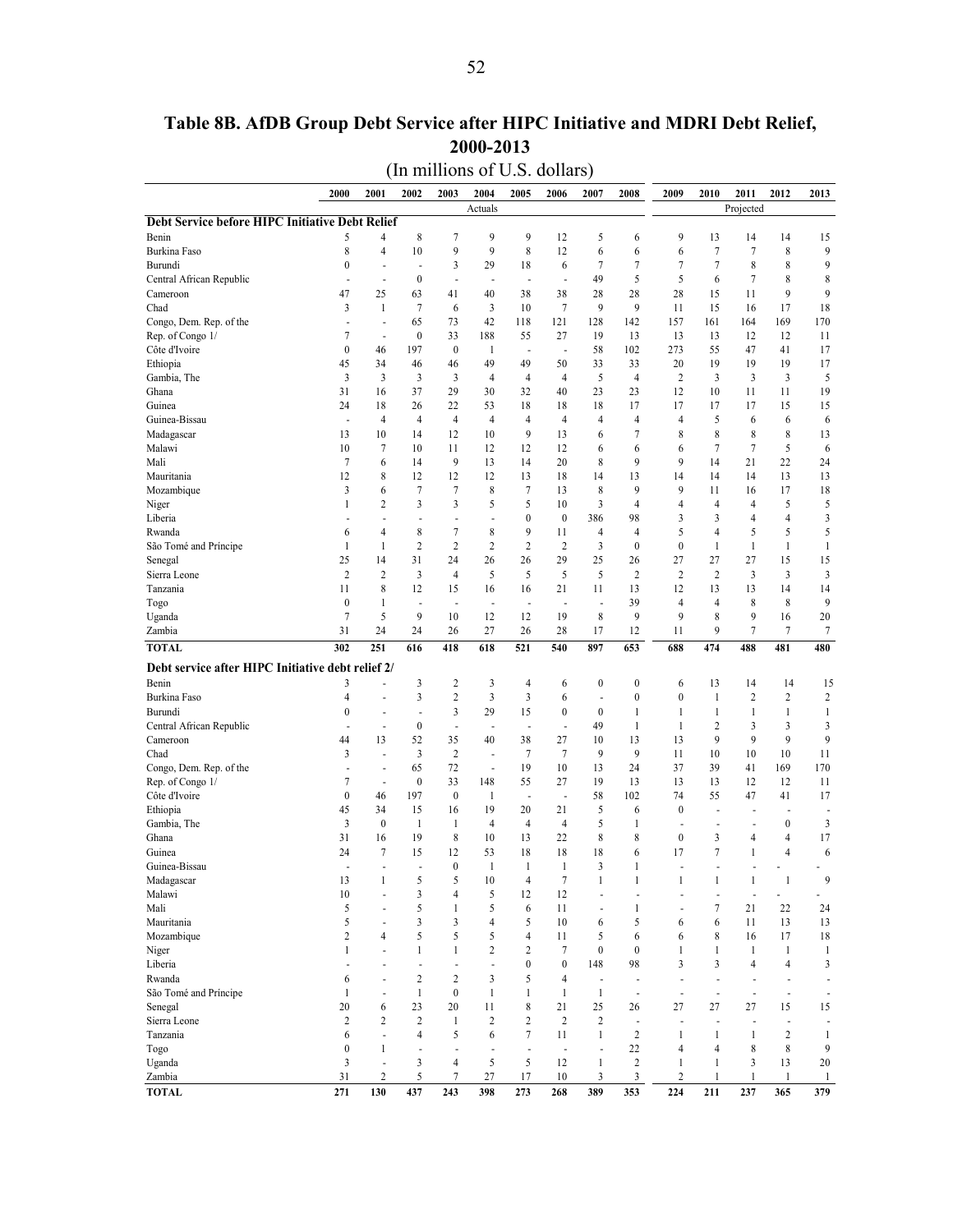|                                                         | 2000                     | 2001                     | 2002                     | 2003                     | 2004                     | 2005                     | 2006                     | 2007             | 2008           | 2009                     | 2010                     | 2011                     | 2012                     | 2013                     |
|---------------------------------------------------------|--------------------------|--------------------------|--------------------------|--------------------------|--------------------------|--------------------------|--------------------------|------------------|----------------|--------------------------|--------------------------|--------------------------|--------------------------|--------------------------|
|                                                         |                          |                          |                          |                          | Actuals                  |                          |                          |                  |                |                          |                          | Projected                |                          |                          |
| Debt service after HIPC Initiative debt relief and MDRI |                          |                          |                          |                          |                          |                          |                          |                  |                |                          |                          |                          |                          |                          |
| Benin                                                   | 3                        |                          | 3                        | 2                        | 3                        | 4                        | 4                        |                  |                |                          | 3                        | 3                        | 3                        | 3                        |
| <b>Burkina Faso</b>                                     | 4                        | ٠                        | 3                        | $\overline{2}$           | 3                        | 3                        | 4                        |                  |                |                          |                          |                          |                          |                          |
| Burundi                                                 | $\theta$                 | ÷                        | $\overline{a}$           | 3                        | 29                       | 15                       | $\theta$                 | $\theta$         | 1              | 1                        | $\mathbf{1}$             | $\mathbf{1}$             | $\mathbf{1}$             | 1                        |
| Central African Republic                                | $\overline{\phantom{a}}$ | $\overline{\phantom{a}}$ | $\mathbf{0}$             | $\overline{\phantom{a}}$ | $\overline{\phantom{a}}$ | $\overline{a}$           | $\overline{\phantom{a}}$ | 49               | 1              | 1                        | $\mathbf{1}$             | 1                        | $\overline{c}$           | 2                        |
| Cameroon                                                | 44                       | 13                       | 52                       | 35                       | 40                       | 38                       | 26                       | 8                | 11             | 11                       | 7                        | 5                        | $\overline{4}$           | 4                        |
| Chad                                                    | 3                        | ÷,                       | 3                        | $\overline{c}$           | $\overline{a}$           | 7                        | $\overline{7}$           | $\mathbf{Q}$     | 9              | 11                       | 6                        | 6                        | 6                        | 6                        |
| Congo, Dem. Rep. of the                                 |                          | $\overline{\phantom{a}}$ | 65                       | 72                       | $\overline{a}$           | 19                       | 10                       | 13               | 24             | 37                       | 39                       | 41                       | 166                      | 167                      |
| Rep. of Congo 1/                                        | 7                        | $\overline{\phantom{a}}$ | $\boldsymbol{0}$         | 33                       | 148                      | 55                       | 27                       | 19               | 13             | 13                       | 12                       | 12                       | 11                       | 10                       |
| Côte d'Ivoire                                           | $\mathbf{0}$             | 46                       | 197                      | $\mathbf{0}$             | 1                        | $\overline{\phantom{a}}$ | $\overline{\phantom{a}}$ | 58               | 102            | 74                       | 53                       | 42                       | 36                       | 12                       |
| Ethiopia                                                | 45                       | 34                       | 15                       | 16                       | 19                       | 20                       | 15                       | $\overline{a}$   | J.             |                          |                          |                          |                          | $\overline{\phantom{a}}$ |
| Gambia, The                                             | 3                        | $\theta$                 | $\mathbf{1}$             | 1                        | $\overline{4}$           | $\overline{4}$           | $\overline{4}$           | 5                |                |                          |                          |                          |                          |                          |
| Ghana                                                   | 31                       | 16                       | 19                       | 8                        | 10                       | 13                       | 16                       | 1                | 1              | ÷                        | $\overline{a}$           | $\overline{a}$           | $\overline{a}$           | 2                        |
| Guinea                                                  | 24                       | 7                        | 15                       | 12                       | 53                       | 18                       | 18                       | 18               | 6              | 17                       | $\overline{7}$           | $\mathbf{1}$             | $\mathfrak{2}$           | $\overline{4}$           |
| Guinea-Bissau                                           | $\overline{a}$           | $\overline{\phantom{0}}$ | $\overline{\phantom{a}}$ | $\mathbf{0}$             | 1                        | 1                        | 1                        | 3                | 1              |                          |                          |                          | $\overline{a}$           |                          |
| Madagascar                                              | 13                       | 1                        | 5                        | 5                        | 10                       | $\overline{4}$           | 4                        |                  |                |                          |                          |                          | $\overline{\phantom{a}}$ | $\mathbf{0}$             |
| Malawi                                                  | 10                       | $\overline{a}$           | $\overline{3}$           | $\overline{4}$           | 5                        | 12                       | 12                       |                  |                |                          |                          |                          | $\overline{a}$           |                          |
| Mali                                                    | 5                        | $\overline{a}$           | 5                        | 1                        | 5                        | 6                        | 7                        | $\overline{a}$   | L,             |                          |                          | 3                        | $\overline{4}$           | 4                        |
| Mauritania                                              | 5                        | $\overline{a}$           | 3                        | 3                        | 4                        | 5                        | 9                        | $\overline{4}$   | 3              | 3                        | 3                        | 5                        | 5                        | 5                        |
| Mozambique                                              | $\overline{2}$           | 4                        | 5                        | 5                        | 5                        | $\overline{4}$           | $\tau$                   | $\theta$         | 1              | $\theta$                 | $\mathbf{1}$             | 5                        | 5                        | 6                        |
| Niger                                                   | 1                        | L,                       | $\mathbf{1}$             | 1                        | $\overline{c}$           | $\overline{2}$           | 5                        | $\overline{a}$   | $\overline{a}$ | $\overline{\phantom{a}}$ | $\overline{\phantom{a}}$ | $\overline{\phantom{a}}$ | $\overline{\phantom{a}}$ |                          |
| Liberia                                                 |                          |                          |                          | $\overline{a}$           | L,                       | $\mathbf{0}$             | $\mathbf{0}$             | 148              | 98             | 3                        | 3                        | 3                        | 3                        | 3                        |
| Rwanda                                                  | 6                        | ÷,                       | $\overline{2}$           | $\overline{2}$           | 3                        | 5                        | $\overline{c}$           |                  | L,             |                          |                          |                          | $\overline{a}$           |                          |
| São Tomé and Príncipe                                   | 1                        | $\overline{a}$           | $\mathbf{1}$             | $\mathbf{0}$             | $\mathbf{1}$             | 1                        | 1                        | $\mathbf{1}$     | Ĭ.             |                          |                          |                          |                          |                          |
| Senegal                                                 | 20                       | 6                        | 23                       | 20                       | 11                       | 8                        | 16                       | 17               | 17             | 18                       | 17                       | 17                       | $\overline{4}$           | 3                        |
| Sierra Leone                                            | $\overline{2}$           | $\overline{c}$           | $\overline{2}$           | 1                        | $\overline{2}$           | $\overline{c}$           | $\overline{c}$           |                  |                |                          |                          |                          | $\overline{a}$           |                          |
| Tanzania                                                | 6                        | L,                       | 4                        | 5                        | 6                        | $\overline{7}$           | $\overline{7}$           |                  | $\overline{a}$ | $\overline{\phantom{a}}$ |                          | $\overline{a}$           | $\overline{\phantom{a}}$ |                          |
| Togo                                                    | $\mathbf{0}$             | 1                        | $\overline{a}$           | $\overline{\phantom{a}}$ | $\overline{a}$           | $\overline{\phantom{a}}$ | $\overline{a}$           |                  | 22             | $\overline{4}$           | $\overline{4}$           | $\overline{4}$           | $\overline{4}$           | 5                        |
| Uganda                                                  | 3                        | $\overline{a}$           | 3                        | 4                        | 5                        | 5                        | 8                        | $\overline{a}$   | ٠              |                          |                          |                          | 1                        | 4                        |
| Zambia                                                  | 31                       | $\overline{2}$           | 5                        | 7                        | 27                       | 17                       | 8                        | $\boldsymbol{0}$ |                |                          |                          |                          |                          |                          |
| <b>TOTAL</b>                                            | 271                      | 130                      | 437                      | 243                      | 398                      | 273                      | 220                      | 354              | 311            | 193                      | 157                      | 148                      | 256                      | 240                      |

## **Table 8B (concluded). AfDB Group Debt Service after HIPC Initiative and MDRI Debt Relief, 2000-2013**

Sources: African Development Bank Group

1/ The total amount of HIPC Initiative debt relief has been provided through arrears clearance operation

2/ Debt service after HIPC for interim HIPC countries assumes that interim debt relief is provided according to the schedule determined at decision point.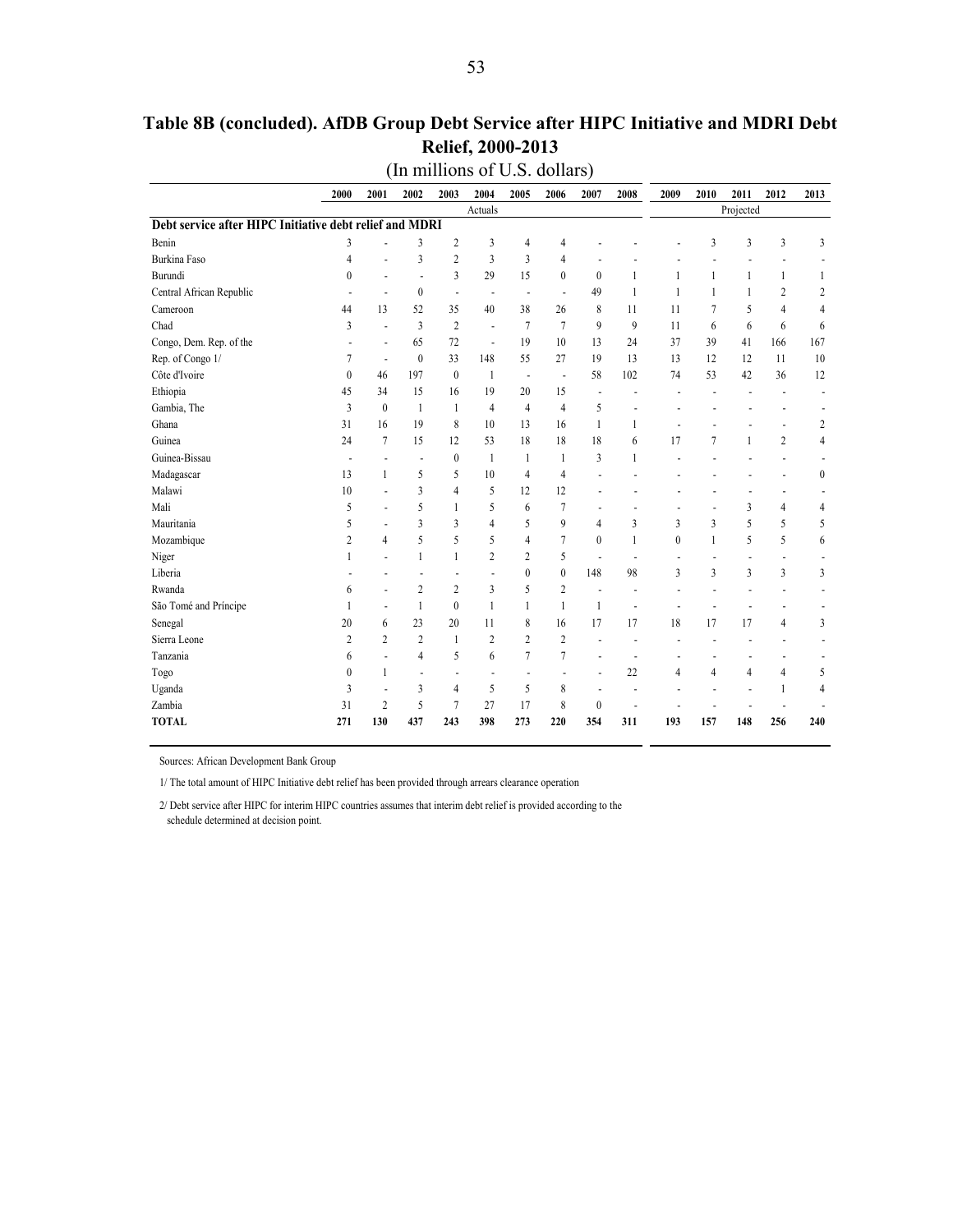### **Table 9. Status of Delivery of HIPC and IaDB-07 Initiatives Assistance by the Inter-American Development Bank (IaDB)**  Status as of end-July 2009 (In millions of U.S. dollars)

|                                    |                                                                    | <b>IaDB</b> Assistance under the HIPC Initiative             |                                                          |                                                     | <b>IaDB 2007 Debt Initiative</b><br>(MDRI equivalent) | <b>Total Committed</b><br><b>Assistance</b>                                            | <b>Total Delivered</b><br>Assistance                                                   |
|------------------------------------|--------------------------------------------------------------------|--------------------------------------------------------------|----------------------------------------------------------|-----------------------------------------------------|-------------------------------------------------------|----------------------------------------------------------------------------------------|----------------------------------------------------------------------------------------|
|                                    | Committed<br>Assistance in<br>NPV Terms as<br>of Decision<br>Point | Committed<br>Assistance in<br>$end-2008$<br><b>NPV Terms</b> | Delivered<br>Assistance in<br>end-2008 NPV<br>Terms $1/$ | Delivered<br>Assistance in<br>Nominal<br>Terms $2/$ | Delivered<br>Assistance in<br>end-2008 NPV<br>Terms   | under the HIPC<br><b>Initiative and</b><br>2007 Initiative in<br>end-2008 NPV<br>Terms | under the HIPC<br><b>Initiative and</b><br>2007 Initiative in<br>end-2008 NPV<br>Terms |
|                                    | $($ I                                                              | (II)                                                         | (III)                                                    | (IV)                                                | (V)                                                   | $(II) + (IV)$                                                                          | $(III) + (V)$                                                                          |
| 5 Post-Completion-Point HIPCs 3/   |                                                                    |                                                              |                                                          |                                                     |                                                       |                                                                                        |                                                                                        |
| <b>TOTAL</b>                       | 1,183.0                                                            | 1,727.4                                                      | 735.1                                                    | 4,369.0                                             | 2,352.1                                               | 4,079.5                                                                                | 3,087.2                                                                                |
| Bolivia                            | 477.1                                                              | 705.8                                                        | 210.0                                                    | 1,050.2                                             | 541.2                                                 | 1,247.0                                                                                | 751.2                                                                                  |
| Haiti                              | 60.4                                                               | 66.6                                                         | 20.7                                                     | 492.3                                               | 290.2                                                 | 356.8                                                                                  | 311.0                                                                                  |
| Honduras                           | 133.8                                                              | 197.9                                                        | 175.2                                                    | 1,367.1                                             | 791.1                                                 | 989.1                                                                                  | 966.4                                                                                  |
| Guyana                             | 120.5                                                              | 178.3                                                        | 61.3                                                     | 469.9                                               | 259.8                                                 | 438.1                                                                                  | 321.2                                                                                  |
| Nicaragua                          | 391.2                                                              | 578.8                                                        | 267.8                                                    | 989.5                                               | 469.7                                                 | 1,048.5                                                                                | 737.5                                                                                  |
| <b>Total Debt Relief Committed</b> | 1,183.0                                                            | 1,727.4                                                      | 735.1                                                    | 4,369.0                                             | 2,352.1                                               | 4,079.5                                                                                | 3,087.2                                                                                |

Sources: Inter-American Development Bank, World Bank and IMF staff estimates.

1/ Total delivered enhanced HIPC assistance to end 2008.

2/ Nominal IaDB-07 Initiative costs include principal and interest foregone.

<span id="page-53-0"></span>3/ Includes only HIPCs that owe debt to IaDB.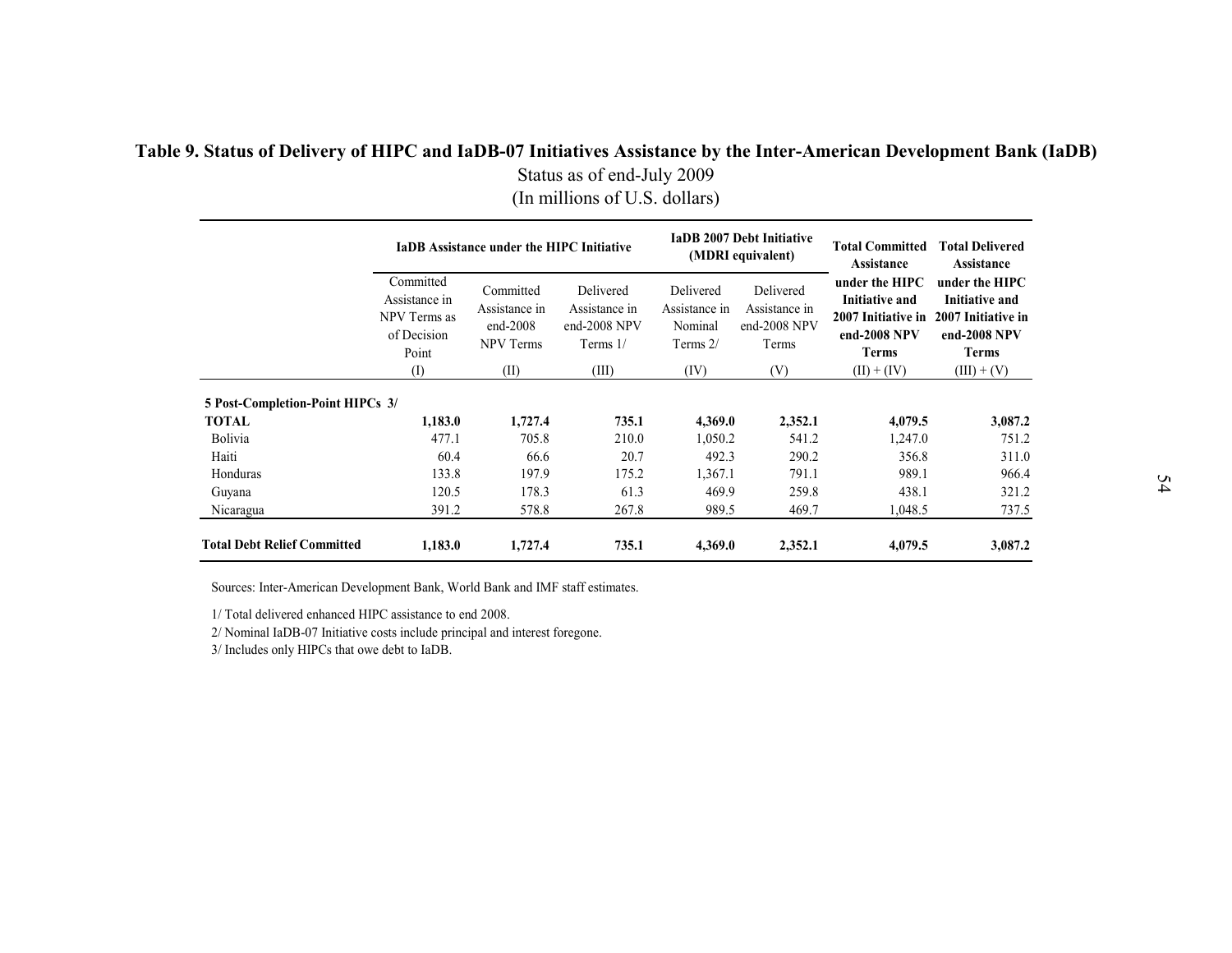#### **Table 10. Status of Bilateral Donor Pledges to the Debt Relief Trust Fund**

Status as of July 15, 2009

(In millions of U.S. dollars)

<span id="page-54-0"></span>

|                                      |                |                | Inception through September 2002  |                |    | October 2002 to October 2004 |      |                | to October    |                | onwards(incl new pledges)  | Total                            |
|--------------------------------------|----------------|----------------|-----------------------------------|----------------|----|------------------------------|------|----------------|---------------|----------------|----------------------------|----------------------------------|
|                                      |                |                |                                   |                |    |                              |      |                |               |                |                            | Contributions<br>since inception |
|                                      |                |                | Contributions Pledged and Paid-In |                |    | <b>Contributions Pledged</b> |      |                | Bilateral     |                | Bilateral Contributions e/ | f/                               |
|                                      |                |                |                                   |                |    |                              |      |                | contributions |                |                            | Including EC-                    |
|                                      |                |                | Total                             |                |    |                              |      |                | Pledged and   | Pledged        |                            | ACP                              |
| Donor                                | EC-ACP         | Bilateral      | Contributions                     | EC-ACP a/      |    | Bilateral b/c/               |      | Paid-in        | Paid-in e/    | $i\prime$      | Paid-in                    | Contribution                     |
| Australia                            |                | 13             | 13                                |                |    |                              |      |                |               |                |                            | 13                               |
| Austria                              | 18             | 26             | 44                                | 6              |    |                              |      |                |               |                |                            | 50                               |
| Belgium                              | 26             | 20             | 46                                | 10             |    | 9                            |      | 9              |               |                |                            | 64                               |
| Canada                               |                | 116            | 116                               |                |    | 51                           |      | 51             | 28            |                |                            | 195                              |
| Denmark                              | 15             | 43             | 58                                | 5              |    | 21                           |      | 21             |               | 8              | 8                          | 93                               |
| Finland                              | 10             | 25             | 35                                | 3              |    | 13                           |      | 13             | 13            | 20             | 20                         | 84                               |
| France                               | 166            | 21             | 187                               | 60             |    | 11                           |      | 11             |               | 26             | 22 d                       | 285                              |
| Germany                              | 160            | 72             | 232                               | 58             |    | 60                           |      | 60             |               | 52             | 35<br>d                    | 402                              |
| Greece                               | 9              | 3              | 12                                | 3              |    | $\overline{2}$               |      | $\overline{c}$ |               |                |                            | 17                               |
| Iceland                              |                | $\overline{2}$ | $\overline{c}$                    |                |    | $\mathbf{1}$                 |      | 1              |               | 0.2            | 0.2                        | 3                                |
| Ireland                              | $\overline{4}$ | 20             | 23                                | $\mathbf{1}$   |    |                              |      |                |               | $\overline{7}$ | $\overline{7}$             | 32                               |
| Italy                                | 86             | 70             | 156                               | 31             | h/ | 29                           | d/h/ | 9              |               |                |                            | 215                              |
| Japan                                |                | 200            | 200                               |                |    | 58                           |      | 58             |               |                |                            | 258                              |
| Korea                                |                |                |                                   |                |    | 10                           |      | 10             |               |                |                            | 10                               |
| Luxembourg                           | $\overline{c}$ | $\overline{1}$ | $\overline{c}$                    | 1              |    |                              |      |                |               |                |                            | 4                                |
| Netherlands                          | 36             | 136            | 172                               | 13             |    | 56                           | d    | 49.8           |               | 13.8           | $d\prime$                  | 254                              |
| New Zealand                          |                | $\overline{2}$ | $\overline{c}$                    |                |    |                              |      |                |               |                |                            | 2                                |
| Norway                               |                | 79             | 79                                |                |    | 47                           |      | 47             | 20            | 20             | 20                         | 166                              |
| Portugal                             | $\mathcal{I}$  | 15             | 22                                | $\overline{c}$ |    |                              |      |                |               |                |                            | 24                               |
| Russian Federation                   |                |                |                                   |                |    | 10                           |      | 10             | 15            |                |                            | 25                               |
| Spain                                | 40             | 85             | 125                               | 15             |    | 25                           |      | 25             |               | 15             | 15                         | 180                              |
| Sweden                               | 19             | 58             | 77                                | 6              |    | 26                           |      | 26             |               | 20             | 20                         | 129                              |
| <b>Switzerland</b>                   |                | 60             | 60                                |                |    | 35                           |      | 35             |               | $\overline{4}$ | 4                          | 99                               |
| United Kingdom                       | 88             | 221            | 310                               | 32             |    | 95                           |      | 95             |               | 65             | 65                         | 501                              |
| <b>United States</b>                 |                | 600            | 600                               |                |    | 150                          |      | 75             |               |                |                            | 750                              |
| <b>Total Bilateral Contributions</b> |                | 1,889          |                                   |                |    | 709                          |      | 608            | 76            | 251            | 217                        | 2,924                            |
| Total EC-ACP Contributions           | 685            |                |                                   | 246            | ď  |                              |      | 246            |               |                |                            | 931                              |
| Total g/                             | 685            | 1,889          | 2,574                             | 246            |    | 709                          |      | 854            | 76            | 251            | 217                        | 3,855                            |

a/ On May 16, 2003, the EC-ACP Council, bringing together Ministers from African, Caribbean, and Pacific countries and EU Member States, approved a contribution of EUR 200 million. This contribution was funded from resources already allocated to EC-ACP cooperation through the 8th and 9th replenishments of the European Development Fund.

b/ Most EU Member States pledges made at the October 2002 HIPC technical meeting included their share of an expected EC-ACP contribution. When the EC-ACP contribution was finalized in May 2003, bilateral pledges of EU members were adjusted, attributing the EC-ACP contribution based on each donor's share in EDF9. In addition, a number of donors made pledges after the October 2002 meeting or increased the amount of their pledges, including Canada, Finland, Greece, Korea, Norway, Russia and the United Kingdom.

c/ Many donors linked the level of their 2002 pledge to specific funding gap estimates or to other conditions such as additional funding for IFAD. These pledge conditions are noted on page 4 of the Chairman's summary of HIPC technical meeting on October 24, 2002.

- d/ Contribution agreements have been signed covering the full amount of the donor's outstanding pledge. Germany has signed agreements for XDR 35.06 mln. Of this amount, XDR 21.91 mln have been paid. France has signed agreements for EUR 26.20 mln. Of this amount, EUR 22.27 mln has been paid. Italy has signed agreements for USD 28.72 mln. Of this amount, USD 9.10 mln has been paid. Netherlands has signed agreements for USD 69.80. Of this amount, USD 49.80 mln has been paid. The remainig amount for respective donors is payable in 2009 and 2010 on an agreed schedule.
- e/ Excludes contribution earmarked for IDA provided in the context of IDA14 and IDA15.

f/ Many donors have also provided debt relief through other initiatives and mechanisms including: the Debt Reduction Facility for IDA-only Countries (providing financing for commercial debt reduction efforts), specific country-held multilateral debt relief facilities, bilateral debt relief trust funds, and the Central American Emergency Trust Fund.

- g/ This total includes (1) contributions of USD 80 million that were earmarked to IDA from Australia, Austria, Iceland, Italy, the Netherlands and New Zealand; and (2) contributions of USD 52 million that were earmarked to IFAD.
- h/ Based on a funding gap of \$1 billion contingent on collective efforts to move to \$1 billion as needed and provided IFAD is included in the funding gap.
- i/ Many donors linked the level of their pledge (from 2006 onwards) to their share of IDA14, ADF-X or their share in IFAD. Details of pledge conditions are reflected on page 3 of the Chairman's summary of HIPC technical meeting on November 19, 2006 and subsequent pledging meeting in Maputo during June 2007.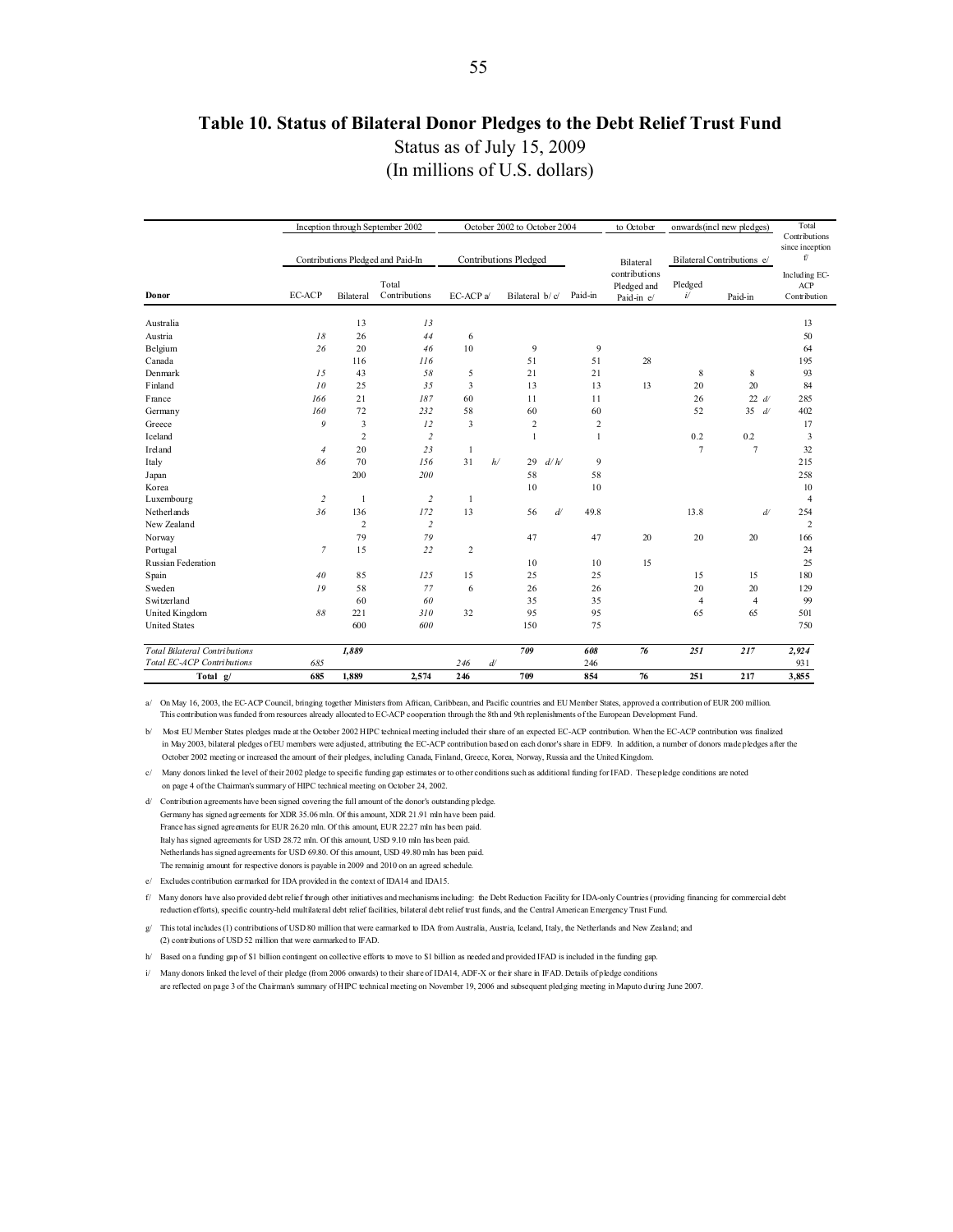|                              |                          |                         |                |                |                |                |                          |                |                |              |                          |                          | <b>Paris Club Creditors</b> |                          |                |                          |                          |                         |                          |                |                          |               |                            |                     |                 |                                                                  |                 |
|------------------------------|--------------------------|-------------------------|----------------|----------------|----------------|----------------|--------------------------|----------------|----------------|--------------|--------------------------|--------------------------|-----------------------------|--------------------------|----------------|--------------------------|--------------------------|-------------------------|--------------------------|----------------|--------------------------|---------------|----------------------------|---------------------|-----------------|------------------------------------------------------------------|-----------------|
| 35 Post-Decision-Point HIPCs | Australia                | Austria                 | Belgium        | Brazil<br>1/   | Canada         | Denmark        | Finland                  | France         | Gernany        | Ireland      | Israel<br>1/             | Italy                    | Japan                       | Luxembourg<br>2/         | Netherlands    | Norway                   | Portugal<br>1/           | Russia                  | South Africa<br>1/       | Spain          | Sweden                   | Switzerland   | Trinidad &<br>Tobago<br>1/ | Kingdom<br>United 1 | United States   | $\begin{tabular}{l} D A-administered \\ EEC Loans \end{tabular}$ | Total           |
| Afghanistan                  | $\overline{a}$           |                         |                |                |                |                |                          |                | $\tau$         |              |                          |                          | ÷,                          |                          |                |                          |                          | 395                     | $\overline{\phantom{a}}$ |                |                          |               |                            |                     | 38              | $\sim$                                                           | 441             |
| Benin                        |                          |                         |                |                | $\theta$       |                |                          | 39             | $\overline{2}$ |              |                          | 15                       | 12                          |                          | 5              | 14                       |                          | 2                       |                          |                |                          |               |                            | $\overline{2}$      | $\mathbf{0}$    | $\sim$                                                           | 94              |
| Bolivia                      |                          | 15                      | 34             |                | $\overline{2}$ |                | $\overline{\phantom{a}}$ | 28             | 147            |              | $\overline{a}$           | 31                       | 220                         | $\sim$                   | 12             |                          |                          |                         |                          | 67             |                          |               |                            | 14                  | 35              | $\sim$                                                           | 607             |
| <b>Burkina Faso</b>          |                          | $\overline{2}$          |                |                |                |                |                          | 16             |                |              |                          | $\overline{A}$           |                             |                          | $\overline{A}$ |                          |                          |                         |                          |                |                          |               |                            |                     |                 | ÷,                                                               | 34              |
| Burundi                      |                          |                         | $\Omega$       |                |                | $\Omega$       |                          | 66             | $\mathbf{0}$   |              |                          | $\theta$                 | 29                          |                          | $\mathbf{0}$   |                          |                          | $\overline{2}$          |                          |                |                          |               |                            | $\Omega$            |                 |                                                                  | 102             |
| Central African Republic     |                          | $\overline{\mathbf{3}}$ |                |                |                |                |                          | 8              | 3              |              |                          | $\overline{\mathbf{3}}$  | $\overline{2}$              |                          |                |                          | $\overline{\phantom{a}}$ | $\Omega$                |                          |                | $\blacksquare$           | 11            |                            |                     | 6               | $\overline{0}$                                                   | 36              |
| Cameroon                     | $\overline{\phantom{a}}$ | 107                     | 50             |                | 51             | 24             | $\theta$                 | 619            | 213            |              |                          | 52                       | 14                          |                          | 11             |                          |                          |                         | $\overline{\phantom{a}}$ | 36             | 19                       | 13            |                            | 53                  | 19              | $\overline{a}$                                                   | 1,281           |
| Chad                         | $\sim$                   | $\mathbf{0}$            |                |                |                |                |                          | 16             | $\bf{0}$       |              |                          | $\overline{2}$           | ٠                           |                          | $\Omega$       |                          |                          | $\mathbf{0}$            | $\overline{\phantom{a}}$ | $\overline{2}$ |                          |               |                            |                     |                 | $\overline{a}$                                                   | 21              |
| Congo, Dem. Rep.             | $\sim$                   | 45                      | 536            | $\overline{2}$ | 24             |                |                          | 887            | 342            |              |                          | 433                      | 553                         | $\sim$                   | 216            | 11                       | $\sim$                   | $\sim$                  | $\overline{a}$           | 16             | 56                       | 11            |                            | 96                  | 1.190           | 8                                                                | 4,424           |
| Congo, Rep.                  | ÷,                       |                         | 14             | 38             | 14             | $\Omega$       |                          | 650            | 52             | ٠.           |                          | 53                       | ÷,                          | $\Omega$                 | $\Omega$       |                          |                          | 39                      | $\sim$                   | 118            |                          | $\mathbf{3}$  |                            | 62                  | 14              | $\sim$                                                           | 1,058           |
| Côte d'Ivoire                |                          | 10                      | 25             | $\overline{3}$ | 28             |                |                          | 908            | 77             |              |                          | 13                       | 38                          |                          | 31             | 6                        |                          |                         | $\overline{a}$           | 57             |                          |               |                            | 16                  | 68              | $\overline{a}$                                                   | 1,281           |
| Ethiopia                     | $\overline{4}$           | $\overline{A}$          |                |                | $\theta$       |                |                          | $\overline{3}$ | 38             |              |                          | 86                       | 12                          |                          |                |                          |                          | 483                     | $\sim$                   | 10             | 14                       |               |                            | $7\phantom{.0}$     | 47              | $\overline{a}$                                                   | 712             |
| Gambia, The                  |                          | 3                       |                |                |                |                |                          | $\overline{2}$ |                |              |                          | $\overline{\phantom{a}}$ |                             |                          |                |                          |                          |                         | $\overline{a}$           |                |                          |               |                            |                     |                 | $\sim$                                                           | $7\phantom{.0}$ |
| Ghana                        |                          | 20                      | $\overline{2}$ |                | 14             |                | 6                        | 71             | 89             |              |                          | 23                       | 696                         |                          | 62             |                          |                          |                         |                          | 35             | 22                       |               |                            | 101                 | 27              | $\sim$                                                           | 1,166           |
| Guinea                       |                          | $\overline{2}$          |                | $\overline{2}$ |                |                |                          | 119            | $\overline{1}$ |              |                          | 11                       | 27                          |                          |                | $\overline{\mathbf{3}}$  | $\sim$                   | 27                      | $\overline{\phantom{a}}$ | $\mathbf{3}$   |                          |               |                            | $\overline{1}$      | 28              | $\overline{1}$                                                   | 226             |
| Guinea-Bissau                |                          |                         | 6              | $\mathbf Q$    |                |                |                          | $\overline{7}$ | $\overline{2}$ |              |                          | 119                      |                             |                          |                |                          | 61                       | 11                      |                          |                |                          |               |                            |                     |                 |                                                                  | 223             |
| Guyana                       |                          |                         |                |                | 2              |                |                          |                | $\mathbf Q$    |              |                          |                          |                             |                          | 6              |                          |                          | $\overline{\mathbf{3}}$ |                          |                |                          |               | 162                        | 69                  | 17              | $\overline{a}$                                                   | 272             |
| Haiti                        |                          |                         |                |                | $\sqrt{ }$     |                |                          | 8              |                |              |                          | $\overline{4}$           |                             |                          |                |                          |                          |                         |                          | $\overline{2}$ |                          |               |                            |                     | 2               | $\mathbf{0}$                                                     | 16              |
| Honduras                     |                          |                         |                |                | $\overline{c}$ | $\overline{2}$ | $\overline{\phantom{a}}$ | 8              | 11             |              |                          | 22                       | 138                         | $\overline{\phantom{a}}$ | 3              | $\Omega$                 |                          |                         |                          | 44             | $\overline{a}$           |               |                            |                     | 18              | $\sim$                                                           | 249             |
| Liberia                      |                          |                         | 34             |                |                | 27             |                          | 145            | 206            |              |                          | 55                       | 119                         |                          | 32             | 13                       |                          |                         |                          |                | 9                        | $\mathcal{D}$ |                            | 15                  | 241             |                                                                  | 900             |
| Madagascar                   |                          | 11                      | 11             |                | $\mathbf{Q}$   |                |                          | 136            | 26             |              | $\mathbf{0}$             | 45                       | 205                         |                          |                |                          |                          | 76                      | $\overline{\phantom{a}}$ | 38             |                          | $\mathcal{D}$ |                            | $\mathbf{Q}$        | 8               | $\sim$                                                           | 580             |
| Malawi                       |                          | 10                      |                |                |                |                |                          | 6              | $\mathbf{0}$   |              |                          |                          | 171                         |                          |                |                          |                          |                         |                          | $\overline{A}$ |                          |               |                            | 17                  |                 |                                                                  | 209             |
| Mali                         |                          |                         |                |                |                |                |                          | 95             |                |              |                          | $\Omega$                 | 39                          |                          |                |                          | ÷,                       | 29                      | $\overline{a}$           |                |                          |               |                            | $\overline{4}$      | $\mathbf{0}$    | $\overline{a}$                                                   | 168             |
| Mauritania                   |                          | 31                      |                | 11             |                |                |                          | 77             | 2              |              |                          | $\overline{0}$           | 43                          | $\overline{\phantom{a}}$ | 15             |                          | $\overline{a}$           |                         |                          | 18             |                          |               |                            | $\overline{4}$      | $\overline{c}$  | ÷,                                                               | 203             |
| Mozambique                   | ٠                        | 11                      | $\sim$         | 133            |                |                |                          | 296            | 126            | ٠.           |                          | 280                      | 86                          |                          |                |                          | 255                      | 231                     | $\sim$                   | 32             | $\overline{5}$           | ÷,            |                            | 81                  | 28              | $\sim$                                                           | 1,564           |
| Nicaragua                    |                          |                         |                | 45             |                |                | 8                        | 50             | 326            |              |                          | 60                       | 153                         |                          | 26             |                          | $\overline{a}$           | 371                     | $\sim$                   | 202            |                          |               |                            | $\overline{1}$      | 39              | $\sim$                                                           | 1,287           |
| Niger                        |                          |                         |                |                |                |                |                          | 113            | $\overline{a}$ |              |                          |                          | 21                          |                          |                |                          |                          |                         |                          | $\mathbf Q$    |                          |               |                            | $10\,$              | 6               | $\sim$                                                           | 159             |
| Rwanda                       |                          | $\mathbf{3}$            |                |                | 3              |                |                          | 31             |                |              |                          |                          | 14                          |                          |                |                          |                          |                         |                          |                |                          |               |                            |                     | $\overline{1}$  | $\overline{a}$                                                   | 51              |
| São Tomé and Príncipe        |                          |                         |                |                |                |                |                          | $\overline{4}$ | .5             |              |                          |                          |                             |                          |                |                          |                          |                         |                          | $\mathbf{3}$   |                          |               |                            |                     |                 |                                                                  | 21              |
| Senegal                      |                          |                         | $\overline{2}$ |                |                | 5              | $\overline{\phantom{a}}$ | 74             | 23             |              |                          | 22                       | 30                          |                          | 3              |                          |                          |                         |                          | 14             | $\Omega$                 |               |                            | $\theta$            | $7\phantom{.0}$ | ÷,                                                               | 187             |
| Sierra Leone                 |                          | $\mathbf{0}$            | 11             |                |                | $\theta$       | $\overline{\phantom{a}}$ | $18\,$         | $10\,$         | $\mathbf{0}$ | $\overline{\phantom{a}}$ | 41                       | 97                          | $\theta$                 | 20             |                          |                          |                         |                          |                |                          | 11            |                            | $\mathbf{Q}$        | 47              | $\sim$                                                           | 272             |
| Tanzania                     |                          | 17                      | 77             | 104            | 24             |                |                          | 82             | 48             |              |                          | 97                       | 475                         | $\overline{\phantom{a}}$ | 51             | $\overline{\mathcal{L}}$ |                          | 88                      |                          |                |                          |               |                            | 95                  | $\,$ 8 $\,$     | $\sim$                                                           | 1,178           |
| Togo                         |                          | $\overline{A}$          | 16             |                |                |                |                          | 27             | 5              |              | ÷,                       | $\overline{1}$           | 13                          |                          | 3              |                          |                          |                         |                          | $\overline{5}$ |                          | 16            |                            | 5                   |                 | $\overline{0}$                                                   | 98              |
| Uganda                       |                          | 17                      |                |                |                |                | $\overline{2}$           | 17             | $\overline{1}$ |              | $\overline{7}$           | 51                       | 38                          |                          |                |                          |                          |                         |                          | 31             | $\sim$                   |               |                            | 11                  | $\bf{0}$        | $\sim$                                                           | 175             |
| Zambia                       | $\overline{a}$           | 5                       | $\sim$         | 36             | 37             |                |                          | 103            | 291            | ٠.           |                          | 51                       | 738                         | $\overline{\phantom{a}}$ | $\mathbf{0}$   |                          |                          | 67                      | $\overline{\phantom{a}}$ |                | $\overline{\phantom{a}}$ | ÷,            | $\overline{\phantom{a}}$   | 156                 | 126             | 2                                                                | 1,613           |
| Total                        | 6                        | 325                     | 820            | 383            | 209            | 60             | 19                       | 4,730          | 2,066          | $\Omega$     | 8                        | 1,584                    | 3.982                       | $\theta$                 | 504            | 67                       | 316                      | 1,827                   | $\overline{\phantom{a}}$ | 768            | 132                      | 72            | 162                        | 841                 | 2,022           | 13                                                               | 20,914          |

### **Table 11. HIPC Initiative: Cost Estimates to Paris Club Official Bilateral Creditors by Creditor Country 1**/ (In millions of U.S. dollars, in end-2008 NPV terms)

Sources: HIPC country documents, World Bank and IMF staff estimates.

1/ Creditor invited on a case-by-case basis to participate in some Paris Club agreements.

2/ Not a Paris Club member. In some cases, IDA-administered European Economic Commission (EEC) loans (which are treated as Paris Club debt) are apportioned among

<span id="page-55-0"></span>EEC members. Amounts listed for Luxembourg correspond to its portion of such EEC loans.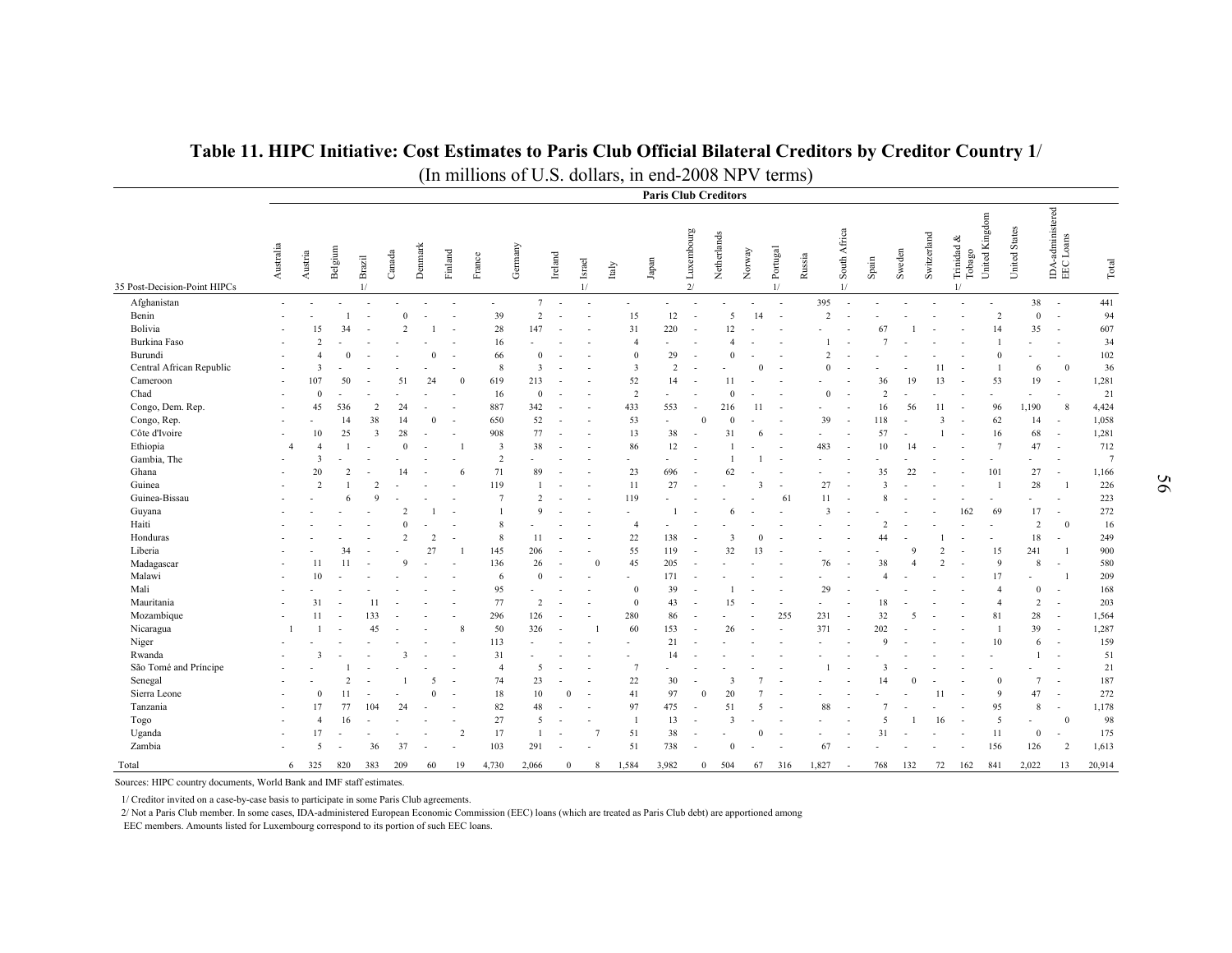# <span id="page-56-0"></span>**Table 12. Debt Relief Committed and Delivered by the Paris Club Official Bilateral Creditors**

(In millions of U.S. dollars, in end-2008 NPV terms)

| <b>Debtor Country</b>                 | <b>HIPC</b><br><b>Initiative</b><br><b>Assistance</b><br>Committed | <b>HIPC</b><br>Initiative<br><b>Assistance</b><br>Provided | <b>Debt Relief</b><br><b>Beyond HIPC</b><br>Initiative<br>Provided | <b>Total Debt</b><br><b>Relief Provided</b> | Debt-Relief-<br><b>Provided to Debt-</b><br>Relief-<br>Committed<br>(In percent) |
|---------------------------------------|--------------------------------------------------------------------|------------------------------------------------------------|--------------------------------------------------------------------|---------------------------------------------|----------------------------------------------------------------------------------|
| <b>26 Post-Completion-Point HIPCs</b> |                                                                    |                                                            |                                                                    |                                             |                                                                                  |
| <b>TOTAL</b>                          | 12,243.7                                                           | 12,243.7                                                   | 7,912.0                                                            | 20,155.7                                    | 165                                                                              |
| Benin                                 | 94.3                                                               | 94.3                                                       | $\cdots$                                                           | 94.3                                        | 100                                                                              |
| Bolivia                               | 606.7                                                              | 606.7                                                      | $\ldots$                                                           | 606.7                                       | 100                                                                              |
| Burkina Faso                          | 34.0                                                               | 34.0                                                       | 25.8                                                               | 59.8                                        | 176                                                                              |
| Burundi                               | 102.2                                                              | 102.2                                                      | 4.7                                                                | 106.9                                       | 105                                                                              |
| Cameroon                              | 1,280.7                                                            | 1,280.7                                                    | 3,513.8                                                            | 4,794.5                                     | 374                                                                              |
| Central African Republic              | 36.0                                                               | 36.0                                                       | $\ddotsc$                                                          | 36.0                                        | 100                                                                              |
| Ethiopia                              | 712.4                                                              | 712.4                                                      | 230.0                                                              | 942.4                                       | 132                                                                              |
| Gambia, The                           | 7.1                                                                | 7.1                                                        | $\cdots$                                                           | 7.1                                         | 100                                                                              |
| Ghana                                 | 1,165.8                                                            | 1,165.8                                                    | 788.4                                                              | 1,954.1                                     | 168                                                                              |
| Guyana                                | 271.9                                                              | 271.9                                                      | 42.1                                                               | 314.0                                       | 115                                                                              |
| Haiti                                 | 16.5                                                               | 16.5                                                       | 68.4                                                               | 84.9                                        | 516                                                                              |
| Honduras                              | 249.5                                                              | 249.5                                                      | 1,000.7                                                            | 1,250.2                                     | 501                                                                              |
| Madagascar                            | 579.7                                                              | 579.7                                                      | 722.6                                                              | 1,302.3                                     | 225                                                                              |
| Malawi                                | 208.9                                                              | 208.9                                                      | 241.7                                                              | 450.6                                       | 216                                                                              |
| Mali                                  | 168.4                                                              | 168.4                                                      | $\ldots$                                                           | 168.4                                       | 100                                                                              |
| Mauritania                            | 203.0                                                              | 203.0                                                      | 26.1                                                               | 229.1                                       | 113                                                                              |
| Mozambique 1/                         | 1,563.9                                                            | 1,563.9                                                    | $\cdots$                                                           | 1,563.9                                     | 100                                                                              |
| Nicaragua                             | 1,286.7                                                            | 1,286.7                                                    | 179.6                                                              | 1,466.3                                     | 114                                                                              |
| Niger                                 | 158.6                                                              | 158.6                                                      | 60.2                                                               | 218.8                                       | 138                                                                              |
| Rwanda                                | 51.1                                                               | 51.1                                                       | 8.4                                                                | 59.5                                        | 116                                                                              |
| São Tomé and Príncipe                 | 21.4                                                               | 21.4                                                       | 0.7                                                                | 22.0                                        | 103                                                                              |
| Senegal                               | 186.6                                                              | 186.6                                                      | 450.7                                                              | 637.3                                       | 342                                                                              |
| Sierra Leone                          | 272.0                                                              | 272.0                                                      | 32.5                                                               | 304.5                                       | 112                                                                              |
| Tanzania                              | 1,178.1                                                            | 1,178.1                                                    | $\ddotsc$                                                          | 1,178.1                                     | 100                                                                              |
| Uganda                                | 175.5                                                              | 175.5                                                      | $\cdots$                                                           | 175.5                                       | 100                                                                              |
| Zambia                                | 1,612.7                                                            | 1,612.7                                                    | 515.6                                                              | 2,128.3                                     | 132                                                                              |
| 9 Interim HIPCs                       |                                                                    |                                                            |                                                                    |                                             |                                                                                  |
| TOTAL <sub>2</sub> /                  | 8,670.5                                                            |                                                            |                                                                    |                                             |                                                                                  |
| Afghanistan                           | 440.7                                                              |                                                            |                                                                    | .                                           | $\cdots$                                                                         |
| Chad                                  | 20.6                                                               | $\ddotsc$                                                  | $\cdots$                                                           |                                             | $\cdots$                                                                         |
| Congo, Dem. Rep. of the the           | 4,423.7                                                            |                                                            | $\cdots$                                                           | .                                           |                                                                                  |
| Congo, Rep. of                        | 1,058.0                                                            |                                                            |                                                                    |                                             |                                                                                  |
| Côte d'Ivoire                         | 1,280.6                                                            |                                                            | $\ddotsc$                                                          |                                             |                                                                                  |
| Guinea                                | 225.9                                                              | $\ddotsc$                                                  | $\cdots$                                                           |                                             | $\ddotsc$                                                                        |
| Guinea-Bissau                         | 222.6                                                              |                                                            | $\ddotsc$                                                          |                                             |                                                                                  |
| Liberia                               | 900.4                                                              | .                                                          |                                                                    |                                             |                                                                                  |
| Togo                                  | 98.0                                                               |                                                            | $\ddotsc$                                                          |                                             |                                                                                  |
| <b>TOTAL</b>                          | 20.914.2                                                           | $\ddotsc$                                                  | $\ddotsc$                                                          |                                             |                                                                                  |

Sources: HIPC country documents, HIPC country authorities; and IMF staff estimates.

1/ Agreements with Portugal and Japan are still pending.

2/ No information is available regarding the provision of interim debt relief to these countries by the Paris Club creditors.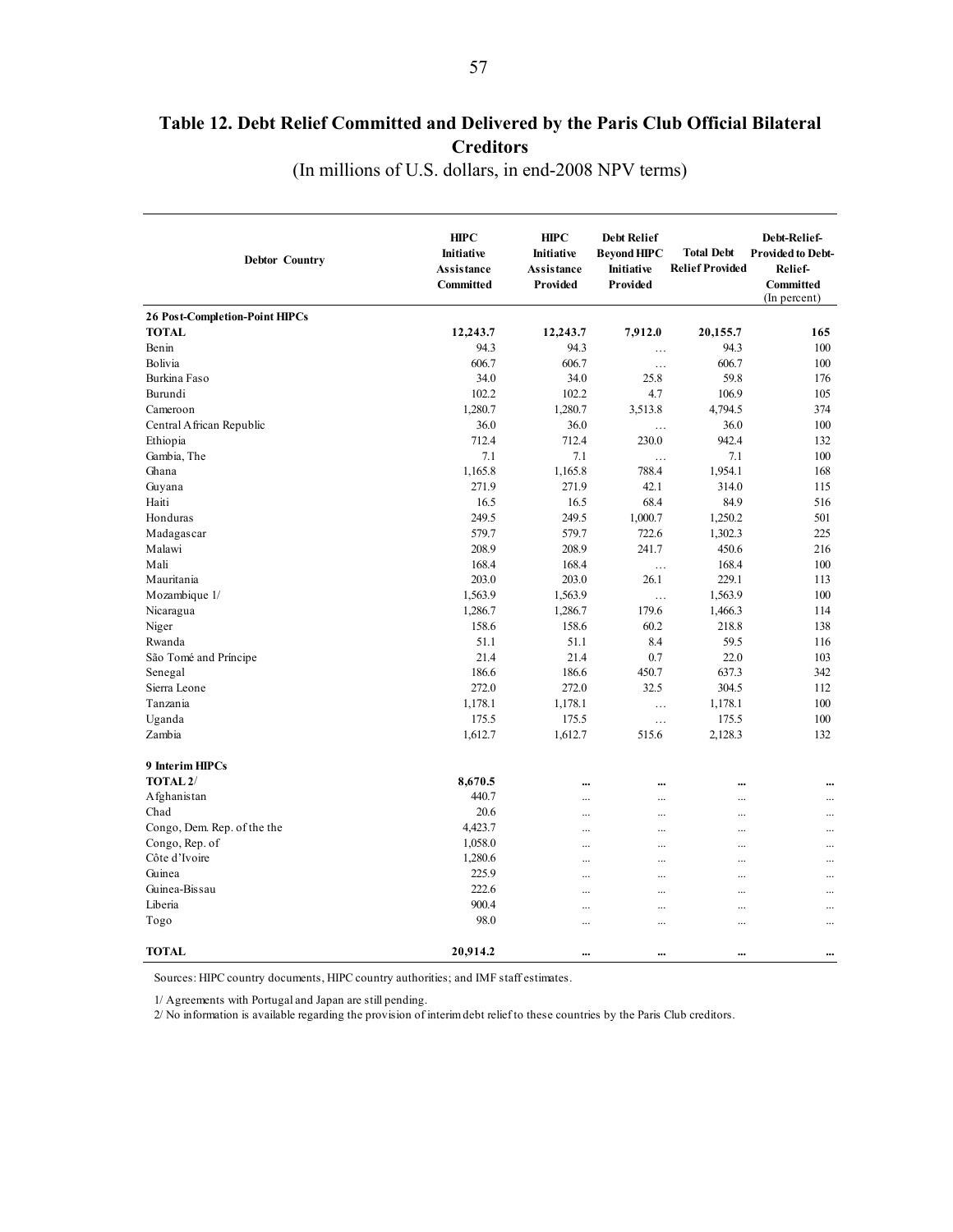### **Table 13. Paris Club Official Bilateral Creditors' Delivery of Debt Relief under Bilateral Initiatives beyond the HIPC Initiative 1/**

| <b>Countries Covered</b> |              | ODA (In percent)        |                          | Non-ODA (In percent)    |                          | <b>Provision of Relief</b>     |                  |
|--------------------------|--------------|-------------------------|--------------------------|-------------------------|--------------------------|--------------------------------|------------------|
|                          |              | Pre-cutoff Date<br>Debt | Post-cutoff<br>Date Debt | Pre-cutoff Date<br>Debt | Post-cutoff<br>Date Debt | Decision Point<br>(In percent) | Completion Point |
|                          | (1)          | (2)                     | (3)                      | (4)                     | (5)                      | (6)                            | (7)              |
| Australia                | HIPCs        | 100                     | 100                      | 100                     | 1002/                    | 2/                             | 2/               |
| Austria                  | HIPCs        | 100                     |                          | 100                     | ٠                        | Case-by-case, flow             | Stock            |
| Belgium                  | <b>HIPCs</b> | 100                     | 100                      | 100                     | ٠                        | $100$ flow                     | Stock            |
| Canada                   | <b>HIPCs</b> | 100                     | 100                      | 100                     | 100                      | $100$ flow                     | Stock            |
| Denmark                  | HIPCs        | 100                     | 1003/                    | 100                     | 1003/                    | 100 flow                       | Stock            |
| France                   | <b>HIPCs</b> | 100                     | 100                      | 100                     | ٠                        | 100 flow 4/                    | Stock            |
| Finland                  | HIPCs        | 100                     | $-5/$                    | 100                     | $-5/$                    |                                |                  |
| Germany                  | <b>HIPCs</b> | 100                     | 100                      | 100                     | 100                      | 100 flow                       | Stock            |
| Ireland                  |              | ٠                       | ÷                        | ٠.                      |                          |                                |                  |
| Italy                    | HIPCs        | 100                     | 1006/                    | 100                     | 1006/                    | 100 flow                       | Stock            |
| Japan                    | HIPCs        | 100                     | 100                      | 100                     |                          |                                | Stock            |
| Netherlands, the         | HIPCs        | 1007/                   | 100                      | 100                     |                          | 90-100 flow 7/                 | Stock            |
| Norway                   | HIPCs        | 8/                      | 8/                       | 9/                      | 9/                       |                                |                  |
| Russia                   | <b>HIPCS</b> | $-10/$                  | $-10/$                   | 100                     | 100                      |                                | Stock            |
| Spain                    | <b>HIPCs</b> | 100                     | 100 11/                  | 100                     | 10011/                   |                                | Stock            |
| Sweden                   | <b>HIPCs</b> | ٠                       | $-12/$                   | 100                     |                          |                                | Stock            |
| Switzerland              | HIPCs        | $-13/$                  | $-13/$                   | $90-100$ 14/            |                          | $90 - 100$ flow                | Stock            |
| United Kingdom           | <b>HIPCs</b> | 100                     | 100                      | 100                     | 10015/                   | $100$ flow $15/$               | Stock            |
| United States 16/        | HIPCs        | 100                     | 100                      | 100                     | 100                      | 100 flow                       | Stock            |

Source: Paris Club Secretariat.

1/ Columns (1) to (7) describe the additional debt relief provided following a specific methodology under bilateral initiatives and need to be read as a whole for each creditor. In column (1), "HIPCs" stands for eligible countries effectively qualifying for the HIPC process. A "100 percent" mention in the table indicates that the debt relief provided

under the enhanced HIPC Initiative framework will be topped up to 100 percent through a bilateral initiative.<br>2/ Australia: post-cutoff date non-ODA relief to apply to debts incurred before a date to be finalized; timing d

3/ Denmark provides 100 percent cancellation of ODA loans and non-ODA credits contracted and disbursed before September 27, 1999.

4/ France: cancellation of 100 percent of debt service on pre-cutoff date commercial claims on the government as they fall due starting at decision point. Once countries have reached completion point, debt relief on ODA claims on the government will go to a special account and will be used for specific development projects. 5/ Finland: no post-Cutoff date claims

6/ Italy: cancellation of 100 percent of all debts (pre- and post-cutoff date, ODA and non-ODA) incurred before June 20,1999 (the Cologne Summit).

cancellation of the related amounts falling due in the interim period. At completion point, cancellation of the stock of remaining debt.<br>7/ The Netherlands: 100 percent ODA (pre- and post-cutoff date debt will be cancelled

Burkina Faso, Ethiopia, Ghana, Mali, Mozambique, Nicaragua, Rwanda, Tanzania, Uganda and Zambia), the Netherlands will write off 100 percent of the consolidated amounts on the flow at decision point; all other HIPCs will receive interim relief up to 90 percent reduction of the consolidated amounts. At completion point, all HIPCs will receive 100 per cent cancellation of the remaining stock of the pre-cutoff date debt.

8/ Norway has cancelled all ODA claims.

9/ Due to the current World Bank/IMF methodology for recalculating debt reduction needs at HIPC completion point, Norway has postponed the decisions on whether or not to grant 100% debt reduction until after HIPCs' completion point. 10/ Russia has no ODA claims

11/ Spain provides 100 percent cancellation of ODA and non-ODA claims contracted before January 1, 2004

12/ Sweden has no ODA claims.

13/ Switzerland has cancelled all ODA claims.

14/ In some particular cases (Central African Republic, Liberia, Republic of Congo, Sierra Leone, Togo), Switzerland will write off 100 percent of the remaining debt stock at

completion point; all other HIPCs will receive debt relief according to Paris Club terms.

<span id="page-57-0"></span>58

15/ United Kingdom: "beyond 100 percent" full write-off of all debts of HIPCs as of their decision points, and reimbursement at decision point of any debt service paid before the decision point.

16/ United States: cancellation of 100 percent of all debts (pre- and post-cutoff date, ODA and non-ODA) incurred before June 20, 1999 (the Cologne Summit).

At decision point, cancellation of accrued arrears and maturities falling due in the interim period. At completion point, cancellation of the stock of remaining eligible debt.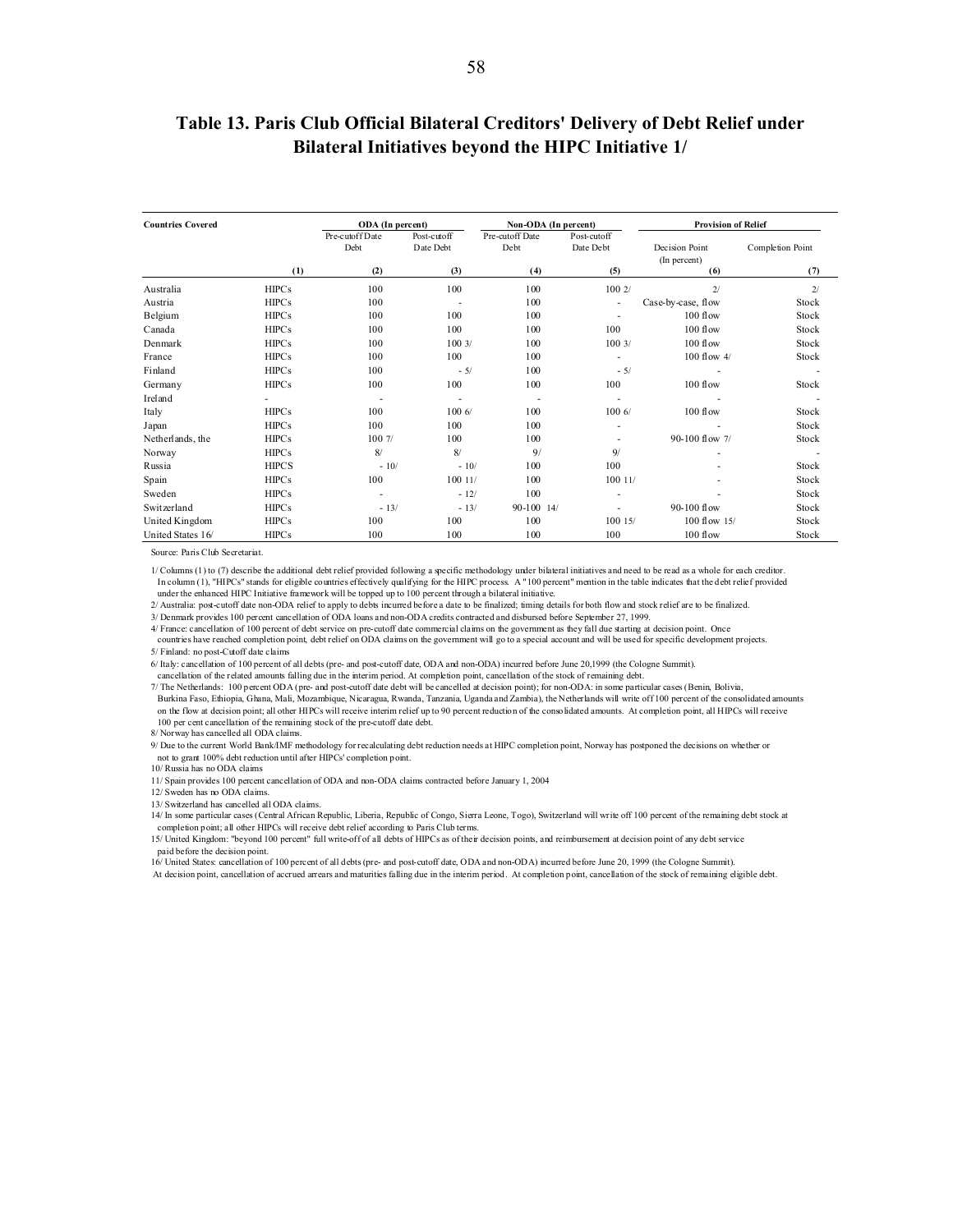### **Table 14. HIPC Initiative: Cost Estimates to Non-Paris Club Official Bilateral Creditors by Creditor Country 1/**  (In millions of U.S. dollars, in end-2008 NPV terms)

<span id="page-58-0"></span>

|                              |                |                |               |               |                |                |                          |                          |                            |                           |                     |            | <b>Non-Paris Club Official Bilateral Creditors</b> |         |                        |                          |                          |                       |                                     |                          |                          |                |                          |                          |               |                |          |              |                |                          |
|------------------------------|----------------|----------------|---------------|---------------|----------------|----------------|--------------------------|--------------------------|----------------------------|---------------------------|---------------------|------------|----------------------------------------------------|---------|------------------------|--------------------------|--------------------------|-----------------------|-------------------------------------|--------------------------|--------------------------|----------------|--------------------------|--------------------------|---------------|----------------|----------|--------------|----------------|--------------------------|
| 35 Post-Decision-Point HIPCs | Algeria        | Angola         | Argentina     | Brazil        | Bulgaria       | Burundi        | Cameroon                 | Cape Verde               | China                      | $\operatorname{Colombia}$ | Congo, Dem.<br>Rep. | Costa Rica | Cote d'Ivoire                                      | Croatia | Cuba                   | Czech<br>Republic        | Ecuador                  | $\operatorname{Espt}$ | Former Serbia<br>& Montenegro<br>2/ | Guatemala                | Honduras                 | Hungary        | India                    | Iran                     | $_{\rm Iraq}$ | Israel         |          | Jamaica      | Kuwait         | Libya                    |
| Afghanistan                  | $\sim$         | $\overline{a}$ |               |               | 8              | $\sim$         | $\overline{\phantom{a}}$ | $\overline{\phantom{a}}$ |                            |                           | $\overline{a}$      | $\sim$     | $\sim$                                             |         | $\mathbf{0}$<br>$\sim$ | $\overline{\phantom{a}}$ | $\overline{\phantom{a}}$ | $\sim$                |                                     | $\overline{\phantom{a}}$ | $\overline{\phantom{a}}$ | $\sim$         | $\overline{\phantom{a}}$ | $\overline{\phantom{a}}$ |               | $\overline{2}$ | $\sim$   | $\sim$       | $\overline{3}$ | $\sim$                   |
| Benin                        |                |                | 3             |               |                |                |                          |                          | 6                          |                           | $\theta$            |            |                                                    |         |                        |                          |                          |                       |                                     |                          |                          |                |                          |                          |               |                |          |              | $\tau$         | $\mathbf{0}$             |
| Bolivia                      |                |                |               |               |                |                |                          | $\overline{\phantom{a}}$ | 12                         |                           |                     |            |                                                    |         |                        |                          |                          |                       |                                     |                          |                          |                |                          |                          |               |                |          |              |                |                          |
| Burkina Faso                 |                |                |               |               |                |                |                          |                          |                            |                           |                     |            | 14                                                 |         |                        |                          |                          |                       |                                     |                          |                          |                |                          |                          |               |                |          |              | 22             | 5                        |
| Burundi                      |                |                |               |               |                |                |                          |                          |                            |                           |                     |            |                                                    |         |                        |                          |                          |                       |                                     |                          |                          |                |                          |                          |               |                |          |              | 15             | 6                        |
| Central African Republic     | $\mathbf{0}$   |                | 25            |               |                |                |                          |                          | 19                         |                           |                     |            |                                                    |         |                        |                          |                          |                       | 16                                  |                          |                          |                |                          |                          |               |                |          |              | 14             | 8                        |
| Cameroon                     |                |                |               |               |                |                |                          |                          |                            |                           |                     |            |                                                    |         |                        |                          |                          |                       |                                     |                          |                          |                |                          |                          |               |                |          |              | 8              |                          |
| Chad                         |                |                |               |               |                |                | $\Omega$                 |                          | 5                          |                           |                     |            |                                                    |         |                        |                          |                          |                       |                                     |                          |                          |                |                          |                          |               |                | $\Omega$ |              | $\tau$         |                          |
| Congo, Dem. Rep.             |                |                |               |               |                |                |                          |                          | 35                         |                           |                     |            |                                                    |         |                        |                          |                          |                       | 38<br>$\mathbf Q$                   |                          |                          |                |                          |                          |               |                | 18       | $\sim$       | 42             | $\overline{\phantom{a}}$ |
| Côte d'Ivoire                |                |                |               |               |                |                |                          |                          | 12                         |                           |                     |            |                                                    |         |                        |                          |                          |                       |                                     |                          |                          |                |                          |                          |               |                |          |              | $\mathbf{0}$   |                          |
| Ethiopia                     | 5              |                |               |               | 11             |                |                          |                          | 14                         |                           |                     |            |                                                    |         |                        |                          |                          |                       | 41                                  |                          |                          | 3              |                          |                          |               |                |          |              | 12             | 48                       |
| Gambia, The                  |                |                |               |               |                |                |                          |                          | $\overline{3}$             |                           |                     |            |                                                    |         |                        |                          |                          |                       |                                     |                          |                          |                |                          |                          |               |                |          |              | $\mathbf{1}$   | $\overline{1}$           |
| Ghana                        |                |                |               |               |                |                |                          |                          | 13                         |                           |                     |            |                                                    |         |                        |                          |                          |                       |                                     |                          |                          |                |                          |                          |               |                |          |              | 16             |                          |
| Guinea                       |                |                |               |               |                |                |                          |                          | 12                         |                           |                     |            |                                                    |         |                        |                          |                          |                       |                                     | 2                        |                          |                |                          |                          |               |                |          |              | 24             | 6                        |
| Guinea-Bissau                | 5              |                |               |               |                |                |                          |                          |                            |                           |                     |            |                                                    |         |                        |                          |                          |                       |                                     |                          |                          |                |                          |                          |               |                |          |              | 19             |                          |
| Guyana                       |                |                | $\mathcal{P}$ | $\mathcal{D}$ | $\Omega$       |                |                          |                          | $\overline{\phantom{0}}$   |                           |                     |            |                                                    |         | $\Omega$               |                          |                          |                       |                                     | $\Omega$                 |                          |                |                          |                          |               |                |          |              | 10             | $\overline{Q}$           |
| Haiti                        |                |                |               |               |                |                |                          |                          |                            |                           |                     |            |                                                    |         |                        |                          |                          |                       |                                     |                          |                          |                |                          |                          |               |                |          |              |                |                          |
| Honduras                     |                |                |               |               |                |                |                          |                          |                            |                           |                     |            |                                                    |         |                        |                          |                          |                       |                                     |                          |                          |                |                          |                          |               |                |          |              | $\mathbf Q$    |                          |
| Liberia                      |                |                |               |               |                |                |                          |                          | 8                          |                           |                     |            |                                                    |         |                        |                          |                          |                       |                                     |                          |                          |                |                          |                          |               |                |          |              | $\mathbf Q$    | $\overline{a}$           |
| Madagascar                   | 23             |                |               |               |                |                |                          |                          | 8                          |                           |                     |            |                                                    |         |                        |                          |                          |                       |                                     |                          |                          |                |                          |                          | 43            |                |          |              | 6              | 33                       |
| Malawi                       |                |                |               |               |                |                |                          |                          |                            |                           |                     |            |                                                    |         |                        |                          |                          |                       |                                     |                          |                          |                |                          |                          |               |                |          |              | 8              | $\overline{\phantom{a}}$ |
| Mali                         | 6              |                |               |               |                |                |                          |                          | 27                         |                           |                     |            |                                                    |         |                        |                          |                          |                       |                                     |                          |                          |                |                          |                          |               |                |          |              | 10             | $\overline{2}$           |
| Mauritania                   | 27             |                |               |               |                |                |                          |                          | 25                         |                           |                     |            |                                                    |         |                        |                          |                          |                       |                                     |                          |                          |                |                          |                          | 27            |                |          |              | 38             | 15                       |
| Mozambique 3/                | 142            | 17             |               |               | 10             |                |                          |                          | $\mathbf{\hat{x}}$         |                           |                     |            |                                                    |         | $\mathfrak{D}$         |                          |                          |                       |                                     |                          |                          | 6              |                          | $\mathbf{3}$             | 28            |                |          | L.           | $28\,$         | 45                       |
| Nicaragua 4/                 | 27             |                |               |               | 89             |                |                          |                          | $\overline{A}$             |                           |                     | 552        |                                                    |         |                        | 23                       |                          |                       |                                     | 524<br>6                 | 144                      | $\overline{7}$ |                          | 42<br>$\overline{2}$     |               |                |          | $\mathbf{0}$ | ÷,             | 84                       |
| Niger                        | 14             |                |               |               |                |                |                          |                          |                            |                           |                     |            |                                                    |         |                        |                          |                          |                       |                                     |                          |                          |                |                          |                          |               | $\Omega$       |          |              | 50             | 17                       |
| Congo, Rep.                  | $\overline{2}$ |                |               |               | $\theta$       |                |                          |                          | 13                         |                           |                     |            |                                                    |         | $\theta$               |                          |                          |                       |                                     |                          |                          |                |                          |                          |               |                |          |              | 15             | $\overline{3}$           |
| Rwanda                       |                |                |               |               |                |                |                          |                          | $\mathbf{\hat{z}}$         |                           |                     |            |                                                    |         |                        |                          |                          |                       |                                     |                          |                          |                |                          |                          |               |                |          |              | 15             | $\overline{1}$           |
| Senegal                      | $\mathbf{3}$   |                |               |               |                |                |                          |                          | 20                         |                           |                     |            |                                                    |         |                        |                          |                          |                       |                                     |                          |                          |                |                          |                          |               |                |          |              | 47             |                          |
| Sierra Leone                 |                |                |               |               |                |                |                          |                          | 41                         |                           |                     |            |                                                    |         |                        |                          |                          |                       |                                     |                          |                          |                |                          |                          |               |                |          |              | 10             |                          |
| São Tomé and Príncipe        | -1             | 10             |               |               |                |                |                          |                          | $\overline{3}$<br>$\theta$ |                           |                     |            |                                                    |         |                        |                          |                          |                       |                                     |                          |                          |                |                          |                          |               |                |          |              |                |                          |
| Tanzania                     | 26             |                |               |               | 9              |                |                          |                          | 40                         |                           |                     |            |                                                    |         |                        | 6                        |                          |                       | 35                                  |                          |                          | 5              |                          | 10<br>38                 | 23            |                |          |              | 26             | 30                       |
| Togo                         |                |                |               |               |                |                |                          |                          | 11                         |                           |                     |            |                                                    |         |                        |                          |                          |                       |                                     |                          |                          |                |                          |                          |               |                |          |              | $\overline{4}$ | $\overline{a}$           |
| Uganda                       |                |                |               |               |                |                |                          |                          | 16                         |                           |                     |            |                                                    |         |                        |                          |                          |                       |                                     |                          |                          |                | 11                       |                          |               |                |          |              | 15             | 22                       |
| Zambia                       |                |                |               |               | $\overline{2}$ |                |                          |                          | 47                         |                           |                     |            |                                                    |         |                        | $\Omega$                 |                          |                       | 14                                  |                          |                          |                |                          | 14                       |               |                |          |              |                |                          |
| Total                        | 281            | 44             | 31            | 10            | 132            | $\overline{2}$ |                          |                          | 440<br>$\theta$            | 5                         | $\bf{0}$            | 559        | 15                                                 |         | $\mathbf{3}$           | 37                       | $\mathbf{1}$             | 14                    | 153                                 | 531                      | 144                      | 21             | 47                       | 80                       | 129           |                | 18       | $\theta$     | 494            | 336                      |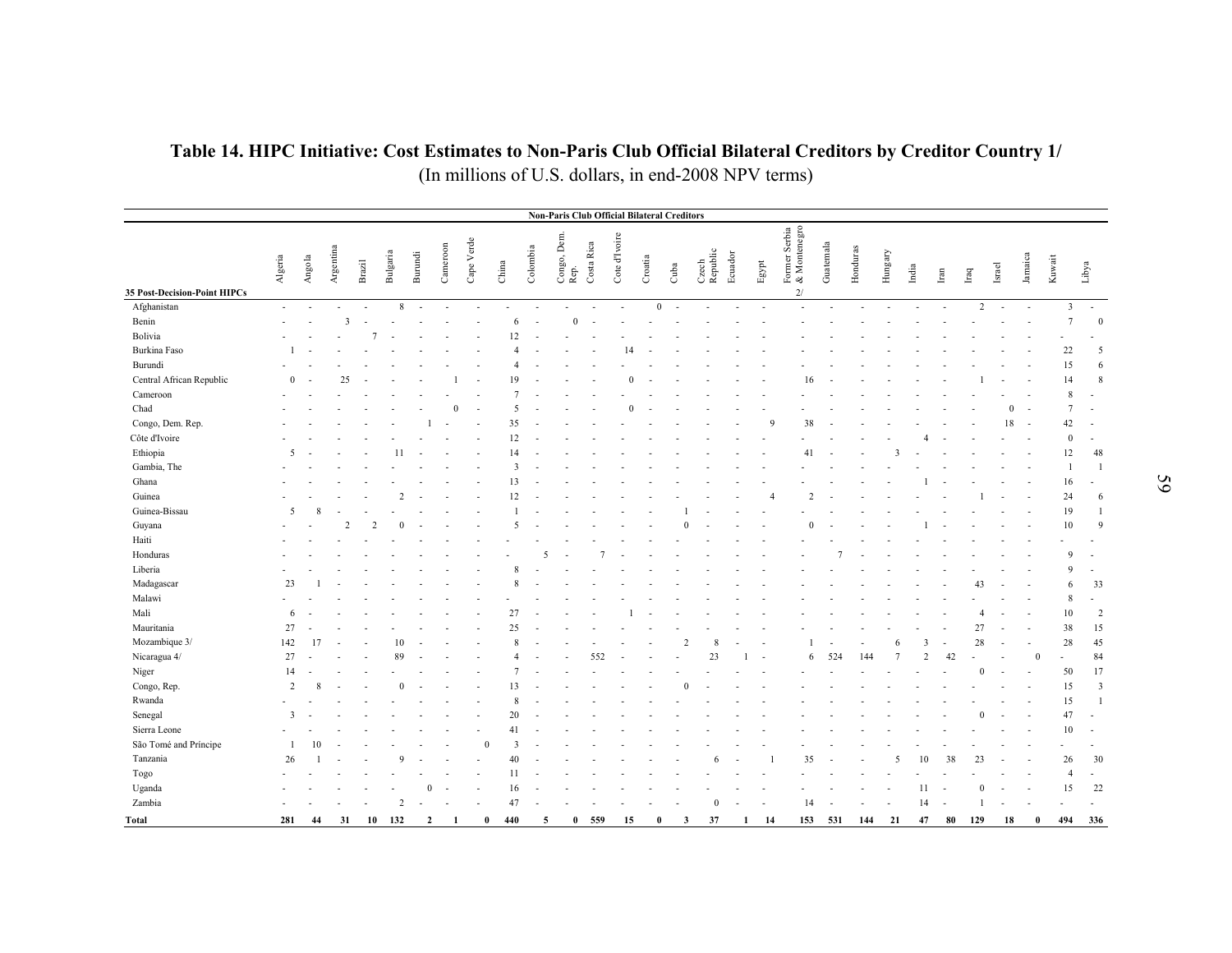### **Table 14 (concluded). HIPC Initiative: Cost Estimates to Non-Paris Club Official Bilateral Creditors by Creditor Country 1/**  (In millions of U.S. dollars, in end-2008 NPV terms)

|                              |        |         |        |       |              |               |               |                  |                       |                          |      |    |          |          |         |              | <b>Non-Paris Club Official Bilateral Creditors</b> |         |              |                    |                |                  |                          |          |              |                         |             |          |         |           |          |          |                        |          |
|------------------------------|--------|---------|--------|-------|--------------|---------------|---------------|------------------|-----------------------|--------------------------|------|----|----------|----------|---------|--------------|----------------------------------------------------|---------|--------------|--------------------|----------------|------------------|--------------------------|----------|--------------|-------------------------|-------------|----------|---------|-----------|----------|----------|------------------------|----------|
| 35 Post-Decision-Point HIPCs | Mexico | Morocco | Nambia | Niger |              | Nigeria       | Oman          | Pakistan         | Korea, P.<br>Dem Rep. | Korea, Rep.              | Peru |    | Poland   | Portugal | Romania | Rwanda       | Saudi Arabia                                       | Senegal |              | Slovak<br>Republic | South Africa   | Taiwan,<br>China | Tanzania                 | Thailand | $\Gamma$ ogo | Trinidad $\&$<br>Tobago | United Arab | Emirates | Uruguay | Venezuela | Zambia   | Zimbabwe | Other                  | Total    |
| Afghanistan                  | $\sim$ |         | $\sim$ |       |              |               |               |                  |                       |                          |      |    |          | ÷,       |         |              | $\overline{4}$                                     | $\sim$  |              |                    |                |                  |                          |          |              |                         |             |          |         |           |          |          |                        | 17       |
| Benin                        | ÷      |         |        |       | $\mathbf{0}$ | $\sim$        |               |                  | $\Omega$              | $\overline{\phantom{a}}$ |      |    |          |          |         |              |                                                    |         |              |                    |                |                  |                          |          |              |                         |             |          |         |           |          |          |                        | 18       |
| Bolivia                      |        |         |        |       |              |               |               |                  |                       |                          |      |    |          |          |         |              |                                                    |         |              |                    |                | $\mathbf Q$      |                          |          |              |                         |             |          |         |           |          |          |                        | 28       |
| Burkina Faso                 |        |         |        |       |              |               |               |                  |                       |                          |      |    |          |          |         |              | 10                                                 |         |              |                    |                | 40               |                          |          |              |                         |             |          |         |           |          |          |                        | 95       |
| Burundi                      |        |         |        |       |              |               |               |                  |                       |                          |      |    |          |          |         |              | 12                                                 |         |              |                    |                |                  |                          |          |              |                         |             |          |         |           |          |          |                        | 38       |
|                              |        |         |        |       |              |               |               |                  |                       |                          |      |    |          |          |         |              |                                                    |         |              |                    |                |                  |                          |          |              |                         |             |          |         |           |          |          |                        |          |
| Central African Republic     |        |         |        |       | $\Omega$     |               |               |                  |                       |                          |      |    |          |          |         |              | 12                                                 |         |              |                    |                | 70               |                          |          |              |                         |             |          |         |           |          |          | $\boldsymbol{\Lambda}$ | 170      |
| Cameroon                     |        |         |        |       |              |               |               |                  |                       |                          |      |    |          |          |         |              |                                                    |         |              |                    |                |                  |                          |          |              |                         |             |          |         |           |          |          |                        | 20       |
| Chad                         |        |         |        |       |              |               |               |                  |                       |                          |      |    |          |          |         |              |                                                    |         |              |                    |                | 12               |                          |          |              |                         |             |          |         |           |          |          |                        | 28       |
| Congo, Dem. Rep.             |        |         |        |       |              |               |               |                  |                       |                          |      |    |          |          |         |              | 20                                                 |         |              |                    |                | 37               |                          |          |              |                         |             | 79       |         |           |          |          |                        | 280      |
| Côte d'Ivoire                |        |         |        |       |              |               |               |                  |                       |                          |      |    |          |          |         |              |                                                    |         |              |                    |                |                  |                          |          |              |                         |             |          |         |           |          |          |                        | 17       |
| Ethiopia                     |        |         |        |       |              |               |               |                  | 22                    |                          |      |    |          |          |         |              |                                                    |         |              |                    |                |                  |                          |          |              |                         |             |          |         |           |          |          |                        | 164      |
| Gambia, The                  |        |         |        |       |              |               |               |                  |                       |                          |      |    |          |          |         |              |                                                    |         |              |                    |                | 10               |                          |          |              |                         |             |          |         |           |          |          |                        | 16       |
| Ghana                        |        |         |        |       |              |               |               |                  |                       |                          |      |    |          |          |         |              | 11                                                 |         |              |                    |                |                  |                          |          |              |                         |             |          |         |           |          |          |                        | 47       |
| Guinea                       |        |         |        |       |              |               |               |                  |                       |                          |      |    |          |          |         |              | 31                                                 |         |              |                    |                |                  |                          |          |              |                         |             |          |         |           |          |          |                        | 92       |
| Guinea-Bissau                |        |         |        |       |              |               |               |                  |                       |                          |      |    |          |          |         |              | 13                                                 |         |              |                    |                | 39               |                          |          |              |                         |             |          |         |           |          |          |                        | 90       |
| Guyana                       |        |         |        |       |              |               |               |                  |                       |                          |      |    |          |          |         |              |                                                    |         |              |                    |                |                  |                          |          |              |                         |             |          |         |           |          |          |                        | 38       |
| Haiti                        |        |         |        |       |              |               |               |                  |                       |                          |      |    |          |          |         |              |                                                    |         |              |                    |                | 6                |                          |          |              |                         |             |          |         |           |          |          |                        | 6        |
| Honduras                     | 14     |         |        |       |              |               |               |                  |                       |                          |      |    |          |          |         |              |                                                    |         |              |                    |                | 16               |                          |          |              |                         |             |          |         |           |          |          |                        | 65       |
| Liberia                      |        |         |        |       |              |               |               |                  |                       |                          |      |    |          |          |         |              | 13                                                 |         |              |                    |                | 70               |                          |          |              |                         |             |          |         |           |          |          |                        | 101      |
| Madagascar                   |        |         |        |       |              |               |               |                  |                       |                          |      |    |          |          |         |              |                                                    |         |              |                    |                |                  |                          |          |              |                         |             |          |         |           |          |          |                        | 119      |
| Malawi                       |        |         |        |       |              |               |               |                  |                       |                          |      |    |          |          |         |              |                                                    |         |              |                    |                | 20               |                          |          |              |                         |             |          |         |           |          |          |                        | 30       |
| Mali                         |        |         |        |       |              |               |               |                  |                       |                          |      |    |          |          |         |              | 24                                                 |         |              |                    |                |                  |                          |          |              |                         |             |          |         |           |          |          |                        | 81       |
| Mauritania                   |        |         |        |       |              |               |               |                  |                       |                          |      |    |          |          |         |              | 45                                                 |         |              |                    |                |                  |                          |          |              |                         |             |          |         |           |          |          |                        | 183      |
| Mozambique 3/                |        |         |        |       |              |               |               |                  |                       |                          |      |    | 5        |          | 39      |              |                                                    |         |              |                    | 6              |                  |                          |          |              |                         |             |          |         |           |          |          |                        | 352      |
| Nicaragua 4/                 | 61     |         |        |       |              |               |               |                  |                       |                          |      | 11 | $\Omega$ |          |         |              |                                                    |         |              | 12                 | $\sim$         | 176              |                          |          |              |                         |             |          |         |           |          |          |                        | 1,846    |
| Niger                        |        |         |        |       |              |               |               |                  |                       |                          |      |    |          |          |         |              | 24                                                 |         |              |                    |                | 64               |                          |          |              |                         |             |          |         |           |          |          |                        | 180      |
| Congo, Rep.                  |        |         |        |       |              |               |               |                  |                       |                          |      |    |          |          |         |              | 19                                                 |         |              |                    |                |                  |                          |          |              |                         |             |          |         |           |          |          |                        | 67       |
| Rwanda                       |        |         |        |       |              |               |               |                  |                       |                          |      |    |          |          |         |              | 16                                                 |         |              |                    |                |                  |                          |          |              |                         |             |          |         |           |          |          |                        | 41       |
| Senegal                      |        |         |        |       |              |               |               |                  |                       |                          |      |    |          |          |         |              | 32                                                 |         |              |                    |                | 17               |                          |          |              |                         |             |          |         |           |          |          |                        | 126      |
| Sierra Leone                 |        | 3       |        |       |              |               |               |                  |                       |                          |      |    |          |          |         |              |                                                    |         |              |                    |                |                  |                          |          |              |                         |             |          |         |           |          |          |                        | 56       |
| São Tomé and Príncipe        |        |         |        |       |              |               |               |                  |                       |                          |      |    |          |          |         |              |                                                    |         |              |                    |                |                  |                          |          |              |                         |             |          |         |           |          |          |                        | $\bf 22$ |
| Tanzania                     |        |         |        |       |              |               |               |                  |                       |                          |      |    |          |          |         |              |                                                    |         |              |                    |                |                  |                          |          |              |                         |             |          |         |           |          |          |                        | 267      |
| Togo                         |        |         |        |       |              |               |               |                  |                       |                          |      |    |          |          |         |              |                                                    |         |              |                    |                |                  |                          |          |              |                         |             |          |         |           |          |          |                        | 16       |
| Uganda                       |        |         |        |       |              | $\mathcal{D}$ |               |                  |                       |                          |      |    |          |          |         |              |                                                    |         |              |                    |                |                  | $\overline{\phantom{0}}$ |          |              |                         |             |          |         |           |          |          |                        | 86       |
| Zambia                       |        |         |        |       |              |               |               |                  |                       |                          |      |    |          |          | 5       |              | $\Omega$                                           |         |              | $\mathbf{0}$       |                |                  |                          |          |              |                         |             |          |         |           |          |          |                        | 83       |
|                              | 75     | 7       |        |       | 0            | $\mathcal{I}$ | $\mathcal{P}$ | $\boldsymbol{4}$ | 33                    |                          | 8    | 11 | 23       | 8        | 51      | $\mathbf{1}$ | 311                                                |         | $\mathbf{0}$ | 18                 | $\overline{7}$ | 585              | 5                        |          |              | $\mathbf{0}$            | 119         |          |         | 81        | $\Omega$ |          | $\boldsymbol{4}$       | 4,888    |

Sources: HIPC Country Documents; IMF staff estimates.

1/ Non-Paris Club creditors include those creditors that did not indicate their intention to participate in the Paris Club meeting at the time the completion point document for a particular country was being prepared.

Thus, the claims of some creditors that are not permanent members of the Club, but were invited by the Paris Club to participate in the completion point debt negotiation for a given country and

signed the Paris Club Agreed Minutes at the end of this negotiation, are not considered in here.

2/ Listed as Yugoslavia in decision point documents.

3/ Excludes claims held by the Ceskoslovenska Obchodni Banka on Mozambique at the time of decision point.

4/ Guatemala's claims on Nicaragua were taken over by Spain in a debt swap. Spain has agreed to provide HIPC Initiative debt relief to Nicaragua on those claims.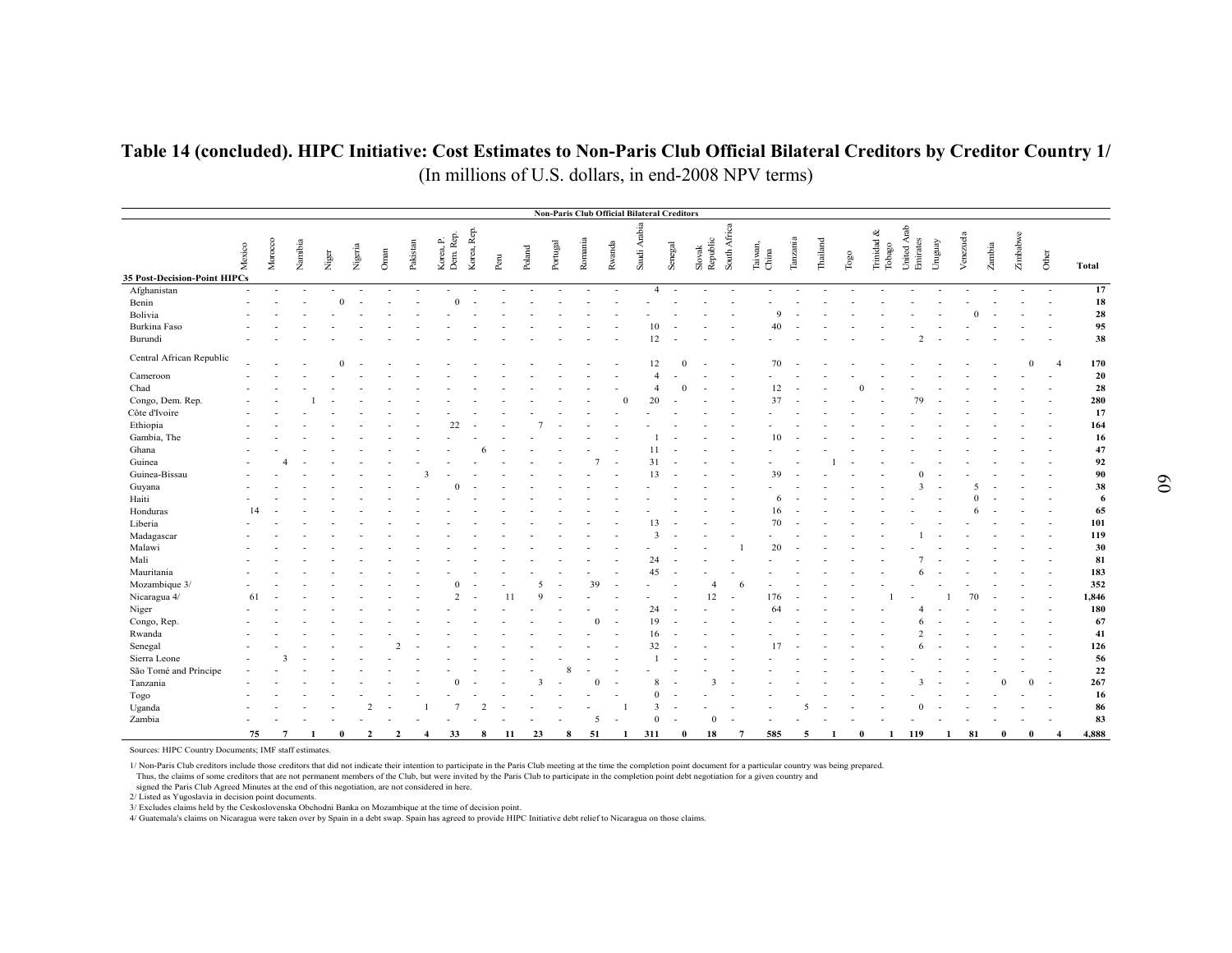## <span id="page-60-0"></span>**Table 15. Delivery of HIPC Initiative Debt Relief by Non-Paris Club Official Bilateral Creditors 1/ 2/**

#### (in millions of U.S. dollars, 2008 NPV terms unless otherwise indicated)

| NPV Terms<br>Total<br><b>Relief Provided</b><br>Percent of<br>NPV Terms<br>Percent of Total<br><b>Total Cost</b><br>Assistance<br>Creditor Country<br>(1)<br>(3)<br>(4)<br>(5)<br>$(6)=(5)/(3)$<br>(2)<br>I. Full delivery of HIPC Relief (10 creditors):<br>$\tau$<br>$\mathfrak 2$<br>0.5<br>0.0<br>0.5<br>100.0<br>Egypt<br>$\overline{7}$<br>Hungary<br>$\overline{4}$<br>21.3<br>0.5<br>21.3<br>100.0<br>21<br>16<br>0.2<br>0.0<br>Jamaica<br>0.2<br>100.0<br>Morocco<br>$\mathbf{0}$<br>$\boldsymbol{0}$<br>3.1<br>0.1<br>3.1<br>100.0<br>$\boldsymbol{0}$<br>Oman<br>$\mathbf{1}$<br>1.8<br>0.0<br>1.8<br>100.0<br>$\overline{c}$<br>$\overline{c}$<br>0.2<br>8.4<br>8.4<br>Portugal<br>100.0<br>Republic of Korea<br>$\mathfrak{Z}$<br>$\mathbf{1}$<br>7.8<br>0.2<br>7.8<br>100.0<br>Rwanda<br>16<br>10<br>0.8<br>0.0<br>0.8<br>100.0<br>$\boldsymbol{0}$<br>South Africa<br>10<br>6.9<br>0.2<br>6.9<br>100.0<br>Trinidad and Tobago<br>10<br>$\mathbf{1}$<br>0.6<br>0.0<br>0.6<br>100.0<br><b>Total</b><br>51.5<br>1.2<br>51.5<br>100.0<br>II. Partial delivery of HIPC Relief (22 creditors):<br>$\overline{\mathbf{3}}$<br>12<br>273.7<br>6.6<br>41.0<br>15.0<br>Algeria<br>$\mathfrak{Z}$<br>$\,1$<br>0.7<br>30.6<br>3.3<br>10.8<br>Argentina<br><b>Brazil</b><br>$\overline{c}$<br>$\mathbf{1}$<br>9.7<br>0.2<br>7.4<br>76.6<br>$\overline{\mathbf{3}}$<br>Bulgaria<br>6<br>121.6<br>2.9<br>$99 - 110$<br>$81 - 90$<br>Burundi 3/<br>$\mathbf{1}$<br>0.2<br>0.0<br>$\mathbf{1}$<br><br>$\cdots$<br>23<br>17<br>342.2<br>China 4/<br>8.2<br>$162 - 209$<br>$47 - 61$<br>Cuba<br>$\overline{c}$<br>2.3<br>0.1<br>$\mathbf{1}$<br>0.2<br>8.2<br>Czech Republic<br>$\overline{4}$<br>3<br>36.9<br>0.9<br>29.4<br>79.6<br>$\overline{7}$<br>$\overline{2}$<br>Former Yugoslavia 5/<br>112.8<br>2.7<br>$6 - 47$<br>$5 - 41$<br>$\overline{2}$<br>Guatemala 6/<br>$\mathbf{1}$<br>530.9<br>12.7<br>523.7<br>98.6<br>$\tau$<br>$\overline{4}$<br>1.0<br>India 7/<br>42.3<br>$5 - 29$<br>$11 - 69$<br>21<br>Kuwait 8/<br>16<br>369.4<br>8.9<br>255.9<br>69.3<br>3<br>Libya<br>16<br>326.2<br>7.8<br>$31 - 53$<br>$9 - 16$<br>$\mathfrak 2$<br>$\mathbf{1}$<br>75.0<br>1.8<br>Mexico<br>61.1<br>81.5<br>$\tau$<br>$\mathbf{1}$<br>32.9<br>$0.8\,$<br>2.4<br>People's Democratic Republic of Korea<br>7.3<br>Poland<br>$\overline{4}$<br>$\overline{c}$<br>23.5<br>0.6<br>14.0<br>59.8<br>3<br>Romania<br>$\mathbf{1}$<br>43.6<br>1.0<br>38.5<br>88.3<br>10<br>Saudi Arabia<br>16<br>206.6<br>5.0<br>$86 - 141$<br>$42 - 68$<br>Slovak Republic<br>$\overline{4}$<br>3<br>18.4<br>0.4<br>14.7<br>79.6<br>$\mathbf{1}$<br>$\mathbf{1}$<br>0.1<br>Tanzania 3/<br>4.7<br>$\ddotsc$<br>$\ddotsc$<br>10<br>$\mathbf{1}$<br>33.9<br>0.8<br>$0 - 3$<br>$0 - 9$<br><b>United Arab Emirates</b><br>Venezuela<br>5<br>$\overline{c}$<br>1.9<br>81.2<br>35.3<br>43.5<br>2718.6<br>65.1<br><b>Total</b><br>$1,414 - 1,623$<br>$52 - 60$<br>III. No delivery of HIPC Relief (18 creditors):<br>$\mathbf{0}$<br>28.6<br>0.7<br>$\boldsymbol{0}$<br>$\boldsymbol{0}$<br>Angola<br>$\overline{4}$<br>$\mathbf{0}$<br>$\boldsymbol{0}$<br>0.3<br>0.0<br>$\boldsymbol{0}$<br>Cape Verde<br>$\mathbf{1}$<br>Colombia<br>$\overline{0}$<br>0.1<br>$\boldsymbol{0}$<br>$\overline{0}$<br>$\mathbf{1}$<br>5.4<br>$\overline{c}$<br>$\overline{0}$<br>558.7<br>13.4<br>$\mathbf{0}$<br>$\mathbf{0}$<br>Costa Rica<br>0.4<br>$\overline{0}$<br>Cote d'Ivoire<br>3<br>$\mathbf{0}$<br>15.3<br>$\mathbf{0}$<br>$\mathbf{0}$<br>$\boldsymbol{0}$<br>$\mathbf{0}$<br>$\mathbf{1}$<br>0.4<br>$\boldsymbol{0}$<br>Democratic Republic of the Congo<br>$\overline{0}$<br>$\overline{0}$<br>$\overline{0}$<br>Ecuador<br>$\mathbf{1}$<br>0.5<br>$\mathbf{0}$<br>$\boldsymbol{0}$<br>$\boldsymbol{0}$<br>$\boldsymbol{0}$<br>Honduras<br>$\mathbf{1}$<br>143.6<br>3.4<br>$\overline{c}$<br>$\mathbf{0}$<br>79.9<br>$\bf{0}$<br>$\mathbf{0}$<br>1.9<br>Iran<br>10<br>$\theta$<br>3.0<br>$\boldsymbol{0}$<br>$\theta$<br>Iraq<br>126.2<br>$\overline{c}$<br>$\overline{0}$<br>$\boldsymbol{0}$<br>0.5<br>$\boldsymbol{0}$<br>Niger<br>$\bf{0}$<br>$\mathbf{0}$<br>$\overline{0}$<br>$\overline{0}$<br>0.1<br>Nigeria<br>$\mathbf{1}$<br>2.3<br>$\overline{0}$<br>$\overline{0}$<br>Pakistan<br>$\mathbf{1}$<br>1.4<br>$\mathbf{0}$<br>$\boldsymbol{0}$<br>$\mathbf{1}$<br>$\mathbf{0}$<br>11.1<br>0.3<br>$\mathbf{0}$<br>$\mathbf{0}$<br>Peru<br>$\mathbf{0}$<br>427.1<br>$\mathbf{0}$<br>10<br>10.2<br>$\boldsymbol{0}$<br>Taiwan, China<br>$\overline{0}$<br>$\mathbf{0}$<br>$\overline{0}$<br>Uruguay<br>$\mathbf{1}$<br>0.8<br>$\mathbf{0}$<br>$\boldsymbol{0}$<br>$\boldsymbol{0}$<br>$\boldsymbol{0}$<br>Zambia<br>$\mathbf{1}$<br>0.2<br>$\boldsymbol{0}$<br>$\mathbf{0}$<br>$\overline{c}$<br>$\mathbf{0}$<br>$\mathbf{0}$<br>$\mathbf{0}$<br>Zimbabwe<br>0.4<br>1,402.8<br>33.6<br>$\bf{0}$<br>0.0<br>Total<br>4,172.9<br>100.0<br>Grand Total (I+II+III)<br>$1,466 - 1,675$<br>$35 - 40$ |  | Number of Completion Point HIPC Initiative Assistance<br><b>Debtors</b> | <b>Costs</b> | <b>HIPC Initiative Assistance Delivered</b> |  |  |  |  |  |  |
|-------------------------------------------------------------------------------------------------------------------------------------------------------------------------------------------------------------------------------------------------------------------------------------------------------------------------------------------------------------------------------------------------------------------------------------------------------------------------------------------------------------------------------------------------------------------------------------------------------------------------------------------------------------------------------------------------------------------------------------------------------------------------------------------------------------------------------------------------------------------------------------------------------------------------------------------------------------------------------------------------------------------------------------------------------------------------------------------------------------------------------------------------------------------------------------------------------------------------------------------------------------------------------------------------------------------------------------------------------------------------------------------------------------------------------------------------------------------------------------------------------------------------------------------------------------------------------------------------------------------------------------------------------------------------------------------------------------------------------------------------------------------------------------------------------------------------------------------------------------------------------------------------------------------------------------------------------------------------------------------------------------------------------------------------------------------------------------------------------------------------------------------------------------------------------------------------------------------------------------------------------------------------------------------------------------------------------------------------------------------------------------------------------------------------------------------------------------------------------------------------------------------------------------------------------------------------------------------------------------------------------------------------------------------------------------------------------------------------------------------------------------------------------------------------------------------------------------------------------------------------------------------------------------------------------------------------------------------------------------------------------------------------------------------------------------------------------------------------------------------------------------------------------------------------------------------------------------------------------------------------------------------------------------------------------------------------------------------------------------------------------------------------------------------------------------------------------------------------------------------------------------------------------------------------------------------------------------------------------------------------------------------------------------------------------------------------------------------------------------------------------------------------------------------------------------------------------------------------------------------------------------------------------------------------------------------------------------------------------------------------------------------------------------------------------------------------------------------------------------------------------------------------------------------------------------------------------------------------------------------------------------------------------------------------------------------------------------------------------------------------------------------------------------------------------------------------------------------------------------------------------------------------------------------------------------------------------------------------------------------------------------------------------------------------------------------------------------------------------------------------------------------------------------------------------------------------------------------------------------------------------------------------------------------------------------------------------------------|--|-------------------------------------------------------------------------|--------------|---------------------------------------------|--|--|--|--|--|--|
|                                                                                                                                                                                                                                                                                                                                                                                                                                                                                                                                                                                                                                                                                                                                                                                                                                                                                                                                                                                                                                                                                                                                                                                                                                                                                                                                                                                                                                                                                                                                                                                                                                                                                                                                                                                                                                                                                                                                                                                                                                                                                                                                                                                                                                                                                                                                                                                                                                                                                                                                                                                                                                                                                                                                                                                                                                                                                                                                                                                                                                                                                                                                                                                                                                                                                                                                                                                                                                                                                                                                                                                                                                                                                                                                                                                                                                                                                                                                                                                                                                                                                                                                                                                                                                                                                                                                                                                                                                                                                                                                                                                                                                                                                                                                                                                                                                                                                                                                                                   |  |                                                                         |              |                                             |  |  |  |  |  |  |
|                                                                                                                                                                                                                                                                                                                                                                                                                                                                                                                                                                                                                                                                                                                                                                                                                                                                                                                                                                                                                                                                                                                                                                                                                                                                                                                                                                                                                                                                                                                                                                                                                                                                                                                                                                                                                                                                                                                                                                                                                                                                                                                                                                                                                                                                                                                                                                                                                                                                                                                                                                                                                                                                                                                                                                                                                                                                                                                                                                                                                                                                                                                                                                                                                                                                                                                                                                                                                                                                                                                                                                                                                                                                                                                                                                                                                                                                                                                                                                                                                                                                                                                                                                                                                                                                                                                                                                                                                                                                                                                                                                                                                                                                                                                                                                                                                                                                                                                                                                   |  |                                                                         |              |                                             |  |  |  |  |  |  |
|                                                                                                                                                                                                                                                                                                                                                                                                                                                                                                                                                                                                                                                                                                                                                                                                                                                                                                                                                                                                                                                                                                                                                                                                                                                                                                                                                                                                                                                                                                                                                                                                                                                                                                                                                                                                                                                                                                                                                                                                                                                                                                                                                                                                                                                                                                                                                                                                                                                                                                                                                                                                                                                                                                                                                                                                                                                                                                                                                                                                                                                                                                                                                                                                                                                                                                                                                                                                                                                                                                                                                                                                                                                                                                                                                                                                                                                                                                                                                                                                                                                                                                                                                                                                                                                                                                                                                                                                                                                                                                                                                                                                                                                                                                                                                                                                                                                                                                                                                                   |  |                                                                         |              |                                             |  |  |  |  |  |  |
|                                                                                                                                                                                                                                                                                                                                                                                                                                                                                                                                                                                                                                                                                                                                                                                                                                                                                                                                                                                                                                                                                                                                                                                                                                                                                                                                                                                                                                                                                                                                                                                                                                                                                                                                                                                                                                                                                                                                                                                                                                                                                                                                                                                                                                                                                                                                                                                                                                                                                                                                                                                                                                                                                                                                                                                                                                                                                                                                                                                                                                                                                                                                                                                                                                                                                                                                                                                                                                                                                                                                                                                                                                                                                                                                                                                                                                                                                                                                                                                                                                                                                                                                                                                                                                                                                                                                                                                                                                                                                                                                                                                                                                                                                                                                                                                                                                                                                                                                                                   |  |                                                                         |              |                                             |  |  |  |  |  |  |
|                                                                                                                                                                                                                                                                                                                                                                                                                                                                                                                                                                                                                                                                                                                                                                                                                                                                                                                                                                                                                                                                                                                                                                                                                                                                                                                                                                                                                                                                                                                                                                                                                                                                                                                                                                                                                                                                                                                                                                                                                                                                                                                                                                                                                                                                                                                                                                                                                                                                                                                                                                                                                                                                                                                                                                                                                                                                                                                                                                                                                                                                                                                                                                                                                                                                                                                                                                                                                                                                                                                                                                                                                                                                                                                                                                                                                                                                                                                                                                                                                                                                                                                                                                                                                                                                                                                                                                                                                                                                                                                                                                                                                                                                                                                                                                                                                                                                                                                                                                   |  |                                                                         |              |                                             |  |  |  |  |  |  |
|                                                                                                                                                                                                                                                                                                                                                                                                                                                                                                                                                                                                                                                                                                                                                                                                                                                                                                                                                                                                                                                                                                                                                                                                                                                                                                                                                                                                                                                                                                                                                                                                                                                                                                                                                                                                                                                                                                                                                                                                                                                                                                                                                                                                                                                                                                                                                                                                                                                                                                                                                                                                                                                                                                                                                                                                                                                                                                                                                                                                                                                                                                                                                                                                                                                                                                                                                                                                                                                                                                                                                                                                                                                                                                                                                                                                                                                                                                                                                                                                                                                                                                                                                                                                                                                                                                                                                                                                                                                                                                                                                                                                                                                                                                                                                                                                                                                                                                                                                                   |  |                                                                         |              |                                             |  |  |  |  |  |  |
|                                                                                                                                                                                                                                                                                                                                                                                                                                                                                                                                                                                                                                                                                                                                                                                                                                                                                                                                                                                                                                                                                                                                                                                                                                                                                                                                                                                                                                                                                                                                                                                                                                                                                                                                                                                                                                                                                                                                                                                                                                                                                                                                                                                                                                                                                                                                                                                                                                                                                                                                                                                                                                                                                                                                                                                                                                                                                                                                                                                                                                                                                                                                                                                                                                                                                                                                                                                                                                                                                                                                                                                                                                                                                                                                                                                                                                                                                                                                                                                                                                                                                                                                                                                                                                                                                                                                                                                                                                                                                                                                                                                                                                                                                                                                                                                                                                                                                                                                                                   |  |                                                                         |              |                                             |  |  |  |  |  |  |
|                                                                                                                                                                                                                                                                                                                                                                                                                                                                                                                                                                                                                                                                                                                                                                                                                                                                                                                                                                                                                                                                                                                                                                                                                                                                                                                                                                                                                                                                                                                                                                                                                                                                                                                                                                                                                                                                                                                                                                                                                                                                                                                                                                                                                                                                                                                                                                                                                                                                                                                                                                                                                                                                                                                                                                                                                                                                                                                                                                                                                                                                                                                                                                                                                                                                                                                                                                                                                                                                                                                                                                                                                                                                                                                                                                                                                                                                                                                                                                                                                                                                                                                                                                                                                                                                                                                                                                                                                                                                                                                                                                                                                                                                                                                                                                                                                                                                                                                                                                   |  |                                                                         |              |                                             |  |  |  |  |  |  |
|                                                                                                                                                                                                                                                                                                                                                                                                                                                                                                                                                                                                                                                                                                                                                                                                                                                                                                                                                                                                                                                                                                                                                                                                                                                                                                                                                                                                                                                                                                                                                                                                                                                                                                                                                                                                                                                                                                                                                                                                                                                                                                                                                                                                                                                                                                                                                                                                                                                                                                                                                                                                                                                                                                                                                                                                                                                                                                                                                                                                                                                                                                                                                                                                                                                                                                                                                                                                                                                                                                                                                                                                                                                                                                                                                                                                                                                                                                                                                                                                                                                                                                                                                                                                                                                                                                                                                                                                                                                                                                                                                                                                                                                                                                                                                                                                                                                                                                                                                                   |  |                                                                         |              |                                             |  |  |  |  |  |  |
|                                                                                                                                                                                                                                                                                                                                                                                                                                                                                                                                                                                                                                                                                                                                                                                                                                                                                                                                                                                                                                                                                                                                                                                                                                                                                                                                                                                                                                                                                                                                                                                                                                                                                                                                                                                                                                                                                                                                                                                                                                                                                                                                                                                                                                                                                                                                                                                                                                                                                                                                                                                                                                                                                                                                                                                                                                                                                                                                                                                                                                                                                                                                                                                                                                                                                                                                                                                                                                                                                                                                                                                                                                                                                                                                                                                                                                                                                                                                                                                                                                                                                                                                                                                                                                                                                                                                                                                                                                                                                                                                                                                                                                                                                                                                                                                                                                                                                                                                                                   |  |                                                                         |              |                                             |  |  |  |  |  |  |
|                                                                                                                                                                                                                                                                                                                                                                                                                                                                                                                                                                                                                                                                                                                                                                                                                                                                                                                                                                                                                                                                                                                                                                                                                                                                                                                                                                                                                                                                                                                                                                                                                                                                                                                                                                                                                                                                                                                                                                                                                                                                                                                                                                                                                                                                                                                                                                                                                                                                                                                                                                                                                                                                                                                                                                                                                                                                                                                                                                                                                                                                                                                                                                                                                                                                                                                                                                                                                                                                                                                                                                                                                                                                                                                                                                                                                                                                                                                                                                                                                                                                                                                                                                                                                                                                                                                                                                                                                                                                                                                                                                                                                                                                                                                                                                                                                                                                                                                                                                   |  |                                                                         |              |                                             |  |  |  |  |  |  |
|                                                                                                                                                                                                                                                                                                                                                                                                                                                                                                                                                                                                                                                                                                                                                                                                                                                                                                                                                                                                                                                                                                                                                                                                                                                                                                                                                                                                                                                                                                                                                                                                                                                                                                                                                                                                                                                                                                                                                                                                                                                                                                                                                                                                                                                                                                                                                                                                                                                                                                                                                                                                                                                                                                                                                                                                                                                                                                                                                                                                                                                                                                                                                                                                                                                                                                                                                                                                                                                                                                                                                                                                                                                                                                                                                                                                                                                                                                                                                                                                                                                                                                                                                                                                                                                                                                                                                                                                                                                                                                                                                                                                                                                                                                                                                                                                                                                                                                                                                                   |  |                                                                         |              |                                             |  |  |  |  |  |  |
|                                                                                                                                                                                                                                                                                                                                                                                                                                                                                                                                                                                                                                                                                                                                                                                                                                                                                                                                                                                                                                                                                                                                                                                                                                                                                                                                                                                                                                                                                                                                                                                                                                                                                                                                                                                                                                                                                                                                                                                                                                                                                                                                                                                                                                                                                                                                                                                                                                                                                                                                                                                                                                                                                                                                                                                                                                                                                                                                                                                                                                                                                                                                                                                                                                                                                                                                                                                                                                                                                                                                                                                                                                                                                                                                                                                                                                                                                                                                                                                                                                                                                                                                                                                                                                                                                                                                                                                                                                                                                                                                                                                                                                                                                                                                                                                                                                                                                                                                                                   |  |                                                                         |              |                                             |  |  |  |  |  |  |
|                                                                                                                                                                                                                                                                                                                                                                                                                                                                                                                                                                                                                                                                                                                                                                                                                                                                                                                                                                                                                                                                                                                                                                                                                                                                                                                                                                                                                                                                                                                                                                                                                                                                                                                                                                                                                                                                                                                                                                                                                                                                                                                                                                                                                                                                                                                                                                                                                                                                                                                                                                                                                                                                                                                                                                                                                                                                                                                                                                                                                                                                                                                                                                                                                                                                                                                                                                                                                                                                                                                                                                                                                                                                                                                                                                                                                                                                                                                                                                                                                                                                                                                                                                                                                                                                                                                                                                                                                                                                                                                                                                                                                                                                                                                                                                                                                                                                                                                                                                   |  |                                                                         |              |                                             |  |  |  |  |  |  |
|                                                                                                                                                                                                                                                                                                                                                                                                                                                                                                                                                                                                                                                                                                                                                                                                                                                                                                                                                                                                                                                                                                                                                                                                                                                                                                                                                                                                                                                                                                                                                                                                                                                                                                                                                                                                                                                                                                                                                                                                                                                                                                                                                                                                                                                                                                                                                                                                                                                                                                                                                                                                                                                                                                                                                                                                                                                                                                                                                                                                                                                                                                                                                                                                                                                                                                                                                                                                                                                                                                                                                                                                                                                                                                                                                                                                                                                                                                                                                                                                                                                                                                                                                                                                                                                                                                                                                                                                                                                                                                                                                                                                                                                                                                                                                                                                                                                                                                                                                                   |  |                                                                         |              |                                             |  |  |  |  |  |  |
|                                                                                                                                                                                                                                                                                                                                                                                                                                                                                                                                                                                                                                                                                                                                                                                                                                                                                                                                                                                                                                                                                                                                                                                                                                                                                                                                                                                                                                                                                                                                                                                                                                                                                                                                                                                                                                                                                                                                                                                                                                                                                                                                                                                                                                                                                                                                                                                                                                                                                                                                                                                                                                                                                                                                                                                                                                                                                                                                                                                                                                                                                                                                                                                                                                                                                                                                                                                                                                                                                                                                                                                                                                                                                                                                                                                                                                                                                                                                                                                                                                                                                                                                                                                                                                                                                                                                                                                                                                                                                                                                                                                                                                                                                                                                                                                                                                                                                                                                                                   |  |                                                                         |              |                                             |  |  |  |  |  |  |
|                                                                                                                                                                                                                                                                                                                                                                                                                                                                                                                                                                                                                                                                                                                                                                                                                                                                                                                                                                                                                                                                                                                                                                                                                                                                                                                                                                                                                                                                                                                                                                                                                                                                                                                                                                                                                                                                                                                                                                                                                                                                                                                                                                                                                                                                                                                                                                                                                                                                                                                                                                                                                                                                                                                                                                                                                                                                                                                                                                                                                                                                                                                                                                                                                                                                                                                                                                                                                                                                                                                                                                                                                                                                                                                                                                                                                                                                                                                                                                                                                                                                                                                                                                                                                                                                                                                                                                                                                                                                                                                                                                                                                                                                                                                                                                                                                                                                                                                                                                   |  |                                                                         |              |                                             |  |  |  |  |  |  |
|                                                                                                                                                                                                                                                                                                                                                                                                                                                                                                                                                                                                                                                                                                                                                                                                                                                                                                                                                                                                                                                                                                                                                                                                                                                                                                                                                                                                                                                                                                                                                                                                                                                                                                                                                                                                                                                                                                                                                                                                                                                                                                                                                                                                                                                                                                                                                                                                                                                                                                                                                                                                                                                                                                                                                                                                                                                                                                                                                                                                                                                                                                                                                                                                                                                                                                                                                                                                                                                                                                                                                                                                                                                                                                                                                                                                                                                                                                                                                                                                                                                                                                                                                                                                                                                                                                                                                                                                                                                                                                                                                                                                                                                                                                                                                                                                                                                                                                                                                                   |  |                                                                         |              |                                             |  |  |  |  |  |  |
|                                                                                                                                                                                                                                                                                                                                                                                                                                                                                                                                                                                                                                                                                                                                                                                                                                                                                                                                                                                                                                                                                                                                                                                                                                                                                                                                                                                                                                                                                                                                                                                                                                                                                                                                                                                                                                                                                                                                                                                                                                                                                                                                                                                                                                                                                                                                                                                                                                                                                                                                                                                                                                                                                                                                                                                                                                                                                                                                                                                                                                                                                                                                                                                                                                                                                                                                                                                                                                                                                                                                                                                                                                                                                                                                                                                                                                                                                                                                                                                                                                                                                                                                                                                                                                                                                                                                                                                                                                                                                                                                                                                                                                                                                                                                                                                                                                                                                                                                                                   |  |                                                                         |              |                                             |  |  |  |  |  |  |
|                                                                                                                                                                                                                                                                                                                                                                                                                                                                                                                                                                                                                                                                                                                                                                                                                                                                                                                                                                                                                                                                                                                                                                                                                                                                                                                                                                                                                                                                                                                                                                                                                                                                                                                                                                                                                                                                                                                                                                                                                                                                                                                                                                                                                                                                                                                                                                                                                                                                                                                                                                                                                                                                                                                                                                                                                                                                                                                                                                                                                                                                                                                                                                                                                                                                                                                                                                                                                                                                                                                                                                                                                                                                                                                                                                                                                                                                                                                                                                                                                                                                                                                                                                                                                                                                                                                                                                                                                                                                                                                                                                                                                                                                                                                                                                                                                                                                                                                                                                   |  |                                                                         |              |                                             |  |  |  |  |  |  |
|                                                                                                                                                                                                                                                                                                                                                                                                                                                                                                                                                                                                                                                                                                                                                                                                                                                                                                                                                                                                                                                                                                                                                                                                                                                                                                                                                                                                                                                                                                                                                                                                                                                                                                                                                                                                                                                                                                                                                                                                                                                                                                                                                                                                                                                                                                                                                                                                                                                                                                                                                                                                                                                                                                                                                                                                                                                                                                                                                                                                                                                                                                                                                                                                                                                                                                                                                                                                                                                                                                                                                                                                                                                                                                                                                                                                                                                                                                                                                                                                                                                                                                                                                                                                                                                                                                                                                                                                                                                                                                                                                                                                                                                                                                                                                                                                                                                                                                                                                                   |  |                                                                         |              |                                             |  |  |  |  |  |  |
|                                                                                                                                                                                                                                                                                                                                                                                                                                                                                                                                                                                                                                                                                                                                                                                                                                                                                                                                                                                                                                                                                                                                                                                                                                                                                                                                                                                                                                                                                                                                                                                                                                                                                                                                                                                                                                                                                                                                                                                                                                                                                                                                                                                                                                                                                                                                                                                                                                                                                                                                                                                                                                                                                                                                                                                                                                                                                                                                                                                                                                                                                                                                                                                                                                                                                                                                                                                                                                                                                                                                                                                                                                                                                                                                                                                                                                                                                                                                                                                                                                                                                                                                                                                                                                                                                                                                                                                                                                                                                                                                                                                                                                                                                                                                                                                                                                                                                                                                                                   |  |                                                                         |              |                                             |  |  |  |  |  |  |
|                                                                                                                                                                                                                                                                                                                                                                                                                                                                                                                                                                                                                                                                                                                                                                                                                                                                                                                                                                                                                                                                                                                                                                                                                                                                                                                                                                                                                                                                                                                                                                                                                                                                                                                                                                                                                                                                                                                                                                                                                                                                                                                                                                                                                                                                                                                                                                                                                                                                                                                                                                                                                                                                                                                                                                                                                                                                                                                                                                                                                                                                                                                                                                                                                                                                                                                                                                                                                                                                                                                                                                                                                                                                                                                                                                                                                                                                                                                                                                                                                                                                                                                                                                                                                                                                                                                                                                                                                                                                                                                                                                                                                                                                                                                                                                                                                                                                                                                                                                   |  |                                                                         |              |                                             |  |  |  |  |  |  |
|                                                                                                                                                                                                                                                                                                                                                                                                                                                                                                                                                                                                                                                                                                                                                                                                                                                                                                                                                                                                                                                                                                                                                                                                                                                                                                                                                                                                                                                                                                                                                                                                                                                                                                                                                                                                                                                                                                                                                                                                                                                                                                                                                                                                                                                                                                                                                                                                                                                                                                                                                                                                                                                                                                                                                                                                                                                                                                                                                                                                                                                                                                                                                                                                                                                                                                                                                                                                                                                                                                                                                                                                                                                                                                                                                                                                                                                                                                                                                                                                                                                                                                                                                                                                                                                                                                                                                                                                                                                                                                                                                                                                                                                                                                                                                                                                                                                                                                                                                                   |  |                                                                         |              |                                             |  |  |  |  |  |  |
|                                                                                                                                                                                                                                                                                                                                                                                                                                                                                                                                                                                                                                                                                                                                                                                                                                                                                                                                                                                                                                                                                                                                                                                                                                                                                                                                                                                                                                                                                                                                                                                                                                                                                                                                                                                                                                                                                                                                                                                                                                                                                                                                                                                                                                                                                                                                                                                                                                                                                                                                                                                                                                                                                                                                                                                                                                                                                                                                                                                                                                                                                                                                                                                                                                                                                                                                                                                                                                                                                                                                                                                                                                                                                                                                                                                                                                                                                                                                                                                                                                                                                                                                                                                                                                                                                                                                                                                                                                                                                                                                                                                                                                                                                                                                                                                                                                                                                                                                                                   |  |                                                                         |              |                                             |  |  |  |  |  |  |
|                                                                                                                                                                                                                                                                                                                                                                                                                                                                                                                                                                                                                                                                                                                                                                                                                                                                                                                                                                                                                                                                                                                                                                                                                                                                                                                                                                                                                                                                                                                                                                                                                                                                                                                                                                                                                                                                                                                                                                                                                                                                                                                                                                                                                                                                                                                                                                                                                                                                                                                                                                                                                                                                                                                                                                                                                                                                                                                                                                                                                                                                                                                                                                                                                                                                                                                                                                                                                                                                                                                                                                                                                                                                                                                                                                                                                                                                                                                                                                                                                                                                                                                                                                                                                                                                                                                                                                                                                                                                                                                                                                                                                                                                                                                                                                                                                                                                                                                                                                   |  |                                                                         |              |                                             |  |  |  |  |  |  |
|                                                                                                                                                                                                                                                                                                                                                                                                                                                                                                                                                                                                                                                                                                                                                                                                                                                                                                                                                                                                                                                                                                                                                                                                                                                                                                                                                                                                                                                                                                                                                                                                                                                                                                                                                                                                                                                                                                                                                                                                                                                                                                                                                                                                                                                                                                                                                                                                                                                                                                                                                                                                                                                                                                                                                                                                                                                                                                                                                                                                                                                                                                                                                                                                                                                                                                                                                                                                                                                                                                                                                                                                                                                                                                                                                                                                                                                                                                                                                                                                                                                                                                                                                                                                                                                                                                                                                                                                                                                                                                                                                                                                                                                                                                                                                                                                                                                                                                                                                                   |  |                                                                         |              |                                             |  |  |  |  |  |  |
|                                                                                                                                                                                                                                                                                                                                                                                                                                                                                                                                                                                                                                                                                                                                                                                                                                                                                                                                                                                                                                                                                                                                                                                                                                                                                                                                                                                                                                                                                                                                                                                                                                                                                                                                                                                                                                                                                                                                                                                                                                                                                                                                                                                                                                                                                                                                                                                                                                                                                                                                                                                                                                                                                                                                                                                                                                                                                                                                                                                                                                                                                                                                                                                                                                                                                                                                                                                                                                                                                                                                                                                                                                                                                                                                                                                                                                                                                                                                                                                                                                                                                                                                                                                                                                                                                                                                                                                                                                                                                                                                                                                                                                                                                                                                                                                                                                                                                                                                                                   |  |                                                                         |              |                                             |  |  |  |  |  |  |
|                                                                                                                                                                                                                                                                                                                                                                                                                                                                                                                                                                                                                                                                                                                                                                                                                                                                                                                                                                                                                                                                                                                                                                                                                                                                                                                                                                                                                                                                                                                                                                                                                                                                                                                                                                                                                                                                                                                                                                                                                                                                                                                                                                                                                                                                                                                                                                                                                                                                                                                                                                                                                                                                                                                                                                                                                                                                                                                                                                                                                                                                                                                                                                                                                                                                                                                                                                                                                                                                                                                                                                                                                                                                                                                                                                                                                                                                                                                                                                                                                                                                                                                                                                                                                                                                                                                                                                                                                                                                                                                                                                                                                                                                                                                                                                                                                                                                                                                                                                   |  |                                                                         |              |                                             |  |  |  |  |  |  |
|                                                                                                                                                                                                                                                                                                                                                                                                                                                                                                                                                                                                                                                                                                                                                                                                                                                                                                                                                                                                                                                                                                                                                                                                                                                                                                                                                                                                                                                                                                                                                                                                                                                                                                                                                                                                                                                                                                                                                                                                                                                                                                                                                                                                                                                                                                                                                                                                                                                                                                                                                                                                                                                                                                                                                                                                                                                                                                                                                                                                                                                                                                                                                                                                                                                                                                                                                                                                                                                                                                                                                                                                                                                                                                                                                                                                                                                                                                                                                                                                                                                                                                                                                                                                                                                                                                                                                                                                                                                                                                                                                                                                                                                                                                                                                                                                                                                                                                                                                                   |  |                                                                         |              |                                             |  |  |  |  |  |  |
|                                                                                                                                                                                                                                                                                                                                                                                                                                                                                                                                                                                                                                                                                                                                                                                                                                                                                                                                                                                                                                                                                                                                                                                                                                                                                                                                                                                                                                                                                                                                                                                                                                                                                                                                                                                                                                                                                                                                                                                                                                                                                                                                                                                                                                                                                                                                                                                                                                                                                                                                                                                                                                                                                                                                                                                                                                                                                                                                                                                                                                                                                                                                                                                                                                                                                                                                                                                                                                                                                                                                                                                                                                                                                                                                                                                                                                                                                                                                                                                                                                                                                                                                                                                                                                                                                                                                                                                                                                                                                                                                                                                                                                                                                                                                                                                                                                                                                                                                                                   |  |                                                                         |              |                                             |  |  |  |  |  |  |
|                                                                                                                                                                                                                                                                                                                                                                                                                                                                                                                                                                                                                                                                                                                                                                                                                                                                                                                                                                                                                                                                                                                                                                                                                                                                                                                                                                                                                                                                                                                                                                                                                                                                                                                                                                                                                                                                                                                                                                                                                                                                                                                                                                                                                                                                                                                                                                                                                                                                                                                                                                                                                                                                                                                                                                                                                                                                                                                                                                                                                                                                                                                                                                                                                                                                                                                                                                                                                                                                                                                                                                                                                                                                                                                                                                                                                                                                                                                                                                                                                                                                                                                                                                                                                                                                                                                                                                                                                                                                                                                                                                                                                                                                                                                                                                                                                                                                                                                                                                   |  |                                                                         |              |                                             |  |  |  |  |  |  |
|                                                                                                                                                                                                                                                                                                                                                                                                                                                                                                                                                                                                                                                                                                                                                                                                                                                                                                                                                                                                                                                                                                                                                                                                                                                                                                                                                                                                                                                                                                                                                                                                                                                                                                                                                                                                                                                                                                                                                                                                                                                                                                                                                                                                                                                                                                                                                                                                                                                                                                                                                                                                                                                                                                                                                                                                                                                                                                                                                                                                                                                                                                                                                                                                                                                                                                                                                                                                                                                                                                                                                                                                                                                                                                                                                                                                                                                                                                                                                                                                                                                                                                                                                                                                                                                                                                                                                                                                                                                                                                                                                                                                                                                                                                                                                                                                                                                                                                                                                                   |  |                                                                         |              |                                             |  |  |  |  |  |  |
|                                                                                                                                                                                                                                                                                                                                                                                                                                                                                                                                                                                                                                                                                                                                                                                                                                                                                                                                                                                                                                                                                                                                                                                                                                                                                                                                                                                                                                                                                                                                                                                                                                                                                                                                                                                                                                                                                                                                                                                                                                                                                                                                                                                                                                                                                                                                                                                                                                                                                                                                                                                                                                                                                                                                                                                                                                                                                                                                                                                                                                                                                                                                                                                                                                                                                                                                                                                                                                                                                                                                                                                                                                                                                                                                                                                                                                                                                                                                                                                                                                                                                                                                                                                                                                                                                                                                                                                                                                                                                                                                                                                                                                                                                                                                                                                                                                                                                                                                                                   |  |                                                                         |              |                                             |  |  |  |  |  |  |
|                                                                                                                                                                                                                                                                                                                                                                                                                                                                                                                                                                                                                                                                                                                                                                                                                                                                                                                                                                                                                                                                                                                                                                                                                                                                                                                                                                                                                                                                                                                                                                                                                                                                                                                                                                                                                                                                                                                                                                                                                                                                                                                                                                                                                                                                                                                                                                                                                                                                                                                                                                                                                                                                                                                                                                                                                                                                                                                                                                                                                                                                                                                                                                                                                                                                                                                                                                                                                                                                                                                                                                                                                                                                                                                                                                                                                                                                                                                                                                                                                                                                                                                                                                                                                                                                                                                                                                                                                                                                                                                                                                                                                                                                                                                                                                                                                                                                                                                                                                   |  |                                                                         |              |                                             |  |  |  |  |  |  |
|                                                                                                                                                                                                                                                                                                                                                                                                                                                                                                                                                                                                                                                                                                                                                                                                                                                                                                                                                                                                                                                                                                                                                                                                                                                                                                                                                                                                                                                                                                                                                                                                                                                                                                                                                                                                                                                                                                                                                                                                                                                                                                                                                                                                                                                                                                                                                                                                                                                                                                                                                                                                                                                                                                                                                                                                                                                                                                                                                                                                                                                                                                                                                                                                                                                                                                                                                                                                                                                                                                                                                                                                                                                                                                                                                                                                                                                                                                                                                                                                                                                                                                                                                                                                                                                                                                                                                                                                                                                                                                                                                                                                                                                                                                                                                                                                                                                                                                                                                                   |  |                                                                         |              |                                             |  |  |  |  |  |  |
|                                                                                                                                                                                                                                                                                                                                                                                                                                                                                                                                                                                                                                                                                                                                                                                                                                                                                                                                                                                                                                                                                                                                                                                                                                                                                                                                                                                                                                                                                                                                                                                                                                                                                                                                                                                                                                                                                                                                                                                                                                                                                                                                                                                                                                                                                                                                                                                                                                                                                                                                                                                                                                                                                                                                                                                                                                                                                                                                                                                                                                                                                                                                                                                                                                                                                                                                                                                                                                                                                                                                                                                                                                                                                                                                                                                                                                                                                                                                                                                                                                                                                                                                                                                                                                                                                                                                                                                                                                                                                                                                                                                                                                                                                                                                                                                                                                                                                                                                                                   |  |                                                                         |              |                                             |  |  |  |  |  |  |
|                                                                                                                                                                                                                                                                                                                                                                                                                                                                                                                                                                                                                                                                                                                                                                                                                                                                                                                                                                                                                                                                                                                                                                                                                                                                                                                                                                                                                                                                                                                                                                                                                                                                                                                                                                                                                                                                                                                                                                                                                                                                                                                                                                                                                                                                                                                                                                                                                                                                                                                                                                                                                                                                                                                                                                                                                                                                                                                                                                                                                                                                                                                                                                                                                                                                                                                                                                                                                                                                                                                                                                                                                                                                                                                                                                                                                                                                                                                                                                                                                                                                                                                                                                                                                                                                                                                                                                                                                                                                                                                                                                                                                                                                                                                                                                                                                                                                                                                                                                   |  |                                                                         |              |                                             |  |  |  |  |  |  |
|                                                                                                                                                                                                                                                                                                                                                                                                                                                                                                                                                                                                                                                                                                                                                                                                                                                                                                                                                                                                                                                                                                                                                                                                                                                                                                                                                                                                                                                                                                                                                                                                                                                                                                                                                                                                                                                                                                                                                                                                                                                                                                                                                                                                                                                                                                                                                                                                                                                                                                                                                                                                                                                                                                                                                                                                                                                                                                                                                                                                                                                                                                                                                                                                                                                                                                                                                                                                                                                                                                                                                                                                                                                                                                                                                                                                                                                                                                                                                                                                                                                                                                                                                                                                                                                                                                                                                                                                                                                                                                                                                                                                                                                                                                                                                                                                                                                                                                                                                                   |  |                                                                         |              |                                             |  |  |  |  |  |  |
|                                                                                                                                                                                                                                                                                                                                                                                                                                                                                                                                                                                                                                                                                                                                                                                                                                                                                                                                                                                                                                                                                                                                                                                                                                                                                                                                                                                                                                                                                                                                                                                                                                                                                                                                                                                                                                                                                                                                                                                                                                                                                                                                                                                                                                                                                                                                                                                                                                                                                                                                                                                                                                                                                                                                                                                                                                                                                                                                                                                                                                                                                                                                                                                                                                                                                                                                                                                                                                                                                                                                                                                                                                                                                                                                                                                                                                                                                                                                                                                                                                                                                                                                                                                                                                                                                                                                                                                                                                                                                                                                                                                                                                                                                                                                                                                                                                                                                                                                                                   |  |                                                                         |              |                                             |  |  |  |  |  |  |
|                                                                                                                                                                                                                                                                                                                                                                                                                                                                                                                                                                                                                                                                                                                                                                                                                                                                                                                                                                                                                                                                                                                                                                                                                                                                                                                                                                                                                                                                                                                                                                                                                                                                                                                                                                                                                                                                                                                                                                                                                                                                                                                                                                                                                                                                                                                                                                                                                                                                                                                                                                                                                                                                                                                                                                                                                                                                                                                                                                                                                                                                                                                                                                                                                                                                                                                                                                                                                                                                                                                                                                                                                                                                                                                                                                                                                                                                                                                                                                                                                                                                                                                                                                                                                                                                                                                                                                                                                                                                                                                                                                                                                                                                                                                                                                                                                                                                                                                                                                   |  |                                                                         |              |                                             |  |  |  |  |  |  |
|                                                                                                                                                                                                                                                                                                                                                                                                                                                                                                                                                                                                                                                                                                                                                                                                                                                                                                                                                                                                                                                                                                                                                                                                                                                                                                                                                                                                                                                                                                                                                                                                                                                                                                                                                                                                                                                                                                                                                                                                                                                                                                                                                                                                                                                                                                                                                                                                                                                                                                                                                                                                                                                                                                                                                                                                                                                                                                                                                                                                                                                                                                                                                                                                                                                                                                                                                                                                                                                                                                                                                                                                                                                                                                                                                                                                                                                                                                                                                                                                                                                                                                                                                                                                                                                                                                                                                                                                                                                                                                                                                                                                                                                                                                                                                                                                                                                                                                                                                                   |  |                                                                         |              |                                             |  |  |  |  |  |  |
|                                                                                                                                                                                                                                                                                                                                                                                                                                                                                                                                                                                                                                                                                                                                                                                                                                                                                                                                                                                                                                                                                                                                                                                                                                                                                                                                                                                                                                                                                                                                                                                                                                                                                                                                                                                                                                                                                                                                                                                                                                                                                                                                                                                                                                                                                                                                                                                                                                                                                                                                                                                                                                                                                                                                                                                                                                                                                                                                                                                                                                                                                                                                                                                                                                                                                                                                                                                                                                                                                                                                                                                                                                                                                                                                                                                                                                                                                                                                                                                                                                                                                                                                                                                                                                                                                                                                                                                                                                                                                                                                                                                                                                                                                                                                                                                                                                                                                                                                                                   |  |                                                                         |              |                                             |  |  |  |  |  |  |
|                                                                                                                                                                                                                                                                                                                                                                                                                                                                                                                                                                                                                                                                                                                                                                                                                                                                                                                                                                                                                                                                                                                                                                                                                                                                                                                                                                                                                                                                                                                                                                                                                                                                                                                                                                                                                                                                                                                                                                                                                                                                                                                                                                                                                                                                                                                                                                                                                                                                                                                                                                                                                                                                                                                                                                                                                                                                                                                                                                                                                                                                                                                                                                                                                                                                                                                                                                                                                                                                                                                                                                                                                                                                                                                                                                                                                                                                                                                                                                                                                                                                                                                                                                                                                                                                                                                                                                                                                                                                                                                                                                                                                                                                                                                                                                                                                                                                                                                                                                   |  |                                                                         |              |                                             |  |  |  |  |  |  |
|                                                                                                                                                                                                                                                                                                                                                                                                                                                                                                                                                                                                                                                                                                                                                                                                                                                                                                                                                                                                                                                                                                                                                                                                                                                                                                                                                                                                                                                                                                                                                                                                                                                                                                                                                                                                                                                                                                                                                                                                                                                                                                                                                                                                                                                                                                                                                                                                                                                                                                                                                                                                                                                                                                                                                                                                                                                                                                                                                                                                                                                                                                                                                                                                                                                                                                                                                                                                                                                                                                                                                                                                                                                                                                                                                                                                                                                                                                                                                                                                                                                                                                                                                                                                                                                                                                                                                                                                                                                                                                                                                                                                                                                                                                                                                                                                                                                                                                                                                                   |  |                                                                         |              |                                             |  |  |  |  |  |  |
|                                                                                                                                                                                                                                                                                                                                                                                                                                                                                                                                                                                                                                                                                                                                                                                                                                                                                                                                                                                                                                                                                                                                                                                                                                                                                                                                                                                                                                                                                                                                                                                                                                                                                                                                                                                                                                                                                                                                                                                                                                                                                                                                                                                                                                                                                                                                                                                                                                                                                                                                                                                                                                                                                                                                                                                                                                                                                                                                                                                                                                                                                                                                                                                                                                                                                                                                                                                                                                                                                                                                                                                                                                                                                                                                                                                                                                                                                                                                                                                                                                                                                                                                                                                                                                                                                                                                                                                                                                                                                                                                                                                                                                                                                                                                                                                                                                                                                                                                                                   |  |                                                                         |              |                                             |  |  |  |  |  |  |
|                                                                                                                                                                                                                                                                                                                                                                                                                                                                                                                                                                                                                                                                                                                                                                                                                                                                                                                                                                                                                                                                                                                                                                                                                                                                                                                                                                                                                                                                                                                                                                                                                                                                                                                                                                                                                                                                                                                                                                                                                                                                                                                                                                                                                                                                                                                                                                                                                                                                                                                                                                                                                                                                                                                                                                                                                                                                                                                                                                                                                                                                                                                                                                                                                                                                                                                                                                                                                                                                                                                                                                                                                                                                                                                                                                                                                                                                                                                                                                                                                                                                                                                                                                                                                                                                                                                                                                                                                                                                                                                                                                                                                                                                                                                                                                                                                                                                                                                                                                   |  |                                                                         |              |                                             |  |  |  |  |  |  |
|                                                                                                                                                                                                                                                                                                                                                                                                                                                                                                                                                                                                                                                                                                                                                                                                                                                                                                                                                                                                                                                                                                                                                                                                                                                                                                                                                                                                                                                                                                                                                                                                                                                                                                                                                                                                                                                                                                                                                                                                                                                                                                                                                                                                                                                                                                                                                                                                                                                                                                                                                                                                                                                                                                                                                                                                                                                                                                                                                                                                                                                                                                                                                                                                                                                                                                                                                                                                                                                                                                                                                                                                                                                                                                                                                                                                                                                                                                                                                                                                                                                                                                                                                                                                                                                                                                                                                                                                                                                                                                                                                                                                                                                                                                                                                                                                                                                                                                                                                                   |  |                                                                         |              |                                             |  |  |  |  |  |  |
|                                                                                                                                                                                                                                                                                                                                                                                                                                                                                                                                                                                                                                                                                                                                                                                                                                                                                                                                                                                                                                                                                                                                                                                                                                                                                                                                                                                                                                                                                                                                                                                                                                                                                                                                                                                                                                                                                                                                                                                                                                                                                                                                                                                                                                                                                                                                                                                                                                                                                                                                                                                                                                                                                                                                                                                                                                                                                                                                                                                                                                                                                                                                                                                                                                                                                                                                                                                                                                                                                                                                                                                                                                                                                                                                                                                                                                                                                                                                                                                                                                                                                                                                                                                                                                                                                                                                                                                                                                                                                                                                                                                                                                                                                                                                                                                                                                                                                                                                                                   |  |                                                                         |              |                                             |  |  |  |  |  |  |
|                                                                                                                                                                                                                                                                                                                                                                                                                                                                                                                                                                                                                                                                                                                                                                                                                                                                                                                                                                                                                                                                                                                                                                                                                                                                                                                                                                                                                                                                                                                                                                                                                                                                                                                                                                                                                                                                                                                                                                                                                                                                                                                                                                                                                                                                                                                                                                                                                                                                                                                                                                                                                                                                                                                                                                                                                                                                                                                                                                                                                                                                                                                                                                                                                                                                                                                                                                                                                                                                                                                                                                                                                                                                                                                                                                                                                                                                                                                                                                                                                                                                                                                                                                                                                                                                                                                                                                                                                                                                                                                                                                                                                                                                                                                                                                                                                                                                                                                                                                   |  |                                                                         |              |                                             |  |  |  |  |  |  |
|                                                                                                                                                                                                                                                                                                                                                                                                                                                                                                                                                                                                                                                                                                                                                                                                                                                                                                                                                                                                                                                                                                                                                                                                                                                                                                                                                                                                                                                                                                                                                                                                                                                                                                                                                                                                                                                                                                                                                                                                                                                                                                                                                                                                                                                                                                                                                                                                                                                                                                                                                                                                                                                                                                                                                                                                                                                                                                                                                                                                                                                                                                                                                                                                                                                                                                                                                                                                                                                                                                                                                                                                                                                                                                                                                                                                                                                                                                                                                                                                                                                                                                                                                                                                                                                                                                                                                                                                                                                                                                                                                                                                                                                                                                                                                                                                                                                                                                                                                                   |  |                                                                         |              |                                             |  |  |  |  |  |  |
|                                                                                                                                                                                                                                                                                                                                                                                                                                                                                                                                                                                                                                                                                                                                                                                                                                                                                                                                                                                                                                                                                                                                                                                                                                                                                                                                                                                                                                                                                                                                                                                                                                                                                                                                                                                                                                                                                                                                                                                                                                                                                                                                                                                                                                                                                                                                                                                                                                                                                                                                                                                                                                                                                                                                                                                                                                                                                                                                                                                                                                                                                                                                                                                                                                                                                                                                                                                                                                                                                                                                                                                                                                                                                                                                                                                                                                                                                                                                                                                                                                                                                                                                                                                                                                                                                                                                                                                                                                                                                                                                                                                                                                                                                                                                                                                                                                                                                                                                                                   |  |                                                                         |              |                                             |  |  |  |  |  |  |
|                                                                                                                                                                                                                                                                                                                                                                                                                                                                                                                                                                                                                                                                                                                                                                                                                                                                                                                                                                                                                                                                                                                                                                                                                                                                                                                                                                                                                                                                                                                                                                                                                                                                                                                                                                                                                                                                                                                                                                                                                                                                                                                                                                                                                                                                                                                                                                                                                                                                                                                                                                                                                                                                                                                                                                                                                                                                                                                                                                                                                                                                                                                                                                                                                                                                                                                                                                                                                                                                                                                                                                                                                                                                                                                                                                                                                                                                                                                                                                                                                                                                                                                                                                                                                                                                                                                                                                                                                                                                                                                                                                                                                                                                                                                                                                                                                                                                                                                                                                   |  |                                                                         |              |                                             |  |  |  |  |  |  |
|                                                                                                                                                                                                                                                                                                                                                                                                                                                                                                                                                                                                                                                                                                                                                                                                                                                                                                                                                                                                                                                                                                                                                                                                                                                                                                                                                                                                                                                                                                                                                                                                                                                                                                                                                                                                                                                                                                                                                                                                                                                                                                                                                                                                                                                                                                                                                                                                                                                                                                                                                                                                                                                                                                                                                                                                                                                                                                                                                                                                                                                                                                                                                                                                                                                                                                                                                                                                                                                                                                                                                                                                                                                                                                                                                                                                                                                                                                                                                                                                                                                                                                                                                                                                                                                                                                                                                                                                                                                                                                                                                                                                                                                                                                                                                                                                                                                                                                                                                                   |  |                                                                         |              |                                             |  |  |  |  |  |  |
|                                                                                                                                                                                                                                                                                                                                                                                                                                                                                                                                                                                                                                                                                                                                                                                                                                                                                                                                                                                                                                                                                                                                                                                                                                                                                                                                                                                                                                                                                                                                                                                                                                                                                                                                                                                                                                                                                                                                                                                                                                                                                                                                                                                                                                                                                                                                                                                                                                                                                                                                                                                                                                                                                                                                                                                                                                                                                                                                                                                                                                                                                                                                                                                                                                                                                                                                                                                                                                                                                                                                                                                                                                                                                                                                                                                                                                                                                                                                                                                                                                                                                                                                                                                                                                                                                                                                                                                                                                                                                                                                                                                                                                                                                                                                                                                                                                                                                                                                                                   |  |                                                                         |              |                                             |  |  |  |  |  |  |
|                                                                                                                                                                                                                                                                                                                                                                                                                                                                                                                                                                                                                                                                                                                                                                                                                                                                                                                                                                                                                                                                                                                                                                                                                                                                                                                                                                                                                                                                                                                                                                                                                                                                                                                                                                                                                                                                                                                                                                                                                                                                                                                                                                                                                                                                                                                                                                                                                                                                                                                                                                                                                                                                                                                                                                                                                                                                                                                                                                                                                                                                                                                                                                                                                                                                                                                                                                                                                                                                                                                                                                                                                                                                                                                                                                                                                                                                                                                                                                                                                                                                                                                                                                                                                                                                                                                                                                                                                                                                                                                                                                                                                                                                                                                                                                                                                                                                                                                                                                   |  |                                                                         |              |                                             |  |  |  |  |  |  |
|                                                                                                                                                                                                                                                                                                                                                                                                                                                                                                                                                                                                                                                                                                                                                                                                                                                                                                                                                                                                                                                                                                                                                                                                                                                                                                                                                                                                                                                                                                                                                                                                                                                                                                                                                                                                                                                                                                                                                                                                                                                                                                                                                                                                                                                                                                                                                                                                                                                                                                                                                                                                                                                                                                                                                                                                                                                                                                                                                                                                                                                                                                                                                                                                                                                                                                                                                                                                                                                                                                                                                                                                                                                                                                                                                                                                                                                                                                                                                                                                                                                                                                                                                                                                                                                                                                                                                                                                                                                                                                                                                                                                                                                                                                                                                                                                                                                                                                                                                                   |  |                                                                         |              |                                             |  |  |  |  |  |  |
|                                                                                                                                                                                                                                                                                                                                                                                                                                                                                                                                                                                                                                                                                                                                                                                                                                                                                                                                                                                                                                                                                                                                                                                                                                                                                                                                                                                                                                                                                                                                                                                                                                                                                                                                                                                                                                                                                                                                                                                                                                                                                                                                                                                                                                                                                                                                                                                                                                                                                                                                                                                                                                                                                                                                                                                                                                                                                                                                                                                                                                                                                                                                                                                                                                                                                                                                                                                                                                                                                                                                                                                                                                                                                                                                                                                                                                                                                                                                                                                                                                                                                                                                                                                                                                                                                                                                                                                                                                                                                                                                                                                                                                                                                                                                                                                                                                                                                                                                                                   |  |                                                                         |              |                                             |  |  |  |  |  |  |

Sources: HIPC documents; country authorities; and Fund and Bank staff estimates.

1/ Based on information received as of June 2009. The information covers only creditors that have claims on post-completion-point.

2/ Argentina, Brazil, the Republic of Korea, Kuwait, Mexico, Morocco, Portugal, South Africa, and Trinidad and Tobago are associated members of the Paris Club. As such, these countries participate in negotiation sessions of the Paris Club on a case-by-case basis, provided that certain conditiones are met. Generally, creditors participating in a negotiation session for a particular country are considered Paris Club members for the purpose of HIPC calculations.

3/ In these cases, there is only one debtor. Debtors have indicated that some relief has been provided but the information received is insufficient to quantify it.

4/ The debt relief estimates for China are based on debt cancellations data provided by debtors.

6/ Guatemala's claims on Nicaragua were taken over by Spain in a debt swap. Spain has agreed to provide HIPC debt relief to Nicaragua on those claims. 5/ Partition of HIPC loans outstanding at decision point and the associated debt relief among members of the Former Yugoslavia is being determined with the help of the authorities.

7/ In June 2003, India announced its intention to write off all non-export credit claims on HIPCs. However, several agreements remain unsigned.

8/ Debt relief estimates for Kuwait are based on detailed loan by loan information provided by the Kuwait Fund for Arab Economic Development (KFAED).